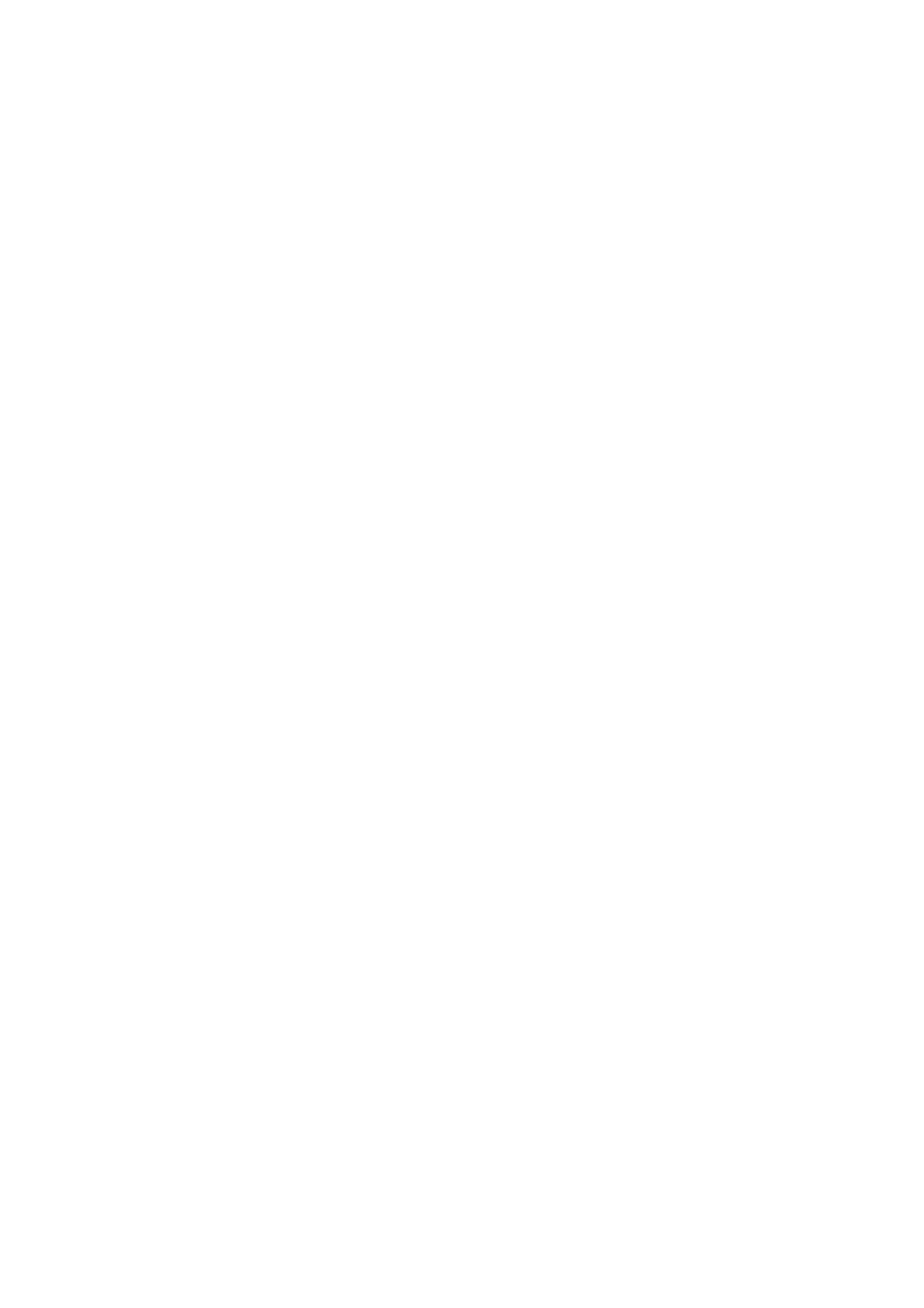## **STRATEGIC INVENTORY REPORT**

# **SOUTHERN REGION**

State Forests of New South Wales

A project undertaken for the Joint Commonwealth NSW Regional Forest Agreement Steering Committee as part of the NSW Comprehensive Regional Assessments project number NA04/FRA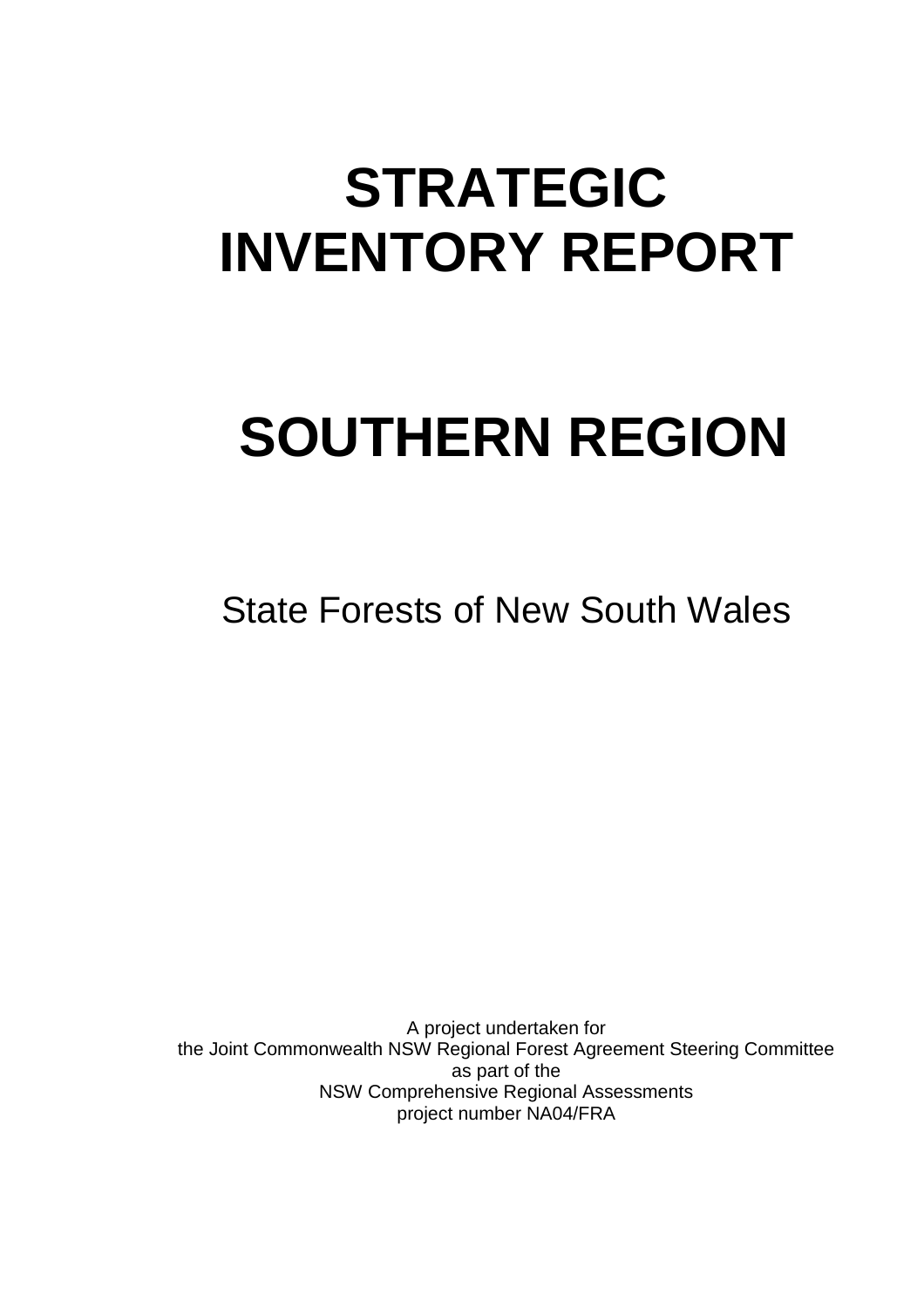#### **For more information and for information on access to data contact the:**

**Resource and Conservation Division, Department of Urban Affairs and Planning**

GPO Box 3927 SYDNEY NSW 2001

Phone: (02) 9228 3166 Fax: (02) 9228 4967

#### **Forests Taskforce, Department of the Prime Minister and Cabinet**

3-5 National Circuit BARTON ACT 2600

Phone**:** 1800 650 983 Fax: (02) 6271 5511

© Crown copyright December 2000 New South Wales Government Commonwealth Government

ISBN 1 74029 052 6

This project has been jointly funded by the New South Wales and Commonwealth Governments and managed through the Resource and Conservation Division, Department of Urban Affairs and Planning, and the Forests Taskforce, Department of the Prime Minister and Cabinet

The project has been overseen and the methodology has been developed through the Forest Resource and Management Evaluation System (FRAMES) Technical Committee which includes representatives from the New South Wales and Commonwealth Governments and stakeholder groups.

#### **Disclaimer**

While every reasonable effort has been made to ensure that this document is correct at the time of printing, the State of New South Wales, its agents and employees, and the Commonwealth of Australia, its agents and employees, do not assume any responsibility and shall have no liability, consequential or otherwise, of any kind, arising from the use of or reliance on any of the information contained in this document.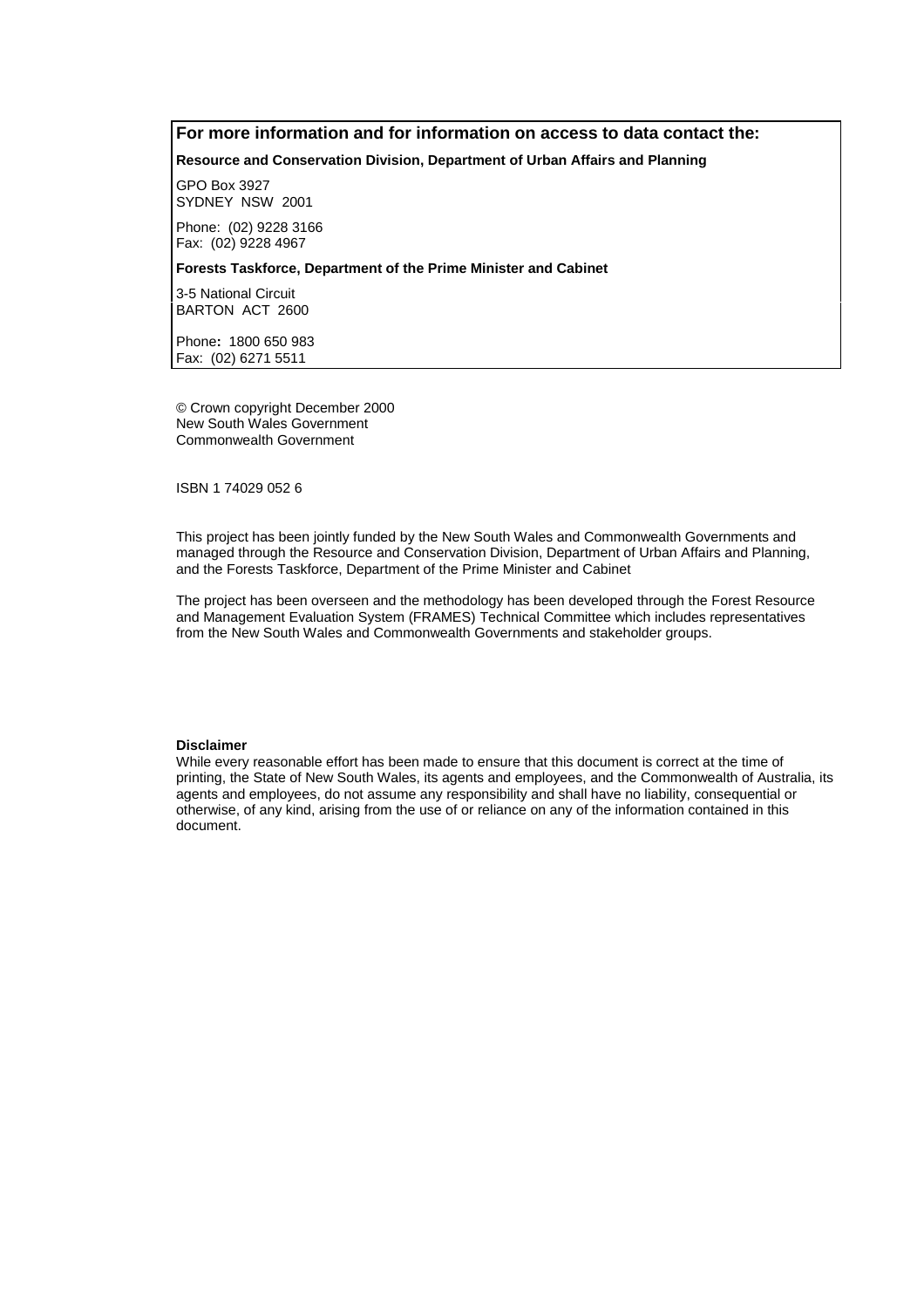# 1. CONTENTS

Project summary

| 2.      | Inventory procedures                | 3                        |
|---------|-------------------------------------|--------------------------|
| 2.1     | Objectives of the inventory         | 3                        |
| 2.2     | Determination of area to be sampled | $\overline{\mathcal{L}}$ |
| 2.3     | Data to be collected                | 4                        |
| 2.4     | Methods of measurement              | 5                        |
| 2.5     | Selection of the sample             | 5                        |
| 2.6     | Field work                          | $\overline{7}$           |
| 2.7     | Data audit                          | $\boldsymbol{7}$         |
| 2.8     | Data input                          | $\,8\,$                  |
| 2.9     | Data processing                     | 8                        |
| 3.      | Inventory results                   | 13                       |
| 3.1     | Data quality                        | 13                       |
| 3.2     | <b>Stratum statistics</b>           | 13                       |
| 3.3     | Data for wood flow                  | 17                       |
| 3.4     | Assignment of volume                | 17                       |
| 3.5     | <b>Spatial Links</b>                | 17                       |
| 4.      | Tables                              | 19                       |
| 4.1     | Key to table headings               | 19                       |
| 5.      | References                          | 25                       |
| Figures |                                     |                          |

1. Introduction 1

- 1 South Coast Sub Region. Relationship between PLE and number of sample points, high value volume
- 2 South Coast Sub Region. Relationship between PLE and number of sample points, high value volume
- 3 Tumut Sub Region. Relationship between PLE and number of sample points, total volume
- 4 Tumut Sub Region. Relationship between PLE and number of sample points, high value volume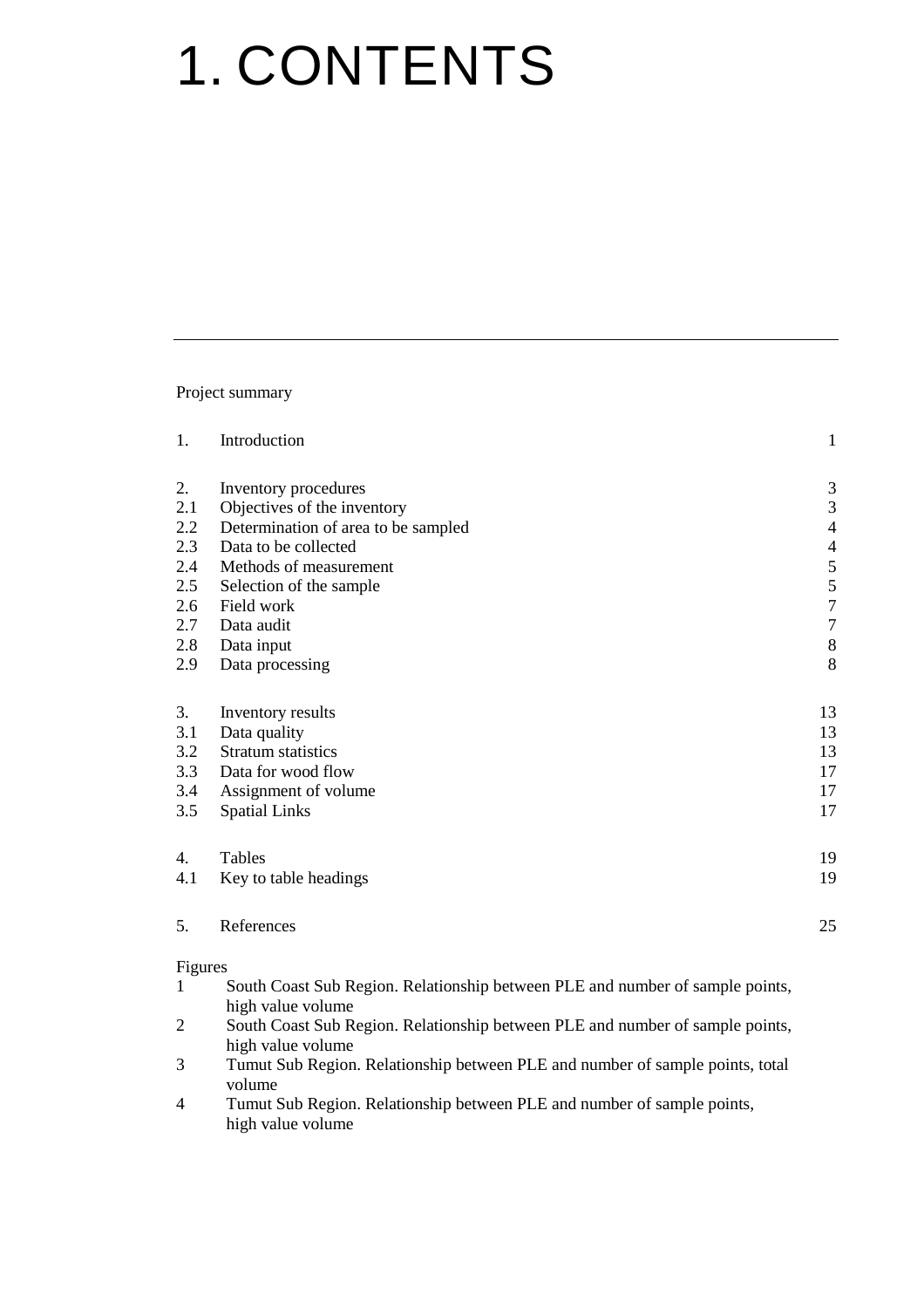#### Tables

- 1 South Coast and Tumut Sub Region Yield associations
- 2 South Coast Sub Region Yield association/structure code matrix
- 3 South Coast and Tumut Sub Region Inventory strata
- 4 MARVLDE3 range settings
- 5 South Coast Sub Region Cutting strategy
- 6 Tumut Sub Region Cutting strategy
- 7 List of taper functions used in MARVL
- 8 South Coast Sub Region, statistics for total standing volume (m3/ha)
- 9 South Coast Sub Region, statistics for total merchantable standing volume (m3/ha)
- 10 South Coast Sub Region, statistics for total volume of large high value products (m3/ha)
- 11 South Coast Sub Region, statistics for total volume of all high value products (m3/ha)
- 12 South Coast Sub Region, statistics for total volume of low value products (m3/ha)
- 13 South Coast Sub Region, statistics for total volume of pulp (m3/ha)
- 14 Tumut Sub Region, statistics for total standing volume (all products) (m3/ha)
- 15 Tumut Sub Region, statistics for total merchantable standing volume (m3/ha)
- 16 Tumut Sub Region, statistics for total volume of large high value products (m3/ha)
- 17 Tumut Sub Region, statistics for total volume of all high value products (m3/ha)
- 18 Tumut Sub Region, statistics for total volume of low value products (m3/ha)
- 19 Tumut Sub Region, statistics for total volume of pulp (m3/ha)

#### Appendices

- A Strategic Inventory Southern CRA Field Manual
- B MARVL System Analysis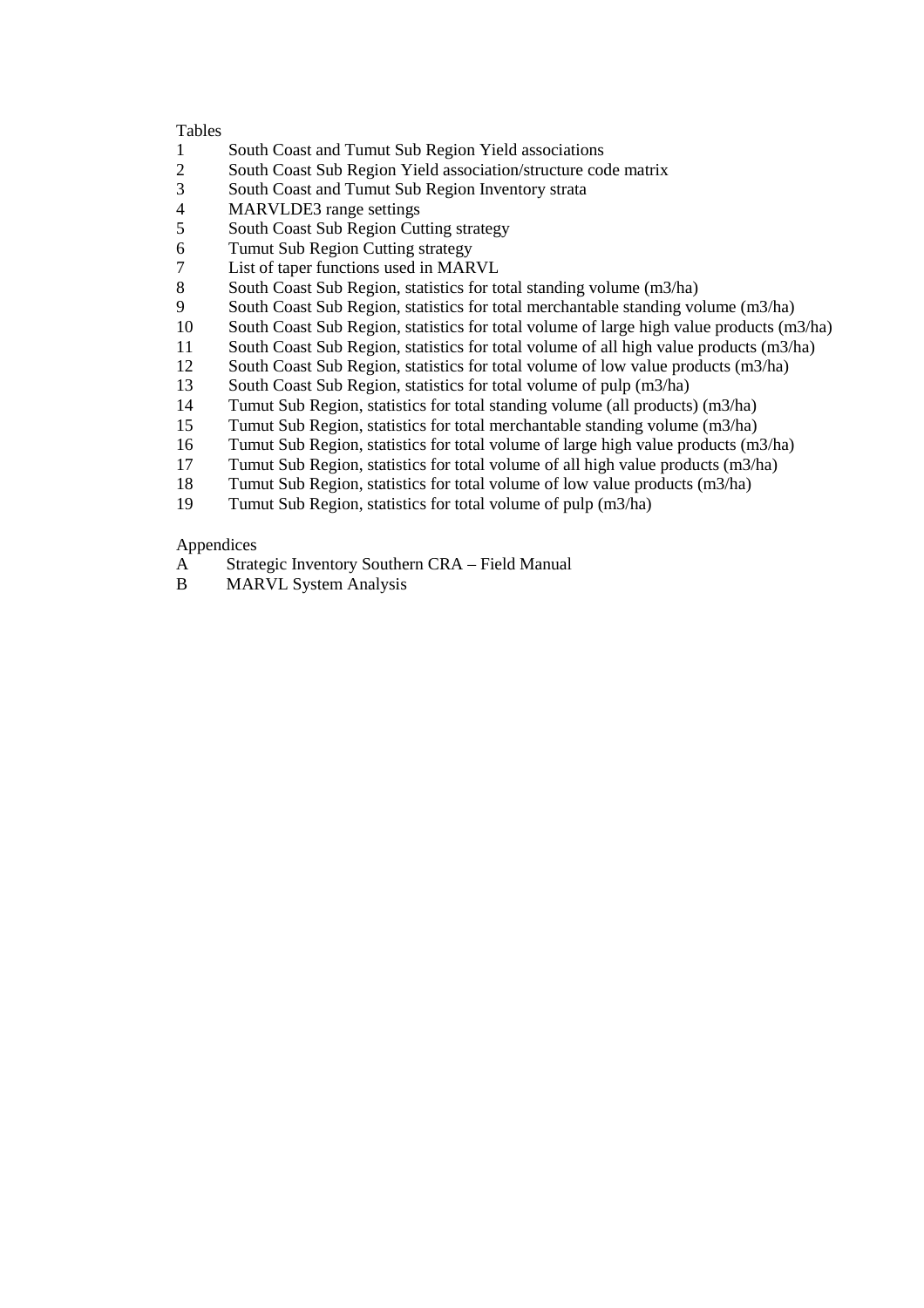# PROJECT SUMMARY

This report describes a project undertaken as part of the comprehensive regional assessments of forests in New South Wales. The comprehensive regional assessments (CRAs) provide the scientific basis on which the State and Commonwealth Governments will sign regional forest agreements (RFAs) for major forest areas of New South Wales. These agreements will determine the future of these forests, providing a balance between conservation and ecologically sustainable use of forest resources.

This project is one of four modules of the Forest Resource and Management Evaluation System (FRAMES), which was the tool used in CRA/RFA negotiations to calculate sustainable wood flows over time.

#### **Project objective/s**

The objectives of the FRAMES Strategic Inventory were to:

- 1. provide stratum-level statistics for timber volumes by product class;
- 2. provide data for the prediction of long-term wood flows;
- 3. assign volumes at the stratum level; and
- 4. provide spatial linkages between the inventory and attribute data.

Unit total volumes and unit volume of high value wood were to be estimated with a target accuracy of  $\pm 30\%$  of the true value, at the 95% confidence level.

#### **Methods**

The native forest population to be sampled was defined as the net State forest area within the Southern CRA Regions. The sample design for both populations was a stratified design. Strata in the native forests were based on a yield association (amalgamations of forest type) by stand structure matrix. Sample points were selected with a random-start grid. At each point, a range of standard mensurational parameters were measured. All inventory data were processed with the MARVL software package.

#### **Key results and products**

Target accuracy (PLE of +30% at 95% confidence level) for total volume in the South Coast Sub Region has been met in 13 out of the 20 strata, or 87% of total standing volume. The relationship between probable limit of error (PLE) and the number of sample points shows that target accuracy can be met by measuring 15 - 20 plots. However none of the strata meet the target accuracy for the estimation of high value products. 3 of the strata, representing 41% of the total standing high value volume is within +40% PLE.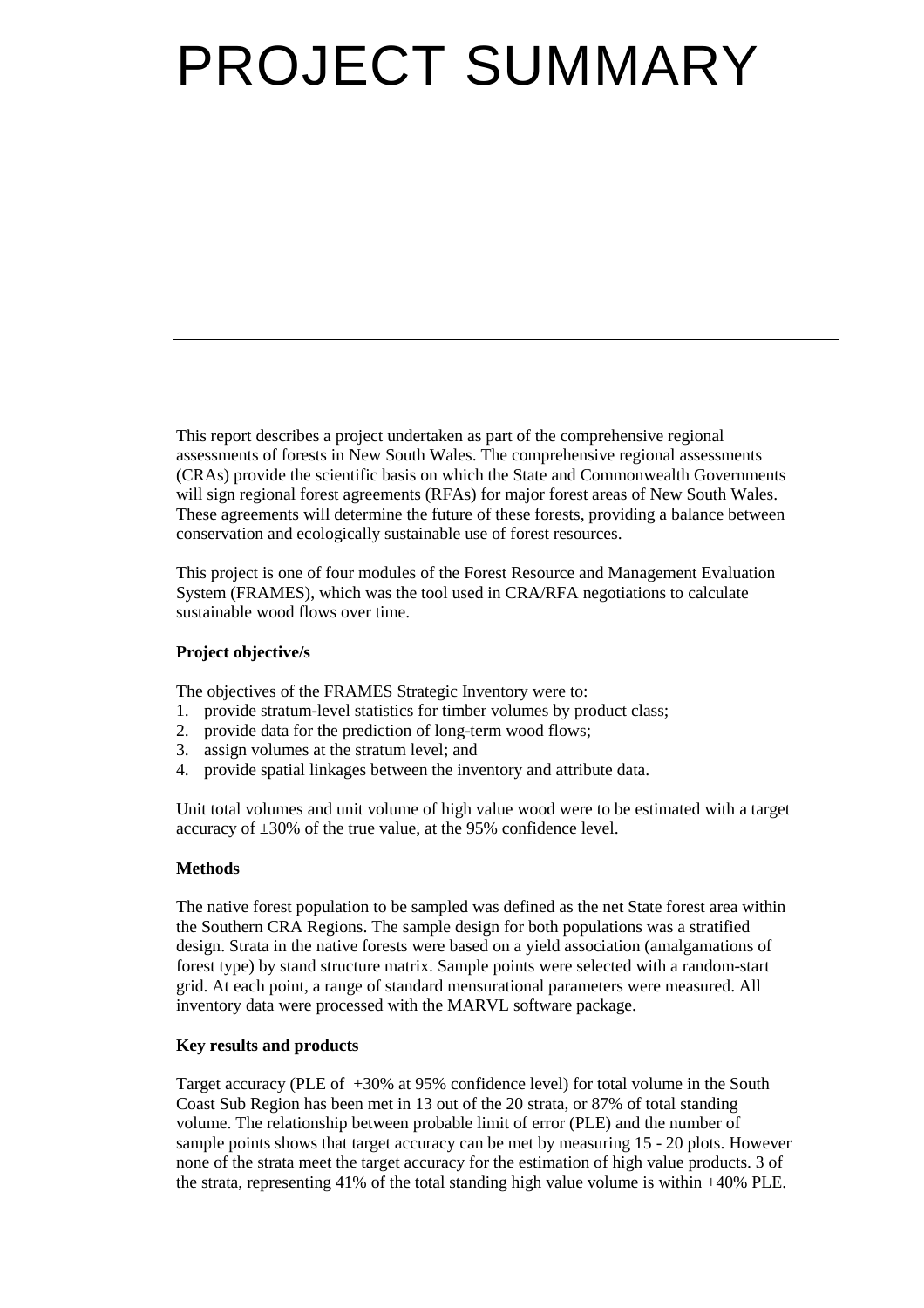The relationship between PLE and number of points shows that something in excess of 80 sample points would be required in each stratum to achieve the target accuracy. The reasons for this disparity are unknown at this stage

In the Tumut Sub Region target accuracy for total volume has been met in 4 out of 5 strata, whilst target accuracy for high value products was met in only 2 out of the 5 strata. There are too few points to be certain, but it appears that target accuracy for high value products can be met with a sample of around 30 points.

All plot locations and associated strata are stored in a GIS database.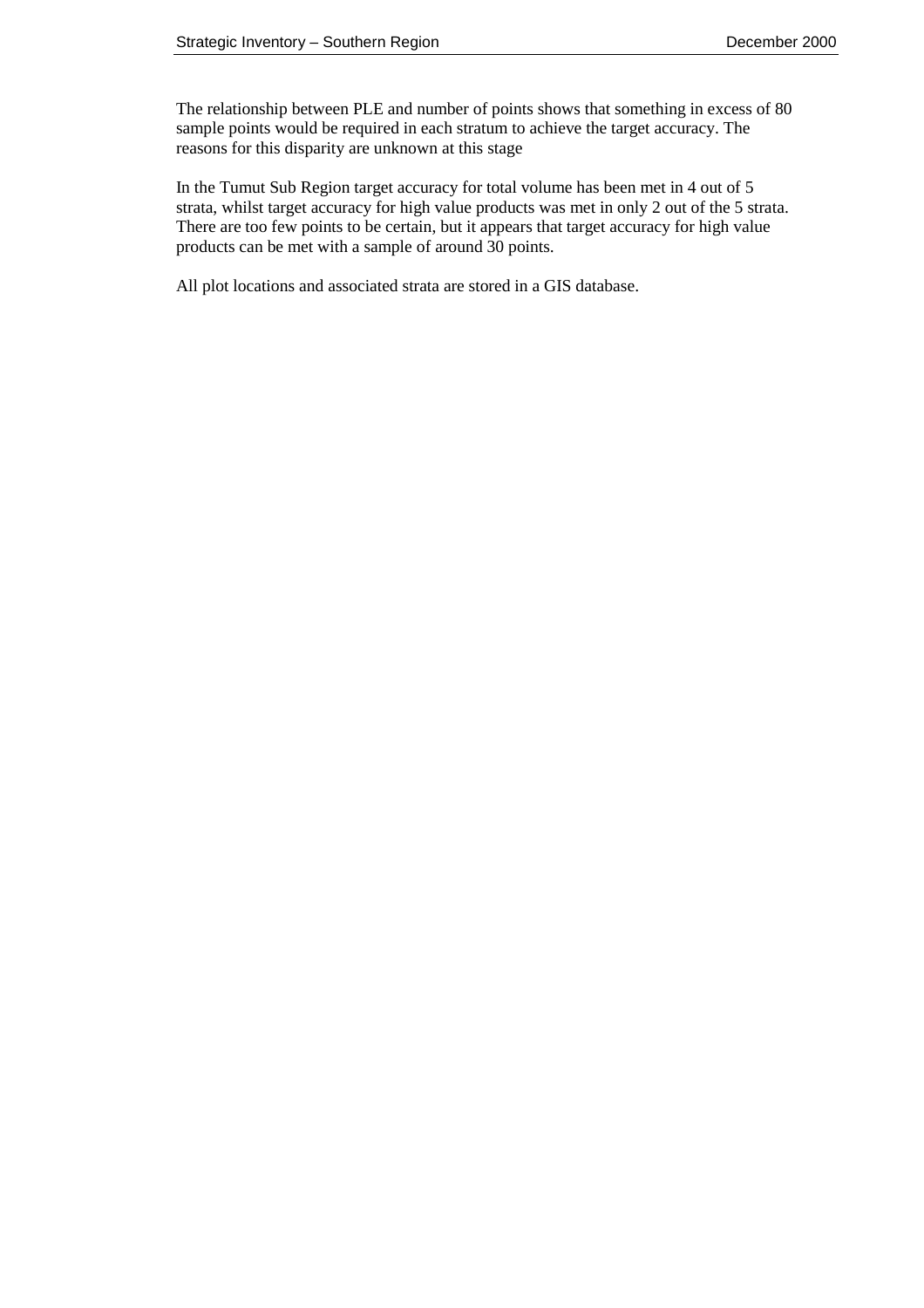# 1. INTRODUCTION

The purpose of this report is to document the procedures used in the strategic inventory of all native forests within that region of NSW defined for the Southern Comprehensive Regional Assessment (CRA), and to present results of the inventory in terms of the stated objectives.

Inventory techniques used in the Southern CRA were fundamentally the same as those used for the strategic inventory component of the Upper North East (UNE) and Lower North East (LNE) CRAs. An overview of these techniques will be presented which should enable readers who are unfamiliar with the UNE and LNE inventories to understand the data presented. Procedures and techniques used in UNE and LNE are described in full in RACD (1999). Procedures and techniques used in the Southern CRA are described in detail in separate reports, all of which are appended to this report. The individual reports are:

- ! Strategic Inventory Southern CRA Field Manual (Appendix A)
- ! MARVL system analysis (Appendix B)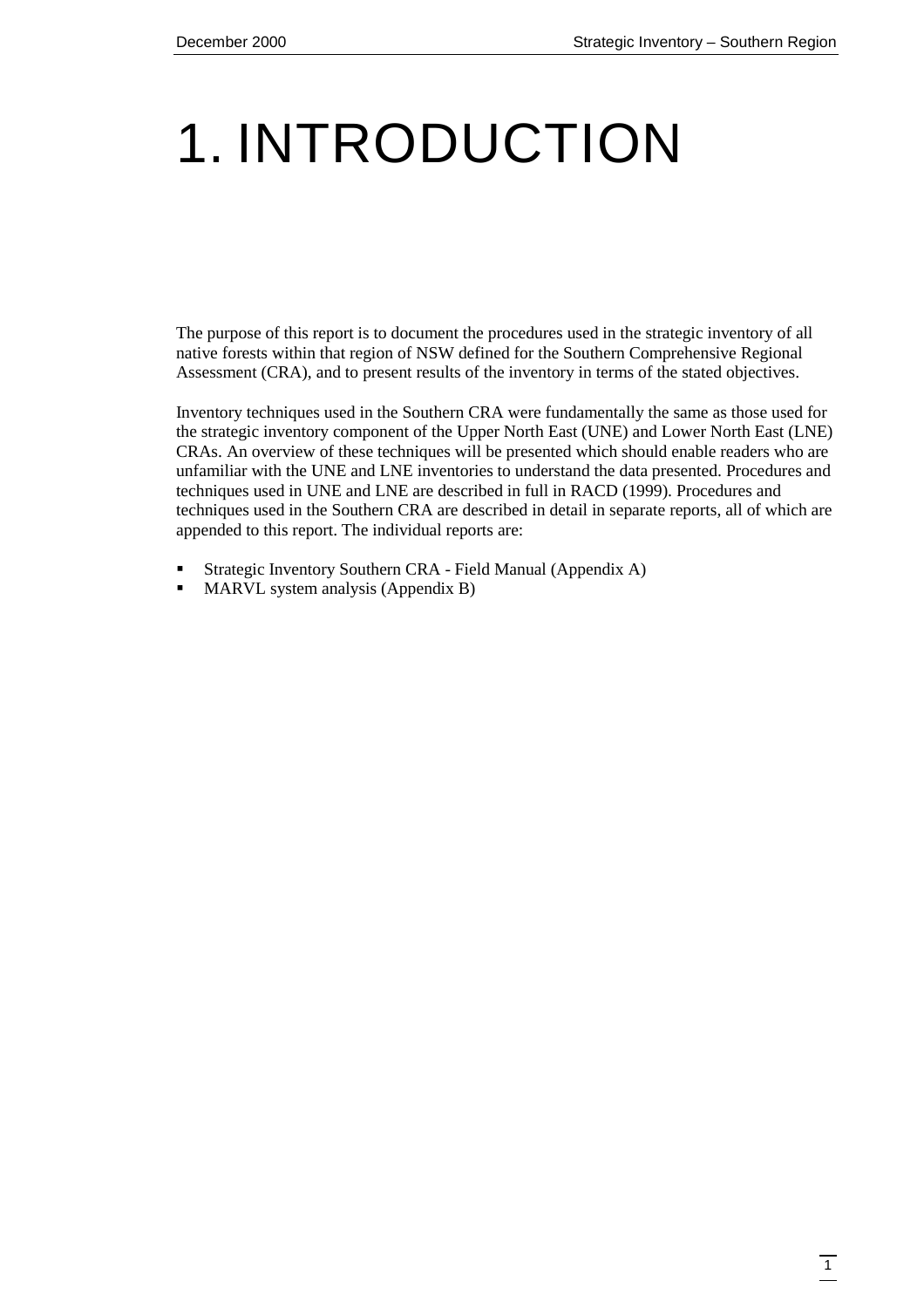### $\frac{2}{\sqrt{2}}$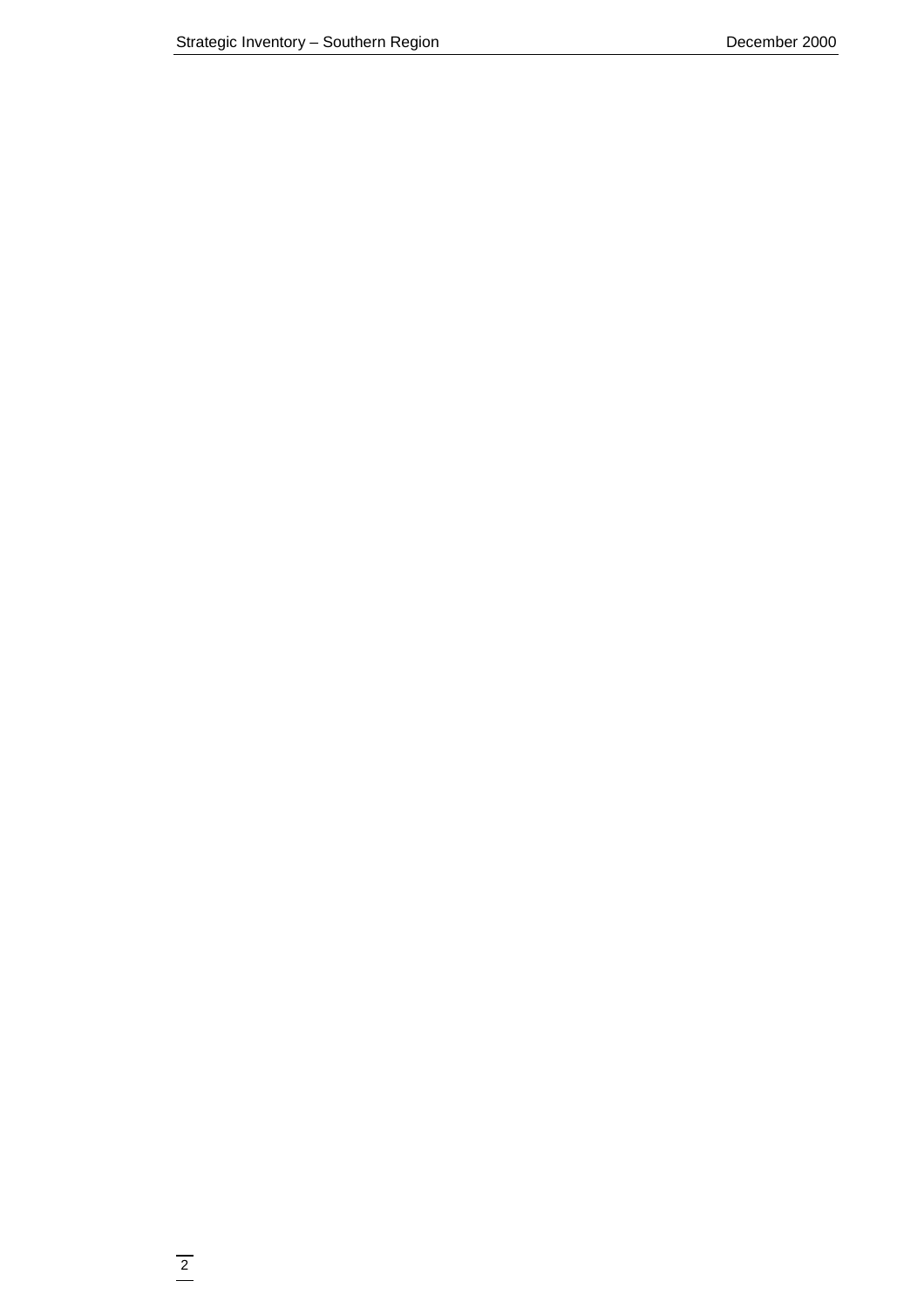## 2. INVENTORY PROCEDURES

#### **2.1 OBJECTIVES OF THE INVENTORY**

The objectives of the strategic inventory, as stated in the approved project proposal were:

- 1. to provide estimates at stratum level (aggregated forest types by structure class) of total timber volume and timber quality class volume with associated confidence limits; as well as estimates of volume by log product class;
- 2. to provide data for the prediction of long term wood flows using stand structure information;
- 3. to assign total and available timber volume by quality class, calculated at stratum level, to stand unit (sub-compartment) level, where stand units comprise strata within a compartment. Other forest attribute data could also be assigned at this level; and
- 4. to provide a spatial linkages for forest attribute and inventory data.

The accuracy target for the strategic inventory is specified as follows. The unit volume of all useable wood (that is, all products and species) and unit volume of high value wood, in any given stratum, are to be estimated to an accuracy of  $\pm 30\%$  of the true value, 95 times out of 100.

It is emphasised, objective 3 notwithstanding, that the strategic inventory was not designed to be accurate at compartment level or lower. Each stratum has a volume per hectare (the arithmetic mean volume of all plots in that stratum), and the stratum net area in each compartment is known, so it is possible, in a mechanical sense, to estimate total volumes at the compartment level. The sampling design devised for the strategic inventory took into account only variation which occurred within the strata; no provision was made for measuring within-compartment variation. Because there is no information available on within-compartment variation, no definitive statement can be made about the accuracy of compartment-level estimates, but experience has shown that compartments are often highly variable, so it can be reasonably inferred that the accuracy of compartment-level estimates, when calculated as described, would be low.

More accurate estimates at the compartment level would require that the inventory be redesigned to somehow account for, and measure, within-compartment variation. Given the large number of compartments in the CRA area, and the observed high variability of these compartments, it is clear that measurement to the compartment level would require the measurement of many, many more sample plots, a proposal that was not thought realistic, given the time and cost constraints that were in force when the inventory design was being considered.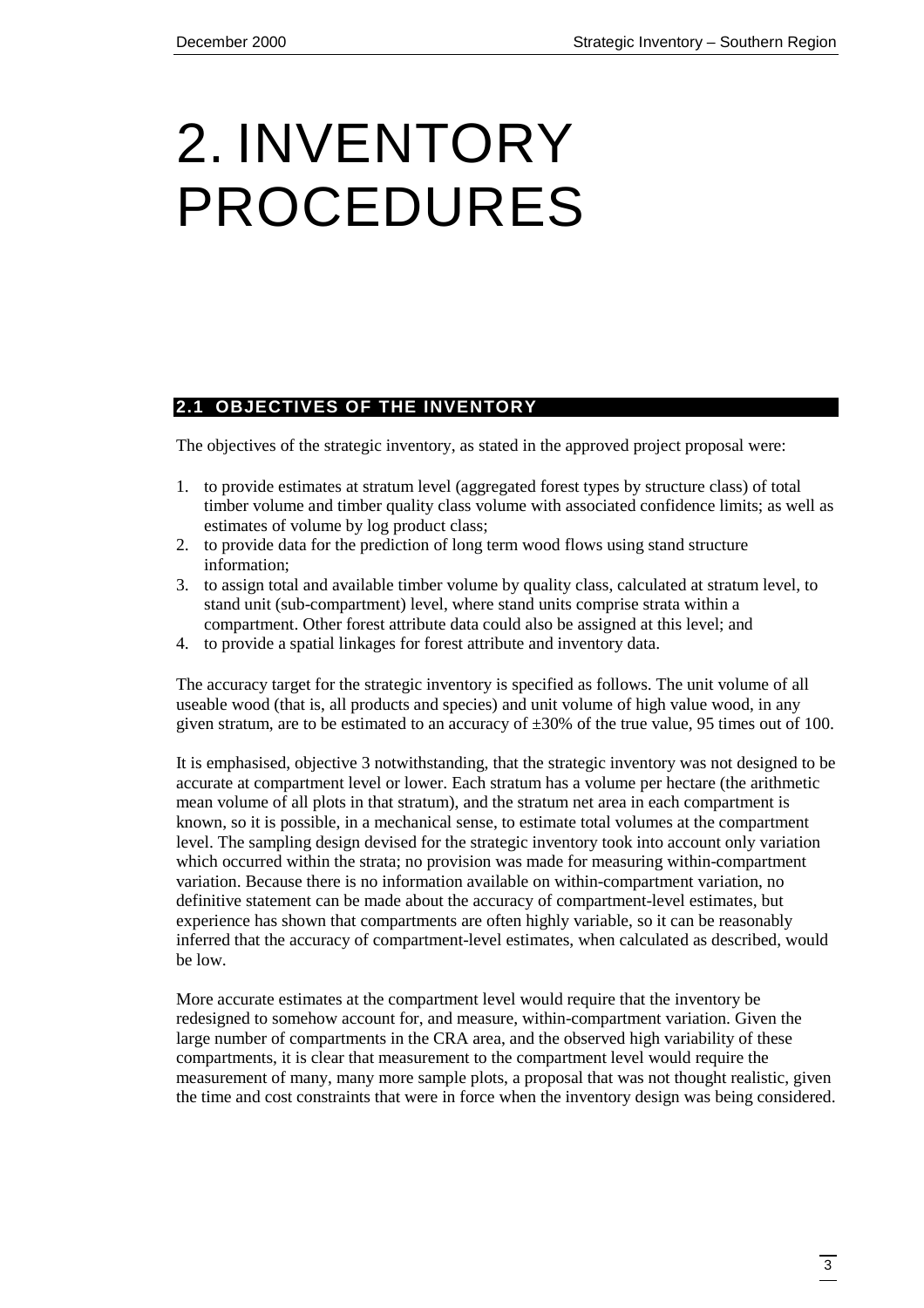#### **2.2 DETERMINATION OF AREA TO BE SAMPLED**

The net mapped area for the inventory (the sample population) was determined by State Forests' GIS Branch. The gross area of State forest was reduced to net area by excluding the mapped areas of the following classifications:

|            | Threatened Species Licence (NPWS) conditions such as |
|------------|------------------------------------------------------|
|            | riparian buffers                                     |
|            | rainforest, wetlands, heath, rocky outcrops          |
|            | rare and non-commercial forest types                 |
|            | species specific habitat exclusions                  |
|            | Pollution Control Licence (EPA) conditions such as   |
|            | Stream filter strips                                 |
|            | Hazard class 4 areas                                 |
|            | Forest management exclusions (SFNSW)                 |
|            | Forest Management Intent (FMI) exclusion categories  |
|            | Non commercial forest types                          |
| Non forest |                                                      |
|            | Areas of >30deg slope                                |
|            |                                                      |

The sample population so described uses an overestimate of the actual net area as the unmapped exclusions are included in the sample population. The estimate of the true net harvestable area used in yield calculations is a product in the Net Harvest Area Query Database. This estimate was neither available at the time nor applicable to the inventory net area.

Reference: For more detail please refer to the CRA report - 'NA57/ESFM - Application of the Protective Measures and Forest Practices into a Quantitative Database'.

#### **2.3 DATA TO BE COLLECTED**

The variables measured at each plot are listed below.

Inventory-level variables: inventory name Region(s) District(s) Management Area

Plot-level variables:

plot number State Forest identifier compartment number measure date coordinates (zone, easting, northing) site height plot area distance to filter strip (if <=50 m) stratum identifier name of measurer(s) aspect slope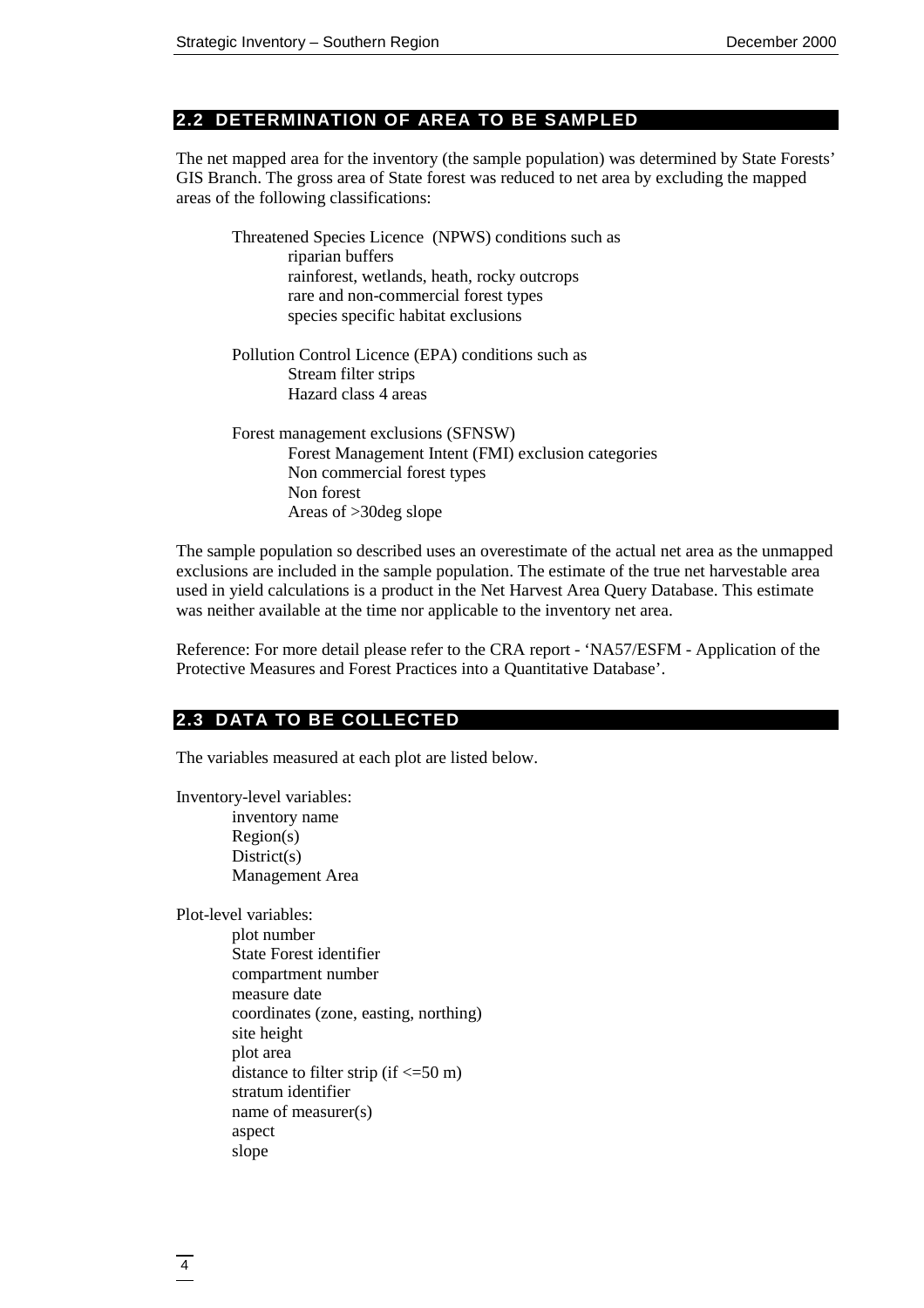Tree level variables: tree number species code DBHOB dominance crown quality tree height hollow status logging impediment MARVL tree description (quality codes and height)

#### **2.4 METHODS OF MEASUREMENT**

Plot measurement methods are described in the "Strategic Inventory Southern CRA - Field Manual" (refer Appendix A).

A brief summary of the measurement procedure for each plot is as follows. Sample point locations were selected as described in Section 2.5.2; transect bearings and distances were calculated from identifiable take-off points to each sample point. A hip chain and compass, or a GPS unit, was used to locate each point. A 0.1ha plot (which has a horizontal radius of 17.84m) was established at each sample point, using either a tape and clinometer (in conjunction with a conversion table to correct for variation in slope) or a Forestor "Vertex" hypsometer (which automatically corrects for variation in slope). To facilitate possible relocation, the centre point of each plot was marked with a painted peg. Individual tree numbers were sprayed on each sample tree to permit relocation for audit purposes. The same size plot was used for all strata so that restratification could be easily accomplished.

All trees with an overbark diameter at breast height (DBHOB) equal to or greater than 10.0cm, were measured in the inventory. The State Forest standard for breast height is 1.3m; this point was marked on each tree. The variables listed in Section 2.3 were recorded for each tree. Measurement of these variables is described in "Strategic Inventory Southern CRA - Field Manual" (Appendix A). A "MARVL tree description" is a method for describing the morphology of each tree and the quality of the timber it contains. The method is described more fully in "MARVL system analysis" (Appendix B).

Tree heights were measured as part of the MARVL tree description. All heights were measured with the Forestor "Vertex" hypsometer. Only trees with no evidence of past or present damage to their crowns (that is, those trees which had a "typical" height/DBHOB ratio) were measured. Trees for height measurement were selected from across the DBHOB range of each plot.

All field work was done by State Forests' staff.

#### **2.5 SELECTION OF THE SAMPLE**

#### **2.5.1 Stratification**

Sampling in the Southern CRA was a stratified design. Strata were based on matrices of structure class by yield association group. Separate yield associations were defined for South Coast and Tumut Sub Regions. Yield associations for both Sub Regions are shown in Table 1. Structure codes for South Coast were derived from the interaction of yield association and CRAFTI structure code; the derivation of structure classes is shown in Table 2. Strata for South Coast and Tumut are shown in Table 3.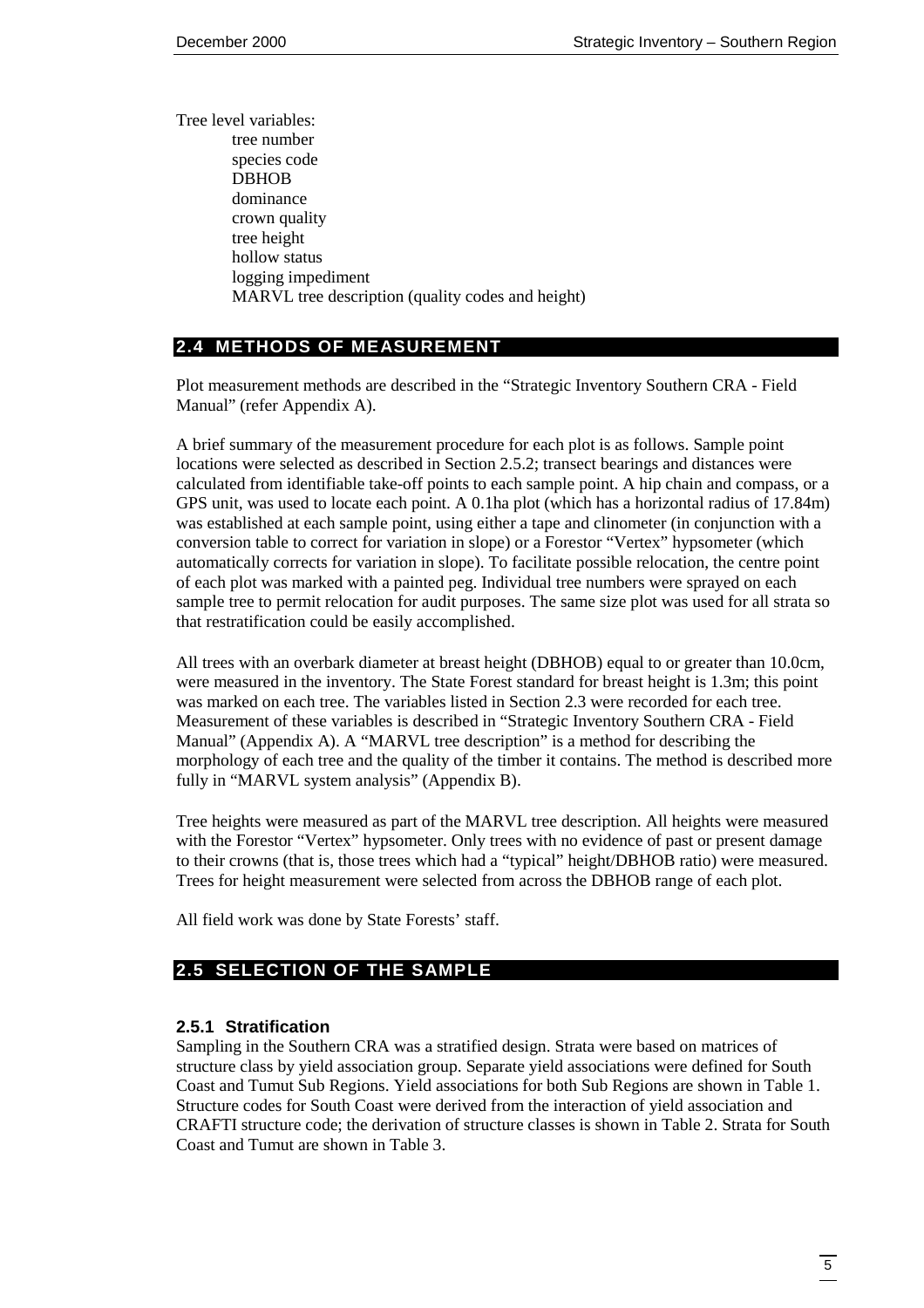| Region      | Yield             | Description                              |
|-------------|-------------------|------------------------------------------|
|             | association code  |                                          |
| South Coast |                   | <b>Blackbutt</b>                         |
|             | $\overline{2}$    | Sydney Blue Gum                          |
|             | 3                 | Spotted Gum                              |
|             | 4                 | Silvertop Ash                            |
|             | 5                 | Stringybark                              |
|             | 6                 | Coast Grey Box/Forest Red Gum/Woollybutt |
|             | 7                 | Apples                                   |
|             | 8                 | Alpine Ash                               |
|             | 9                 | <b>Brown Barrel/Messmate</b>             |
|             | 10                | Gum                                      |
|             | 11                | Peppermint/Scribbly Gum                  |
|             | $12 \overline{ }$ | <b>Western Box</b>                       |
|             | 13                | Snow Gum                                 |
|             | 14                | Rainforest                               |
|             | 15                | <b>Cypress Pine</b>                      |
|             | 16                | Non Eucalypt Forest                      |
|             | 17                | Non Forest                               |
| Tumut       |                   | Alpine ash                               |
|             |                   | Hardwoods                                |
|             |                   | All non-merchantable types               |

#### **TABLE 1. SOUTH COAST AND TUMUT SUB REGION YIELD ASSOCIATIONS**

#### **TABLE 2. SOUTH COAST SUB REGION YIELD ASSOCIATION/STRUCTURE CODE MATRIX**

| Yield                   | Valid CRAFTI structure codes                                     | Stratum |
|-------------------------|------------------------------------------------------------------|---------|
| association             |                                                                  |         |
| 9                       | SA??2/3/4; TA???                                                 | 1       |
| 1, 2                    | SA???: SC???: TA???: TB??4                                       | 2       |
| 3                       | SC1M3/4; SC1P?; SCNN3/4; TA???; TB??4                            | 3       |
| $\overline{4}$          | SA??2/3/4; SB???; SC1J?; SC1M?; SCNN1/2/3; TB??4                 | 4       |
| 5, 6                    | SA1M3/4; SA1P3/4; SANN3/4; SB1M4; SB1P2/3/4; SBNN4; TB??1/2/3    | 5       |
| 9                       | SB1J4; SB1M3/4; SB1P3/4; SBNN3/4; SC1M3/4; SC1P3/4; TB???; TC??4 | 6       |
| 10                      | SA??4; SC1J3/4; SC1M2/3/4; SC1M2/3/4; SCNN2/3/4; TA???; TC???    | 7       |
| 1, 2                    | SB???; TB?N1/2/3; TC???                                          | 8       |
| 3                       | SA1?2/3/4; SB1J3/4; SB1M?; SB1P?; SBNN?; SC1J2/3/4; TB??1/2/3;   | 9       |
|                         | TC??3/4                                                          |         |
| $\overline{4}$          | SC1P?; SCNN4; TA???; TB??1/2; TC???                              | 10      |
| 5, 6                    | SAIJ2/3/4; SA1M2; SA1P2; SANN2; SB1J2/3/4; SB1M2/3; SBNN2/3;     | 11      |
|                         | SC???: TA???: TB??4: TC???                                       |         |
| 9                       | SB1J1/2/3; SB1M1/2; SB1P1/2; SBNN2; SC1J?; SC1M1/2; SC1P1/2;     | 12      |
|                         | SCNN?; TC??1/2/3                                                 |         |
| 10                      | SA??2/3; SB???; SC1J1/2; SC1M1; SC1P1; SCNN1; TB???              | 13      |
| 1, 2                    | D????; F????; G????                                              | 14      |
| 3                       | D????; E????; F????; G????; SB1J1/2; SC1M1/2; TC??1/2            | 15      |
| $\overline{\mathbf{4}}$ | D????; E????; F????; G????                                       | 16      |
| 5, 6                    | D????: E????: F????: G????                                       | 17      |
| 9                       | D????: E????: F????: G????                                       | 19      |
| 10                      | D????; E????; F????; G????                                       | 19      |
| 7, 11                   | All, except SA1J1; SA1M1; SA1P1; SB1J4; SB1M1                    | 20      |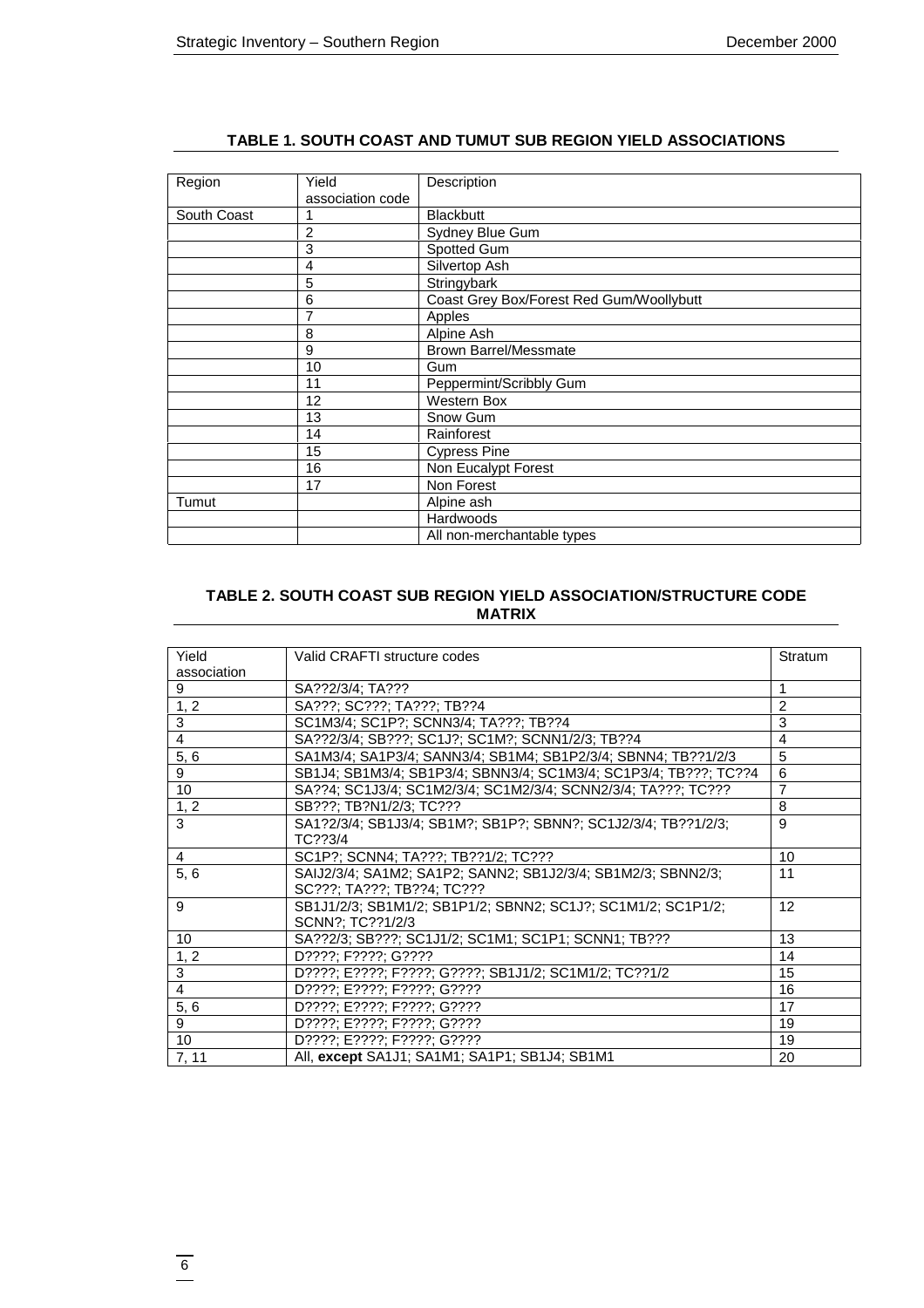| Region      | Stratum code<br>Yield |                | Structure class                |  |  |
|-------------|-----------------------|----------------|--------------------------------|--|--|
|             |                       | association    |                                |  |  |
|             |                       | code           |                                |  |  |
| South Coast | 1                     | 9              | Late Mature                    |  |  |
|             | 2                     | 1, 2           | Mixed Age Mature               |  |  |
|             | 3                     | 3              | Mixed Age Mature               |  |  |
|             | 4                     | $\overline{4}$ | Mixed Age Mature               |  |  |
|             | 5                     | 5,6            | Mixed Age Mature               |  |  |
|             | 6                     | 9              | Mixed Age Mature               |  |  |
|             | 7                     | 10             | Mixed Age Mature               |  |  |
|             | 8                     | 1, 2           | Mixed Age Young                |  |  |
|             | 9                     | 3              | Mixed Age Young                |  |  |
|             | 10                    | $\overline{4}$ | Mixed Age Young                |  |  |
|             | 11                    | 5, 6           | Mixed Age Young                |  |  |
|             | 12                    | 9              | Mixed Age Young                |  |  |
|             | 13                    | 10             | Mixed Age Young                |  |  |
|             | 14                    | 1, 2           | Regrowth Dominant              |  |  |
|             | 15                    | 3              | Regrowth Dominant              |  |  |
|             | 16                    | $\overline{4}$ | <b>Regrowth Dominant</b>       |  |  |
|             | 17                    | 5,6            | Regrowth Dominant              |  |  |
|             | 18                    | 9              | Regrowth Dominant              |  |  |
|             | 19                    | 10             | Regrowth Dominant              |  |  |
|             | 20                    | 7, 11          | <b>Regrowth Dominant</b>       |  |  |
| Tumut       | 1                     | Alpine ash     | Mixed Age Young (Bago)         |  |  |
|             | 2                     | Alpine ash     | Mixed Age Mature (Maragle)     |  |  |
|             | 3                     | Hardwoods      | Mixed Age Mature(Bago/Maragle) |  |  |
|             | 4                     | Hardwoods      | Mixed Age Young (Tumut)        |  |  |
|             | 5                     | Hardwoods      | Mixed Age Mature (Tumut)       |  |  |

#### **2.5.2 Plot selection**

Initial plot allocation was by stratum and proportional to net area. Supplementary allocation of plots per stratum was done to bring strata of smaller area up to a minimum of plots necessary to achieve desired precision.

Plots were selected randomly, according to the ratios described above, from the set of possible plot points derived by the intersection of the net area and a 1.5 km arbitrarily generated grid across the region.

#### **2.6 FIELD WORK**

Plot measurement was conducted in accordance with the guidelines set in the "Strategic Inventory Southern CRA - Field Manual" (Appendix A). Each inventory crew had at least 1 member experienced in marketing to assist with tree classification. All crews received training prior to commencement and were regularly monitored by supervisory staff.

#### **2.7 DATA AUDIT**

The audit team checked a percentage of all plots established by each measuring crew. The main objective of the audit process was to provide a quantitative measure of the accuracy of data collected by field crews and to ensure that data was of a satisfactory standard.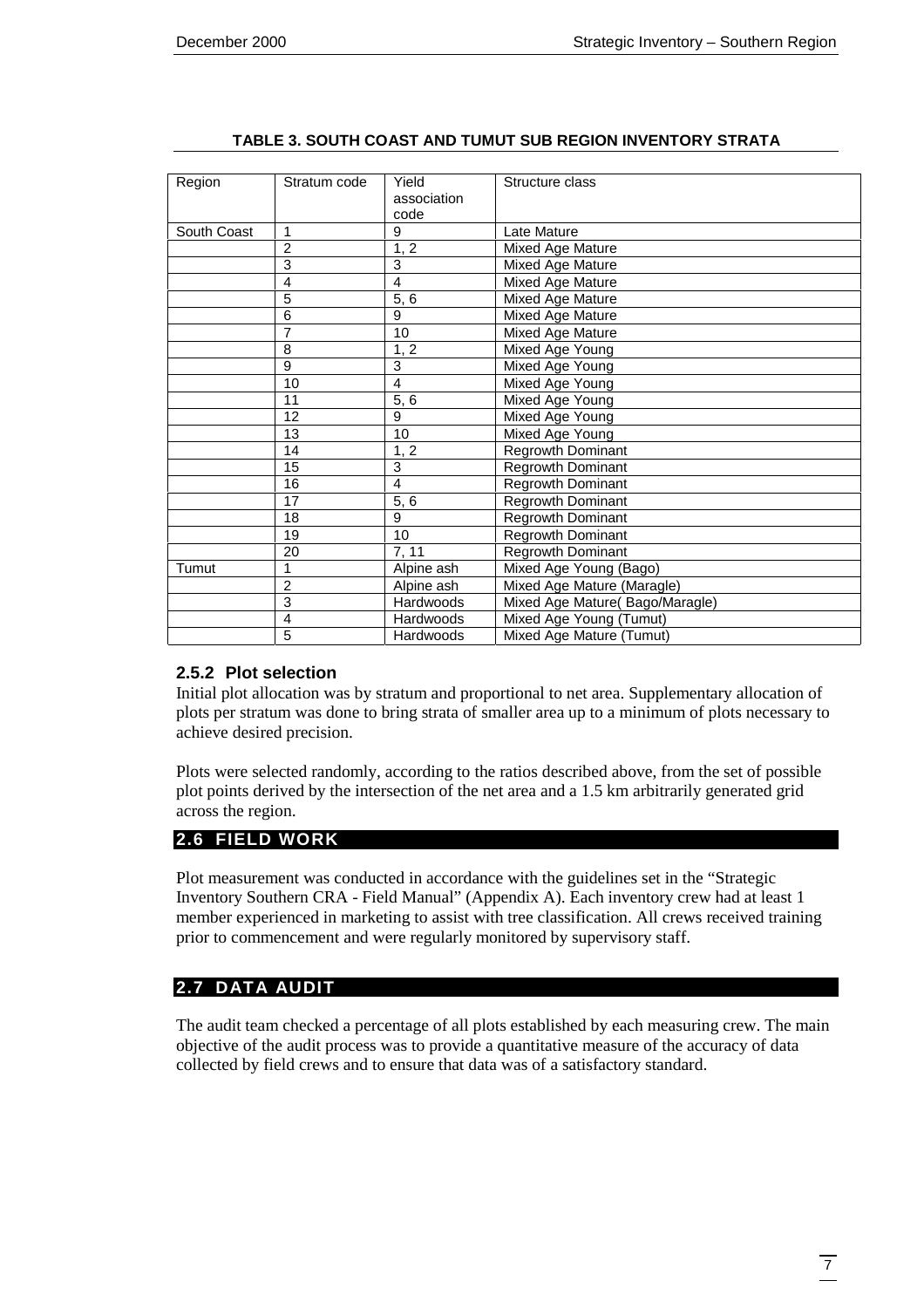#### **2.8 DATA INPUT**

Data collected using the methods described above were entered into the computer using the software package MARVLDE3. MARVLDE3 was used for both "traditional" data entry, where plot data are recorded onto a paper plot sheet and later entered into a computer in the office, and for field data entry, where data are entered directly into a portable computer. Data entered using this program are stored in a standard form, ready for import into the MARVL database.

A full description of MARVLDE3 can be found in NZFRI (1995a). An important point to note here is that data are validated on entry. This validation occurs at several levels; MARVL default variables, user-defined variables and tree descriptions.

Continuous MARVL default variables are checked against limits set in the MARVLDE3 configuration file. The relevant section of this file is shown in Table 4. Four figures are quoted for each variable. Values within the range of the inner pair (100.0 - 1500.0 for diameter, for example) are accepted without question. If a value falls in the range of either of the outer pairs  $(60.0 - 100.0$  and  $1500.0 - 4000.0$  for diameter) the operator is asked to confirm the value. Values outside the extremes are not accepted.

| RangeChecks             |          |                |       |                |  |
|-------------------------|----------|----------------|-------|----------------|--|
| Diam Range              | 60       | 100            | 1500  | 4000           |  |
| Height Range            | 0        | 0              | 50    | 70             |  |
| Age Range               | 2        | 10             | 50    | 100            |  |
| Plot Area Range         | 0.01     | 0.02           | 0.1   |                |  |
| <b>BAF Range</b>        |          | $\overline{2}$ | 4     | 25             |  |
| Slope Range             | -40      | $-30$          | 30    | 40             |  |
| <b>Tally Range</b>      | 0        | 2              | 25    | 50             |  |
| Length Range            |          | 5              | 60    | 200            |  |
| Stratum Area Range      | 0.01     | 0.02           | 10000 | 99999          |  |
| Plots In Group          | 0        | 5              | 1000  | $\overline{0}$ |  |
| Group PLEBA             | 0        | 0              | 30    | 100            |  |
| Group PLESPH            | $\Omega$ | $\Omega$       | 30    | 100            |  |
| Diam Tolerance          | 1.05     |                |       |                |  |
| <b>Height Tolerance</b> | 0.5      | 1.5            |       |                |  |

#### **TABLE 4. MARVLDE3 RANGE SETTINGS**

User-defined variables, which may be either continuous or categorical, are checked against ranges stored in the input file. Values for dominance code, for example, can only be 1, 2, 3, or 4. No other values are accepted.

Tree descriptions are checked for internal logic by MARVLDE3. Such things as minimum/maximum heights and diameters, heights decreasing up the stem, or diameters increasing up the stem are trapped at this stage.

The end result of the data entry process is a file called a MARVL Data Interchange file, an MDI file, which is the method by which data are imported into the MARVL database.

#### **2.9 DATA PROCESSING**

#### **2.9.1 The MARVL method**

All data were processed using the MARVL software package. This method is described in detail in "MARVL system analysis" (Appendix B); a brief overview of the method is given below.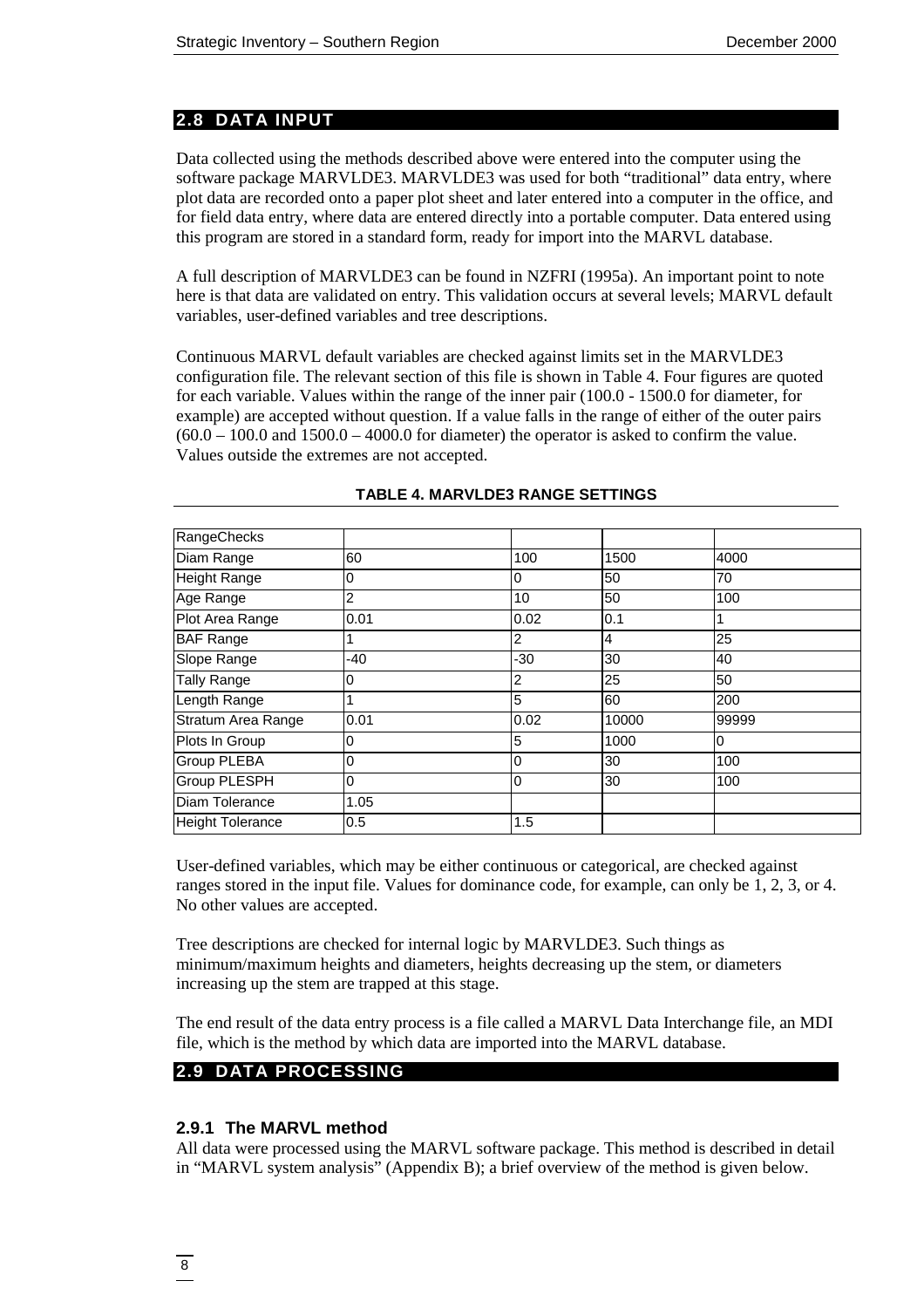MARVL differs from other inventory systems in that it separates the field assessment of size and quality of stems from the actual cross-cutting. When the stand is cruised, no attempt is made to divide the stem into logs or estimate merchantable limits at any point on the tree (Lawrence, 1986). Use of MARVL involves three basic steps (NZFRI, 1995b):

- 1. inventory design,
- 2. sampling of stand(s) to assess tree size, structure and quality,
- 3. analysis of the sample data to determine potential product yield.

At step 1, MARVL supports the use of fixed area plots ("bounded" plots in MARVL literature), horizontal point and horizontal line samples, which may be used in simple or stratified designs.

Step 2 is referred to in MARVL literature as "cruising". Standard tree size indices (such as DBHOB, height) are measured in this step. There is the facility for the inclusion of user-defined variables. In addition, each tree is described by structural and quality codes.

Step 3 is accomplished with the Analyse module of MARVL. This module enables the user to produce one or more reports, using one or more views as input, with one or more cutting strategies, to one or more projection dates.

#### **2.9.2 Cutting strategy**

A "cutting strategy" is a list of rules used for the conversion of quality codes into products. Cutting strategies used for the conversion of quality codes to products for each sub region are shown in Tables 5 (South Coast) and 6 (Tumut).

| Product           | Acceptable Minimum |            | Maximum    | Maximum |                  | Minimum Maximum | Acceptable species                                                                                                                                                                                                          |
|-------------------|--------------------|------------|------------|---------|------------------|-----------------|-----------------------------------------------------------------------------------------------------------------------------------------------------------------------------------------------------------------------------|
|                   | qualities          | <b>SED</b> | <b>SED</b> | LED     | length           | length          |                                                                                                                                                                                                                             |
| Large high value1 | AE                 | 380        | 1000       | 2999    | $\overline{3.6}$ | 15.4            | ASB, BAN, BBG, BBT, BSB, CBX,<br>FAS, FRG, GBX, GIB, GPM, GYG,<br>IBK.MAG.MDG.MKG.MMT.NP<br>M, RBW, RIB, RMY, RPM, RSB, S<br>BG, SHG, SPG, SPM, STA, TRP,<br>WBT, WHA, WSB, YER, YSB                                        |
| Large high value2 | AE                 | 375        | 1000       | 2999    | 5.0              | 15.4            | (as above)                                                                                                                                                                                                                  |
| Large high value3 | AE                 | 365        | 1000       | 2999    | 7.0              | 15.4            | (as above)                                                                                                                                                                                                                  |
| Large high value4 | AE                 | 355        | 1000       | 2999    | 9.0              | 15.4            | (as above)                                                                                                                                                                                                                  |
| Large high value5 | <b>AE</b>          | 345        | 1000       | 2999    | 11.0             | 15.4            | (as above)                                                                                                                                                                                                                  |
| Small high value  | AE                 | 250        | 380        | 500     | 3.6              | 15.4            | ASB, BAN, BBG, BBT, BSB, CBX,<br>FAS, FRG, GBX, GIB, GPM, GYG,<br>IBK, MAG, MDG, MKG, MMT, NP<br>M, OCE, RBW, RIB, RMY, RPM, R<br>SB, SBG, SHG, SPG, SPM, STA, T<br>RP, WBT, WHA, WSB, YER, YSB                             |
| Low value         | <b>BAE</b>         | 300        | 1000       | 2999    | 2.4              | 15.4            | ABX.ASB.BAN.BBG.BBT.BPM.<br>BSB,CBX,FAS,FRG,GBX,GIB,<br>GPM, GYG, IBK, MAG, MDG, MK<br>G, MMT, MTG, NPM, OCE, PPM, R<br>AP.RBW.RIB.RMY.RPM.RSB.S<br>AP, SBG, SHG, SPG, SPM, STA, T<br>BX,TRP,WBT,WHA,WSB,YER,<br><b>YSB</b> |
| Pulp              | PBAE               | 100        | 1000       | 2999    | 3.0              | 15.4            | ABX, ASB, BBG, BBT, BPM, BSA,<br>BSB,CBX,FAS,GPM,MAG,MD<br>G, MKG, MMG, MMT, MTG, NPM,<br>PPM, RPM, RSB, SHG, SNG, SP<br>G, SPM, STA, WHA, WSB, YER, Y<br><b>SB</b>                                                         |

#### **TABLE 5. SOUTH COAST SUB REGION CUTTING STRATEGY**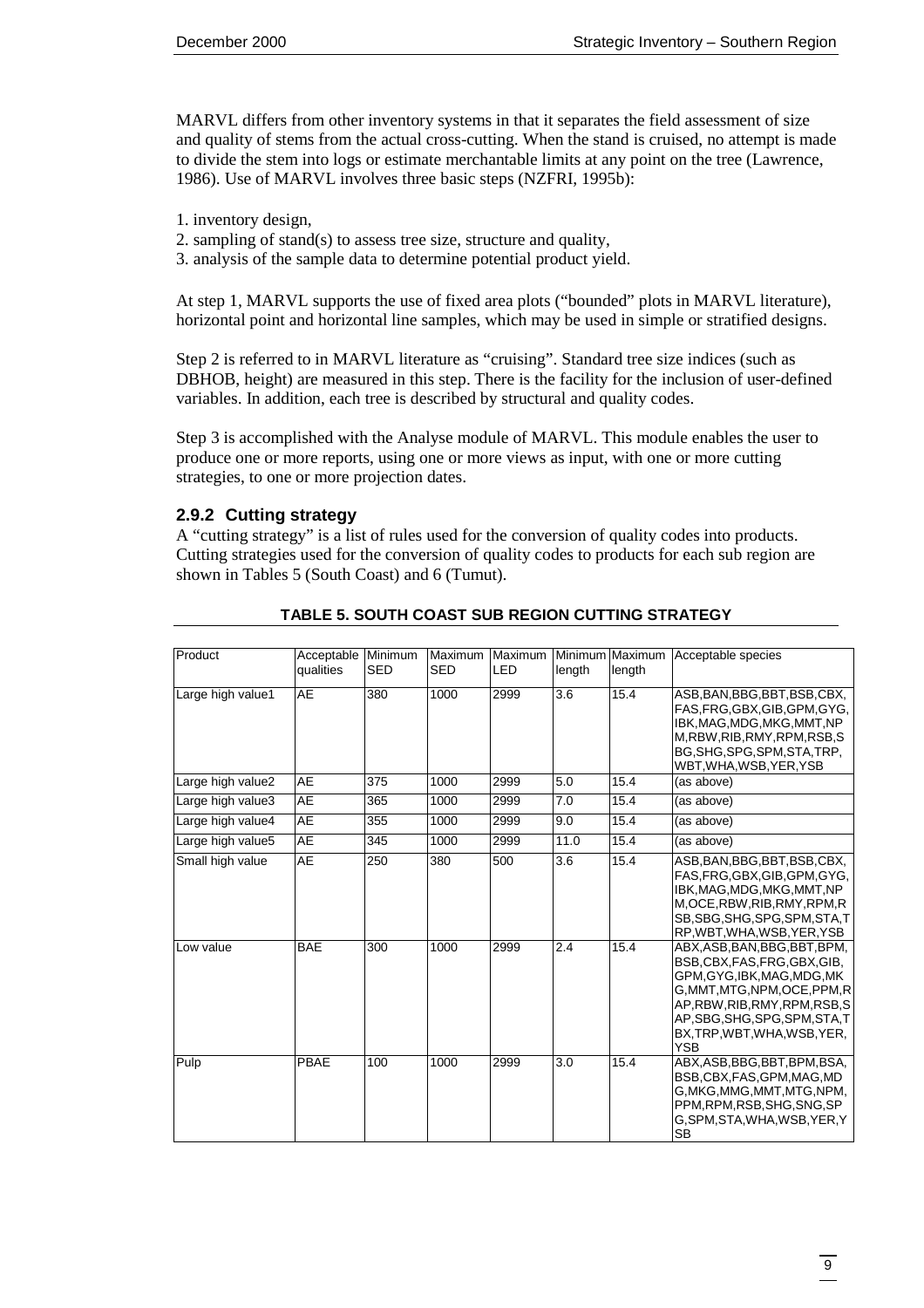| Product               | Acceptable Minimum Maximum<br>qualities | ISED | ISED | ILED | length | length | Maximum Minimum Maximum Acceptable species                  |
|-----------------------|-----------------------------------------|------|------|------|--------|--------|-------------------------------------------------------------|
| Large high value1     | <b>AE</b>                               | 380  | 1000 | 2999 | 3.6    | 15.4   | ALA, BPM, EUR, FAS, M<br>AG.MMT.MTG.NPM                     |
| Large high value2 AE  |                                         | 375  | 1000 | 2999 | 5.0    | 15.4   | (as above)                                                  |
| Large high value3 AE  |                                         | 365  | 1000 | 2999 | 7.0    | 15.4   | (as above)                                                  |
| Large high value $AE$ |                                         | 355  | 1000 | 2999 | 9.0    | 15.4   | (as above)                                                  |
| Large high value5 AE  |                                         | 345  | 1000 | 2999 | 11.0   | 15.4   | (as above)                                                  |
| Small high value      | AE                                      | 250  | 380  | 500  | 3.6    | 15.4   | (as above)                                                  |
| Low value             | <b>BAE</b>                              | 250  | 700  | 2999 | 3.6    | 15.4   | (as above)                                                  |
| Pulp                  | <b>PBAE</b>                             | 100  | 700  | 2999 | 3.6    | 15.4   | ALA, BPM, EUR, FAS, M<br>AG, MMT, MTG, NPM, R<br>SB.SBK.SNG |

#### **TABLE 6. TUMUT SUB REGION CUTTING STRATEGY**

#### **2.9.3 Taper and volume functions**

Individual taper and volume functions were used for this analysis are listed in Table 7. Forms listed as "Muhairwe" are described in Muhairwe (1995; 1999); forms listed as "Bi" have been described in a single document by Carter (1998); forms listed a "Gordon" were described by Gordon (1983)

| Species            | Form of volume and taper function used |
|--------------------|----------------------------------------|
| Alpine ash         | Gordon                                 |
| <b>Blackbutt</b>   | Muhairwe                               |
| Blue gum           | Bi                                     |
| Brown barrel       | Bi                                     |
| Messmate           | Bi                                     |
| Silvertop ash      | Gordon                                 |
| Spotted gum        | Bi                                     |
| Yellow stringybark | Gordon                                 |
| All other species  | Muhairwe                               |

#### **TABLE 7. LIST OF TAPER FUNCTIONS USED IN MARVL**

#### **2.9.4 Height/diameter functions**

The MARVL processing method requires that all trees have a total height, either measured or estimated, which is used as an independent variable in taper and/or volume functions (see "MARVL system analysis" (Appendix B) for more details). Heights may be estimated with either a height/age or height/DBHOB function. Because age is not known in native forests, height/DBHOB functions were used. Two functions forms are available for height estimation, the Petterson and the logarithmic. NZFRI (1995b) notes that little practical difference results from changing the method. The Petterson form was used for initial runs.

The default height/DBHOB equations cover all species and productivity classes in an individual stratum. Subsequent work (Muhairwe, unpublished data) showed that better height estimates could be obtained with a Chapman-Richards function which included a site height term. The Chapman-Richards function with a site height term scales tree height in terms of site height, an index of plot productivity. The fixed exponent of the Petterson function (which has a value of -2.5) suppresses this scaling. The decision was made to use the Chapman-Richards form for height estimation rather than the Petterson form.

Because the Chapman-Richards function is absent from the MARVL code, and because of the extreme complexity of the MARVL interchange (MDI) files and difficulty of modifying these files, a roundabout method was used to get heights (estimated with the Chapman-Richards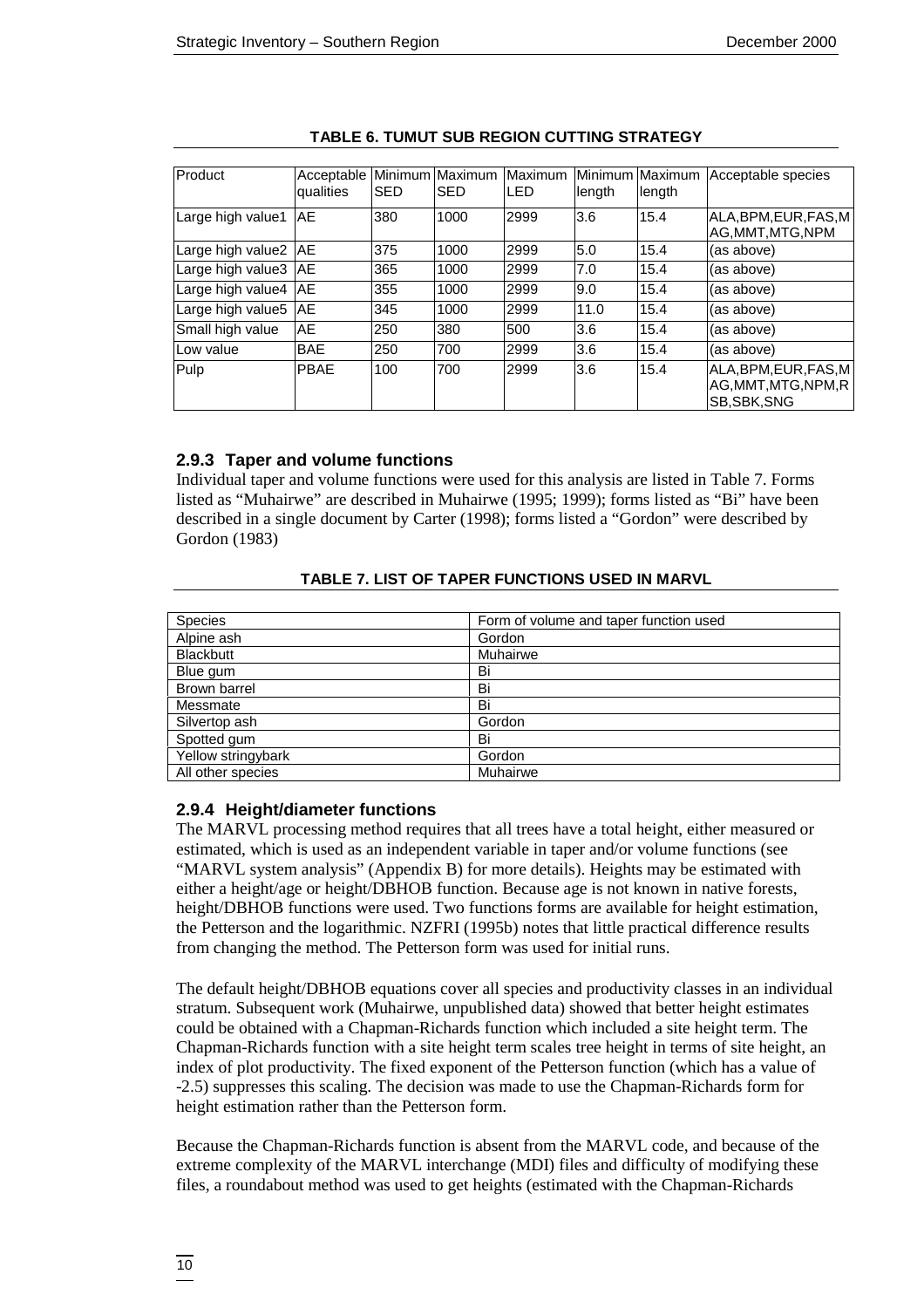function) into the data, and the data into a suitable form for MARVL processing. Very briefly, this method was:

- ! All data were accumulated into a single MDI file.
- ! A program was written to convert this file into files of a standard database form.
- ! Using these files as input, heights for all trees with no measured height were estimated with the Chapman-Richards function.
- ! Another program was written to convert these files (with new height estimates) back to MDI file form.
- ! Once this point was reached, the data were processed with MARVL in the usual way.

#### **2.9.5 The MARVL database**

All strategic inventory data are stored in the MARVL database. The database is described in "MARVL system analysis" (Appendix B). The main point to emphasise about this database is that it stores only raw data; derived results, such as plot statistics, are not stored.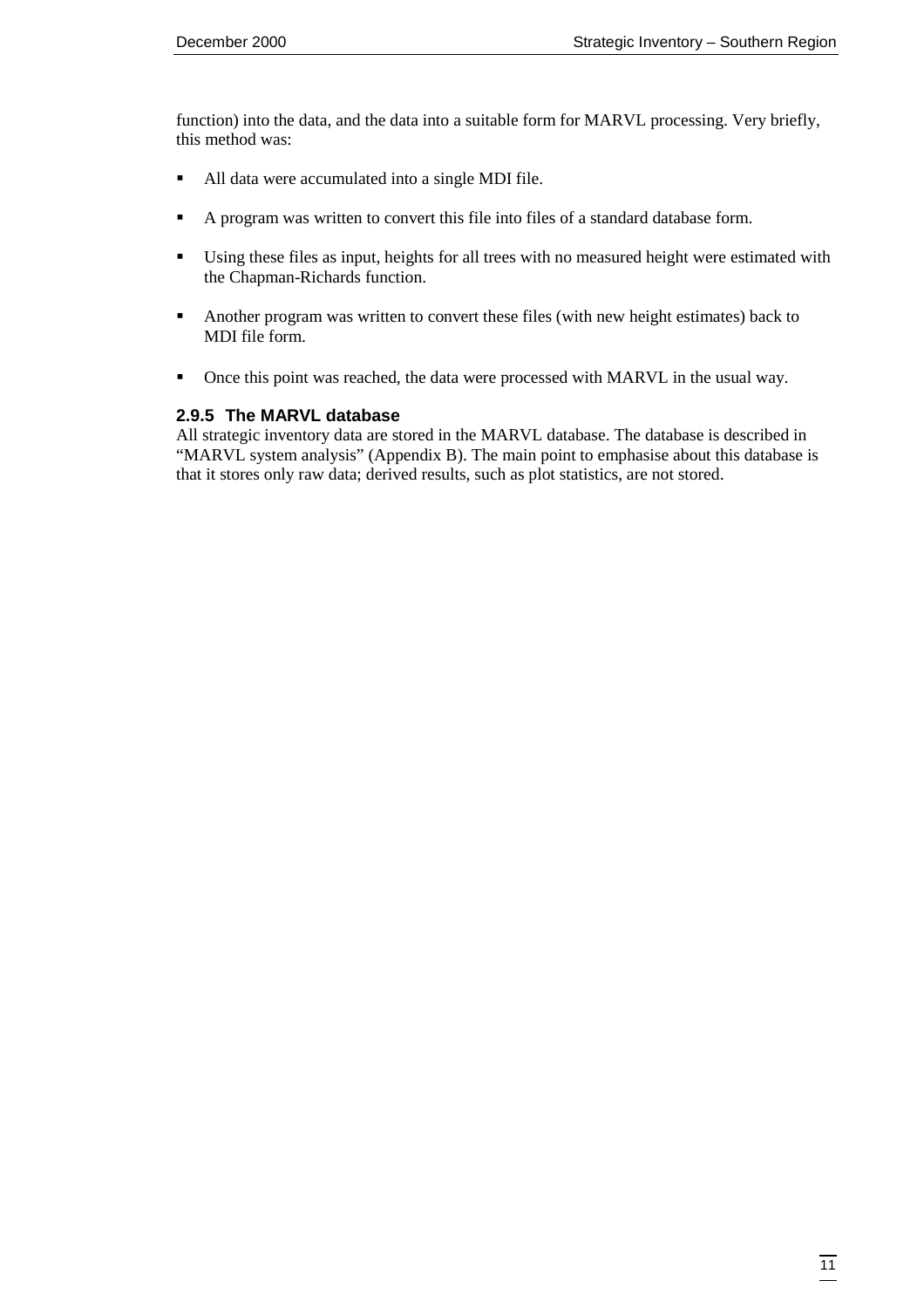### $\frac{12}{1}$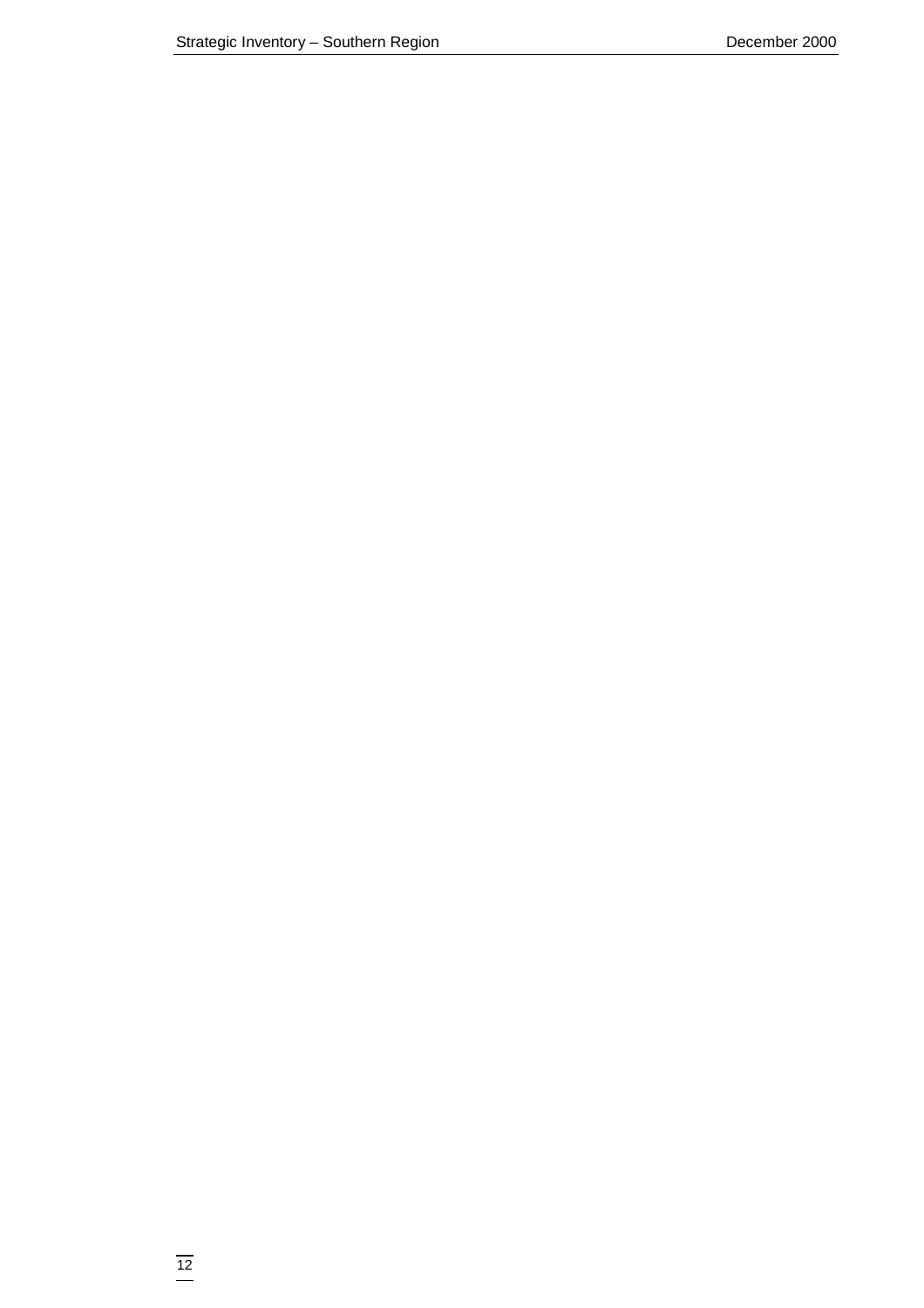## 3. INVENTORY RESULTS

The results of the inventory will be discussed in four sections, which relate to the objectives of the inventory, as stated earlier in this report.

#### **3.1 DATA QUALITY**

An audit was carried out on the measured plots in accordance with the strategic inventory audit methodology as used in UNE and LNE CRA regions. The audit involved the random selection of measured plots, random selection of trees within plots, remeasurement of plot and tree parameters by a crew independent of the inventory crews, enabling checks between the two measures.

Auditing was ongoing through the first inventory field measurement stage. It resulted in some minor adjustments to individual crew measurement/assessment, however all factors audited were within acceptable limits.

#### **3.2 STRATUM STATISTICS**

Objective number 1, is met by the presentation of stratum statistics.

Results for this inventory, by stratum, are shown in Section 4, Tables 8 - 19. All volumes quoted in these tables are in m3/ha. The tables show statistics for:

- 8 South Coast Sub Region, total standing volume (all products)
- 9 South Coast Sub Region, total merchantable standing volume
- 10 South Coast Sub Region, total volume of large high value products
- 11 South Coast Sub Region, for total volume of all high value products
- 12 South Coast Sub Region, total volume of low value products
- 13 South Coast Sub Region, total volume of pulp
- 14 Tumut Sub Region, total standing volume (all products)
- 15 Tumut Sub Region, total merchantable standing volume
- 16 Tumut Sub Region, total volume of large high value products
- 17 Tumut Sub Region, total volume of all high value products
- 18 Tumut Sub Region, total volume of low value products
- 19 Tumut Sub Region, total volume of pulp

The project proposal specifies that total volume and the volume of all high value products are to be estimated to within 30% of the true value, at the 95% confidence level. Tables of relevance to these targets are 8 and 11 for South Coast Sub Region, and 14 and 17 for Tumut Sub Region.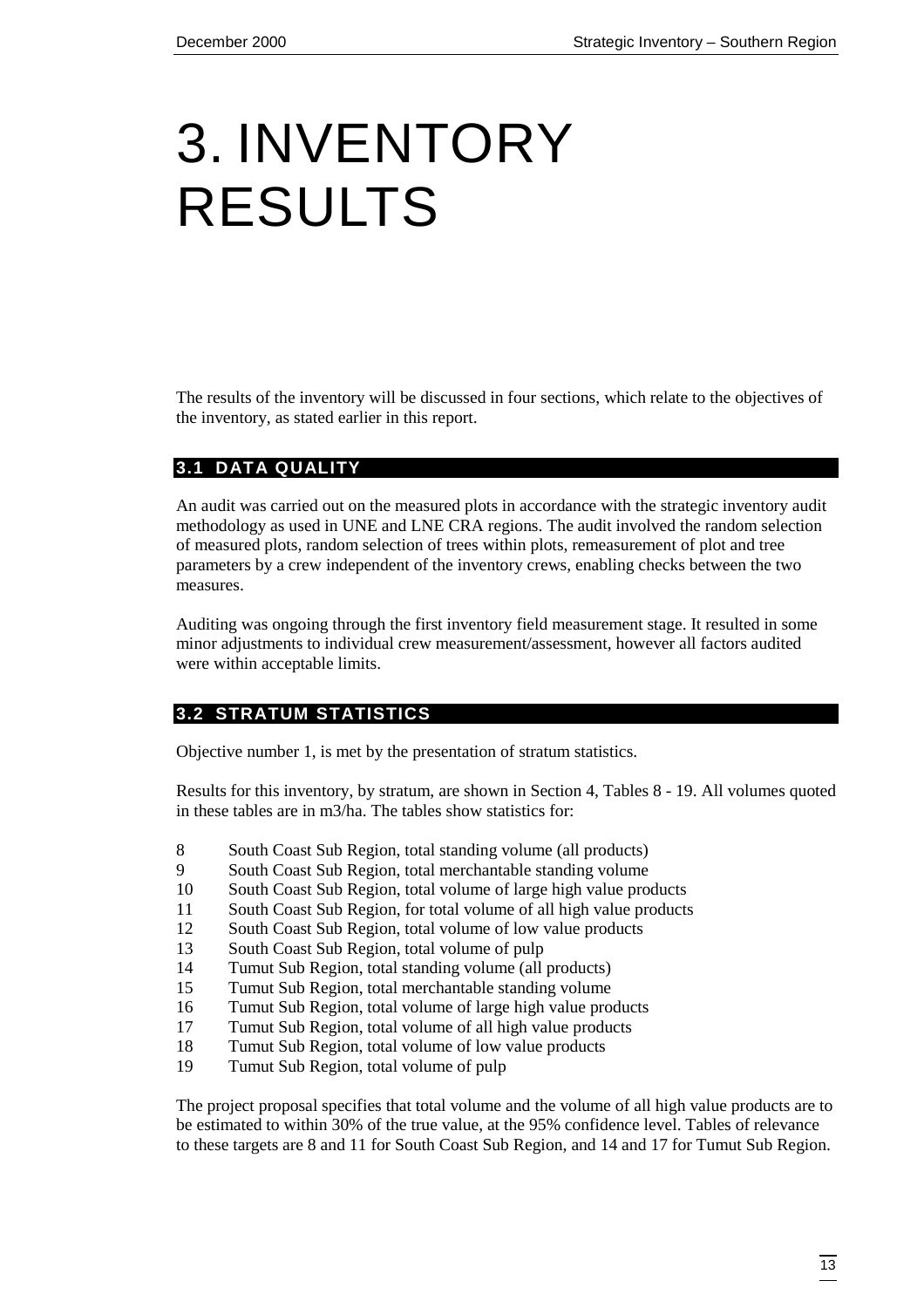Table 8 shows that target accuracy for total volume in the South Coast Sub Region has been met in 13 out of the 20 strata; the relationship between probable limit of error (PLE) and the number of sample points is shown in Figure 1, which shows that target accuracy can be met by measuring 15 - 20 plots. Note that the point for stratum 20, 2 sample points only, is not shown in this figure.

Table 11 shows that none of the strata meet the target accuracy for the estimation of high value products. The relationship between PLE and number of points shows that something in excess of 80 sample points would be required in each stratum to achieve the target accuracy.

Factors used for stratification in the South Coast Sub Region have failed to adequately account for variation in estimates of the volume of high value products in the sample population. Fundamental reasons for this are not immediately apparent; the problem could be addressed in a separate study in the future.

Table 14 shows that target accuracy has been met, in the Tumut Sub Region, in 4 out of 5 strata. The data is shown graphically in Figure 3; there are barely enough points on this graph to see a trend, but it seems fairly certain that target accuracy can be met when the number of sample points is greater than 24.

Table 17 shows that target accuracy for high value products was met in only 2 out of the 5 strata. Again, there are too few points on the graph (Figure 4) to be certain, but it appears that target accuracy for these products can be met with a sample of around 30 points.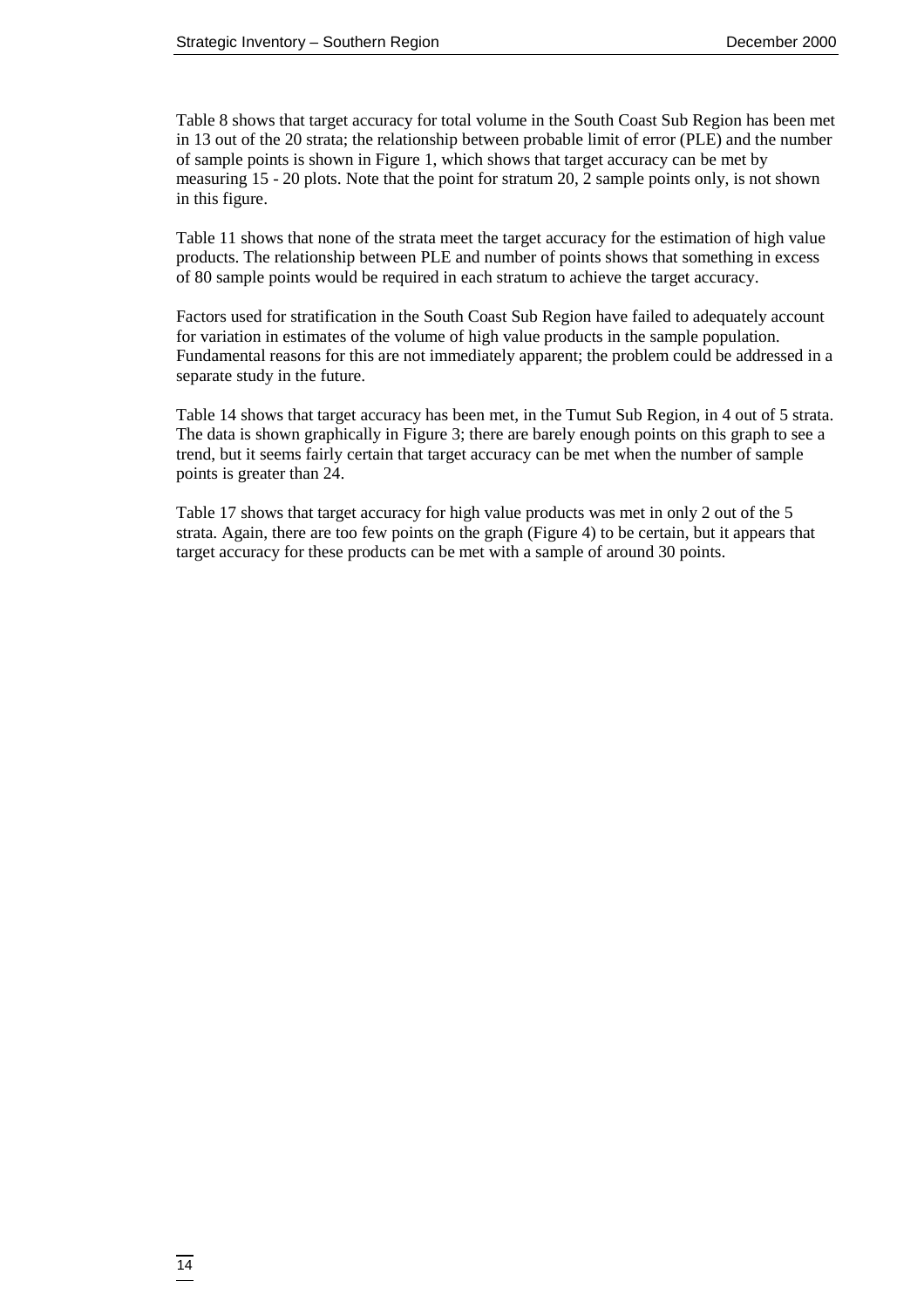



**FIGURE 2. SOUTH COAST SUB REGION - RELATIONSHIP BETWEEN PLE AND NUMBER OF SAMPLE POINTS, HIGH VALUE VOLUME**

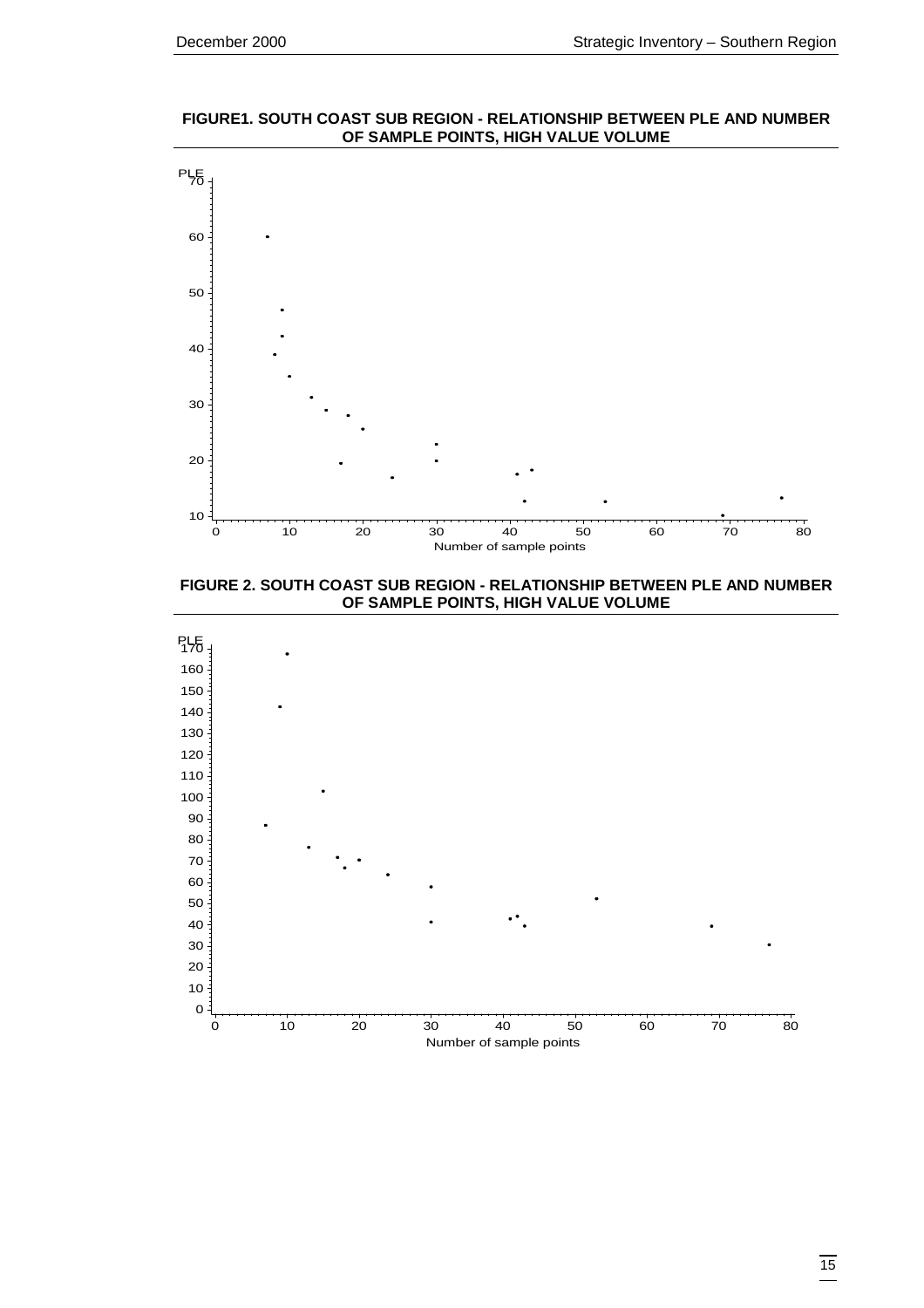

#### **FIGURE 3. TUMUT SUB REGION - RELATIONSHIP BETWEEN PLE AND NUMBER OF SAMPLE POINTS, TOTAL VOLUME**

**FIGURE 4. TUMUT SUB REGION - RELATIONSHIP BETWEEN PLE AND NUMBER OF SAMPLE POINTS, HIGH VALUE VOLUME**

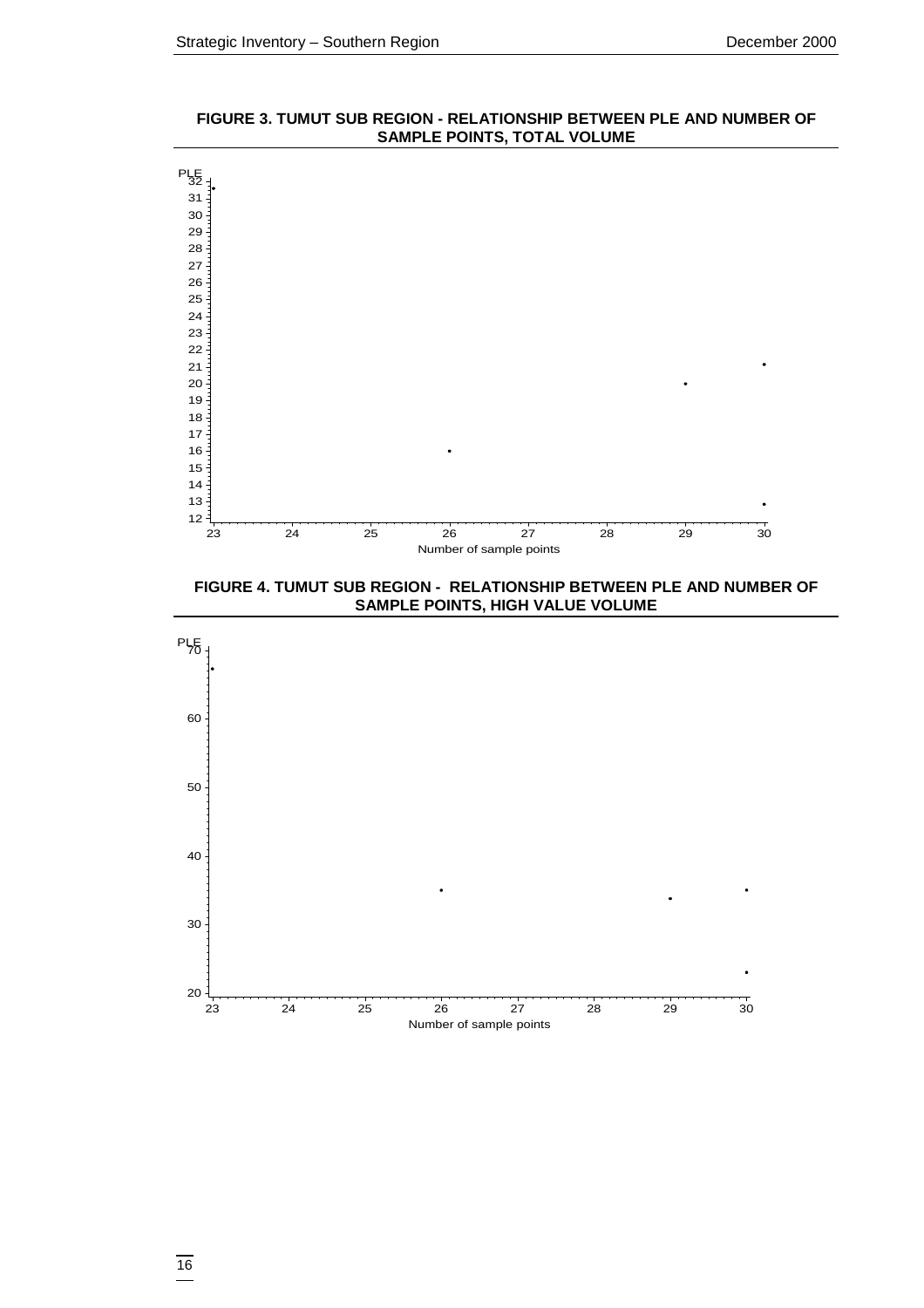#### **3.3 DATA FOR WOOD FLOW**

These results are relevant to objective 2 of the strategic inventory.

Fundamental to the projection of growth is the idea of a yield table. A yield table presents anticipated yields from a stand over time (Vanclay, 1994). Yield tables for native forests were estimated by the yield simulator, which will be the subject of a separate report. Input to the yield simulator took the form of a "tree list", which was simply a list of raw tree data, as measured in the inventory. Models to estimate future growth (also the subject of a separate report) were run against this data to produce yield tables. The important point to note here is that models used in native forest were tree-based models.

#### **3.4 ASSIGNMENT OF VOLUME**

The results of the strategic inventory have been used to assign volumes at the compartment level, using the process described earlier in this report. However, for reasons which were also explained earlier in this report, compartment-level accuracy cannot be achieved without a significant redesign of the inventory and a much larger sample. The results of this inventory are not accurate at the compartment level, and are therefore of little use and may even be misleading when applied to small areas.

#### **3.5 SPATIAL LINKS**

The spatial link objective has been met by the creation and maintenance of an ARC/INFO point coverage, which records the location of all inventory plots. The coverage can be intersected with other ARC/INFO coverages, as required.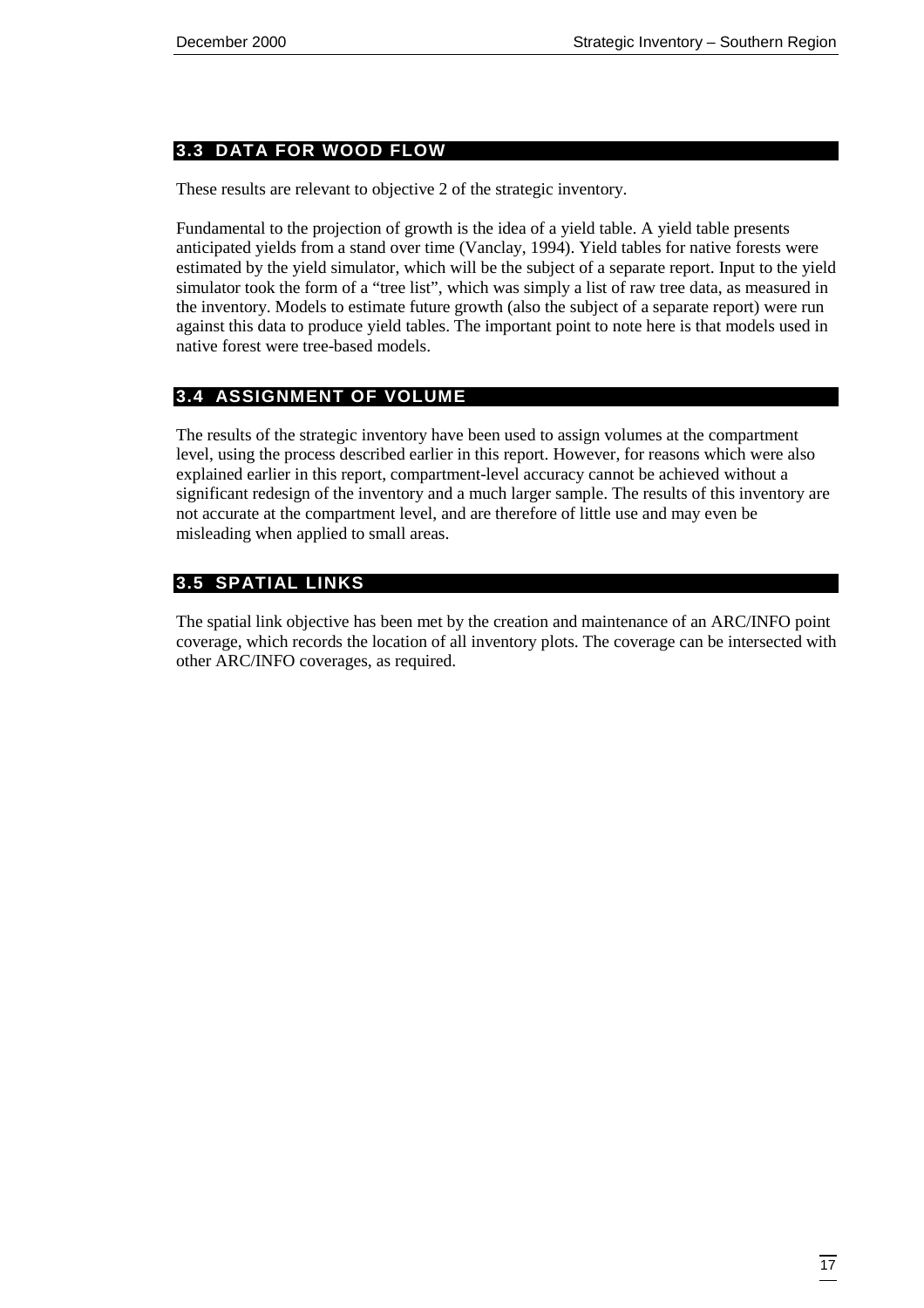### $\frac{18}{1}$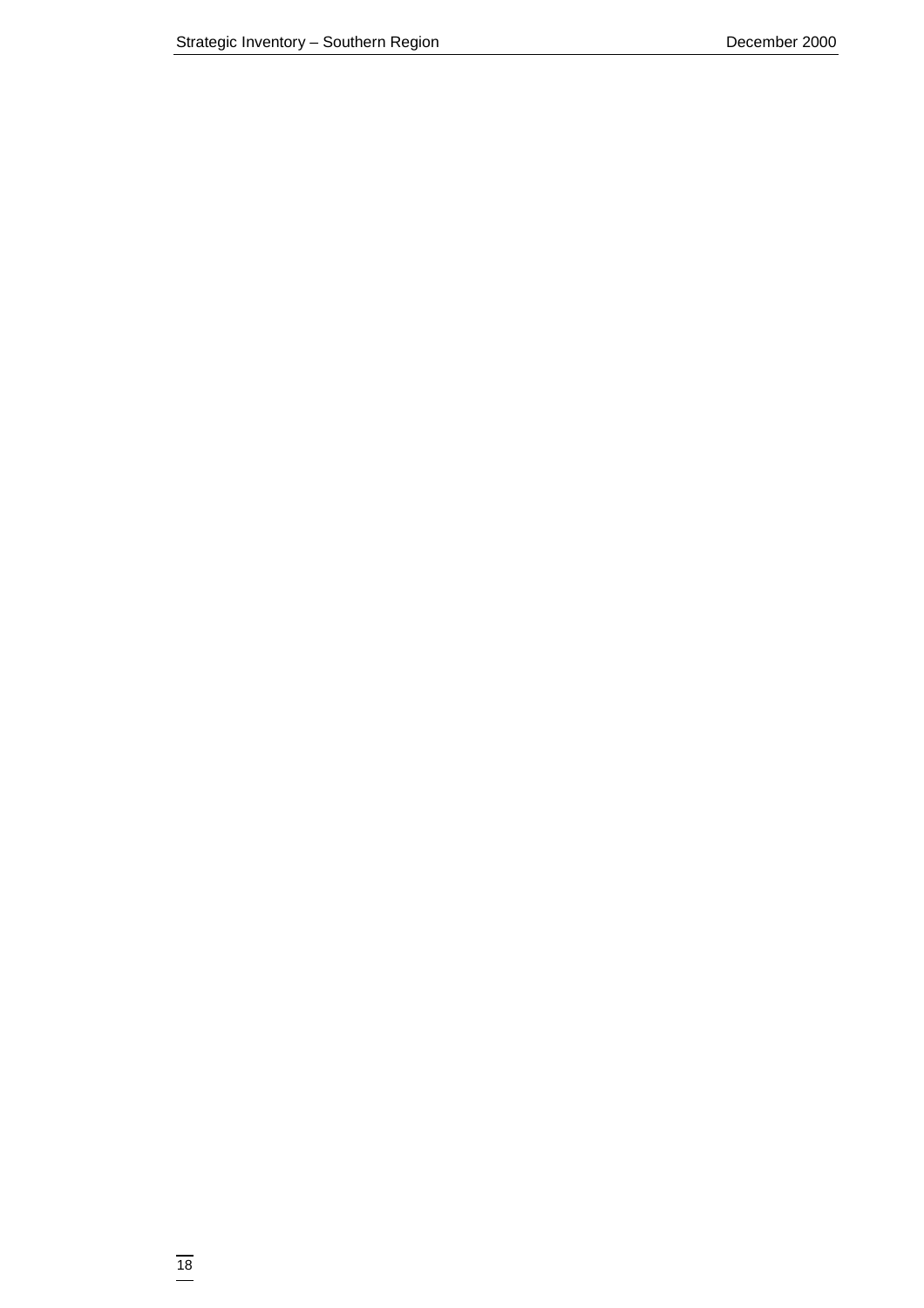### 4. TABLES

#### **4.1 KEY TO TABLE HEADINGS**

The tables which follow have identical column headings, which are described below.

| Stratum Stratum label |                                                                                   |
|-----------------------|-----------------------------------------------------------------------------------|
| n                     | Number of sample points in the stratum                                            |
| Mean                  | Arithmetic mean value for the parameter $(m3/ha)$                                 |
| Max                   | Maximum observed value for the parameter (m3/ha)                                  |
| Min                   | Minimum observed value for the parameter (m3/ha)                                  |
| <b>CI</b>             | Confidence interval (m3/ha)                                                       |
| <b>PLE</b>            | Probable limit of error, the confidence interval expressed as a percentage of the |
|                       | mean. Confidence limit is calculated with the standard formula, $t * se$          |

#### **TABLE 8. SOUTH COAST SUB REGION - STATISTICS FOR TOTAL STANDING VOLUME (M<sup>3</sup> /HA)**

| Stratum        | N              | <b>MEAN</b> | <b>MAX</b> | <b>MIN</b> | СI    | PLE   |  |
|----------------|----------------|-------------|------------|------------|-------|-------|--|
|                | 18             | 320.3       | 652.7      | 38.3       | 89.9  | 28.1  |  |
| 2              | 9              | 399.9       | 773.1      | 107.0      | 187.9 | 47.0  |  |
| 3              | 30             | 284.0       | 697.1      | 58.4       | 65.1  | 22.9  |  |
| $\overline{4}$ | 41             | 282.8       | 701.6      | 69.6       | 49.6  | 17.5  |  |
| 5              | 15             | 251.3       | 544.1      | 109.2      | 72.9  | 29.0  |  |
| 6              | 53             | 355.6       | 900.4      | 82.3       | 44.9  | 12.6  |  |
| $\overline{7}$ | 30             | 232.9       | 574.9      | 37.1       | 46.4  | 19.9  |  |
| 8              | 13             | 302.2       | 627.4      | 91.2       | 94.6  | 31.3  |  |
| 9              | 77             | 239.9       | 903.9      | 42.9       | 31.9  | 13.3  |  |
| 10             | 17             | 189.4       | 351.8      | 80.2       | 36.9  | 19.5  |  |
| 11             | 69             | 220.7       | 641.3      | 83.3       | 22.4  | 10.1  |  |
| 12             | 10             | 238.5       | 464.5      | 77.9       | 83.7  | 35.1  |  |
| 13             | 42             | 250.1       | 507.8      | 70.1       | 31.7  | 12.7  |  |
| 14             | 8              | 178.2       | 285.0      | 73.1       | 69.5  | 39.0  |  |
| 15             | 43             | 214.5       | 652.3      | 38.4       | 39.2  | 18.3  |  |
| 16             | 24             | 237.5       | 447.0      | 75.6       | 40.2  | 16.9  |  |
| 17             | 20             | 181.8       | 428.1      | 62.4       | 46.6  | 25.6  |  |
| 18             | 9              | 338.9       | 702.9      | 111.4      | 143.3 | 42.3  |  |
| 19             | $\overline{7}$ | 201.5       | 436.7      | 66.1       | 121.1 | 60.1  |  |
| 20             | $\overline{2}$ | 138.5       | 165.2      | 111.7      | 339.9 | 245.5 |  |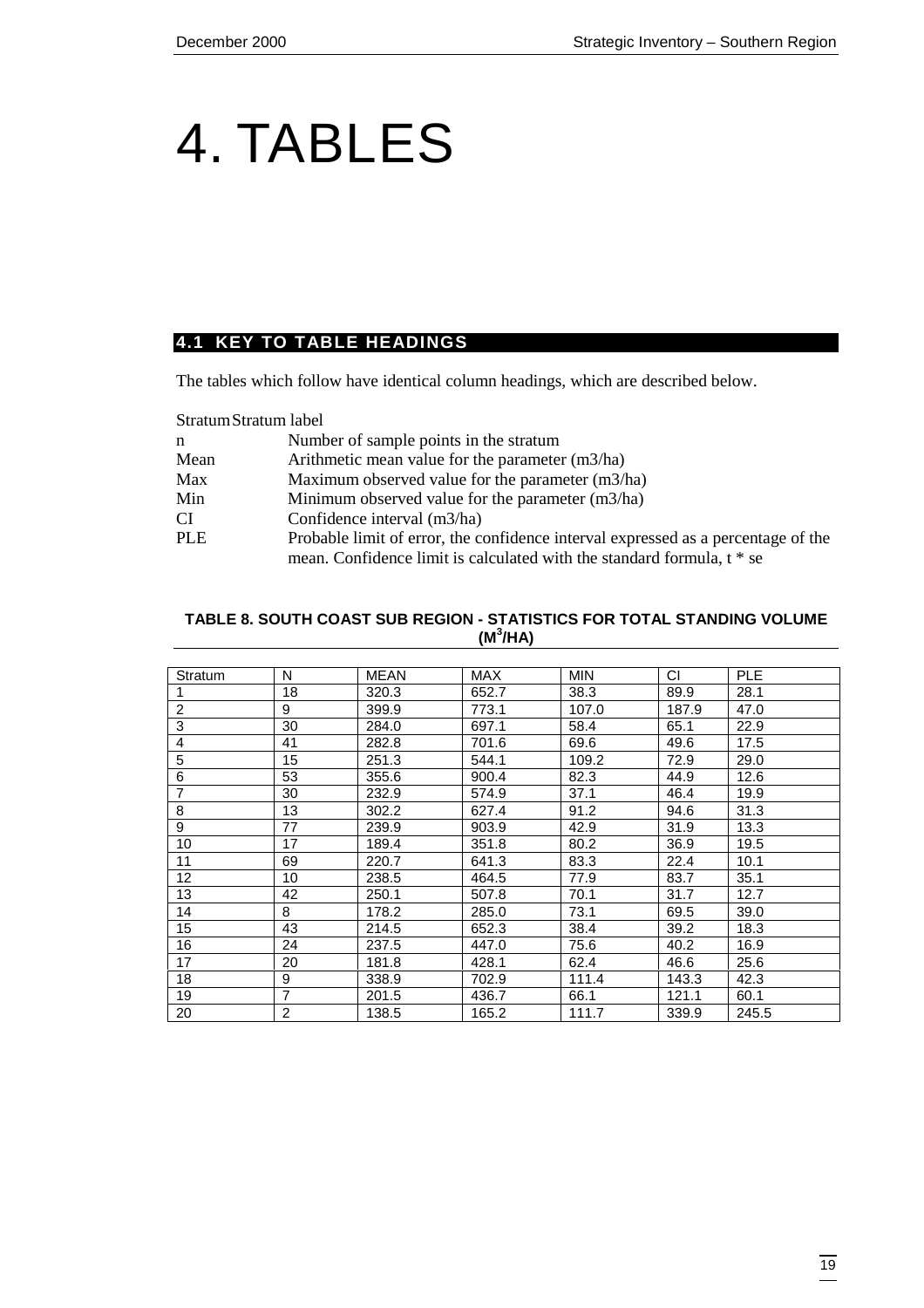| Stratum        | N              | <b>MEAN</b> | <b>MAX</b> | <b>MIN</b> | <b>CI</b> | <b>PLE</b> |
|----------------|----------------|-------------|------------|------------|-----------|------------|
|                | 18             | 241.9       | 642.6      | 0.0        | 86.7      | 35.8       |
| $\overline{2}$ | 9              | 211.4       | 446.0      | 37.3       | 121.5     | 57.5       |
| 3              | 30             | 198.6       | 444.1      | 27.3       | 41.8      | 21.1       |
| 4              | 41             | 192.9       | 490.6      | 32.0       | 39.7      | 20.6       |
| 5              | 15             | 175.1       | 407.6      | 49.7       | 61.8      | 35.3       |
| 6              | 53             | 294.4       | 900.4      | 51.3       | 46.4      | 15.8       |
| $\overline{7}$ | 30             | 153.4       | 469.1      | 3.4        | 42.3      | 27.6       |
| 8              | 13             | 202.1       | 427.6      | 43.5       | 76.3      | 37.8       |
| 9              | 77             | 183.9       | 684.1      | 0.0        | 27.3      | 14.9       |
| 10             | 17             | 140.8       | 272.1      | 30.7       | 37.9      | 26.9       |
| 11             | 69             | 132.6       | 543.1      | 0.0        | 19.3      | 14.5       |
| 12             | 10             | 204.9       | 459.0      | 34.3       | 93.7      | 45.8       |
| 13             | 42             | 179.4       | 488.0      | 28.3       | 31.9      | 17.8       |
| 14             | 8              | 82.9        | 165.7      | 11.3       | 43.8      | 52.8       |
| 15             | 43             | 168.9       | 646.9      | 24.3       | 39.7      | 23.5       |
| 16             | 24             | 154.3       | 266.6      | 4.3        | 34.8      | 22.5       |
| 17             | 20             | 94.1        | 270.5      | 13.7       | 29.8      | 31.7       |
| 18             | 9              | 232.2       | 674.0      | 49.8       | 139.7     | 60.2       |
| 19             | $\overline{7}$ | 162.9       | 421.9      | 20.3       | 130.6     | 80.2       |
| 20             | $\overline{2}$ | 31.5        | 48.2       | 14.7       | 212.8     | 676.7      |

#### **TABLE 9. SOUTH COAST SUB REGION - STATISTICS FOR TOTAL MERCHANTABLE STANDING VOLUME (M<sup>3</sup> /HA)**

#### **TABLE 10. SOUTH COAST SUB REGION - STATISTICS FOR TOTAL VOLUME OF LARGE HIGH VALUE PRODUCTS (M<sup>3</sup> /HA)**

| Stratum        | N  | <b>MEAN</b> | <b>MAX</b> | <b>MIN</b> | СI        | <b>PLE</b> |
|----------------|----|-------------|------------|------------|-----------|------------|
|                | 18 | 25.7        | 95.0       | 0.0        | 17.8      | 69.2       |
| $\overline{2}$ | 9  | 20.9        | 113.5      | 0.0        | 30.2      | 144.3      |
| 3              | 30 | 24.7        | 112.0      | 0.0        | 11.2      | 45.5       |
| 4              | 41 | 12.0        | 83.6       | 0.0        | 6.2       | 51.7       |
| 5              | 15 | 6.9         | 54.2       | 0.0        | 8.3       | 119.4      |
| 6              | 53 | 32.3        | 439.0      | 0.0        | 18.3      | 56.8       |
| $\overline{7}$ | 30 | 8.3         | 63.1       | 0.0        | 6.4       | 77.5       |
| 8              | 13 | 25.0        | 105.2      | 0.0        | 22.1      | 88.3       |
| 9              | 77 | 25.1        | 184.5      | 0.0        | 9.0       | 35.9       |
| 10             | 17 | 2.8         | 15.0       | 0.0        | 2.5       | 87.0       |
| 11             | 69 | 9.9         | 93.5       | 0.0        | 4.7       | 47.8       |
| 12             | 10 | 23.2        | 203.4      | 0.0        | 45.7      | 197.6      |
| 13             | 42 | 9.6         | 85.9       | 0.0        | 6.3       | 65.1       |
| 14             | 8  | 0.7         | 5.8        | 0.0        | 1.7       | 236.5      |
| 15             | 43 | 14.8        | 114.3      | 0.0        | 7.5       | 51.0       |
| 16             | 24 | 6.0         | 38.3       | 0.0        | 4.5       | 74.3       |
| 17             | 20 | 1.0         | 12.8       | 0.0        | 1.5       | 149.4      |
| 18             | 9  | 2.4         | 21.3       | 0.0        | 5.5       | 230.6      |
| 19             | 7  | 11.7        | 34.9       | 0.0        | 13.0      | 110.6      |
| 20             | 2  | 0.0         | 0.0        | 0.0        | $\bullet$ | х.         |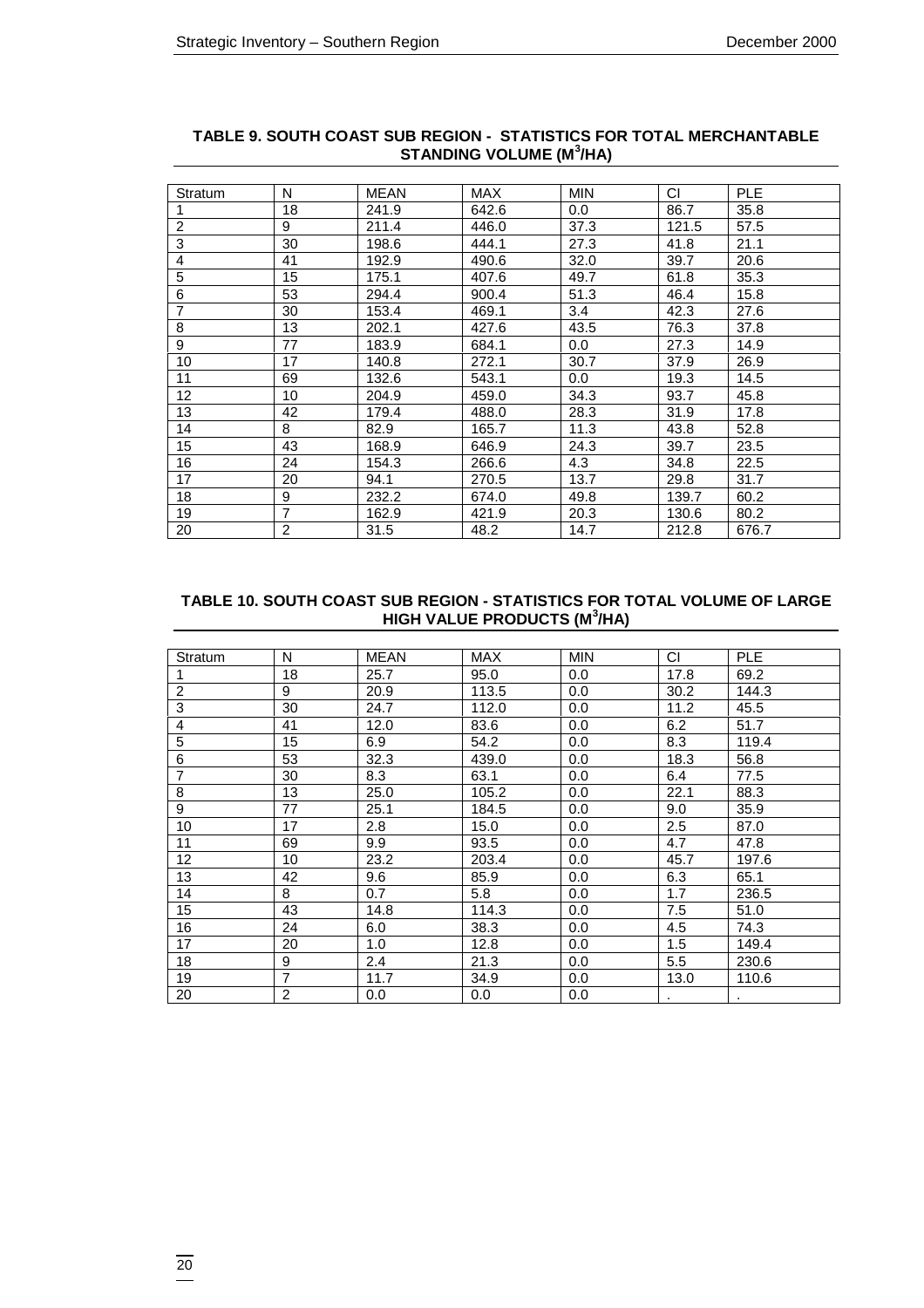| Stratum         | N              | MEAN | <b>MAX</b> | <b>MIN</b> | СI   | <b>PLE</b>     |
|-----------------|----------------|------|------------|------------|------|----------------|
|                 | 18             | 28.1 | 102.2      | 0.0        | 18.8 | 66.7           |
| $\overline{c}$  | 9              | 21.5 | 116.2      | 0.0        | 30.7 | 142.6          |
| 3               | 30             | 29.2 | 117.6      | 0.0        | 12.0 | 41.3           |
| 4               | 41             | 15.8 | 83.6       | 0.0        | 6.8  | 42.8           |
| 5               | 15             | 7.9  | 54.2       | 0.0        | 8.1  | 102.9          |
| 6               | 53             | 36.4 | 439.0      | 0.0        | 19.0 | 52.2           |
| $\overline{7}$  | 30             | 11.4 | 63.1       | 0.0        | 6.6  | 57.8           |
| 8               | 13             | 31.7 | 120.3      | 0.0        | 24.2 | 76.4           |
| 9               | 77             | 31.5 | 200.2      | 0.0        | 9.6  | 30.6           |
| 10              | 17             | 7.6  | 30.4       | 0.0        | 5.4  | 71.6           |
| 11              | 69             | 14.5 | 117.1      | 0.0        | 5.7  | 39.3           |
| 12 <sub>2</sub> | 10             | 26.9 | 203.4      | 0.0        | 45.1 | 167.4          |
| 13              | 42             | 14.5 | 85.9       | 0.0        | 6.4  | 44.0           |
| 14              | 8              | 1.9  | 14.8       | 0.0        | 4.4  | 236.5          |
| 15              | 43             | 22.4 | 141.0      | 0.0        | 8.8  | 39.4           |
| 16              | 24             | 12.3 | 75.4       | 0.0        | 7.8  | 63.5           |
| 17              | 20             | 3.6  | 18.6       | 0.0        | 2.5  | 70.4           |
| 18              | 9              | 10.6 | 95.7       | 0.0        | 24.5 | 230.6          |
| 19              | $\overline{7}$ | 15.7 | 34.9       | 0.0        | 13.6 | 86.8           |
| 20              | $\overline{c}$ | 0.0  | 0.0        | 0.0        |      | $\blacksquare$ |

#### **TABLE 11. SOUTH COAST SUB REGION - STATISTICS FOR TOTAL VOLUME OF ALL HIGH VALUE PRODUCTS (M<sup>3</sup> /HA)**

#### **TABLE 12. SOUTH COAST SUB REGION - STATISTICS FOR TOTAL VOLUME OF LOW VALUE PRODUCTS (M<sup>3</sup> /HA)**

| Stratum          | N              | <b>MEAN</b> | <b>MAX</b> | <b>MIN</b> | СI   | <b>PLE</b> |
|------------------|----------------|-------------|------------|------------|------|------------|
| 1                | 18             | 36.3        | 194.6      | 0.0        | 24.0 | 66.1       |
| $\overline{2}$   | 9              | 50.0        | 139.2      | 0.0        | 34.1 | 68.2       |
| 3                | 30             | 27.0        | 95.6       | 0.0        | 9.2  | 34.2       |
| $\overline{4}$   | 41             | 26.5        | 112.9      | 0.0        | 8.9  | 33.6       |
| 5                | 15             | 37.3        | 140.4      | 0.0        | 20.3 | 54.4       |
| $\,6$            | 53             | 28.6        | 132.5      | 0.0        | 7.7  | 27.0       |
| $\overline{7}$   | 30             | 14.7        | 55.7       | 0.0        | 5.8  | 39.2       |
| 8                | 13             | 37.2        | 95.9       | 0.0        | 20.2 | 54.3       |
| $\boldsymbol{9}$ | 77             | 25.7        | 118.1      | 0.0        | 6.1  | 23.6       |
| 10               | 17             | 14.7        | 41.1       | 0.0        | 6.0  | 41.2       |
| 11               | 69             | 18.0        | 164.8      | 0.0        | 5.5  | 30.8       |
| 12               | 10             | 20.8        | 69.8       | 0.0        | 14.5 | 69.6       |
| 13               | 42             | 29.1        | 115.8      | 0.0        | 9.2  | 31.6       |
| 14               | 8              | 13.4        | 34.0       | 0.0        | 11.2 | 83.6       |
| 15               | 43             | 25.3        | 169.1      | 0.0        | 9.7  | 38.2       |
| 16               | 24             | 10.7        | 49.0       | 0.0        | 5.8  | 54.0       |
| 17               | 20             | 11.4        | 67.1       | 0.0        | 8.1  | 70.9       |
| 18               | 9              | 16.3        | 41.8       | 0.0        | 13.3 | 81.5       |
| 19               | 7              | 15.6        | 58.1       | 0.0        | 18.9 | 120.9      |
| 20               | $\overline{2}$ | 5.7         | 7.9        | 3.5        | 28.0 | 490.4      |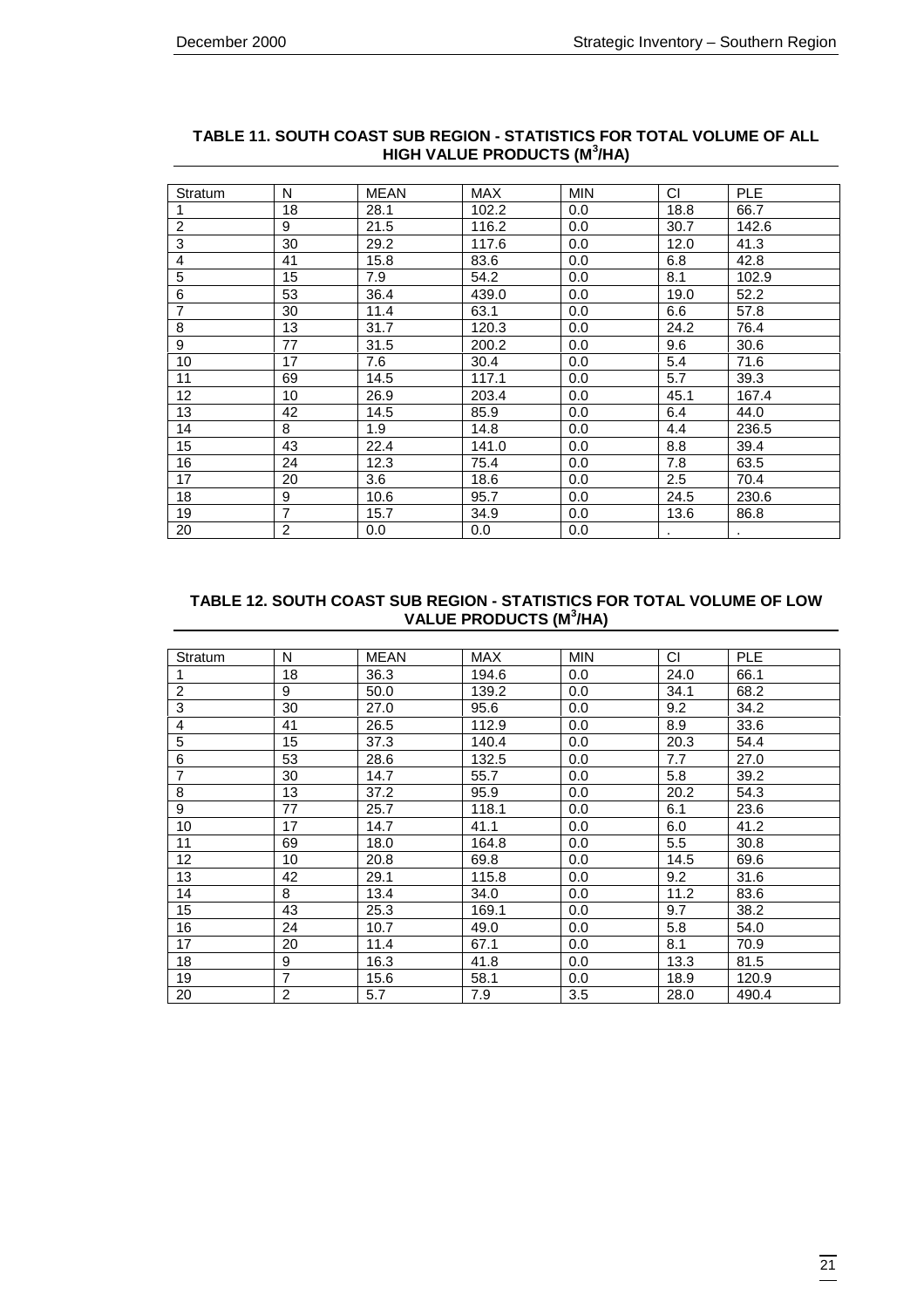| Stratum         | N  | <b>MEAN</b> | <b>MAX</b> | <b>MIN</b> | CI    | <b>PLE</b> |
|-----------------|----|-------------|------------|------------|-------|------------|
| 1               | 18 | 90.4        | 220.2      | 0.0        | 32.8  | 36.3       |
| $\overline{c}$  | 9  | 47.4        | 145.6      | 0.0        | 37.0  | 78.1       |
| 3               | 30 | 71.7        | 182.7      | 9.2        | 18.4  | 25.7       |
| 4               | 41 | 79.5        | 256.9      | 6.5        | 18.3  | 23.0       |
| 5               | 15 | 68.5        | 253.3      | 6.4        | 36.5  | 53.3       |
| 6               | 53 | 127.3       | 350.8      | 14.9       | 20.4  | 16.0       |
| $\overline{7}$  | 30 | 62.5        | 217.2      | 2.4        | 19.6  | 31.3       |
| 8               | 13 | 62.0        | 129.3      | 0.0        | 24.7  | 39.8       |
| 9               | 77 | 60.4        | 264.9      | 0.0        | 9.1   | 15.0       |
| 10              | 17 | 61.1        | 131.9      | 17.0       | 19.8  | 32.5       |
| 11              | 69 | 50.8        | 201.7      | 0.0        | 8.2   | 16.1       |
| 12 <sup>2</sup> | 10 | 90.2        | 223.5      | 6.6        | 43.1  | 47.8       |
| 13              | 42 | 66.9        | 218.3      | 0.0        | 13.9  | 20.8       |
| 14              | 8  | 45.0        | 105.0      | 0.0        | 31.9  | 70.9       |
| 15              | 43 | 67.5        | 219.1      | 6.6        | 14.1  | 20.9       |
| 16              | 24 | 80.3        | 165.8      | 2.9        | 18.1  | 22.5       |
| 17              | 20 | 44.3        | 126.2      | 4.8        | 15.2  | 34.2       |
| 18              | 9  | 127.4       | 391.8      | 29.6       | 82.2  | 64.5       |
| 19              | 7  | 69.2        | 134.6      | 4.6        | 45.9  | 66.3       |
| 20              | 2  | 14.6        | 26.1       | 3.1        | 146.1 | 1000.8     |

#### **TABLE 13. SOUTH COAST SUB REGION - STATISTICS FOR TOTAL VOLUME OF PULP (M<sup>3</sup> /HA)**

#### **TABLE 14. TUMUT SUB REGION - STATISTICS FOR TOTAL STANDING VOLUME (M<sup>3</sup> /HA)**

| Stratum  | N  | MEAN  | MAX    | <b>MIN</b> | CI    | <b>PLE</b> |
|----------|----|-------|--------|------------|-------|------------|
|          | 30 | 326.4 | 871.7  | 83.7       | 69.0  | 21.1       |
|          | 23 | 328.8 | 1249.0 | 115.1      | 103.9 | 31.6       |
| ົ<br>J   | 29 | 343.0 | 921.1  | 96.3       | 68.6  | 20.0       |
| $\Delta$ | 30 | 408.2 | 765.4  | 158.8      | 52.4  | 12.8       |
| đ        | 26 | 350.1 | 682.7  | 126.9      | 56.0  | 16.0       |

#### **TABLE 15. TUMUT SUB REGION - STATISTICS FOR TOTAL MERCHANTABLE STANDING VOLUME (M<sup>3</sup> /HA)**

| <b>Stratum</b> | N  | <b>MEAN</b> | MAX    | <b>MIN</b> | СI    | <b>PLE</b> |
|----------------|----|-------------|--------|------------|-------|------------|
|                | 30 | 275.0       | 865.0  | 21.9       | 64.3  | 23.4       |
|                | 23 | 261.3       | 1200.4 | 36.1       | 100.4 | 38.4       |
|                | 29 | 202.4       | 425.5  | 63.4       | 41.4  | 20.4       |
|                | 30 | 284.7       | 505.0  | 93.7       | 42.1  | 14.8       |
| 5              | 26 | 215.8       | 461.9  | 43.8       | 53.7  | 24.9       |

#### **TABLE 16. TUMUT SUB REGION - STATISTICS FOR TOTAL VOLUME OF LARGE HIGH VALUE PRODUCTS (M<sup>3</sup> /HA)**

| <b>Stratum</b> | N  | <b>MEAN</b> | MAX   | <b>MIN</b> | СI   | <b>PLE</b> |
|----------------|----|-------------|-------|------------|------|------------|
|                | 30 | 105.5       | 520.4 | 0.0        | 43.4 | 41.2       |
|                | 23 | 68.5        | 690.5 | 0.0        | 66.2 | 96.6       |
| ົ<br>J         | 29 | 52.5        | 215.1 | 0.0        | 20.7 | 39.4       |
|                | 30 | 101.9       | 272.6 | 5.4        | 28.0 | 27.5       |
| G              | 26 | 60.4        | 212.7 | 0.0        | 24.4 | 40.5       |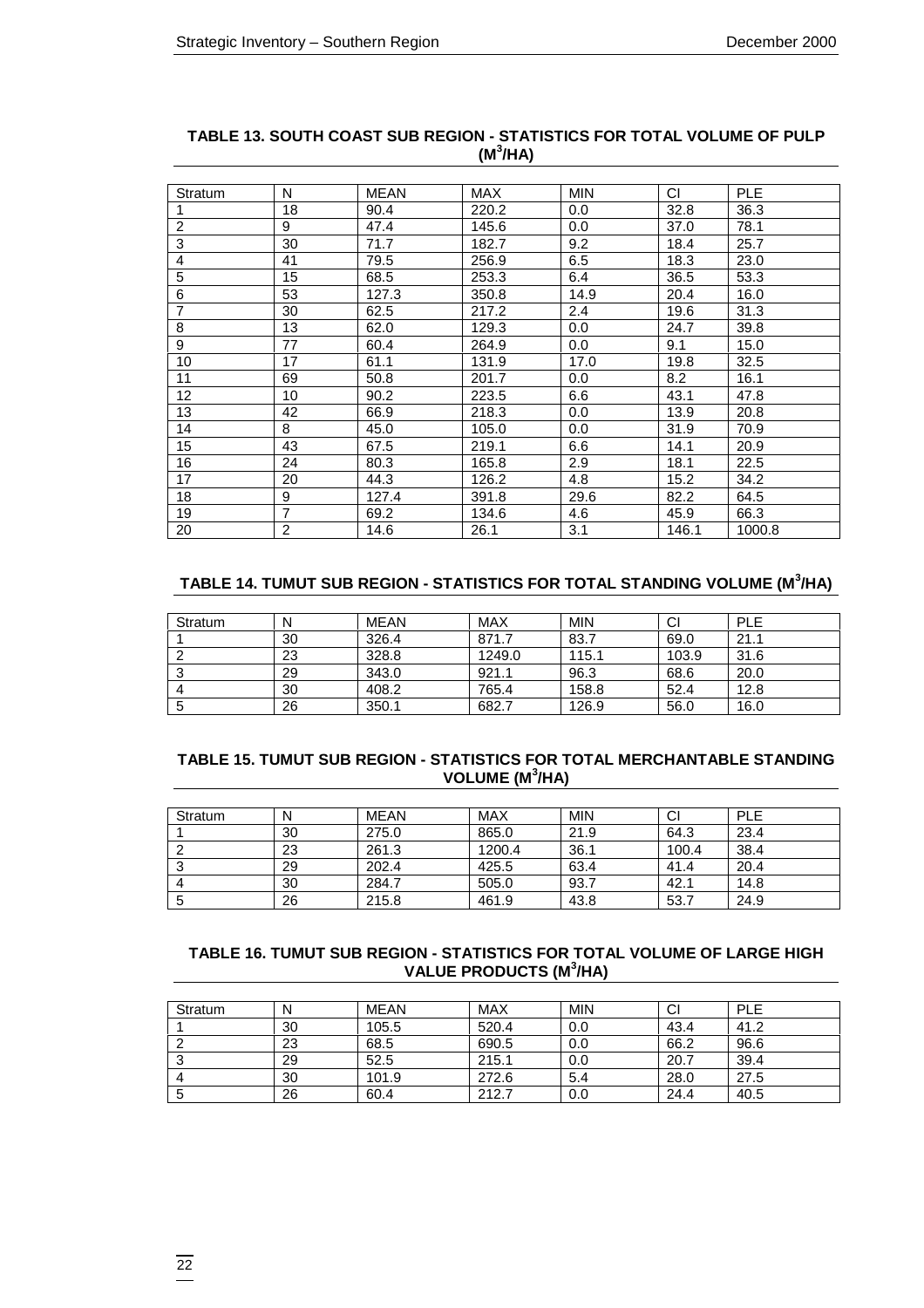#### **TABLE 17. TUMUT SUB REGION - STATISTICS FOR TOTAL VOLUME OF ALL HIGH VALUE PRODUCTS (M<sup>3</sup> /HA)**

| <b>Stratum</b> | N  | <b>MEAN</b> | <b>MAX</b> | <b>MIN</b> | <b>CI</b> | <b>PLE</b> |  |
|----------------|----|-------------|------------|------------|-----------|------------|--|
|                | 30 | 131.8       | 551.9      | 0.0        | 46.2      | 35.0       |  |
|                | 23 | 95.8        | 690.5      | 0.0        | 64.5      | 67.3       |  |
| ◠              | 29 | 61.4        | 224.9      | 0.0        | 20.8      | 33.8       |  |
|                | 30 | 114.8       | 277.1      | 7.3        | 26.4      | 23.0       |  |
| 5              | 26 | 77.6        | 252.4      | 0.0        | 27.2      | 35.0       |  |

#### **TABLE 18. TUMUT SUB REGION - STATISTICS FOR TOTAL VOLUME OF LOW VALUE PRODUCTS (M<sup>3</sup> /HA)**

| Stratum | N  | MEAN | <b>MAX</b> | <b>MIN</b> | CI   | <b>PLE</b> |
|---------|----|------|------------|------------|------|------------|
|         | 30 | 27.8 | 69.7       | 0.0        | 7.4  | 26.7       |
|         | 23 | 20.3 | 187.2      | 0.0        | 17.0 | 83.7       |
|         | 29 | 24.6 | 106.5      | 0.0        | 10.3 | 41.7       |
|         | 30 | 28.5 | 70.8       | 0.0        | 6.6  | 23.3       |
|         | 26 | 24.1 | 76.3       | 0.0        | 8.6  | 35.6       |

#### **TABLE 19. TUMUT SUB REGION - STATISTICS FOR TOTAL VOLUME OF PULP (M<sup>3</sup> /HA)**

| Stratum | N  | <b>MEAN</b> | <b>MAX</b> | <b>MIN</b> | <b>CI</b> | <b>PLE</b> |  |
|---------|----|-------------|------------|------------|-----------|------------|--|
|         | 30 | 40.6        | 160.4      | 0.0        | 11.7      | 28.8       |  |
|         | 23 | 69.3        | 181.2      | 4.0        | 20.6      | 29.7       |  |
| J       | 29 | 56.9        | 239.5      | 4.2        | 20.1      | 35.3       |  |
|         | 30 | 42.1        | 123.1      | 0.0        | 11.5      | 27.3       |  |
|         | 26 | 31.6        | 79.9       | 2.3        | 8.2       | 25.9       |  |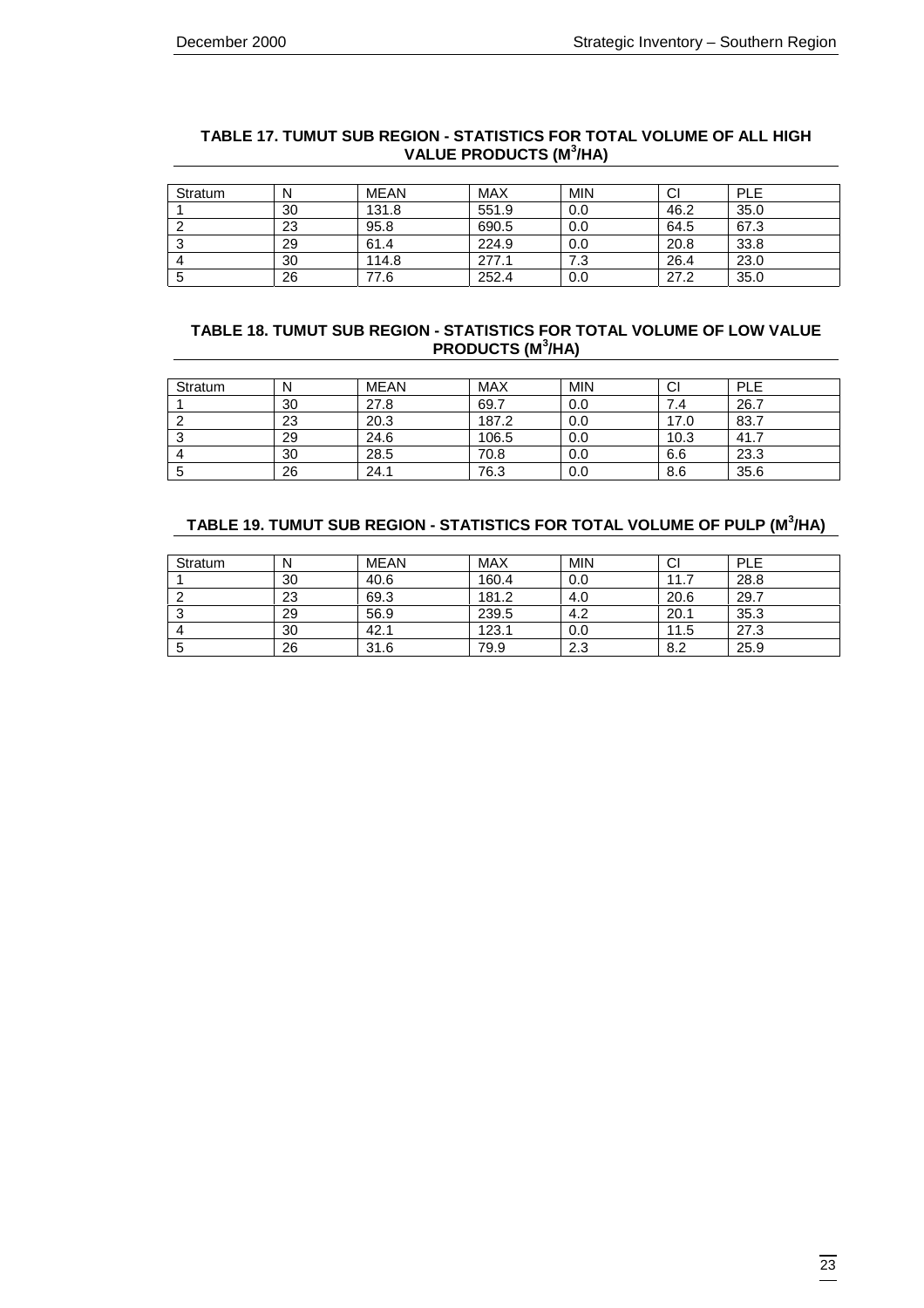### $\frac{24}{1}$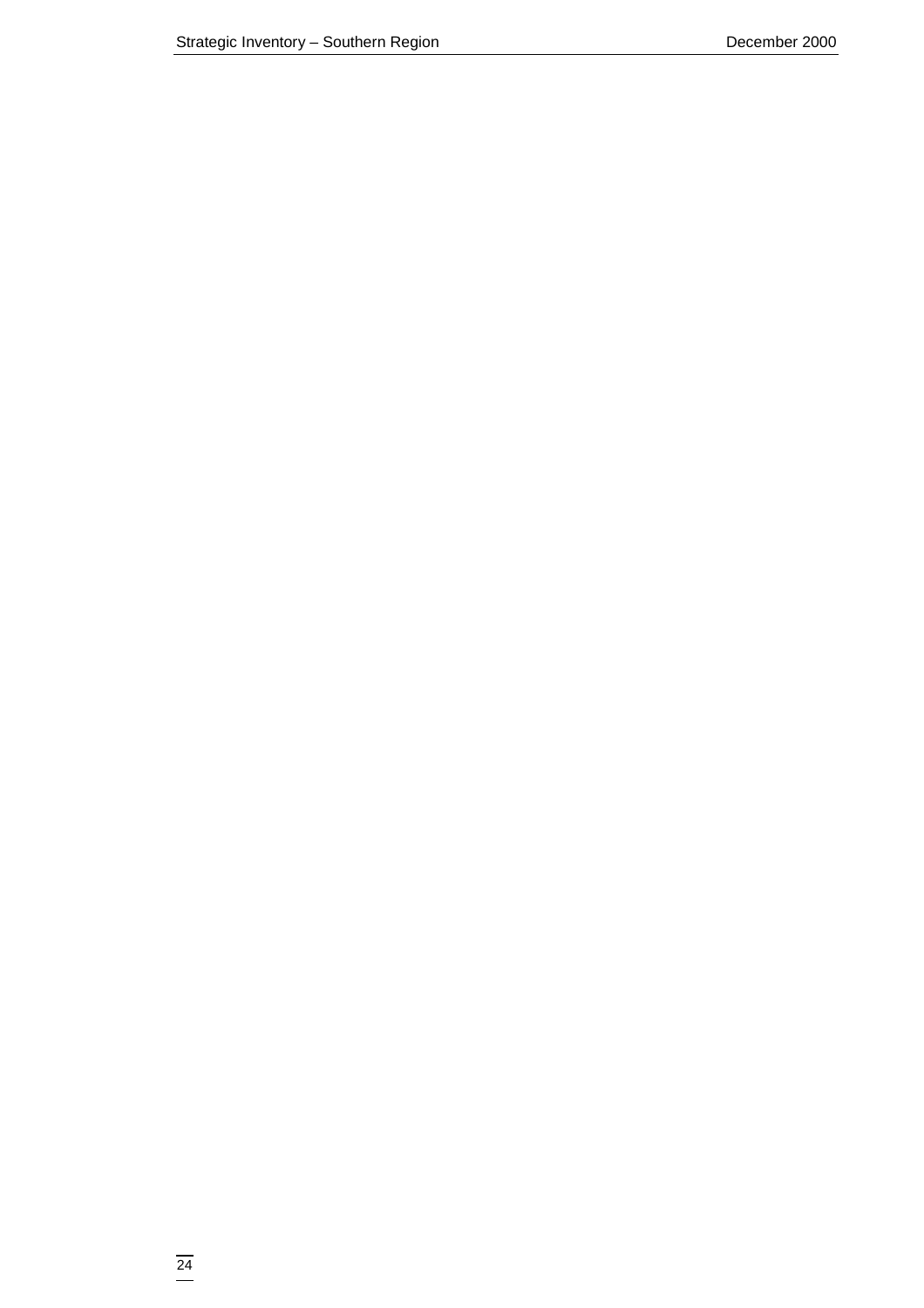## 5. REFERENCES

Cater, Phil (1998). *Taper and volume functions for MARVL*. State Forests of NSW, Internal report.

Gordon, A, (1983). "Comparison of compatible polynomial taper equations." New Zealand Journal of Forestry Science 13: 146-155.

Lawrence, M.E. (1986). The MARVL pre-harvest inventory procedure. Proceedings, "Harvesting whole trees with processing and log allocation in the forest to conventional and energy products" Conference, Rotorua, Forest Research Institute, Rotorua, New Zealand.

Muhairwe, Charles K. (1995). *Taper study for* Eucalyptus grandis. State Forests of NSW, Unpublished report.

Muhairwe, Charles K. (1999). "Taper equations for *Eucalyptus pilularis* and *E. grandis* for the north coast in New South Wales, Australia". Forest Ecology and Management 113: 251-269.

NZFRI (1995a). *Guide to using MARVL data capture 3*. New Zealand Forest Research Institute Limited, NZ FRI.

NZFRI (1995b). *Guide to using MARVL V3*. New Zealand Forest Research Institute Limited, NZ FRI Software Series.

SFNSW (1999). *Strategic Inventory. Upper North East and Lower North East CRA Regions*. A project undertaken for the Joint Commonwealth NSW Regional Forest Agreement Steering Committee as part of the NSW Comprehensive Regional Assessments. Project No. NA04/FRA.

Vanclay, Jerome K. (1994) "Modelling Forest Growth and Yield". CAB International, Wallingford, UK.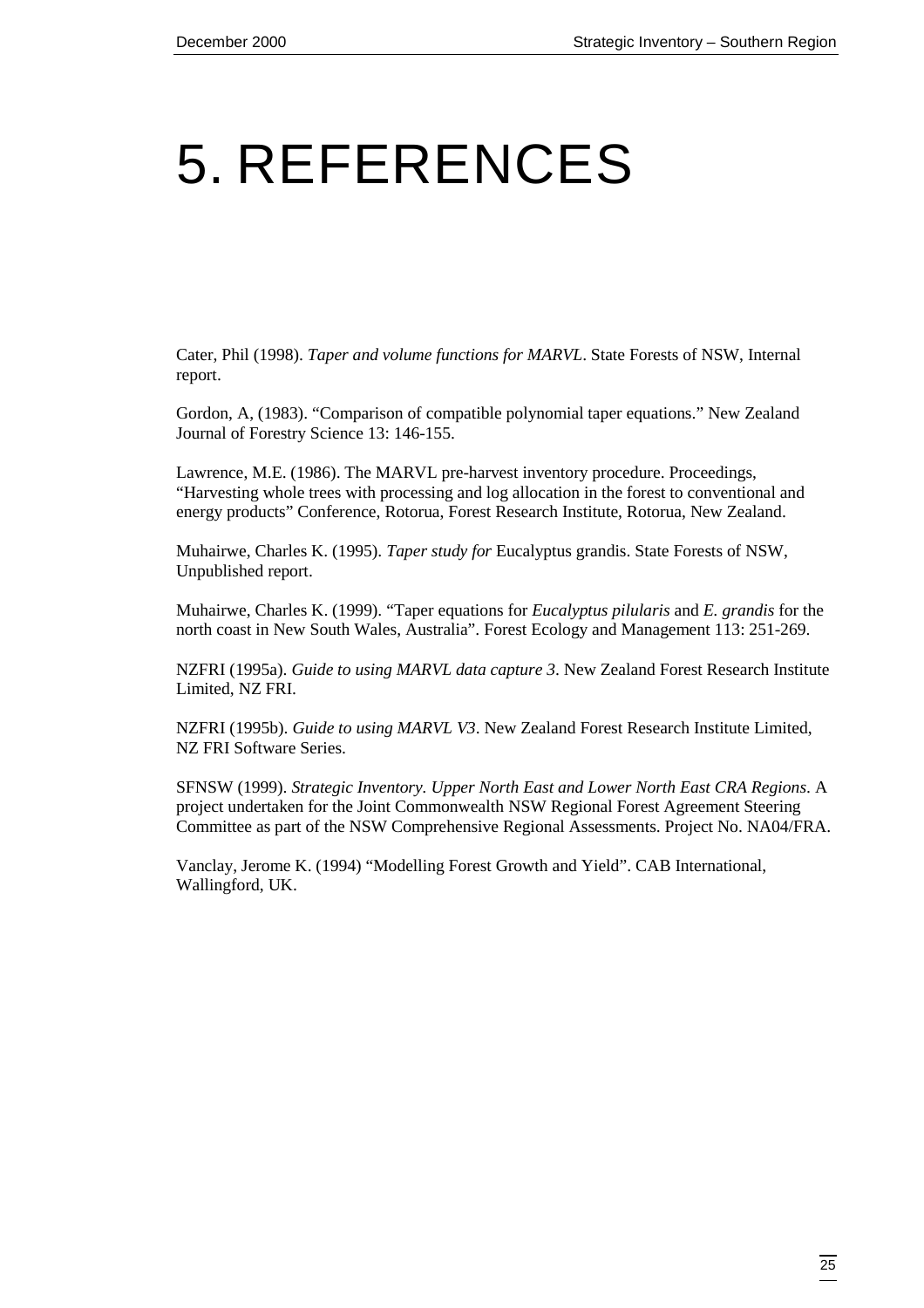### APPENDIX A - STRATEGIC INVENTORY SOUTHERN CRA - FIELD MANUAL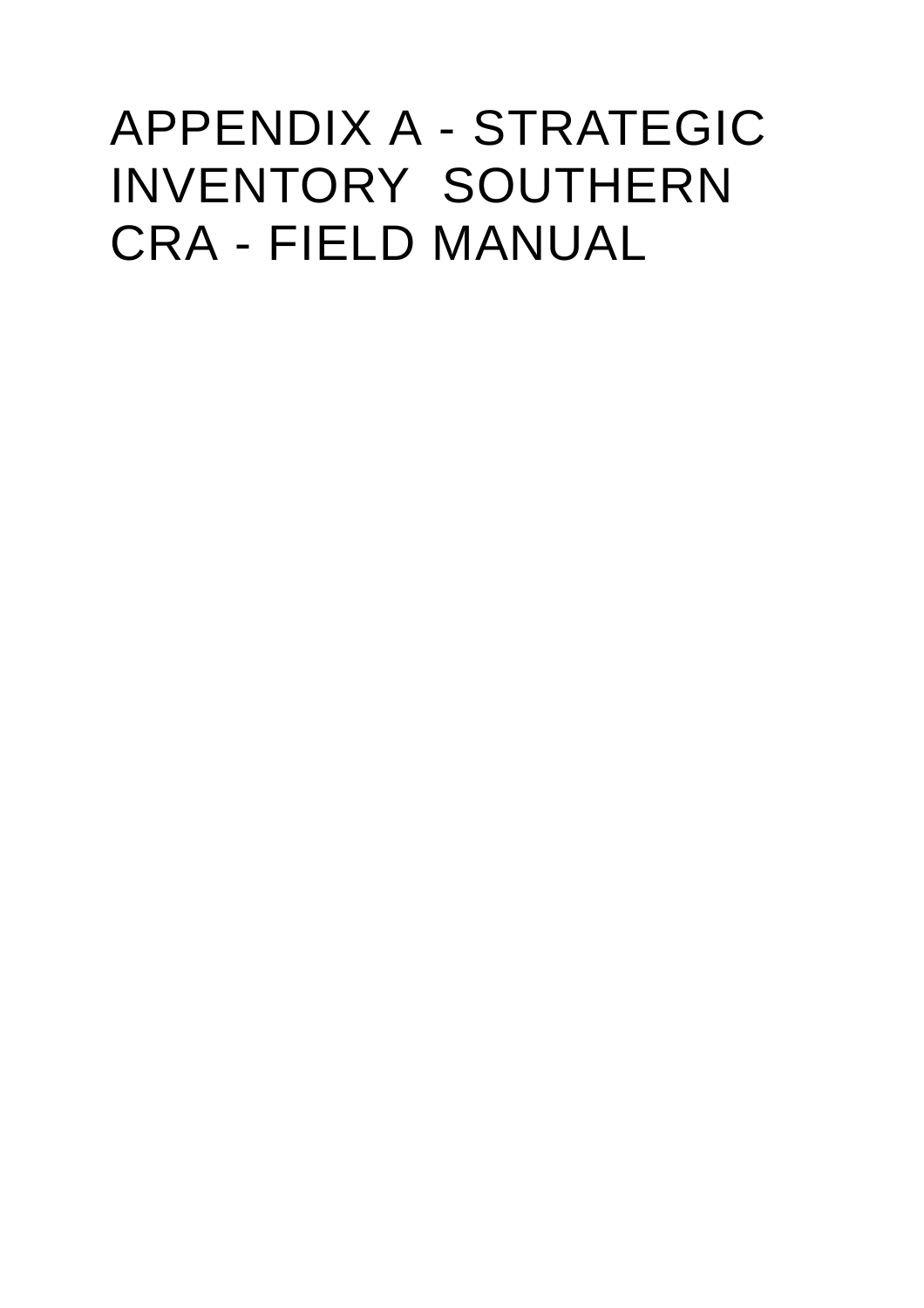**Strategic inventory - Southern CRA**

**Field manual**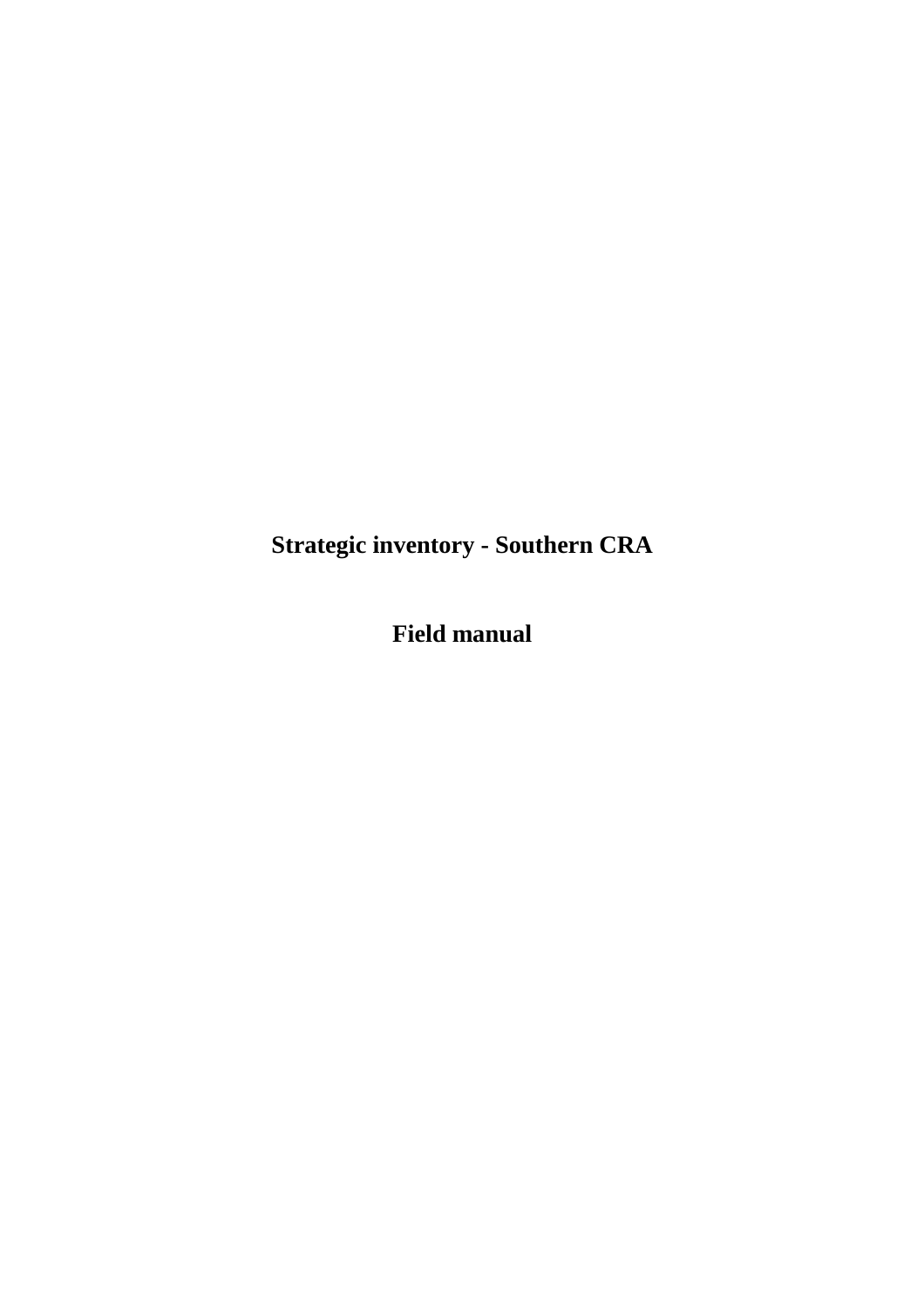### Table of contents

| <b>TABLE OF CONTENTS</b>                                                                                                                                                                         | $\boldsymbol{2}$                             |
|--------------------------------------------------------------------------------------------------------------------------------------------------------------------------------------------------|----------------------------------------------|
| 1. INTRODUCTION                                                                                                                                                                                  | 4                                            |
| 2. MARVL INVENTORY EQUIPMENT CHECKLIST                                                                                                                                                           | 5                                            |
| 3. LOCATING PLOT POINTS                                                                                                                                                                          | 6                                            |
| 3.1 Marking the Plot Point                                                                                                                                                                       | 6                                            |
| 4. SETTING OUT PLOTS                                                                                                                                                                             | $\overline{7}$                               |
| 4.1 Plot Size                                                                                                                                                                                    | 7                                            |
| 4.2 Marking the Plot Boundary                                                                                                                                                                    | 7                                            |
| <b>4.3 Slope Correction</b>                                                                                                                                                                      | 7                                            |
| 4.4 Information to be recorded on the plot sheet<br>4.4.1 Inventory level<br>4.4.2 Plot level<br>4.4.3 Tree level                                                                                | 8<br>8<br>9<br>10                            |
| 5. MEASURING AND ASSESSING PLOTS AND TREES                                                                                                                                                       | 11                                           |
| 5.1 Plot data<br>5.1.1 Plot slope<br>5.1.2. Site height                                                                                                                                          | 11<br>11<br>11                               |
| 5.2. Tree data<br>5.2.1. DBHOB<br>5.2.2. Tree height<br>5.2.3. Quality, structure description<br>5.2.4. Crown condition<br>5.2.5. Dominance<br>5.2.6. Hollow status<br>5.2.7. Logging impediment | 11<br>11<br>12<br>14<br>14<br>14<br>15<br>15 |
| <b>6. MARVL TREE DESCRIPTION</b>                                                                                                                                                                 | 17                                           |
| <b>6.1 Stem Quality Codes</b>                                                                                                                                                                    | 17                                           |
| <b>6.2 Stem Structural Codes</b><br>6.2.1 Broken or dead top $(*)$<br>6.2.3 Diameter reduction $(>)$<br>6.2.4 Forced cut (%)<br>6.6.5 Merchantable branch (+)                                    | 18<br>18<br>19<br>19<br>20                   |
|                                                                                                                                                                                                  |                                              |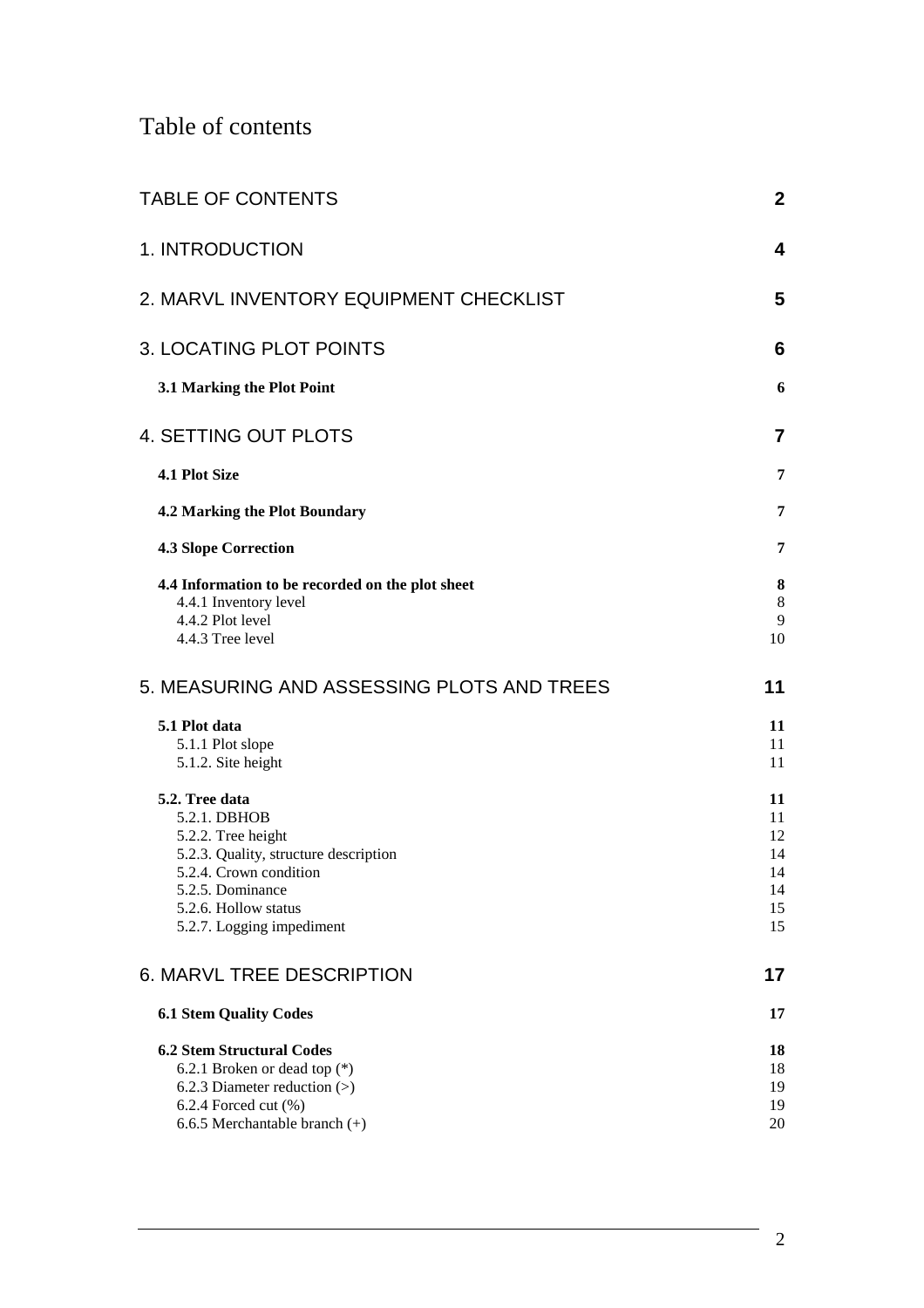| <b>Appendix 1: Slope Correction Table</b> |  |
|-------------------------------------------|--|
|-------------------------------------------|--|

| <b>Appendix 2: Vertex Hypsometer User Notes</b> | 22 |
|-------------------------------------------------|----|
| General                                         | 22 |
| <b>Instrument Set-up</b>                        | 22 |
| Vertex Set-up Procedure                         | 22 |
| Calibration                                     | 22 |
| <b>Vertex Calibration Procedure</b>             | 23 |
| Temperature sensitivity                         | 23 |
| Appendix 3: Standard tree species codes         | 24 |

| <b>Appendix 4: Sample dictionary</b> |  |
|--------------------------------------|--|
|--------------------------------------|--|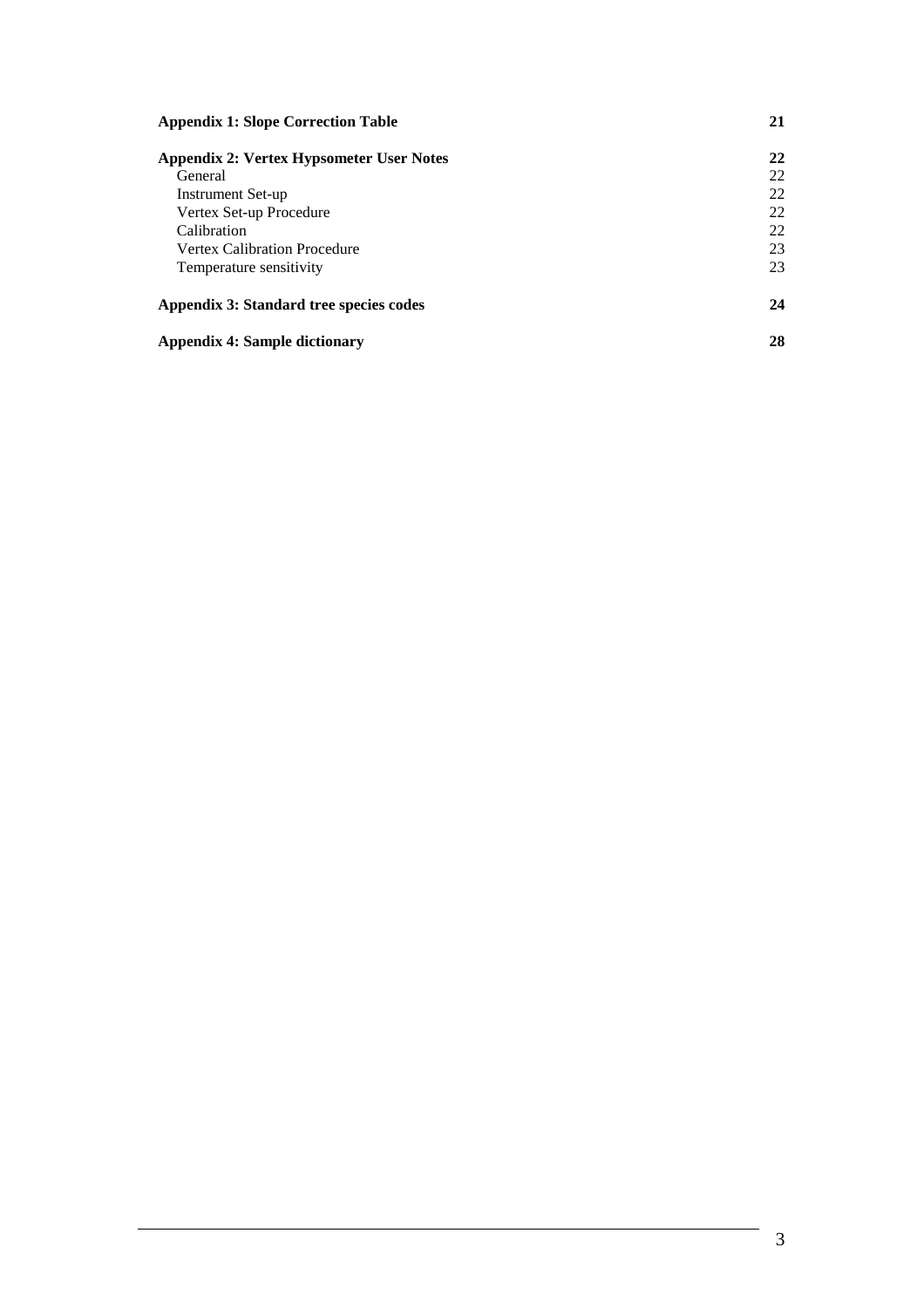# 1. INTRODUCTION

This manual has been written as a guide for the measurement of MARVL-based inventory plots in the native forests of State Forests of NSW. It is intended to supplement, not replace formal face-to-face training.

Keep in mind that a sample of the plots which you measure will be audited for accuracy of plot location, plot layout and tree measurement/description. State Forests is relying on you to provide information which is, as far as possible, accurate, precise and consistent. Don't take short-cuts with any aspects of plot measurement, take enough time to do the best job you can. Attention to detail is crucial because, like all sampling systems, a small error at the plot or tree level becomes a large error at the inventory level.

While attempting to give an explanation of correct procedures for most aspects of MARVL plot measurement this manual cannot be expected to cover all possible situations encountered in the field. If, having read the relevant part of this manual, you are still unsure about any aspect of plot measurement you should contact your supervisor.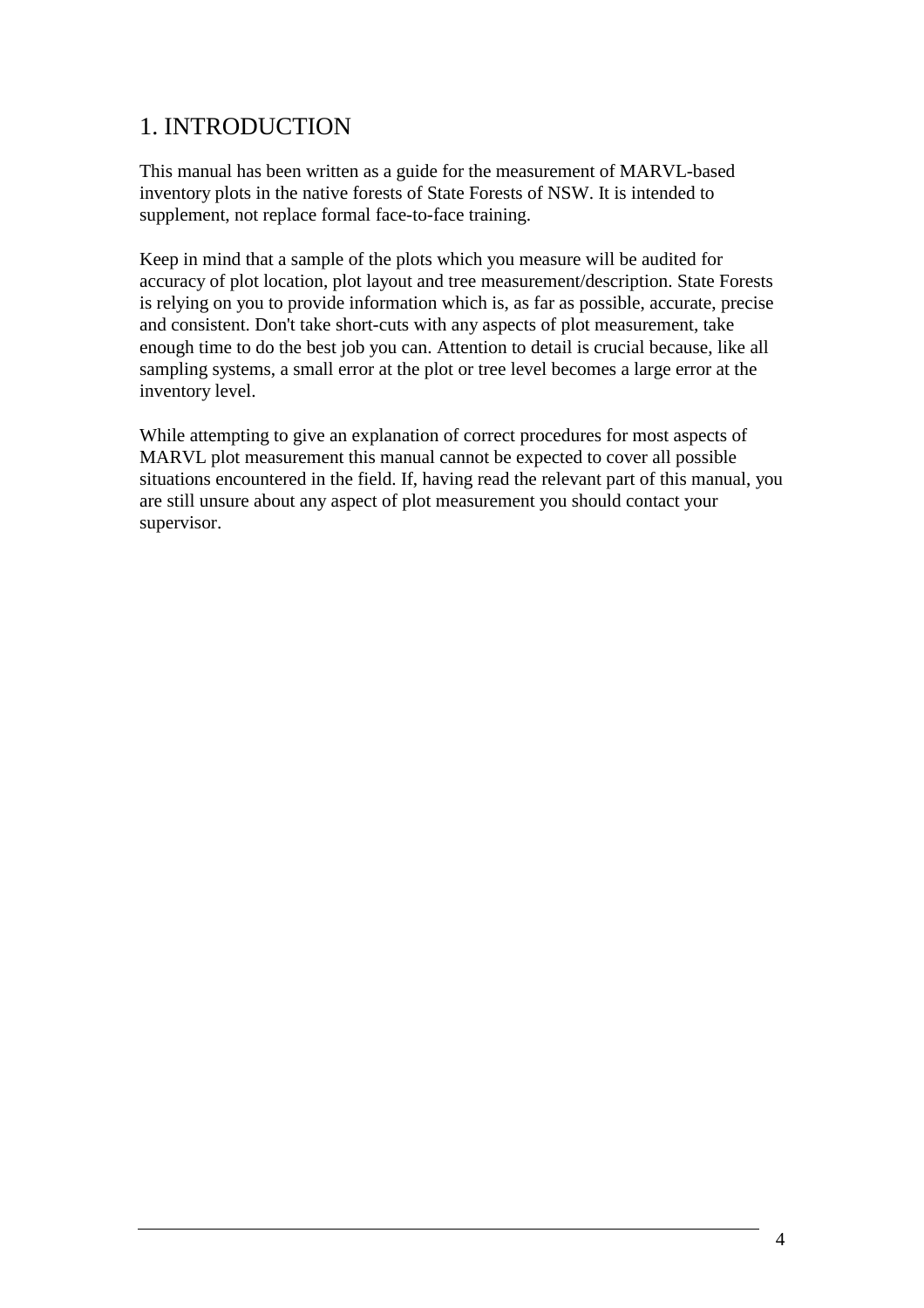# 2. MARVL INVENTORY EQUIPMENT CHECKLIST

Map of plot to be measured, with plot location information Hip chain Hip chain cotton (keep a good supply) Compass Clino Wire pegs (keep a good supply) Vertex Hypsometer (and spare batteries) 30 or 50 metre tape Spray paint (keep a good supply) Diameter tape Plot sheets (keep a good supply) Booking board Pencil & eraser (including spare leads) Spare folders for storing finished plot sheets Set of field notes (you're reading them now!)

Scientific calculator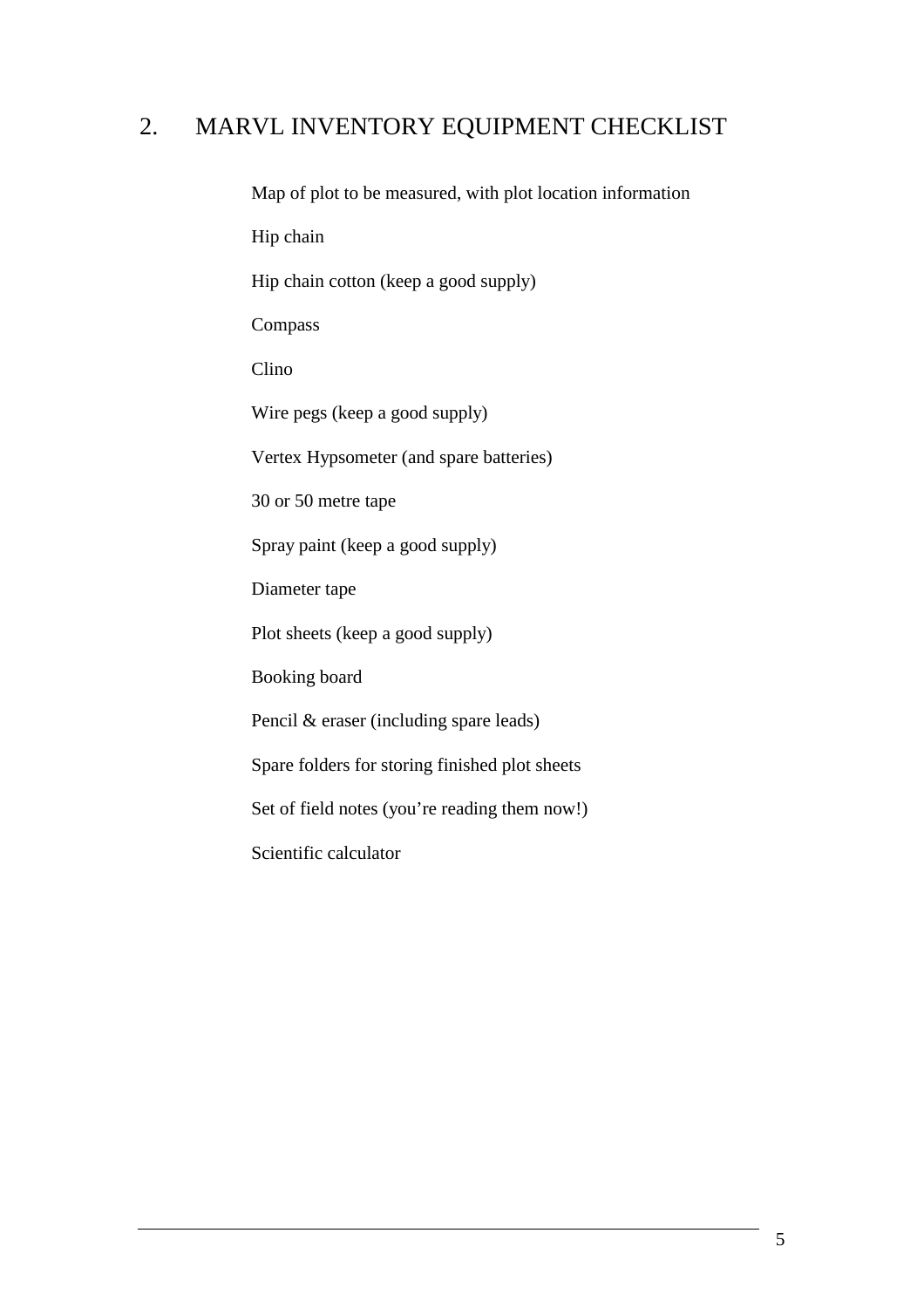# 3. LOCATING PLOT POINTS

The plot location information provided by your supervisor describes how to locate a road-side take off point (TOP) for each plot. Using a hip-chain (**not** the trip meter in the vehicle) locate the TOP. Mark the TOP, along with the plot number, on a tree or other easily visible spot. See Figure 1 below, which shows a TOP marked on a tree.

Figure 1: Marking the TOP for Plot 15.



From the plot location notes, read off the bearing and distance to the plot you intend to measure. Check that you have all necessary equipment before leaving the vehicle. Use the hip-chain and compass to locate plot point.

If you are sure there is a more efficient traverse which could be used to locate the plot then that should be used and **ALL** details of how the plot was located (how to locate the TOP and the magnetic bearing and slope distance from the TOP to the plot point) must be recorded in the "comments" section of the plot sheet.

The plot should be established exactly where the hip-chain and compass bearing take you. If the plot point is in some way "different" to the general area, feel free to make note of this in the comments section of the plot sheet. **THE PLOT SHOULD NOT BE MOVED FROM THIS SPOT UNLESS YOU ARE SURE YOU ARE IN THE WRONG PLACE.** (Note: you can make an allowance of about 5% of the traverse distance for survey error during the course of locating the plot point.)

#### **3.1 Marking the Plot Point**

In situations where the plot point falls on rock, or a log, or any other immovable object you should mark the centre of the plot with a cross of paint on the log or rock. In all other cases a wire peg with flagging tape should be used to mark the plot point. The plot number should be painted on the tree nearest to the plot point. At the end of the measurement work the plot point should be repainted to allow audit crews to easily find the actual plot point.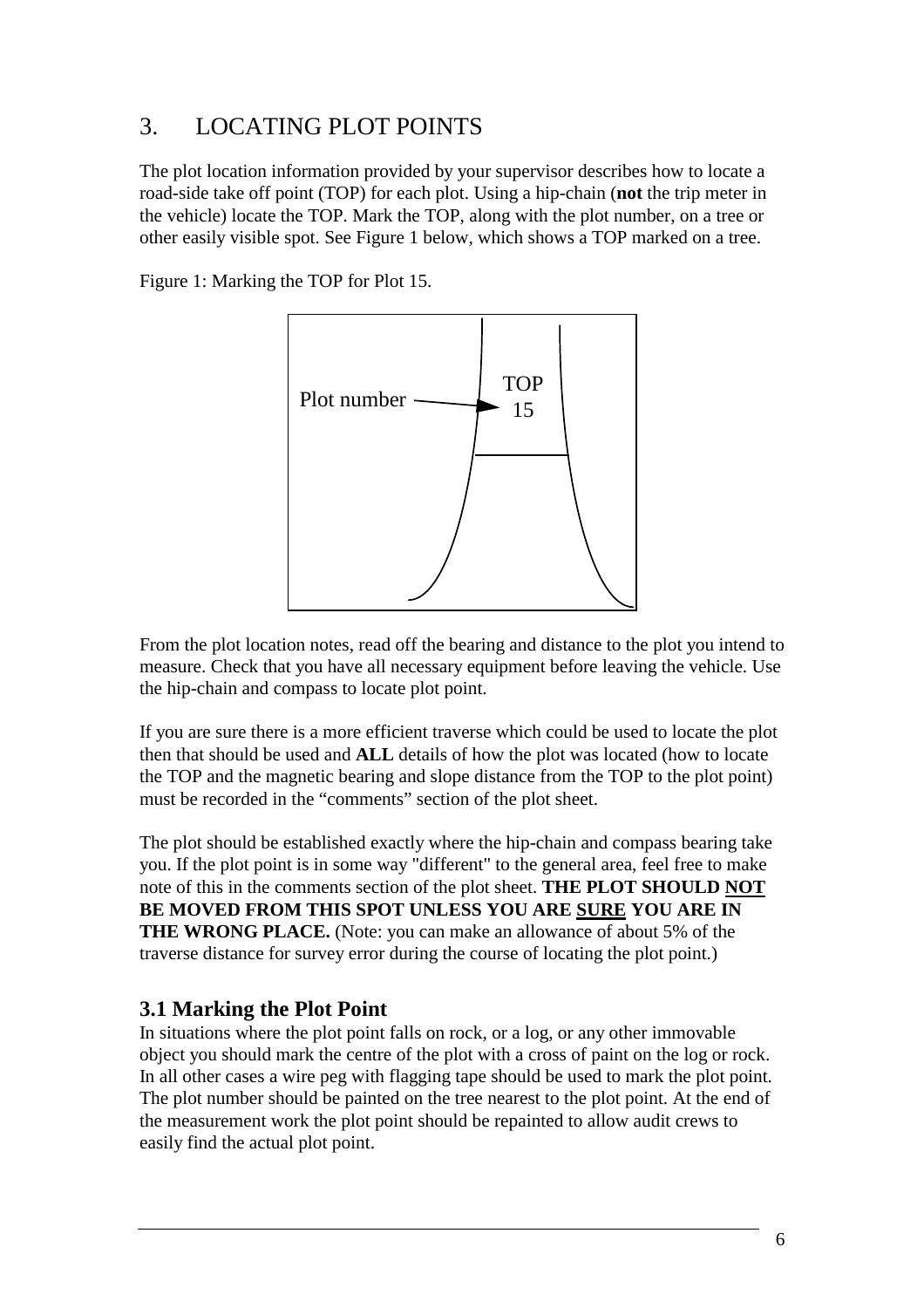# 4. SETTING OUT PLOTS

## **4.1 Plot Size**

The plots in the Strategic Inventories are circular plots. The size of the plot will be shown on the plot location information given to you by your supervisor. The plot point mark on the ground is the centre of the plot and the horizontal radius of the plot is 17.84m for a 0.1ha hectare plot.

### **4.2 Marking the Plot Boundary**

Having located (and marked) the plot point, the next thing to do is to set out the plot boundary. This is best done using the Vertex $\frac{8}{3}$  to lay out the plot shape.

One person should hold the transponder 1.3m directly above the plot point while another person sweeps around the plot perimeter measuring the **horizontal** distance of all trees which appear close to the plot radius. The hypsometer should be held at the middle of the side of the tree at 1.3m when measuring distances. While most trees will be clearly in or out, any trees about which there is some doubt will need to be checked exactly using the slope correction method described below.

Once the boundary of the plot has been determined, **all** trees with a diameter at breast height (1.3m) of 100mm or more are to be recorded. No palms or ferns should be included.

All sample trees should have the tree number and DBHOB mark painted on them. The tree number is painted on the side of the tree facing the plot point and the DBHOB mark is painted on the side of the tree where the 1.3m was measured.

# **4.3 Slope Correction**

 $\overline{a}$ 

When looked at from directly above, strategic inventory plots are circular in shape. Plots set out on sloping ground will not be circular, they will be more or less oval in shape, with the long axis running up and down the slope. The procedure for allowing for slope is done on an individual tree basis. In other words, trees about which there is some doubt as to whether they are sample trees or not must be checked to determine whether the horizontal distance is less than or greater than the plot specification.

For such trees the slope angle to the tree is measured by taking a clino reading from the plot point to the tree (at eye level). The next thing to be done is measure the slope distance from the plot point to the middle of the side of the tree at 1.3m. To do this, one person should hold the end of the 30 or 50m tape 1.3m directly above the plot point marked on the ground, while another person holds the other end of the tape at the middle of the side of the tree at 1.3m. At all times the tape should be held tight, straight (no bending around trees, branches etc.) and parallel to the ground.

<sup>§</sup> For details on use of the Vertex see "Vertex Hypsometer User Notes" in Appendix 2.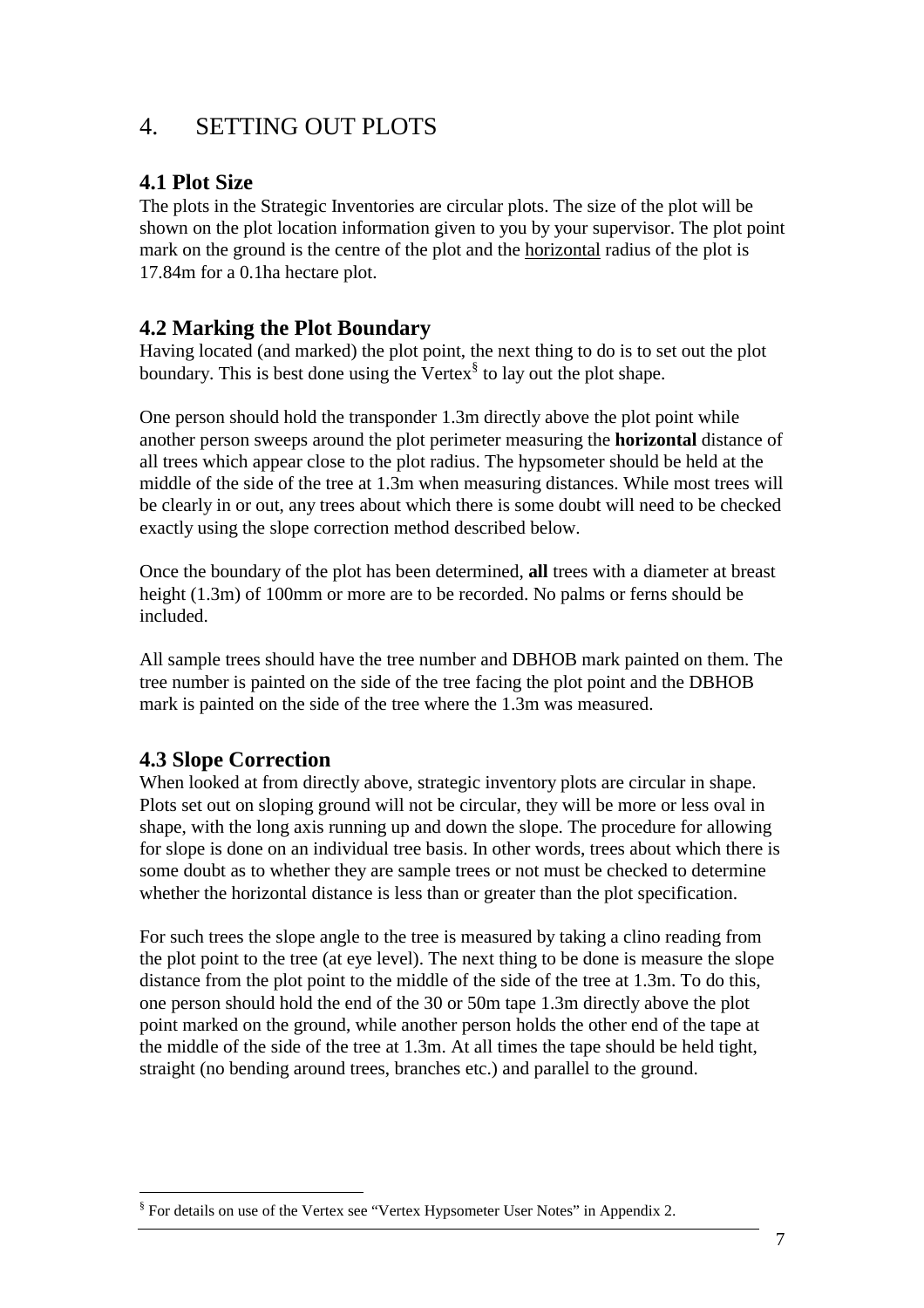The slope angle and slope distance are looked up in the Slope Correction Table in Appendix 1. If the slope distance to the tree is less than the distance shown in the table then the tree in, otherwise it is out. Trees which have been checked but are out should have a cross painted on the tree facing the plot point.

Please take care when checking trees near the boundary because one tree in or out of a plot can make a difference of several hundred cubic metres.

#### **4.4 Information to be recorded on the plot sheet**

Pieces of information which needs to be recorded for each plot and each tree on the plot are listed in the Table 1, below. The column headed "MARVL variable" identifies default MARVL variables, the column headed "User defined variable" identifies those variables which we have defined for the purposes of this inventory. The following sections contain a description of what each variable means and how it is recorded.

| Level     | <b>MARVL</b> variable          | User defined variable |
|-----------|--------------------------------|-----------------------|
| Inventory | Inventory name                 |                       |
|           | Description (optional)         |                       |
| Plot      | Plot number                    | Aspect code           |
|           | <b>Stratum</b>                 | Filter strip distance |
|           | Description (optional)         | Site height           |
|           | Measure date                   | Easting               |
|           | Plot area                      | Northing              |
|           | Slope                          | Map zone              |
|           | Dictionary                     | Years since logging   |
| Tree      | Tree number                    | Crown condition       |
|           | Species code                   | Dominance             |
|           | <b>DBHOB</b>                   | <b>Hollow</b> status  |
|           | Quality, structure description | Logging impediment    |

Table 1. List of variables to be recorded

#### **4.4.1 Inventory level**

**Inventory name**. In the "Inventory name" field of the plot sheet record the standard identifier for the plot you are measuring. This name will be provided to you with all the plot location information by your supervisor. The format of the Inventory name is a character string of maximum length 20 characters.

**Inventory description**. This field is optional. Format is a character string, maximum length 40.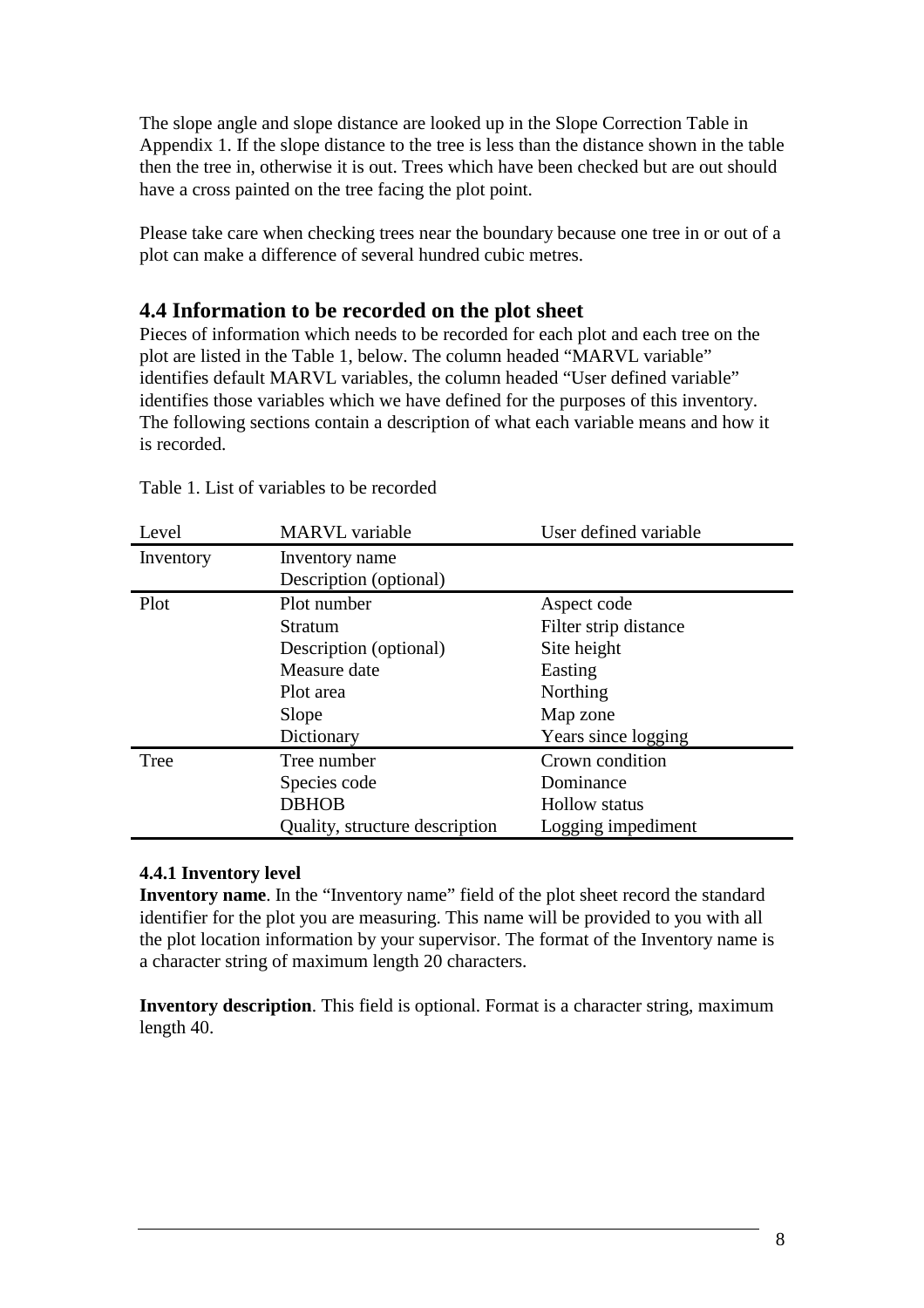#### **4.4.2 Plot level**

**Plot number.** Plot numbers in the strategic inventory are 4 or 5 digits numbers which consist of 2 parts. the first 1 or 2 digits are the standard Management Area (MA) code; the second 3 digits are a sequential plot number within the MA. Plot number is therefore guaranteed of being unique in NSW.

In the "Plot number" field of the plot sheet record the record the 4 or 5 three digit plot number shown on the plot location information page.

**Stratum.** In the "Stratum" field of the plot sheet record the stratum ID for the plot you are measuring. The stratum ID will be provided to you with all the plot location information by your supervisor. The format of the Stratum ID is a 1 or 2 digit number.

**Description.** A 40 character description of the plot may be entered (optional).

**Plot area.** In the "Plot area" field of the plot sheet record the size of the plot, in hectares. Plot area is always 0.1ha.

**Measure date.** In the "Date" field of the plot sheet record the date you started measuring the plot. Record the date using dd/mm/yy format (eg: 24/11/97).

**Slope.** In the "Slope" field of the plot sheet record the slope, to the nearest degree, of the plot you are measuring.

**Dictionary.** Record the quality code dictionary that you are using for this plot. This will normally not change for the entire inventory.

**Aspect code.** In the "Aspect code" field of the plot sheet record the record the magnetic bearing of the direction of maximum slope as a 1-digit code. Codes are:

| $\mathbf{0}$ | Flat - no appreciable aspect |
|--------------|------------------------------|
| 1            | $0^{\circ}$ - $45^{\circ}$   |
| 2            | $45^{\circ} - 90^{\circ}$    |
| 3            | $90^{\circ}$ - $135^{\circ}$ |
| 4            | $135^{\circ} - 180^{\circ}$  |
| 5            | $180^{\circ} - 225^{\circ}$  |
| 6            | $225^{\circ} - 270^{\circ}$  |
| 7            | $270^{\circ} - 315^{\circ}$  |
| 8            | $315^{\circ} - 360^{\circ}$  |
|              |                              |

**Filter strip distance**. In the "Filter Strip Distance" field of the plot sheet record the distance from the plot point to the bank of the nearest drainage line requiring a filter strip. If the distance to the nearest drainage line requiring a filter strip is greater than 50 metres, record 99.

**Site height.** In the "Site Height" field of the Plot Header record the Site Height of the plot you are measuring.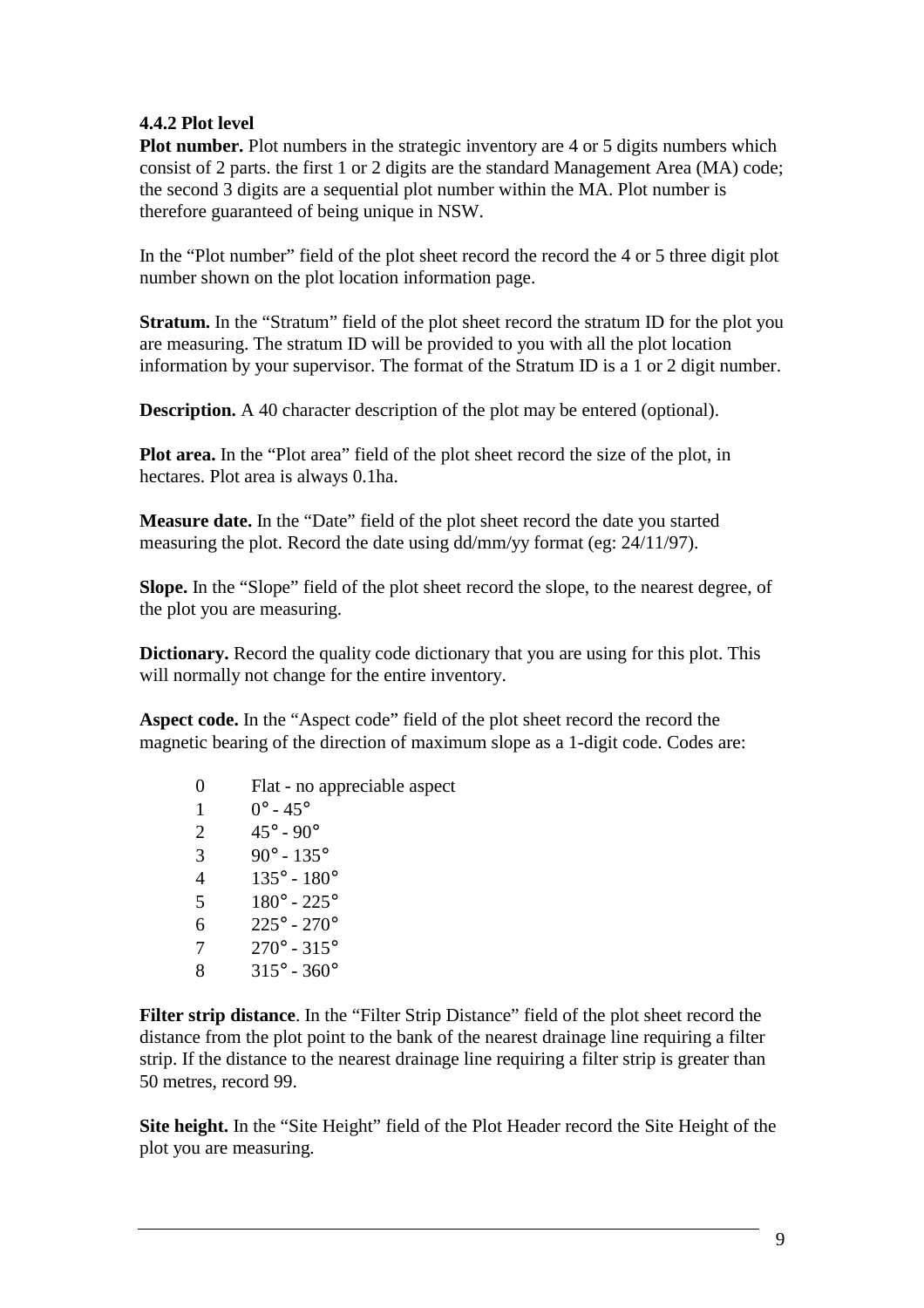**Easting** Record the 6 digit easting in this field. This information will be provided by your supervisor

**Northing.** Record the 7 digit northing in this field. This information will be provided by your supervisor

**Map zone.** Record the 2 digit map zone in this field. This information will be provided by your supervisor

**Years since logging.** Record a 1 or 2 digit number, which is an estimate of the number of years since the plot was logged. If this estimate is greater than 10, record 99.

#### **4.4.3 Tree level**

**Tree number.** In the "Tree No." column record the tree number (starting from 1) for each tree in the plot you are measuring. Because some trees will take up more than one line on the sheet, record the tree number as the trees are being measured and assessed, rather than listing all the tree numbers one after the other at the start of tree measuring.

**Species code.** In the "Spp Code" column record the standard three letter code for the species of tree you are measuring. A list of standard species codes form Appendix 3.

Note that the MARVL computer system only recognises the standard codes shown in Appendix 3. If you think you need a new code, contact Phil Carter.

**DBHOB.** In the "DBH" column record the diameter of the tree you are measuring in millimetres.

**Quality, structure description**. In the "MARVL Tree Description" column record the description of the tree you are measuring. For more information on MARVL tree descriptions refer to Section 6.

**Crown condition.** In the column "Crown Condition" record the 1 digit Crown Condition code for the tree you are measuring.

**Dominance.** In the column "Dominance" record the 1 digit Dominance code for the tree you are measuring.

**Hollow status.** In the column "Hollow Status" record the 1 digit Hollow Status code for the tree you are measuring.

**Logging impediment.** In the column "Logging Imped" record the 1 digit Logging Impediment code for the tree you are measuring.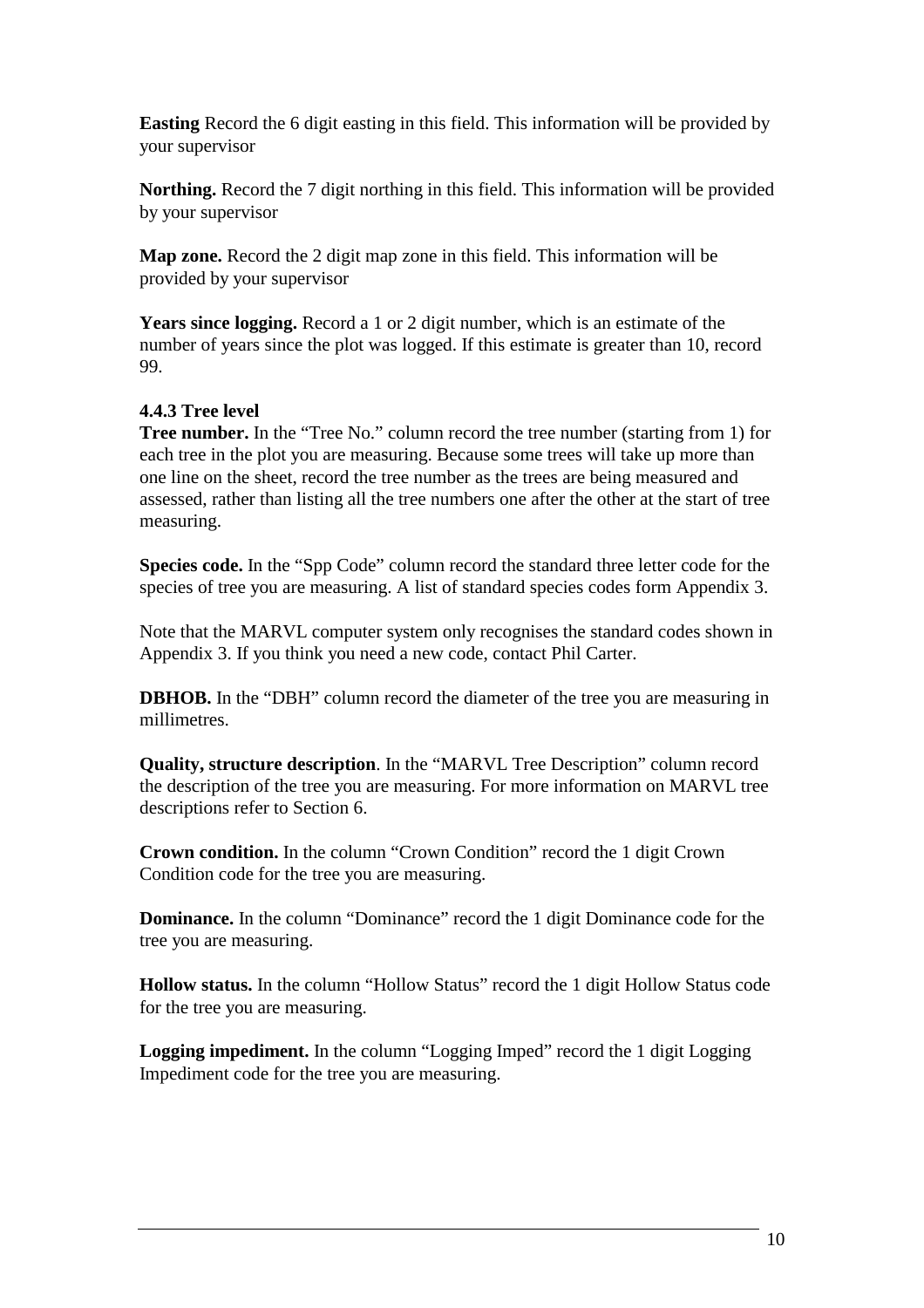# 5. MEASURING AND ASSESSING PLOTS AND TREES

This section gives details, where necessary, of the measurement or assessment procedure for variables listed in the previous Section 4 (above). MARVL tree description is outlined in the Section 6

# **5.1 Plot data**

#### **5.1.1 Plot slope**

The slope of the plot is measured by standing at the plot point and measuring the slope of the ground in the steepest direction of the plot and the slope in the opposite direction. The two readings are averaged to get plot slope.

Remember, when taking slope readings with the clino you should "shoot" to something at he same height as your eye level, **not** to the ground level.

#### **5.1.2. Site height**

What we mean by "site height" is the maximum height that the tallest trees could possibly reach in the area within and surrounding the plot.

The procedure for collecting this bit of information varies according to the nature of the trees which are actually **in** the plot. In most cases the plot will probably contain at least three trees which are representative of this "maximum" height. In these situations all you need to do is calculate the average height of these trees and enter the average into the Site Height field.

If there are taller trees outside the plot (especially if the plot is in a patch of young regeneration or some other type of "gap") then the tallest three of those trees should be estimated for total height and that figure used to determine the plot site height.

# **5.2. Tree data**

**5.2.1. DBHOB**

DBHOB (diameter at breast height over bark) is measured according to a standard set of rules. The rules are:

- 1. Breast height is 1.3 metres above ground level measured along the stem. Where the tree is on a slope, 1.3m is measured on the uphill side of the tree. Where the tree is on a lean, 1.3m is measured on the underside of the lean.
- 2. Trees which fork above 1.3m are considered to be one tree, but if the two leaders are separate at 1.3m each leader is treated as a separate tree.
- 3. Where a swelling occurs at 1.3m, two points, unaffected by swellings or limbs, equal distances above and below 1.3m should be selected so two unaffected measurements are then averaged to give an estimate of DBHOB.
- 4. In situations where a tree forks right at 1.3m and the 1.3m point is swollen as a result of the fork, the tree should be treated as two separate trees with the diameters measured at the lowest point where the new leaders have assumed a normal shape.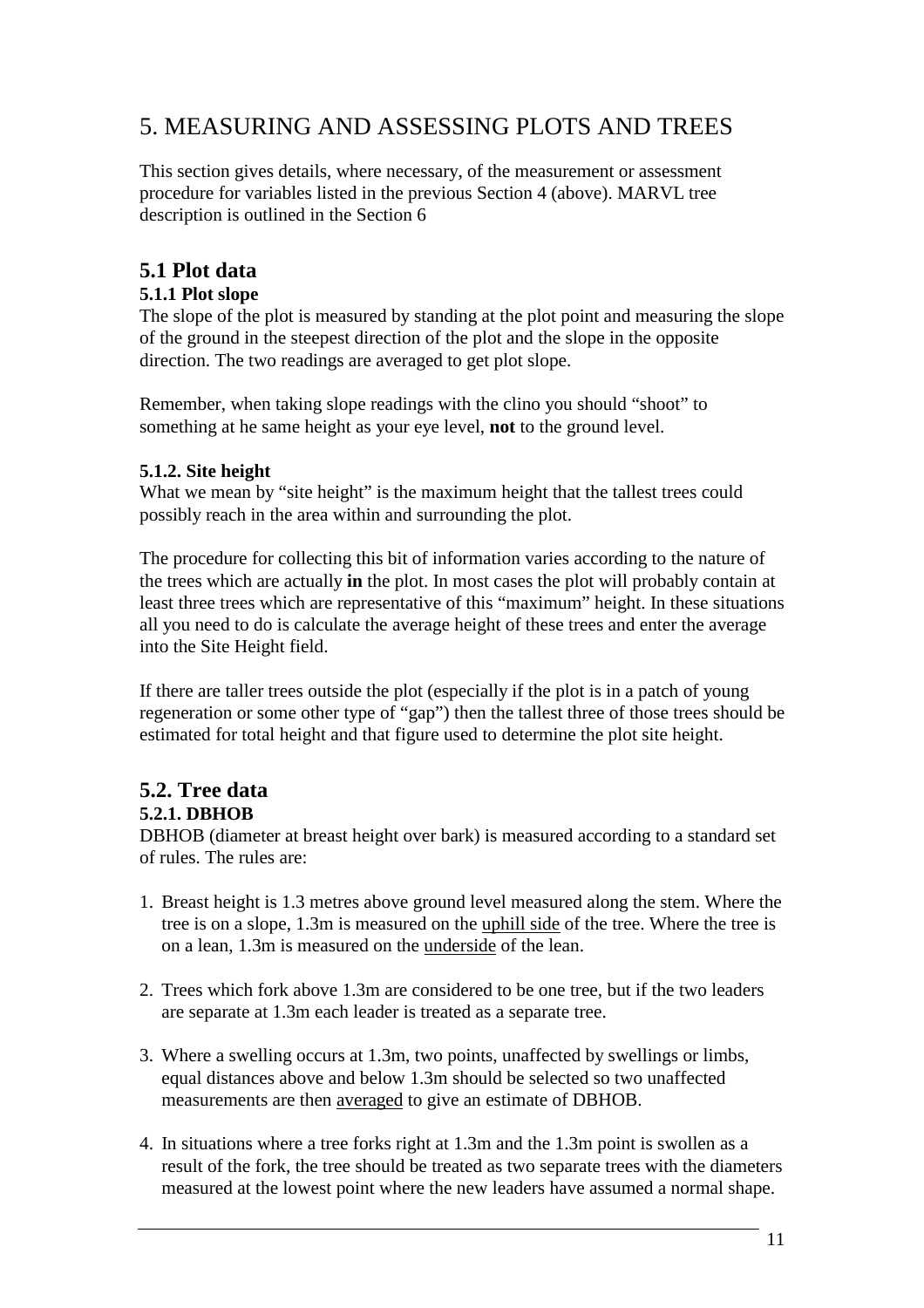5. The DBHOB point is always located by measurement, the most convenient method is to use a 1.3m stick.

The measurer should paint the point(s) on the tree where the diameter measurement(s) have been made.

The measuring tape should be placed around the tree at right angles to the axis of the stem at 1.3m. If there is lichen or loose bark at 1.3m they should be gently cleared so as not to remove any firm bark from the tree.

On larger trees care should be taken to ensure the tape does not "get the droops" around the back of the tree. The tape should always go directly around the stem at the point of measurement.

All diameter measurements should be measured, called and booked in millimetres. Where a part millimetre occurs always round down.

Trees which fork above 1.3m are considered to be a single tree. Trees which have physically separated below 1.3m are considered to be two or more different trees.

#### **5.2.2. Tree height**

Five trees per plot of commercial species are to be measured for total height. These heights will normally be obtained as part of the MARVL tree description. The procedure described in this section is to be followed in obtaining these heights.

The height information from measured trees is used to predict the heights of trees which are not measured for height. The five trees selected for measurement should cover the DBHOB size of the plot and preferably be fairly evenly distributed throughout the size range. All height trees must be "normal" in terms of height of the tree (ie, no trees with dead or damaged tops or trees with severe lean should be measured). If a plot contains only trees of a narrow DBHOB range, then the five trees should span that range.

The Forestor "Vertex" hypsometer is the preferred instrument for height measurement. Details of the use of the Vertex can be found in the manual; a brief outline is provided here.

The Vertex should be calibrated before use. See Vertex User notes in Appendix 2 for more details.

The procedure for measuring tree height is described below.

Turn the transponder on and place it at the middle of the side of the tree at 1.3m. The person with the hypsometer should place themselves about as far away from the tree as the tree is tall and in a position where they can see both the transponder and the top of the tree.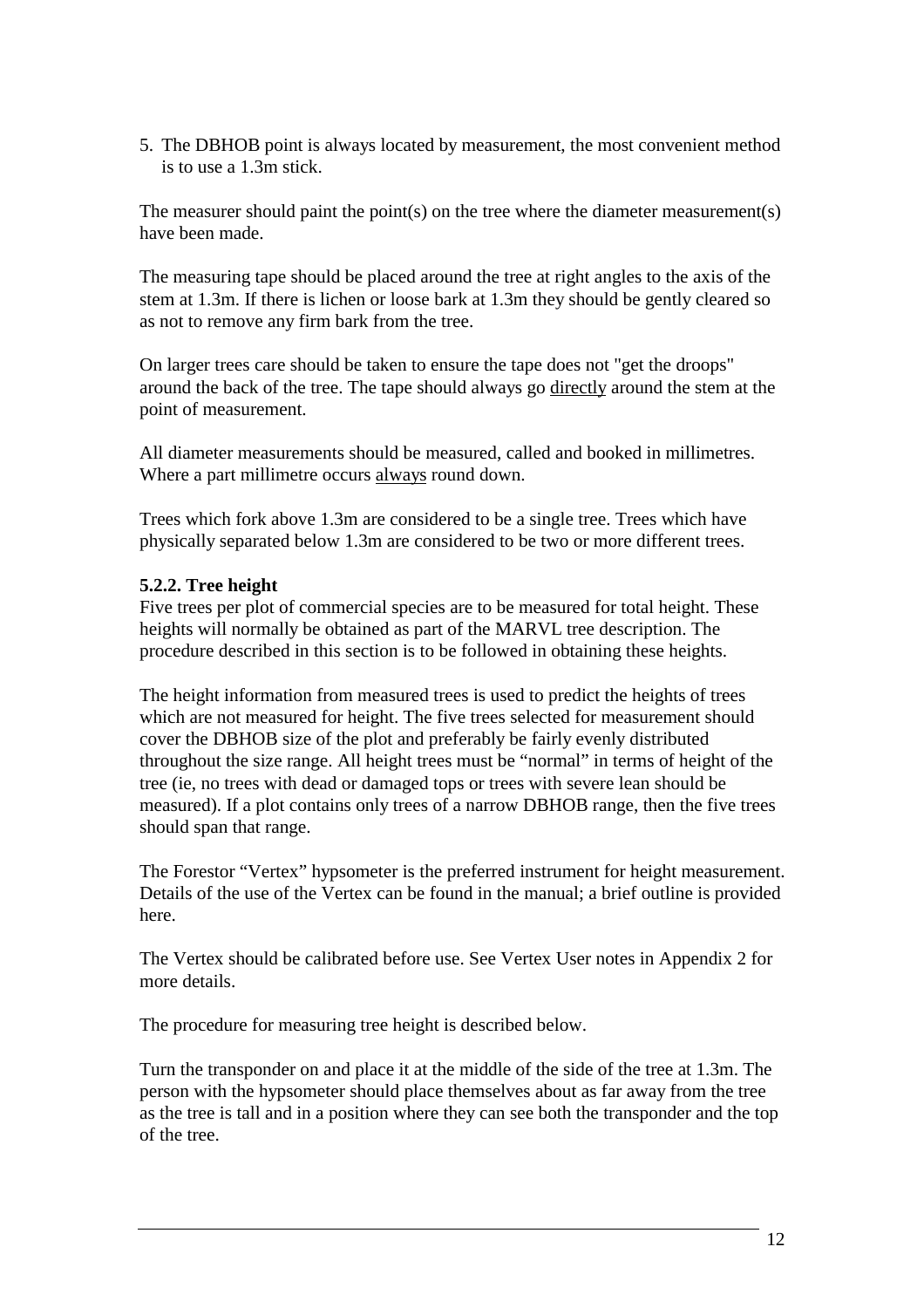Turn the hypsometer on and aim the little red dot at the transponder, hold the orange button down until the red dot disappears, then release the orange button. Once the Vertex has measured the distance, the operator should check the "dist" and "angle" values to make sure the values are reasonable. The red dot should now be flashing, aim the flashing dot at the top of the tree and hold the orange button down until the dot disappears again.

In the lower left-hand corner of the display screen, just above the printing "Height 1" the height of the tree is shown. If you are unsure of the height given you should turn the Vertex off and back on again, then "re-shoot" to the transponder.

The main thing to keep in mind when heighting eucalypts is the shape of the tree crown. Figure 2 on Page 11 illustrates what can go wrong when a height reading is taken to the front of the tree crown instead of to the top of the crown.

Figure 2: Heighting Eucalypts.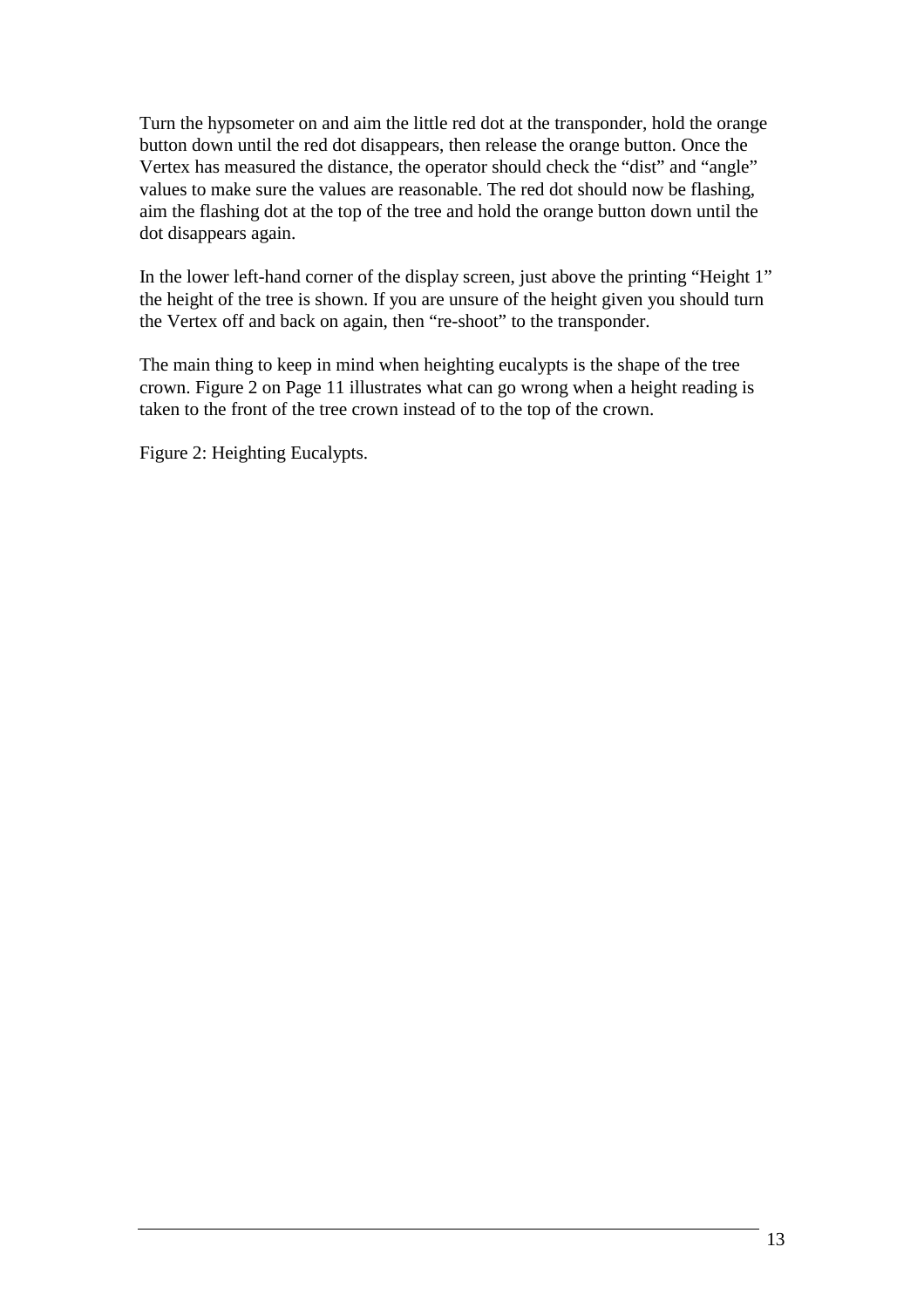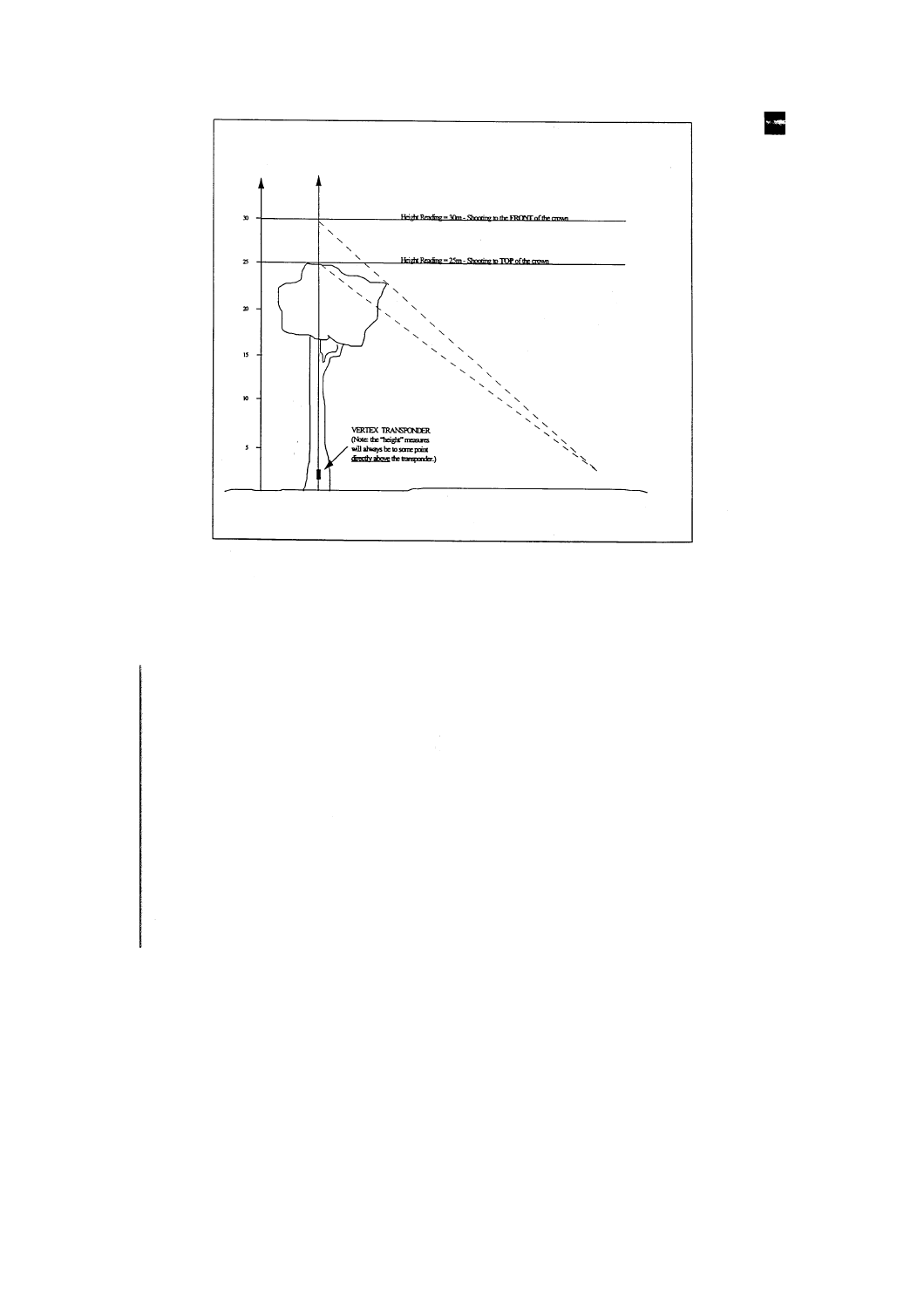#### **5.2.3. Quality, structure description**

Tree description in terms of MARVL structural and quality codes is outlined in the Section 6.

#### **5.2.4. Crown condition**

Each tree in the plot is assessed for its Crown Condition. The definitions of the Crown Condition classes are the same as for State Forests' PGP system. Codes for crown quality are:

- 1 Good crown
- 2 Fair crown
- 3 Poor crown.

Definitions of these classes are:

#### Good crown

Well-shaped, vigorous crown; obviously expanding, mainly primary crown; few, if any, dead branches and no mistletoe.

#### Fair crown

Crown neither well-shaped nor vigorous, nor could it be called deformed or badly balanced. Mainly primary crown, not vigorous in appearance, but with crown expansion taking place. Some dead branches, or branchlets, and a minor incidence of mistletoe mat be accepted.

#### Poor crown

A deformed or unbalanced crown; low crown density and not vigorous; not expanding and apparently incapable of expansion. Mainly secondary crown; dead branches common; mistletoe mat be present.

#### **5.2.5. Dominance**

Each tree in the plot is assessed for its Dominance Class. The definitions of the Dominance Classes are the same as for State Forests' PGP system. Codes are:

- 1 dominant
- 2 codominant
- 3 subdominant
- 4 suppressed

Definitions of these classes are:

#### Dominant

Tree with a crown extending above the general canopy, receiving full light from above and partly from the sides; a larger than average tree in the stand.

#### Codominant

Tree with crown forming part of the general canopy, receiving full light from above but comparatively little from the sides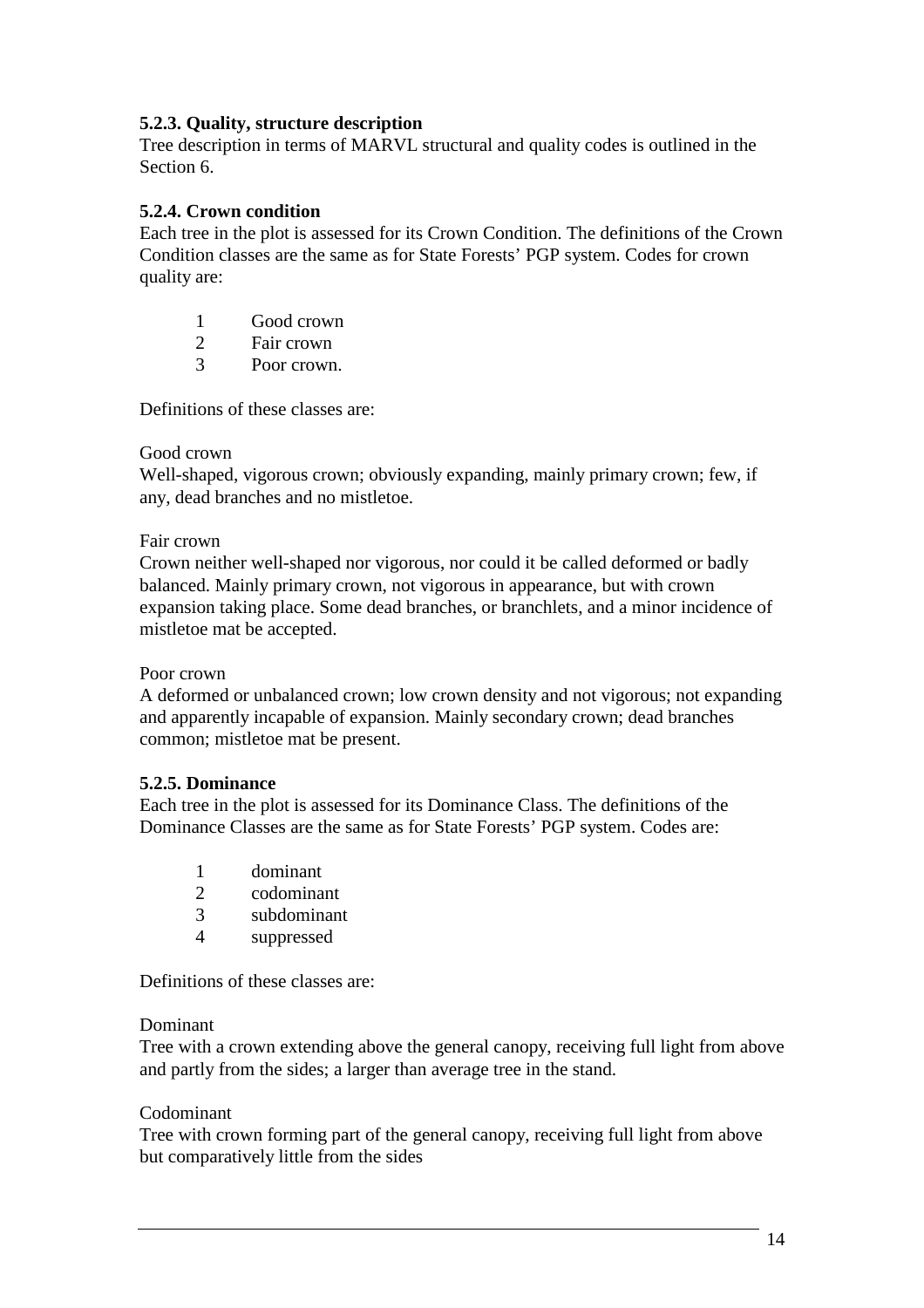#### Subdominant

Tree shorter than the previous classes, but with a crown extending into the canopy formed by those classes, receiving little light from above but none from the sides.

#### Suppressed

Tree with a crown entirely below canopy, receives no direct light from above or from the sides

#### **5.2.6. Hollow status**

Each tree in the plot must be assessed for its hollow status. The codes are as follows:

- 0 No hollows visible
- 1 Tree likely to have hollows, but hollows not visible
- 2 Tree has visible hollows.

All trees in the plot must be assessed individually, regardless of how many trees in the plot have already been identified as having hollows. Do not attempt to record only enough "habitat trees" to meet a certain stocking rate (eg: 5 habitat trees per hectare), book all trees according to how they meet the definitions.

#### **5.2.7. Logging impediment**

"Logging Impediment" describes physical or filter strip impediments to a tree being harvested during a routine harvesting operation. The codes are:

- 0 No impediment to harvesting
- 1 Physical impediment to harvesting
- 2 Impediment due to filter strip prescription

The sorts of things we mean by physical impediments are slopes greater than  $30^{\circ}$  and rocky patches, in other words is there any "barrier" which would prevent you from being able to get to a tree.

Where a plot point falls close enough to a drainage line (regardless of whether the drainage line is mapped or unmapped) for some part, or all, of the plot to fall within the filter strip, trees within the filter strip should be coded as 2. Figure 3 shows how the filter strip logging impediment works.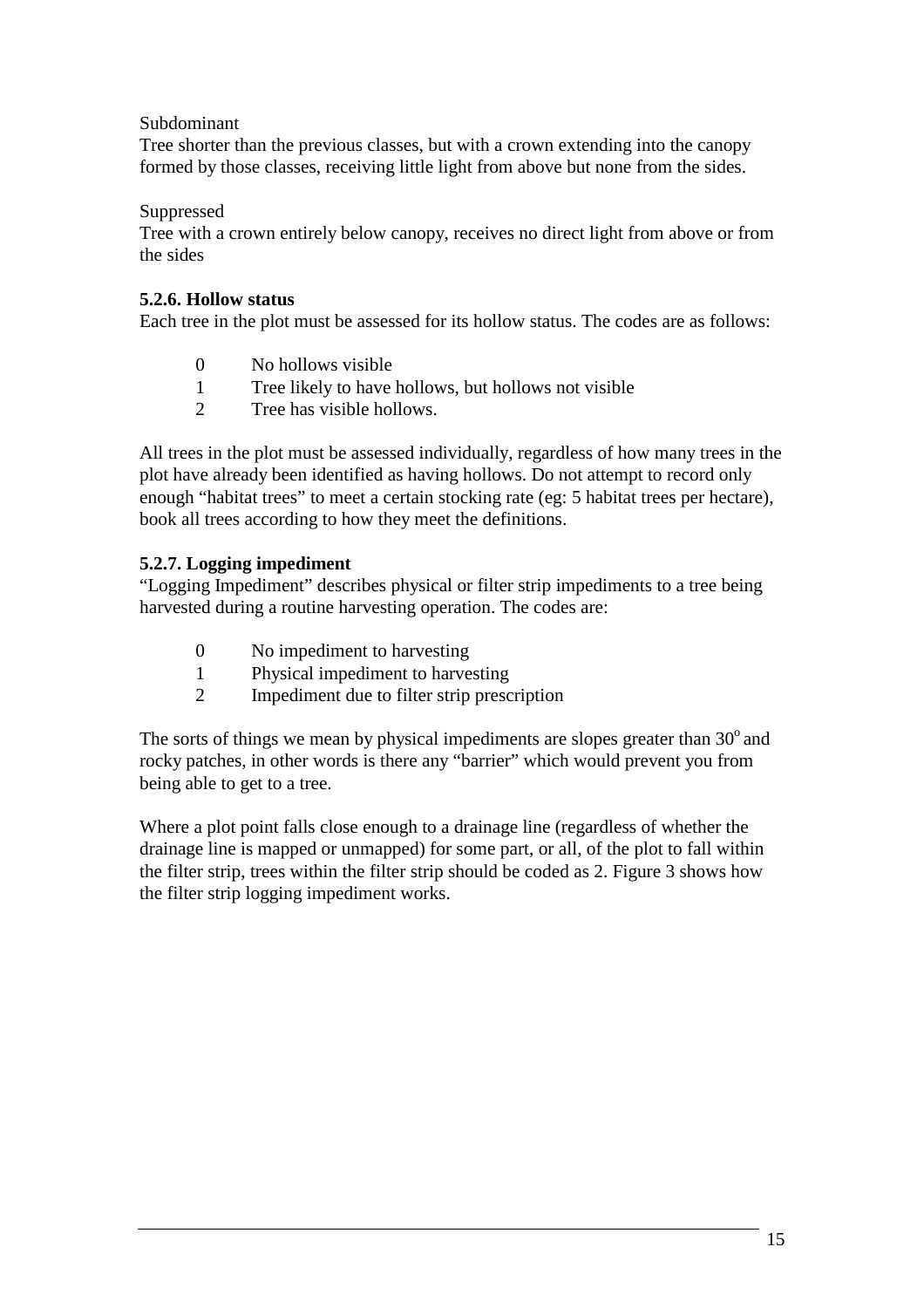

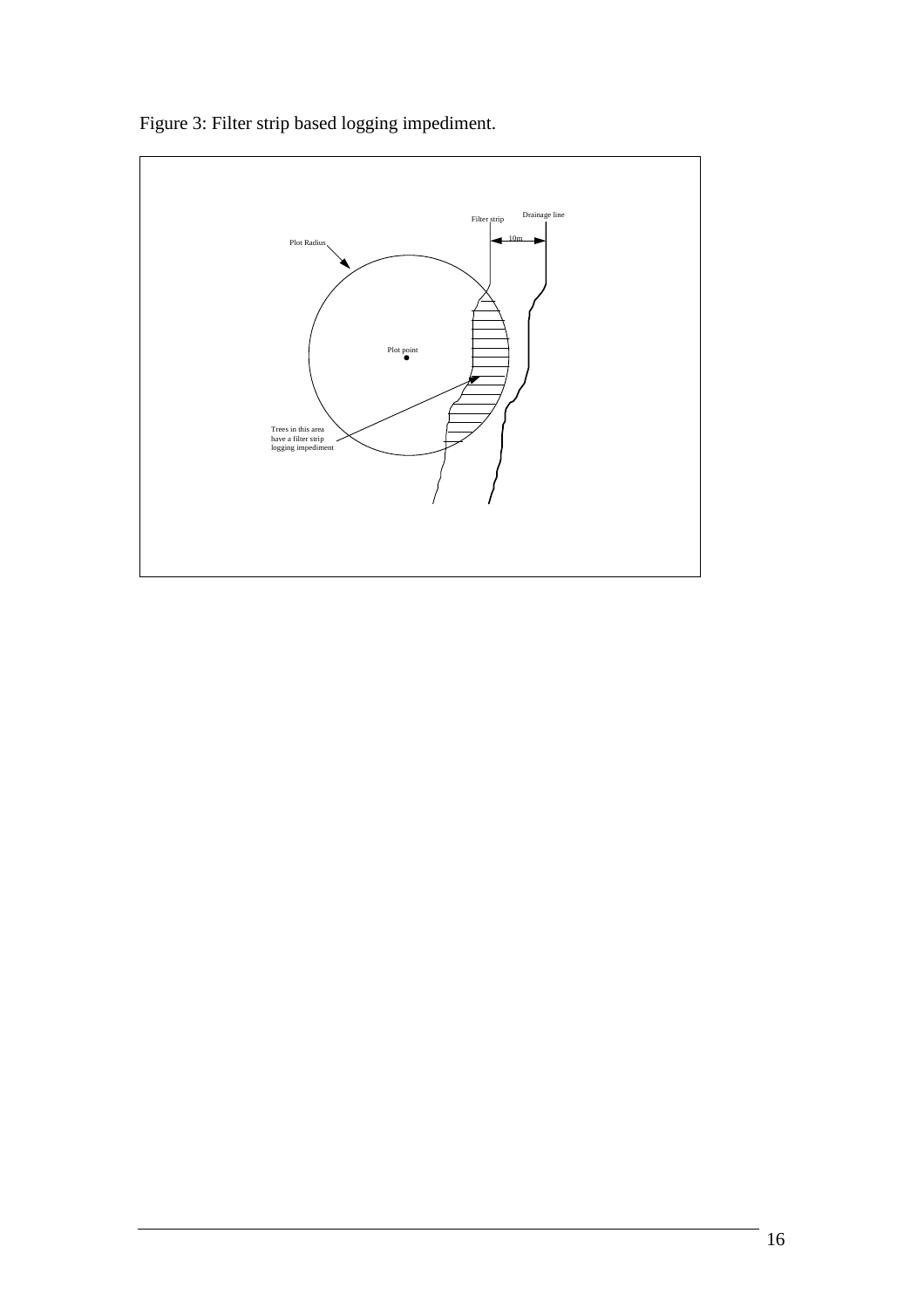# 6. MARVL TREE DESCRIPTION

## **6.1 Stem Quality Codes**

Trees in these plots are assessed for wood quality characteristics - not products. The assessor should not attempt to break the tree up into "logs" according to current specifications. In general each tree should be viewed overall and then assessed for wood quality on "sectional" basis. The series of alphabetic stem quality codes is called a Quality Code Dictionary. Quality codes used for this inventory are shown in the table below:

| Code | Description                                                                 |
|------|-----------------------------------------------------------------------------|
| E    | "elite" quality, pole, pile or girder quality                               |
| A    | high value product, includes quota sawlogs, small graded logs, sleeper logs |
|      | and veneer logs                                                             |
| B    | low value product, includes salvage logs, mining timber                     |
| P    | pulp                                                                        |
| W    | waste                                                                       |
|      | top of tree, special case of waste                                          |

In very brief outline, the stem of each sample tree is divided into sections, a MARVL tree description is a sequence of quality code and height for each tree section. Structural codes permit the form of the tree, things such as forks and broken tops, to be recorded.

An important point to note is that **stem size** makes no difference to **wood quality**. A section of stem which is only 150mm in diameter but is dead straight, perfectly round and seemingly defect free should be described as being elite quality (coded as "E").

The description of each tree will start with a section of waste (coded as "W"), of minimum length 0.3m, which represents both the stump and any additional "butting" of the first log which may be necessary. If the whole tree is entirely unmerchantable then it is only necessary to code the tree as a "W". The sequence of quality code plus height is repeated up the tree as many times as necessary. Structural codes are interposed as necessary.

There in no strict minimum length for a stem section, although lengths of merchantable sections less than 2m would not normally be recorded. Section heights should be recorded with the Vertex hypsometer.

Quality codes should be assessed without regard to species. It is often the case, for example, that a given species might be locally unsaleable, either generally, or for a particular product. The MARVL system will allow us to take account of species characteristics with a "cutting strategy", which is a set of rules, including permissible species, governing the conversion of quality codes into products.

All quality codes can be used more than once in any tree, and there is no reason why you cannot revert to a higher quality code once a section of low quality or waste has been described.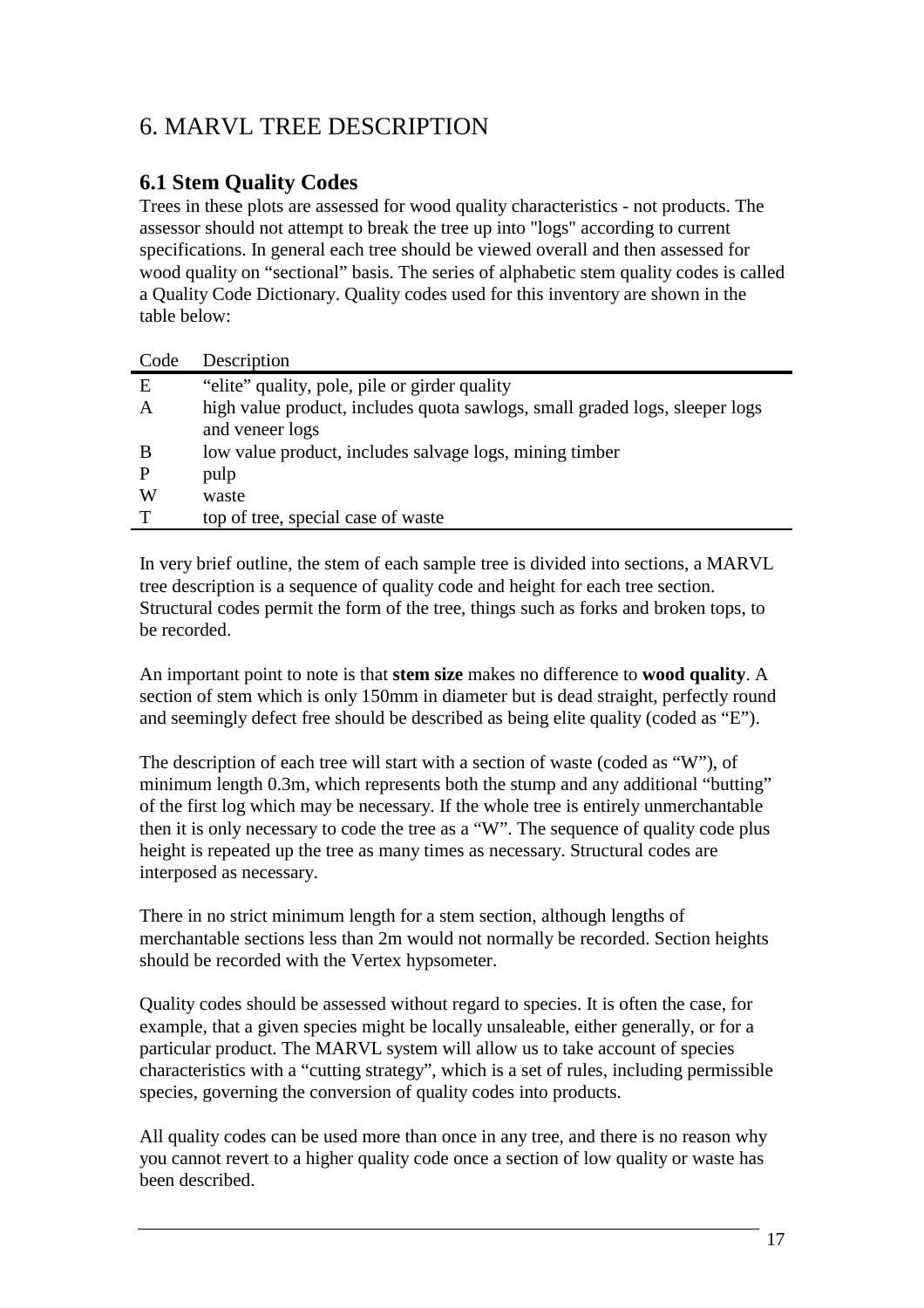**All** tree descriptions must be booked in a cumulative way. By this we mean that if a tree has a five metre waste ("W") section at the stump, then 10m of high quality ("A") material, then 10m of low quality material ("B") and a total height ("T") of 40 metres, the tree description would look like this:

W5 A15 B25 T40

If a section of a tree borders between two codes always describe the section as being the poorer of the two choices.

Viewing each tree from several angles definitely helps the assessor to pick up all the key features of the tree. Except in the case of very simple trees, all trees should be assessed from more than one perspective.

#### **6.2 Stem Structural Codes**

MARVL has a series of "built in" stem structural codes which may be used to describe changes in the structure of the stem. A list of available structural codes is shown in Table 2. A description of each follows.

Table 2. MARVL structural codes

| Code     | Meaning                            |
|----------|------------------------------------|
| $\ast$   | Broken or dead top                 |
| $\rm{>}$ | Diameter reduction                 |
| $\,<\,$  | Fork (or reduction and forced cut) |
| $\%$     | Forced cut                         |
|          | Merchantable branch                |

#### **6.2.1 Broken or dead top (\*)**

This code is used to represent a tree which has sustained damage serious enough to affect the relationship between its height and DBHOB.

The code is inserted at the end of the tree description and must follow a feature height. The code tells MARVL that the recorded height for that tree is abnormal. MARVL will not use the diameter and height of this tree in the fitting a diameter/height curve.

An example of the use of the DEAD TOP structural code is shown below.

W0.4 B5\*

#### **6.2.2 Fork (<)**

This code is used to represent a tree which has a fork in the stem, and is applied when each of the leaders contains some merchantable material. The FORK code tells MARVL that the original tree has "ended" and that "new" trees now occur above the fork.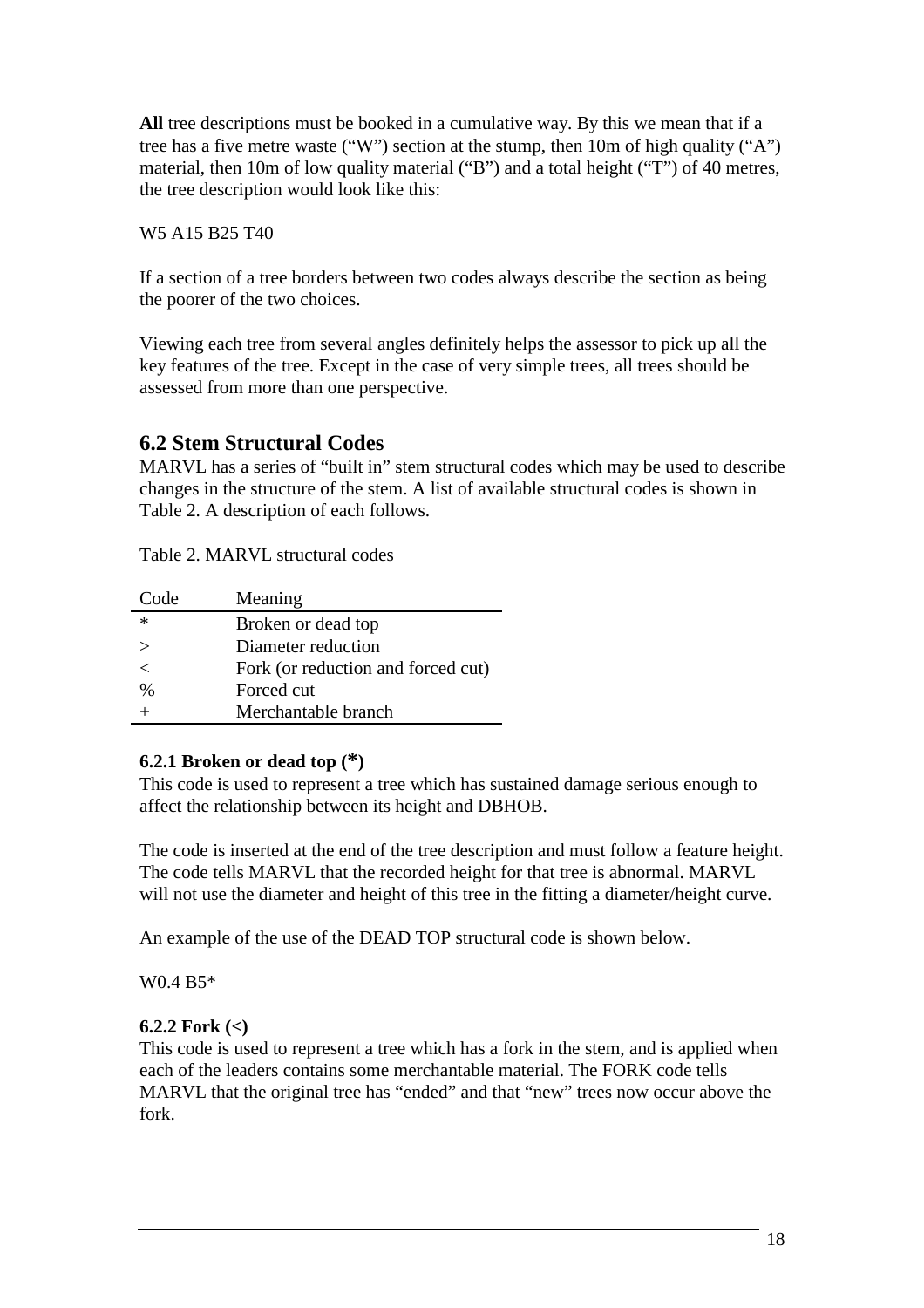The double-heart section of the fork is never utilised. Because of this, that section of the tree is always described as waste ("W"). The most common situation is to describe one metre of waste at the top of the main stem of the tree (as in the example). If, however, a tree has a very acute fork, or the tree is very large, then the section of waste may be longer than one metre.

Because the FORK code represents a new leader (which MARVL treats just like a new tree) we need to provide a diameter for the leader. This is done by estimating the diameter of the leader 1.3m above the crutch of the fork. (To help you with the diameter estimate it is useful to look around for a tree of similar size to the leader and measure that tree to put your estimate "in the ball park".) The diameter estimate is then followed by the description of the leader, which is done in the same manner as for a tree right through to the tip of the leader. The process is repeated for the other leader(s), and this information is inserted directly beneath the first leader.

An example of the FORK structural code is shown below.

W<sub>1</sub> A<sub>8</sub> W<sub>9</sub> < 300 B<sub>20</sub> T<sub>35</sub>  $<$ 280 B17

Note that only one "Crown Condition" and "Dominance Class" is given for a forked tree. These codes should take all leaders into consideration when classifying forked trees.

#### **6.2.3 Diameter reduction (>)**

This code is used to represent a tree which has a clearly identifiable point where the diameter of the stem reduces at a rate much faster than normal tree taper. The DIAMETER REDUCTION code is similar to the FORK code in that MARVL requires a new diameter estimate to be attached to the code.

Use of the DIAMETER REDUCTION code is relatively rare and is applied in situations such as a sucker growing off an old stump, or where the bottom section of a tree is swollen as a result of insect damage. This code should **not** be applied to the buttressing which occurs normally in trees, especially species like Brush Box.

An example of the DIAMETER REDUCTION code is shown below.

W2>350 B21 T33

#### **6.2.4 Forced cut (%)**

This code is used in circumstances where a cut is essential, but there is no change in taper, a kink, for example.

Note that a FORCED CUT should **not** be inserted simply because of a change of stem *quality*.

An example of the FORCED CUT code is shown below.

W0.3 A5 % A12 B20 T29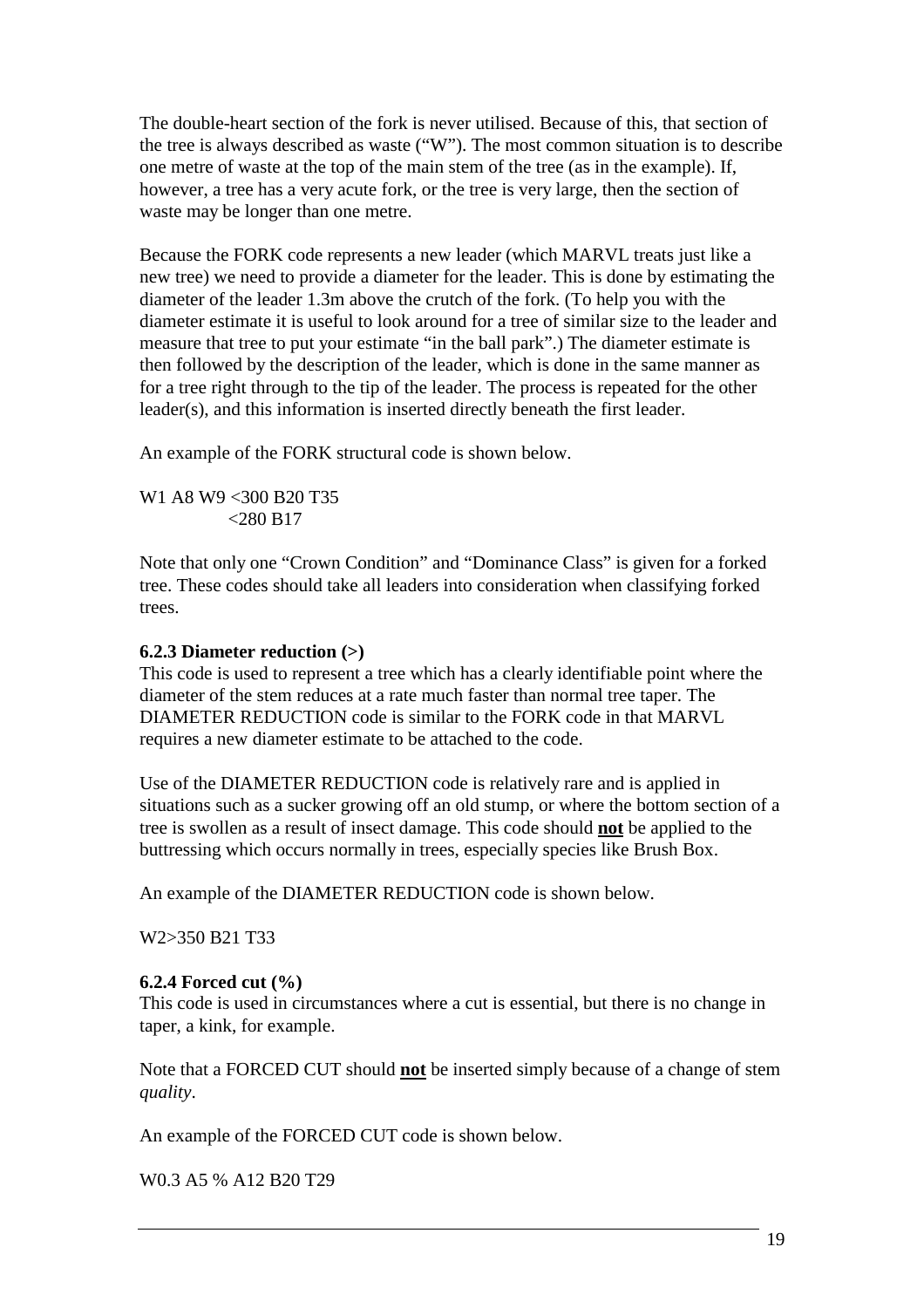#### **6.6.5 Merchantable branch (+)**

This code is used when a tree has one (or more) limbs of sufficient size and quality to contain merchantable material. The main difference between a MERCHANTABLE BRANCH and a FORK is that with a MERCHANTABLE BRANCH the main stem of the tree can be serviced as a single log by using a chamfer cut on the branch and not cross-cutting the stem, whereas a FORK requires cross-cutting to remove the doubleheart section of stem.

Like FORKS, MERCHANTABLE BRANCHES require a new diameter (1.3 metres from the base of the branch) and then a description as though they were a normal tree. The symbol (+) is used to start a second line of tree description where the diameter and quality information is placed.

An example of the MERCHANTABLE BRANCH code is shown below.

W<sub>0.5</sub> B<sub>25</sub> T<sub>34</sub>  $+ 300 P10$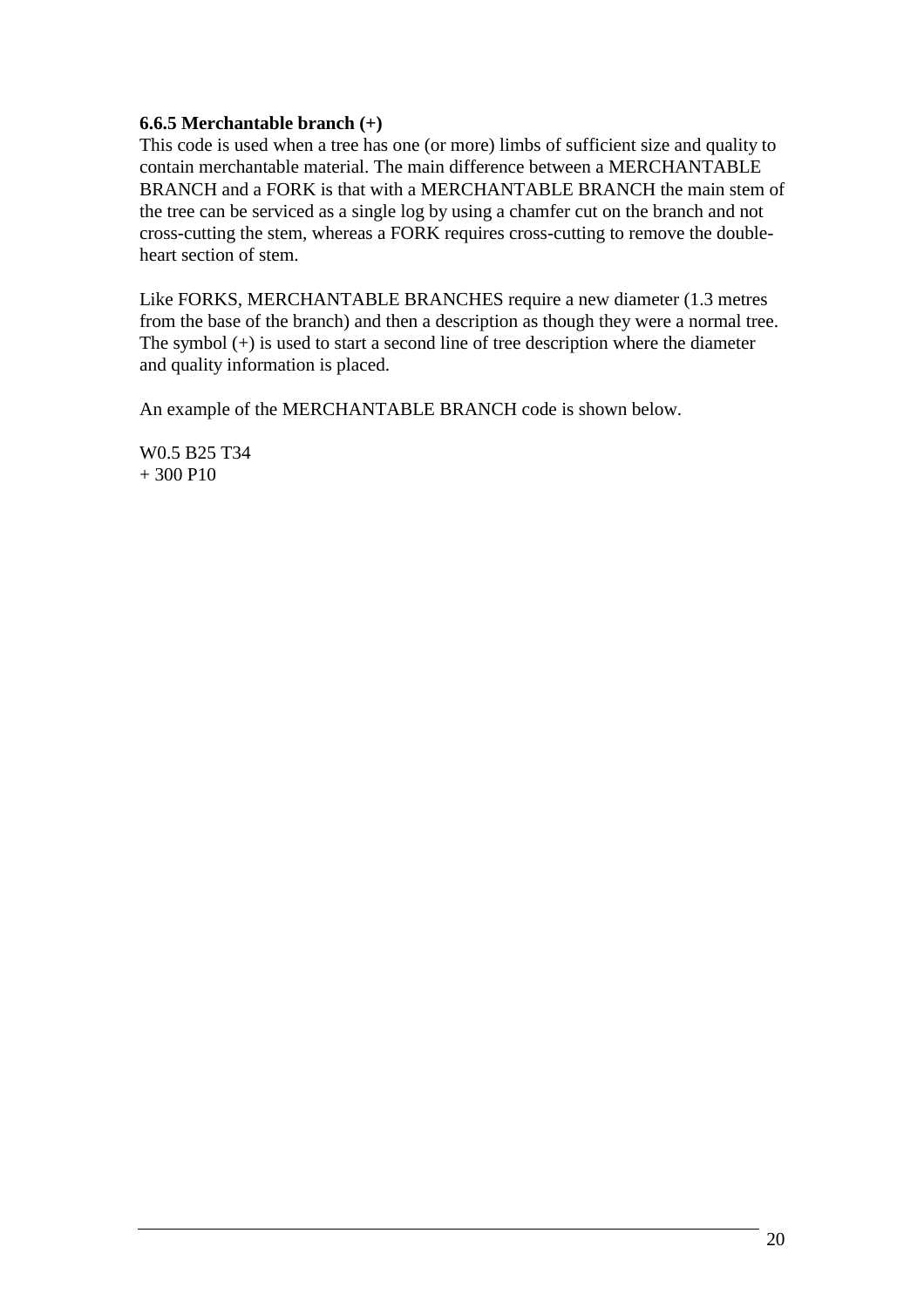| Slope $(°)$             | Slope distance<br>0.1ha plot |  |
|-------------------------|------------------------------|--|
| 1                       | 17.84                        |  |
| $\overline{\mathbf{c}}$ | 17.85                        |  |
| 3                       | 17.86                        |  |
| 4                       | 17.88                        |  |
| 5                       | 17.91                        |  |
| 6<br>$\overline{7}$     | 17.94<br>17.97               |  |
| 8                       | 18.02                        |  |
| 9                       | 18.06                        |  |
| 10                      | 18.12                        |  |
| 11                      | 18.17                        |  |
| 12                      | 18.24                        |  |
| 13                      | 18.31                        |  |
| 14<br>15                | 18.39                        |  |
| 16                      | 18.47<br>18.56               |  |
| 17                      | 18.66                        |  |
| 18                      | 18.76                        |  |
| 19                      | 18.87                        |  |
| 20                      | 18.98                        |  |
| 21                      | 19.11                        |  |
| 22                      | 19.24                        |  |
| 23<br>24                | 19.38<br>19.53               |  |
| 25                      | 19.68                        |  |
| 26                      | 19.85                        |  |
| 27                      | 20.02                        |  |
| 28                      | 20.21                        |  |
| 29                      | 20.40                        |  |
| 30<br>31                | 20.60<br>20.81               |  |
| 32                      | 21.04                        |  |
| 33                      | 21.27                        |  |
| 34                      | 21.52                        |  |
| 35                      | 21.78                        |  |
| 36                      | 22.05                        |  |
| 37                      | 22.34                        |  |
| 38<br>39                | 22.64<br>22.96               |  |
| 40                      | 23.29                        |  |
| 41                      | 23.64                        |  |
| 42                      | 24.01                        |  |
| 43                      | 24.39                        |  |
| 44                      | 24.80                        |  |
| 45                      | 25.23                        |  |

# **Appendix 1: Slope Correction Table**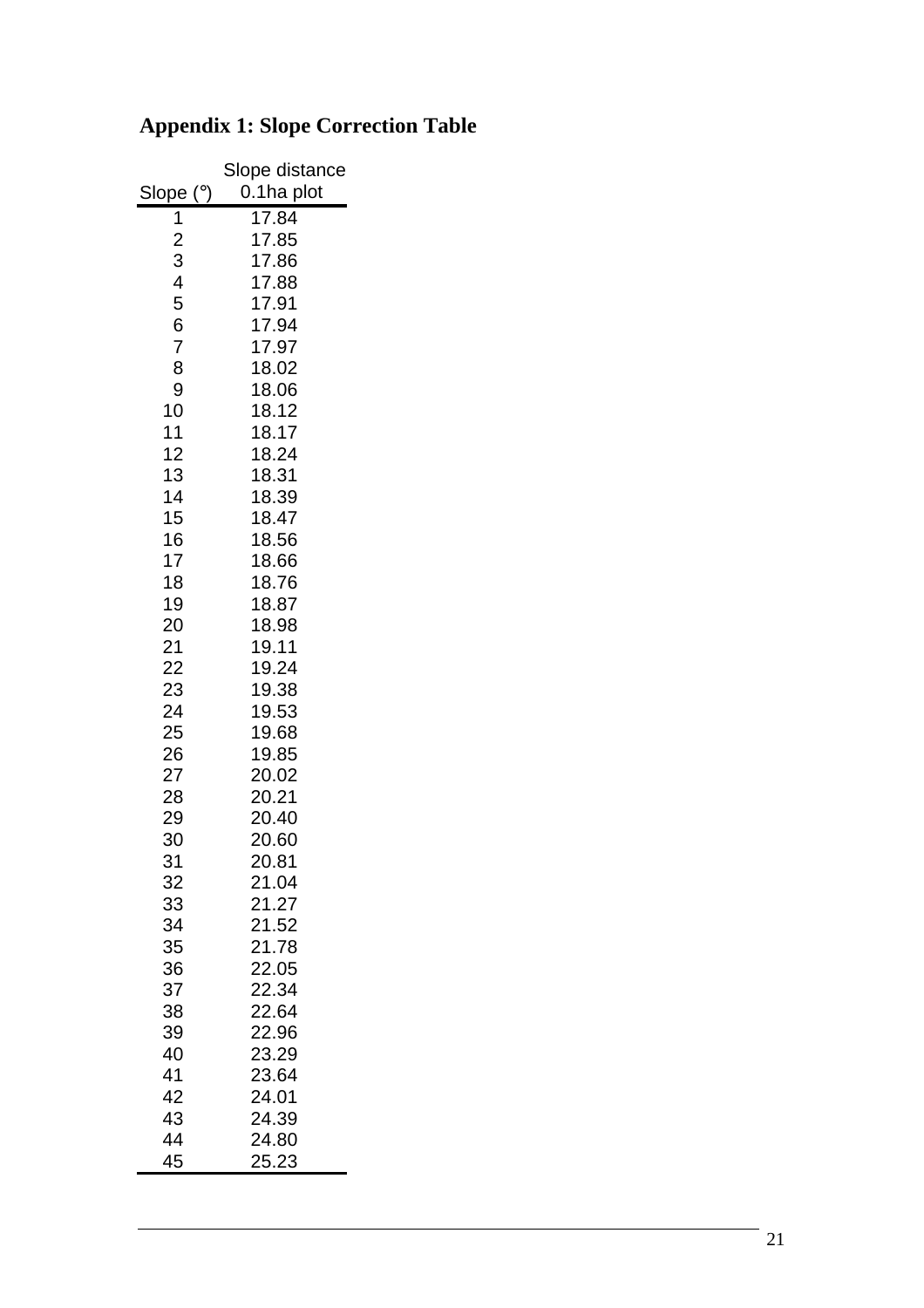# **Appendix 2: Vertex Hypsometer User Notes**

#### **General**

The Vertex uses ultrasonic pulses to determine the distance between the hypsometer and the transponder, the speed of these pulses varies with temperature and therefore the Vertex should only be used when it has reached a stable temperature.

To check the stability of the temperature of the Vertex press the ON/OFF button while holding down the STEP button. If the temperature displayed is steadily moving up or down then place the Vertex in the shade and wait until the temperature is stable (normally 5-10 minutes).

#### **Instrument Set-up**

The Vertex has two settings which must be checked before use, they are the "Pivot offset" and the "TRP height". To check these settings press the ON/OFF button and read the display on the side of the instrument. The "Pivot offset" should be set at 0.3 and the "TRP height" should be set at 1.3. If either of these settings are different then follow the routine described in the box below.

The "Pivot offset" is an allowance for the fact that when the operator tips their head back to look up to the top of a tree the angle they generate is created some distance behind the Vertex, usually about 0.3 metres. The "TRP height" is the height above the ground at which the transponder is held, in our case that height will always be 1.3 metres.

#### **Vertex Set-up Procedure**

- 1. Press ON/OFF while holding UNDO.
- 2. Press the orange button once.
- 3. Press the STEP button three times.
- 4. Press the orange button once.
- 5. Press the STEP button once.
- 6. Press the orange button once.
- 7. Press the STEP button three times.
- 8. Press the ON/OFF button once.

#### **Calibration**

To check if the Vertex needs calibration measure out exactly 10.00 metres between the centre of the transponder and the front of the hypsometer, turn the transponder on and hold the ON/OFF button down until the display shows an "Auto distance". If this "Auto distance" is between 9.98 and 10.02 then the instrument is ready for use, if not then it needs to be calibrated.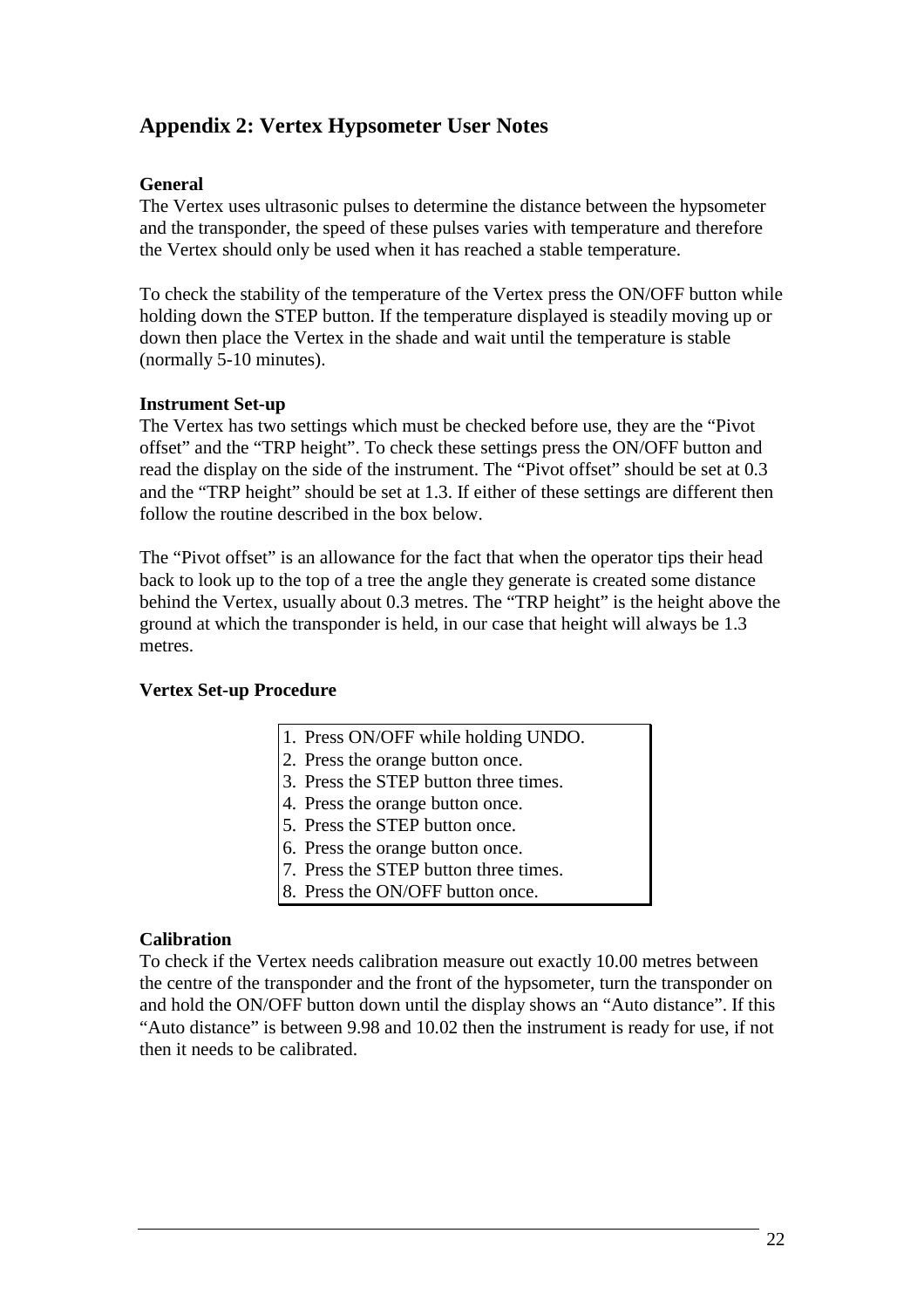#### **Vertex Calibration Procedure**

- 1. Measure 20.00 metres between the transponder and the front of the hypsometer
- 2. Press and hold down the ON/OFF button.
- 3. Wait until the Vertex displays an "Auto dist".
- 4. While the ON/OFF button is still being pressed, press UNDO until the display shows 20.00.
- 5. Turn the Hypsometer off by Releasing the ON/OFF button and pressing it once more

The Vertex has now been calibrated for the **current temperature**. If the temperature changes by more than 5° Celsius during the day then you should repeat the calibration process.

#### **Temperature sensitivity**

Because the Vertex is very temperature sensitive it should not be carried close to your body as your body heat will warm the hypsometer up. The hypsometer should never be placed in the sun and you should avoid touching the temperature sensor (the small steel circle on the front of the instrument) or aiming the hypsometer at the sun when heighting a tree.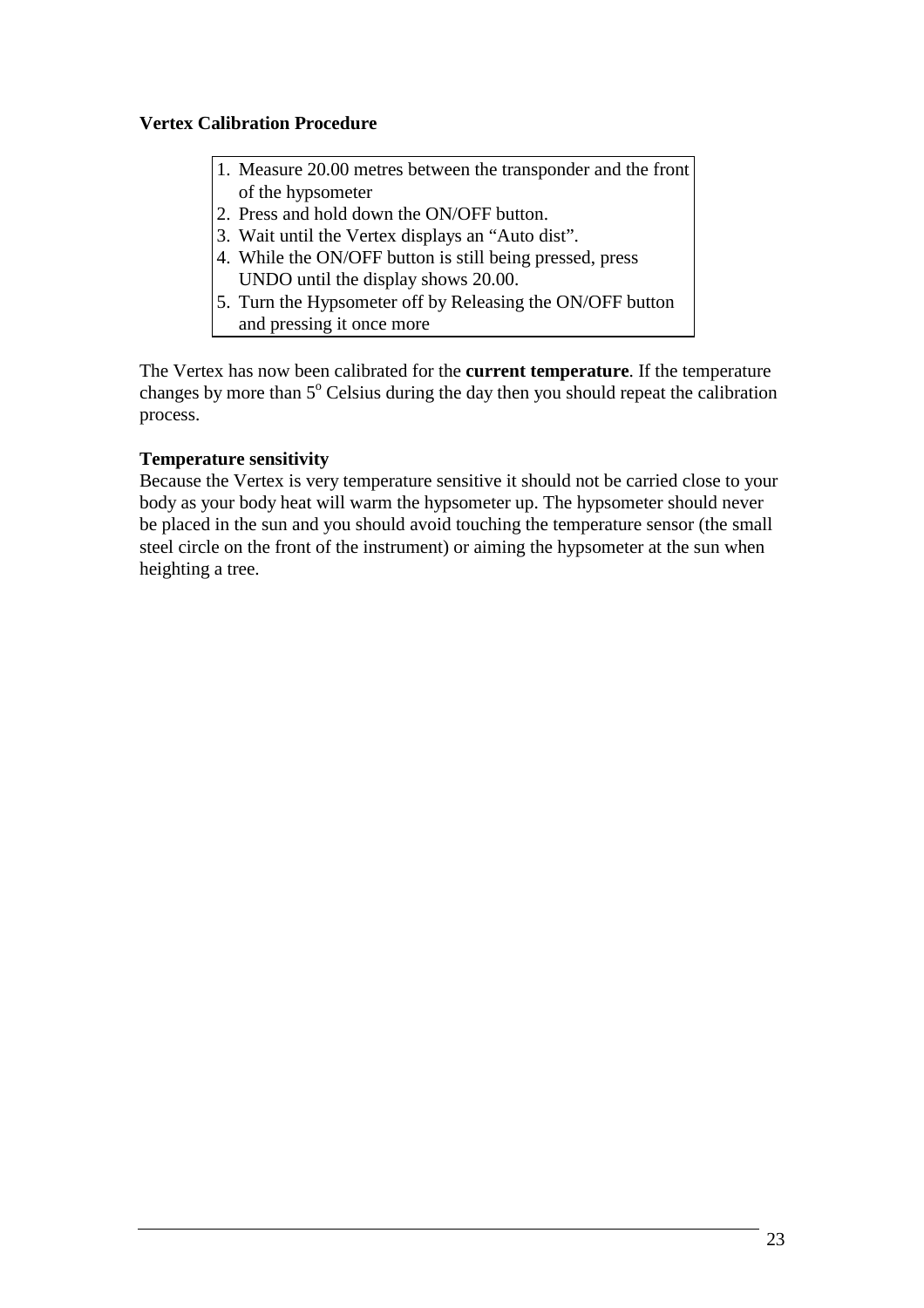# **Appendix 3: Standard tree species codes**

| Common name                   | <b>Botanical name</b>             | Code       |
|-------------------------------|-----------------------------------|------------|
|                               | Eucalyptus olida                  | OLI        |
| Alpine Ash                    | Eucalyptus delegatensis           | <b>ALA</b> |
| Apple Box                     | Eucalyptus bridgesiana            | <b>ABX</b> |
| <b>Appletopped Box</b>        | Eucalyptus angophoroides          | <b>TBX</b> |
| <b>Baileys Stringybark</b>    | Eucalyptus baileyana              | <b>LSB</b> |
| Bangalay                      | Eucalyptus botryoides             | <b>BAN</b> |
| <b>Belah</b>                  | Casuarina cristata                | <b>BLH</b> |
| Big Badja Gum                 | Eucalyptus badjensis              | <b>BBG</b> |
| <b>Bimble Box</b>             | Eucalyptus populnea ssp. populnea | <b>PBX</b> |
| <b>Black Ash</b>              | Eucalyptus sieberi                | <b>STA</b> |
| <b>Black Box</b>              | Eucalyptus largiflorens           | <b>BLX</b> |
| <b>Black Cypress pine</b>     | Callitris endlicheri              | <b>BCP</b> |
| <b>Black Gum</b>              | Eycalyptus aggregata              | <b>BKG</b> |
| <b>Black Sallee</b>           | Eucalyptus stellulata             | <b>BSA</b> |
| <b>Blackbutt</b>              | Eucalyptus pilularis              | <b>BBT</b> |
| <b>Blakelys red Gum</b>       | Eucalyptus blakelyi               | <b>BRG</b> |
| Bloodwood group               | Eucalyptus spp.                   | <b>BLW</b> |
| <b>Bloodwood Stringybark</b>  | Eucalyptus baileyana              | <b>LSB</b> |
| <b>Blue Gum</b>               | Eucalyptus saligna                | <b>SBG</b> |
| <b>Blue mountain Ash</b>      | Eucalyptus oreades                | <b>BMA</b> |
| <b>Blueleaved Ironbark</b>    | Eucalyptus fibrosa ssp. nubila    | <b>BIB</b> |
| <b>Blueleaved Stringybark</b> | Eucalyptus agglomerata            | <b>ASB</b> |
| <b>Brittle Gum</b>            | Eucalyptus mannifera ssp.         | <b>MMG</b> |
|                               | maculosa                          |            |
| <b>Broadleaved Ironbark</b>   | Eucalyptus fibrosa ssp. fibrosa   | <b>FIB</b> |
| <b>Broadleaved Peppermint</b> | Eucalyptus dives                  | <b>BPM</b> |
| Broadleaved white Mahogany    | Eucalyptus umbra ssp. carnea      | <b>BMY</b> |
| <b>Broombush</b>              | Melaleuca uncinata                | <b>BRO</b> |
| <b>Brown barrel</b>           | Eucalyptus fastigata              | <b>FAS</b> |
| <b>Brown Bloodwood</b>        | Eucalyptus trachyphloia           | <b>BBW</b> |
| <b>Brown Stringybark</b>      | Eucalyptus capitellata            | <b>BSB</b> |
| <b>Brush Box</b>              | Lophostemon confertus             | <b>BBX</b> |
| Brushwood group               | (Various)                         | <b>BWD</b> |
| <b>Budda</b>                  | Eremophila mitchellii             | <b>BUD</b> |
| <b>Bull Oak</b>               | Allocasuarina leuhmanii           | <b>BOK</b> |
| <b>Butterbush</b>             | Pittosporum phylliraeoides        | <b>BUT</b> |
| Cabbage Gum                   | Eucalyptus amplifolia             | <b>CGG</b> |
| Cabbage tree Palm             | Livistona australis               | <b>CTP</b> |
| Candlebark                    | Eucalyptus rubida                 | <b>CBK</b> |
| Carbeen                       | Eucalyptus tessellaris            | <b>CAR</b> |
| <b>Coast Ash</b>              | Eucalyptus sieberi                | <b>STA</b> |
| Coast grey Box                | Eucalyptus bosistoana             | <b>CBX</b> |
| Coolibah                      | Eucalyptus microtheca             | COO        |
| Cuttail                       | Eucalyptus fastigata              | <b>FAS</b> |
| Diehard Stringybark           | Eucalyptus cameronii              | <b>DSB</b> |
| Dwyers red Gum                | Eucalyptus dwyeri                 | <b>DRG</b> |
| Emu bush                      | Eremophila longifolia             | <b>EMU</b> |
| Eucalyptus spp.               | Eucalyptus spp.                   | <b>EUC</b> |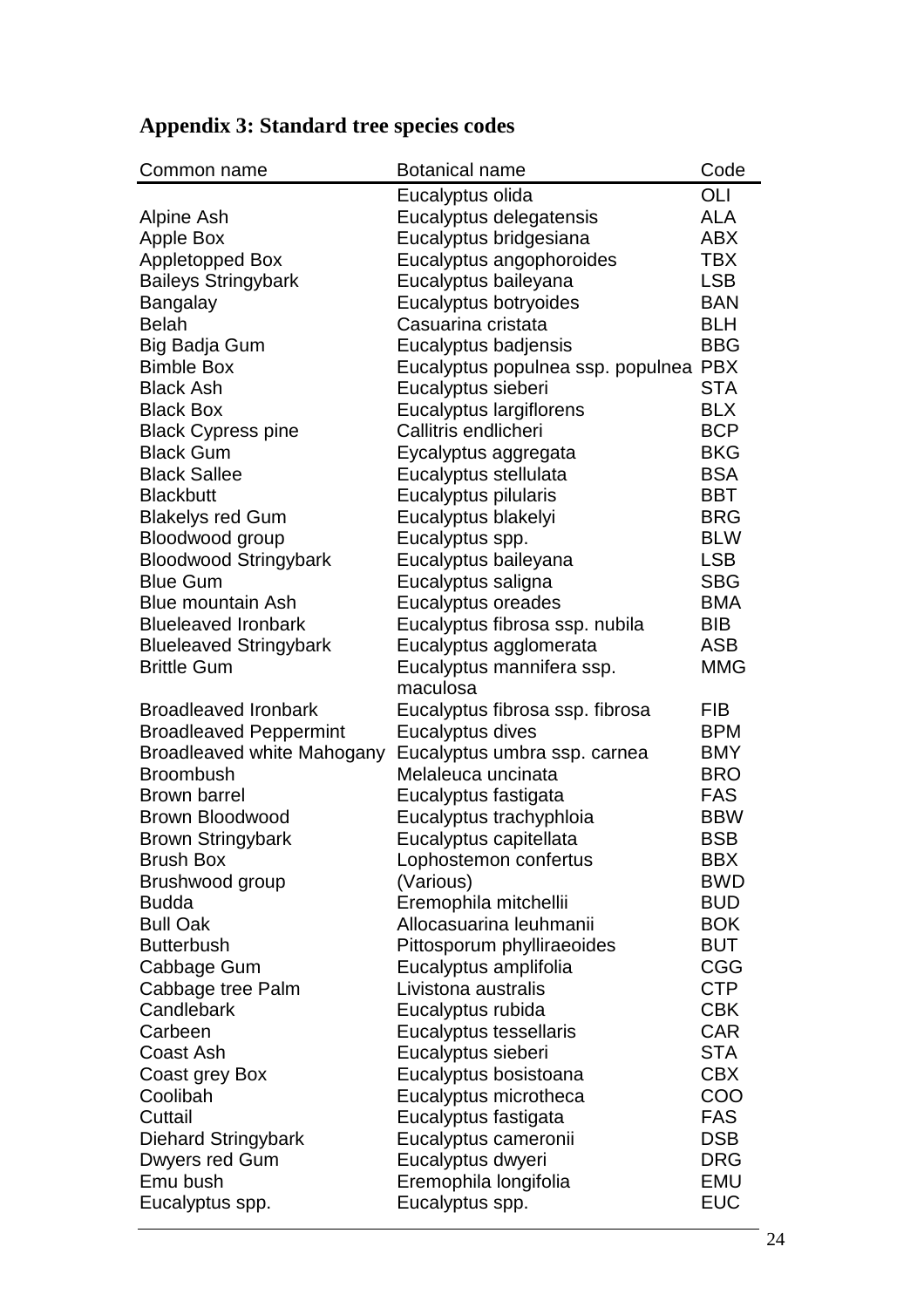| Common name                      | <b>Botanical name</b>              | Code       |
|----------------------------------|------------------------------------|------------|
| Eurabbie                         | Eucalyptus globulus ssp. bicostata | <b>EUR</b> |
| Eurah                            | Eremophila bignoniflora            | <b>ERB</b> |
| <b>Flooded Gum</b>               | Eucalyptus grandis                 | <b>FLG</b> |
| <b>Forest Oak</b>                | Allocasuarina torulosa             | <b>FOK</b> |
| <b>Forest red Gum</b>            | Eucalyptus tereticornis            | <b>FRG</b> |
| <b>Fuzzy Box</b>                 | Eucalyptus conica                  | <b>FBX</b> |
| Grey Box                         | Eucalyptus moluccana               | <b>GBX</b> |
| <b>Grey Box</b>                  | Eucalyptus dawsonii                | <b>GBX</b> |
| <b>Grey Gum</b>                  | Eucalyptus propinqua               | <b>GYG</b> |
| <b>Grey Gum</b>                  | Eucalyptus punctata                | <b>GYG</b> |
| <b>Grey Ironbark</b>             | Eucalyptus siderophloia            | <b>GIB</b> |
| <b>Grey Ironbark</b>             | Eucalyptus paniculata              | <b>GIB</b> |
| <b>Gully Peppermint</b>          | Eucalyptus smithii                 | <b>GPM</b> |
| Gympie messmate                  | Eucalyptus cloeziana               | <b>GMM</b> |
| <b>Hoop Pine</b>                 | Araucaria cunninghamii             | <b>HPP</b> |
| Ironbark group                   | Eucalyptus spp.                    | <b>IBK</b> |
| Kurrajong                        | <b>Brachychiton populneus</b>      | <b>KUR</b> |
| <b>Largefruited Blackbutt</b>    | Eucalyptus pyrocarpa               | <b>PYR</b> |
| <b>Maidens Gum</b>               | Eucalyptus globulus ssp. maidenii  | <b>MDG</b> |
| Mallee Cypress pine              | Callitris preissii                 | <b>MCP</b> |
| Mallee group                     | Eucalyptus spp.                    | <b>MAL</b> |
| Manna Gum                        | Eucalyptus viminalis               | <b>MAG</b> |
| Messmate                         | Eucalyptus obliqua                 | <b>MMT</b> |
| <b>Mixed species</b>             |                                    | <b>MIX</b> |
| <b>Monkey Gum</b>                | Eucalyptus cypellocarpa            | <b>MKG</b> |
| Mountain grey Gum                | Eucalyptus cypellocarpa            | <b>MKG</b> |
| <b>Mountain Gum</b>              | Eucalyptus dalrympleana            | <b>MTG</b> |
| Mugga Ironbark                   | Eucalyptus sideroxylon             | <b>RIB</b> |
| Mulga                            | Acacia aneura                      | <b>MUL</b> |
| Myall                            | Acacia pendula                     | <b>MYL</b> |
| Narrowleaved Ironbark            | Eucalyptus crebra                  | <b>NIB</b> |
| Narrowleaved Peppermint          | Eucalyptus radiata                 | <b>NPM</b> |
| Narrowleaved Stringybark         | Eucalyptus oblonga                 | <b>OSB</b> |
| Narrowleaved white               | Eucalyptus acmenioides             | <b>NMY</b> |
| Mahogany                         |                                    |            |
| <b>Native Cherry</b>             | Exocarpus cupressiformis           | <b>NCH</b> |
| Needlebark Stringybark           | Eucalyptus planchoniana            | <b>NSB</b> |
| Needlewood                       | Hakea leucoptera                   | <b>NCO</b> |
| <b>New England Blackbutt</b>     | Eucalyptus andrewsii ssp.          | <b>NEB</b> |
|                                  | Campanulata                        |            |
| <b>New England Peppermint</b>    | Eucalyptus nova-anglica            | <b>EPM</b> |
| <b>New England Stringybark</b>   | Eucalyptus calignosa               | <b>ESB</b> |
| <b>Non-commercial Eucs</b>       | Eucalyptus spp                     | <b>NCE</b> |
| Non-commercial others            | (Various)                          | <b>NCO</b> |
| Oak group                        | (Various)                          | <b>OAK</b> |
| <b>Other commercial Eucalypt</b> | Eucalyptus spp                     | <b>OCE</b> |
| Peppermint group                 | Eucalyptus spp.                    | <b>PPM</b> |
| Pilliga Box                      | Eucalyptus pilligaensis            | <b>LBX</b> |
| Pink Bloodwood                   | Eucalyptus intermedia              | <b>PBW</b> |
| Quandong                         | Santalum acuminatum                | <b>QUA</b> |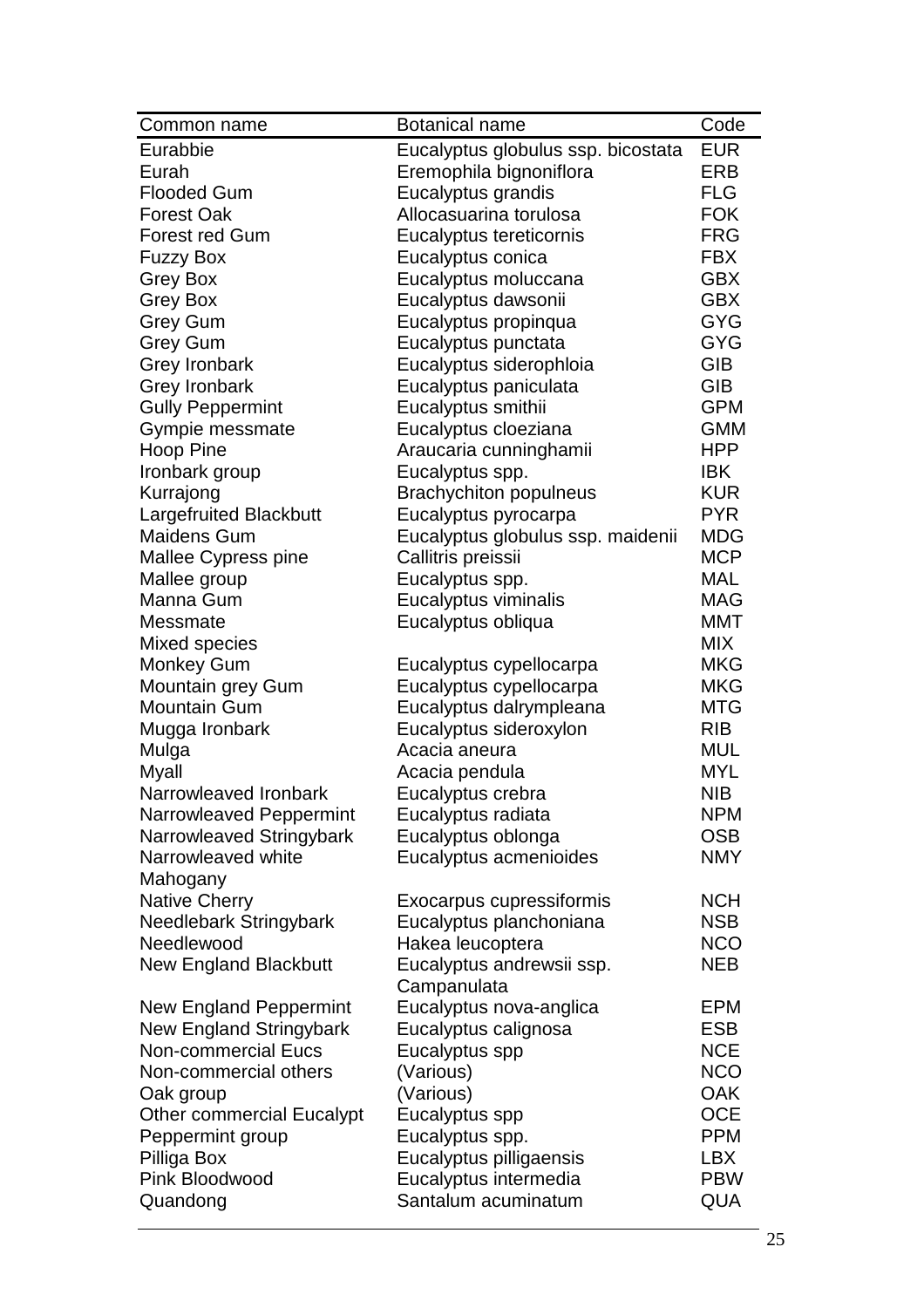| Common name                  | <b>Botanical name</b>        | Code       |
|------------------------------|------------------------------|------------|
| Red Bloodwood                | Eucalyptus gummifera         | <b>RBW</b> |
| <b>Red Box</b>               | Eucalyptus polyanthemos      | <b>RBX</b> |
| <b>Red Ironbark</b>          | Eucalyptus sideroxylon       | <b>RIB</b> |
| Red Mahogany                 | Eucalyptus resinifera        | <b>RMY</b> |
| Red Mahogany                 | Eucalyptus pellita           | <b>RMY</b> |
| <b>Red Stringybark</b>       | Eucalyptus macrorhyncha      | <b>RSB</b> |
| <b>Ribbon Gum</b>            | Eucalyptus viminalis         | <b>MAG</b> |
| <b>River Oak</b>             | Casuarina cunninghamiana     | <b>ROK</b> |
| <b>River Peppermint</b>      | Eucalyptus elata             | <b>RPM</b> |
| <b>River red Gum</b>         | Eucalyptus camaldulensis     | <b>RRG</b> |
| Rosewood                     | Heterodendron oleifolium     | <b>ROS</b> |
| <b>Roughbarked Apple</b>     | Angophora floribunda         | <b>RAP</b> |
| <b>Roundleaved Gum</b>       | Eucalyptus deanii            | <b>RLG</b> |
| <b>Rudders Box</b>           | Eucalyptus rudderi           | <b>UBX</b> |
| <b>Scribbly Gum</b>          | Eucalyptus haemastoma        | <b>SCG</b> |
| <b>Scribbly Gum</b>          | Eucalyptus racemosa          | <b>SCG</b> |
| <b>Scribbly Gum</b>          | Eucalyptus rossii            | <b>SCG</b> |
| <b>Scribbly Gum</b>          | Eucalyptus sclerophylla      | <b>SCG</b> |
| <b>Scribbly Gum</b>          | Eucalyptus signata           | <b>SCG</b> |
| <b>Shining Gum</b>           | Eucalyptus nitens            | <b>SHG</b> |
| Silverleaved Ironbark        | Eucalyptus melanophloia      | <b>SIB</b> |
| Silvertop Ash                | Eucalyptus sieberi           | <b>STA</b> |
| <b>Silvertop Stringybark</b> | Eucalyptus laevopinea        | <b>SSB</b> |
| <b>Smoothbarked Apple</b>    | Angophora costata            | <b>SAP</b> |
| <b>Snow Gum</b>              | Eucalyptus pauciflora        | <b>SNG</b> |
| <b>Spotted Gum</b>           | Eucalyptus maculata          | <b>SPG</b> |
| <b>Steel Box</b>             | Eucalyptus rummeryi          | <b>SBX</b> |
| Stringybark group            | Eucalyptus spp.              | <b>SBK</b> |
| Swamp Box                    | Lophostemon suaveolens       | LSU        |
| Swamp Mahogany               | Eucalyptus robusta           | <b>SMY</b> |
| Sydney blue Gum              | Eucalyptus saligna           | <b>SBG</b> |
| Sydney Peppermint            | Eucalyptus piperita          | <b>SPM</b> |
| Tallowwood                   | Eucalyptus microcorys        | <b>TWD</b> |
| <b>Tumbledown red Gum</b>    | Eucalyptus dealbata          | <b>TRG</b> |
| Turpentine                   | Syncarpia glomulifera        | <b>TRP</b> |
| Unknown species              |                              | <b>UNK</b> |
| Wattle group                 | Acacia spp.                  | <b>WAT</b> |
| Weeooka                      | Eremophila oppositifolia     | <b>WEE</b> |
| Western Boobialla            | Myoporum montanum            | <b>BOO</b> |
| Western grey Box             | Eucalyptus woollsiana ssp.   | <b>MBX</b> |
|                              | Microcarpa                   |            |
| Western red Box              | Eucalyptus intertexta        | <b>IBX</b> |
| White Ash                    | Eucalyptus fraxinoides       | <b>WHA</b> |
| <b>White Box</b>             | Eucalyptus albens            | <b>WBX</b> |
| White Cypress pine           | Callitris glaucophylla       | <b>WCP</b> |
| <b>White Gum</b>             | Eucalyptus dunnii            | <b>DWG</b> |
| White Mahogany               | Eucalyptus acmenioides or E. | <b>WMY</b> |
|                              | umbra                        |            |
| <b>White Sallee</b>          | Eucalyptus pauciflora        | <b>SNG</b> |
| White Stringybark            | Eucalyptus globoidea         | <b>WSB</b> |
|                              |                              |            |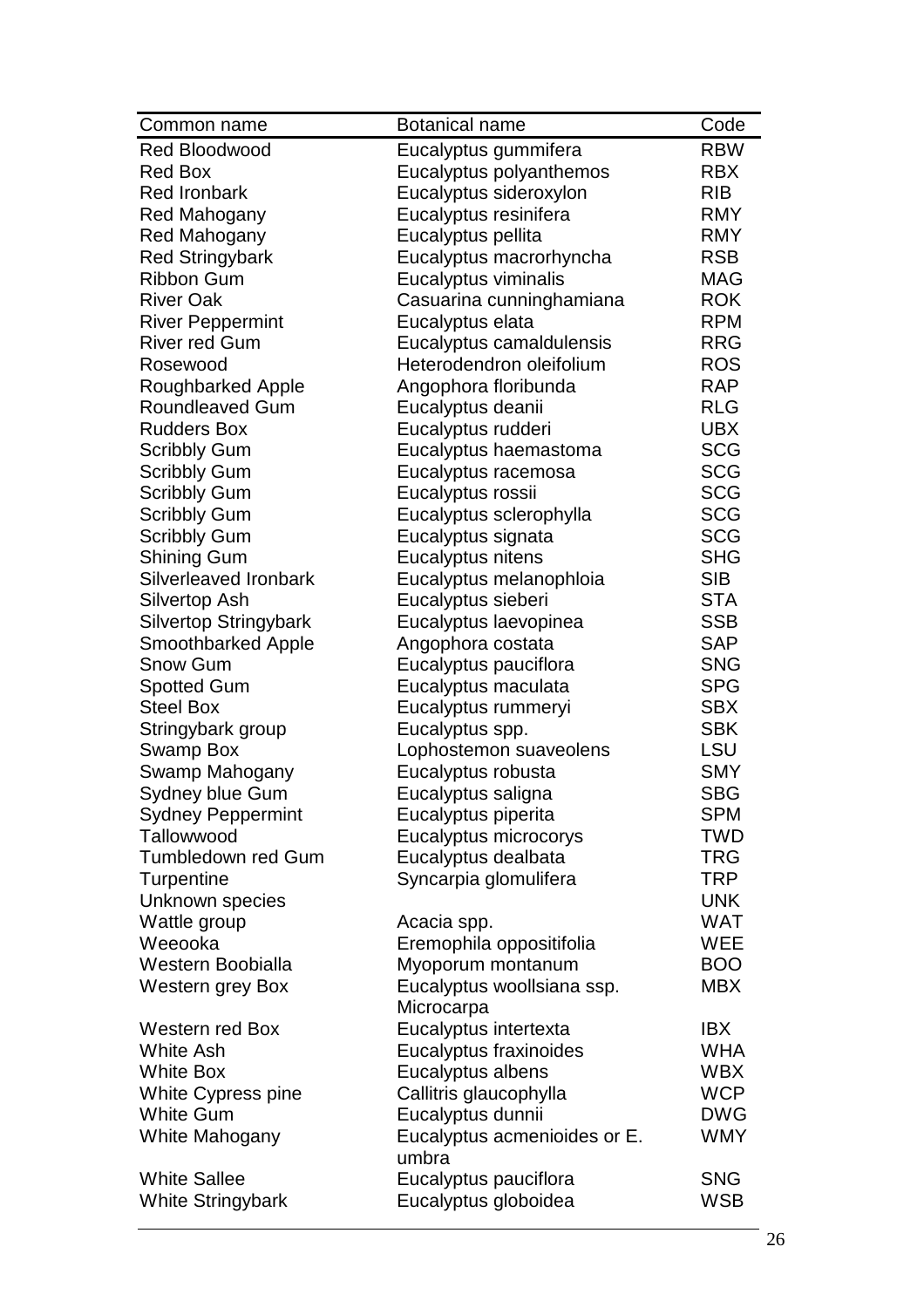| Common name                | <b>Botanical name</b>    | Code       |
|----------------------------|--------------------------|------------|
| <b>Whitetopped Box</b>     | Eucalyptus quadrangulata | QBX        |
| Wilga                      | Geijera parviflora       | <b>WIL</b> |
| Woollybutt                 | Eucalyptus longifolia    | <b>WBT</b> |
| <b>Yellow Bloodwood</b>    | Eucalyptus eximia        | <b>YBW</b> |
| <b>Yellow Box</b>          | Eucalyptus melliodora    | YBX.       |
| <b>Yellow Stringybark</b>  | Eucalyptus muelleriana   | <b>YSB</b> |
| Yertchuk                   | Eucalyptus consideniana  | <b>YER</b> |
| <b>Youmans Stringybark</b> | Eucalyptus youmanii      | <b>USB</b> |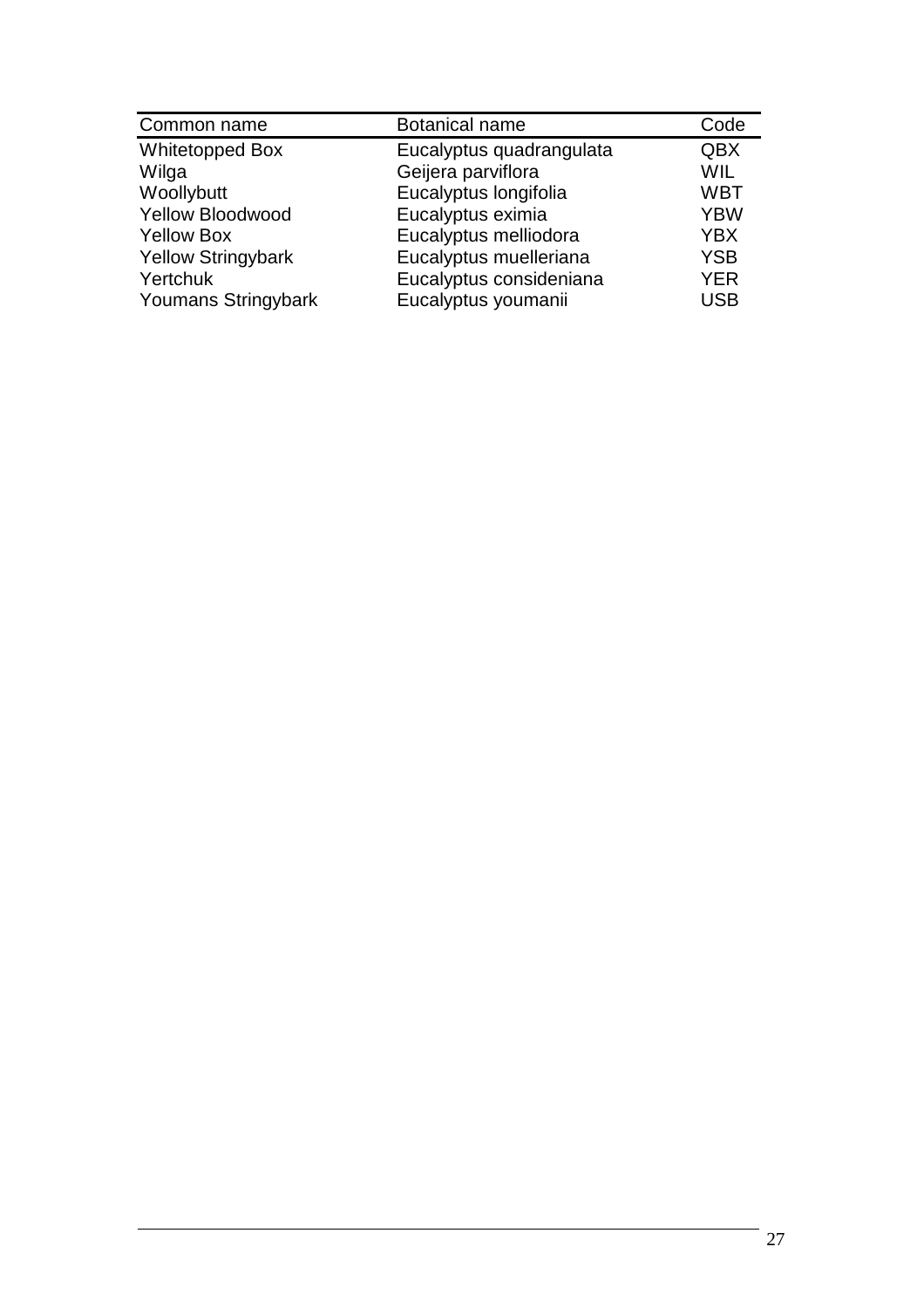# **Appendix 4: Sample dictionary**



#### **Northern Region Native Forest MARVL Dictionary**

#### **Allowable Sweep Table**

| Section |     |     | Mid  | Diam | οf   | Sect | cm)  |      |      |      |
|---------|-----|-----|------|------|------|------|------|------|------|------|
| Length  | 5   | 10  | 15   | 20   | 25   | 30   | 35   | 40   | 45   | 50   |
|         |     |     |      |      |      |      |      |      |      |      |
| 1.0     | 0.4 | 0.8 | 1.3  | 1.7  | 2.1  | 2.5  | 2.9  | 3.3  | 3.8  | 4.2  |
| 2.0     | 0.6 | 1.3 | 1.9  | 2.5  | 3.1  | 3.8  | 4.4  | 5.0  | 5.6  | 6.3  |
| 3.0     | 0.8 | 1.7 | 2.5  | 3.3  | 4.2  | 5.0  | 5.8  | 6.7  | 7.5  | 8.3  |
| 4.0     | 1.0 | 2.1 | 3.1  | 4.2  | 5.2  | 6.3  | 7.3  | 8.3  | 9.4  | 10.4 |
| 5.0     | 1.3 | 2.5 | 3.8  | 5.0  | 6.3  | 7.5  | 8.8  | 10.0 | 11.3 | 12.5 |
| 6.0     | 1.5 | 2.9 | 4.4  | 5.8  | 7.3  | 8.8  | 10.2 | 11.7 | 13.1 | 14.6 |
| 7.0     | 1.7 | 3.3 | 5.0  | 6.7  | 8.3  | 10.0 | 11.7 | 13.3 | 15.0 | 16.7 |
| 8.0     | 1.9 | 3.8 | 5.6  | 7.5  | 9.4  | 11.3 | 13.1 | 15.0 | 16.9 | 18.8 |
| 9.0     | 2.1 | 4.2 | 6.3  | 8.3  | 10.4 | 12.5 | 14.6 | 16.7 | 18.8 | 20.8 |
| 10.0    | 2.3 | 4.6 | 6.9  | 9.2  | 11.5 | 13.8 | 16.0 | 18.3 | 20.6 | 22.9 |
| 11.0    | 2.5 | 5.0 | 7.5  | 10.0 | 12.5 | 15.0 | 17.5 | 20.0 | 22.5 | 25.0 |
| 12.0    | 2.7 | 5.4 | 8.1  | 10.8 | 13.5 | 16.3 | 19.0 | 21.7 | 24.4 | 27.1 |
| 13.0    | 2.9 | 5.8 | 8.8  | 11.7 | 14.6 | 17.5 | 20.4 | 23.3 | 26.3 | 29.2 |
| 14.0    | 3.1 | 6.3 | 9.4  | 12.5 | 15.6 | 18.8 | 21.9 | 25.0 | 28.1 | 31.3 |
| 15.0    | 3.3 | 6.7 | 10.0 | 13.3 | 16.7 | 20.0 | 23.3 | 26.7 | 30.0 | 33.3 |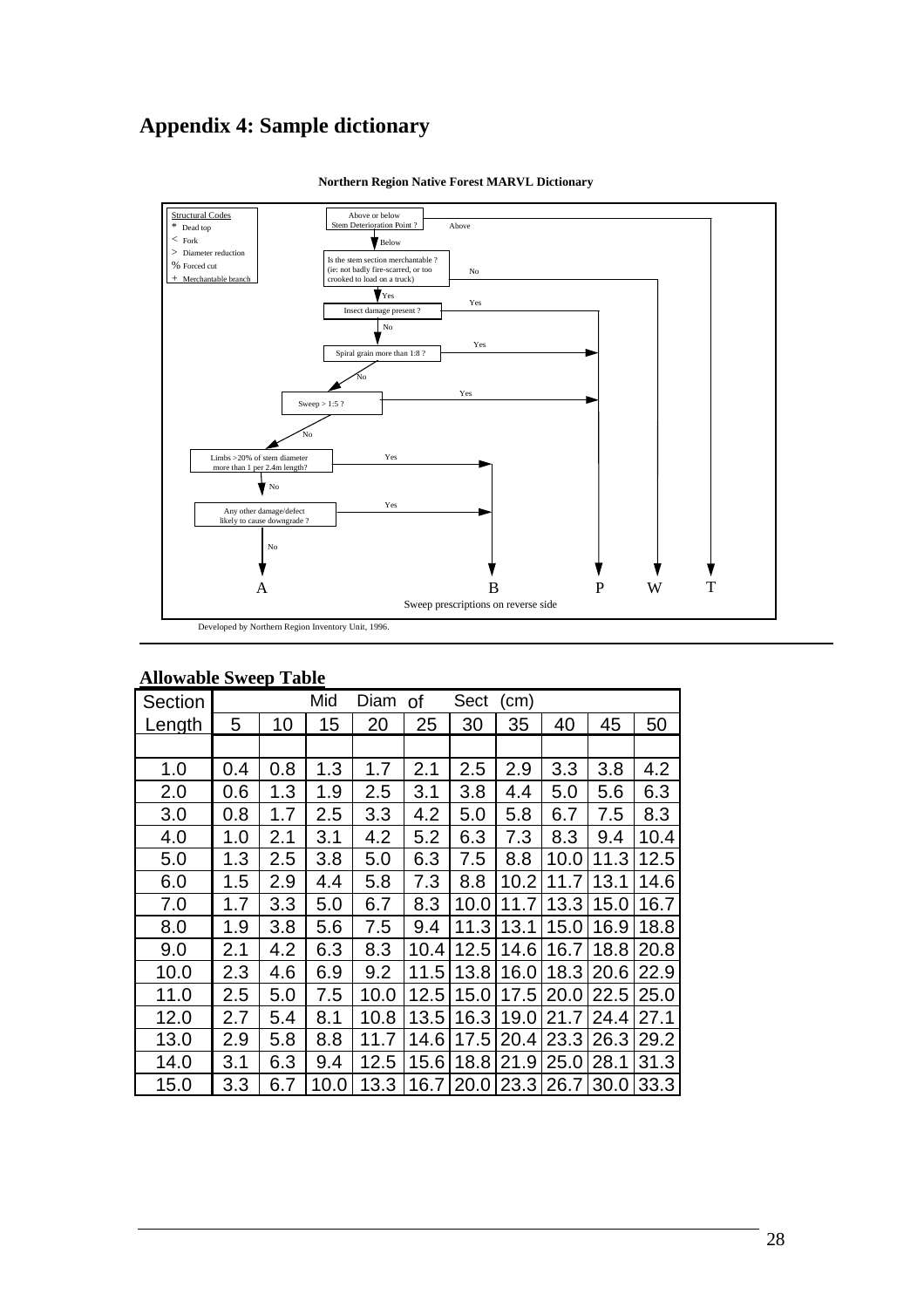# APPENDIX B - MARVL SYSTEM ANALYSIS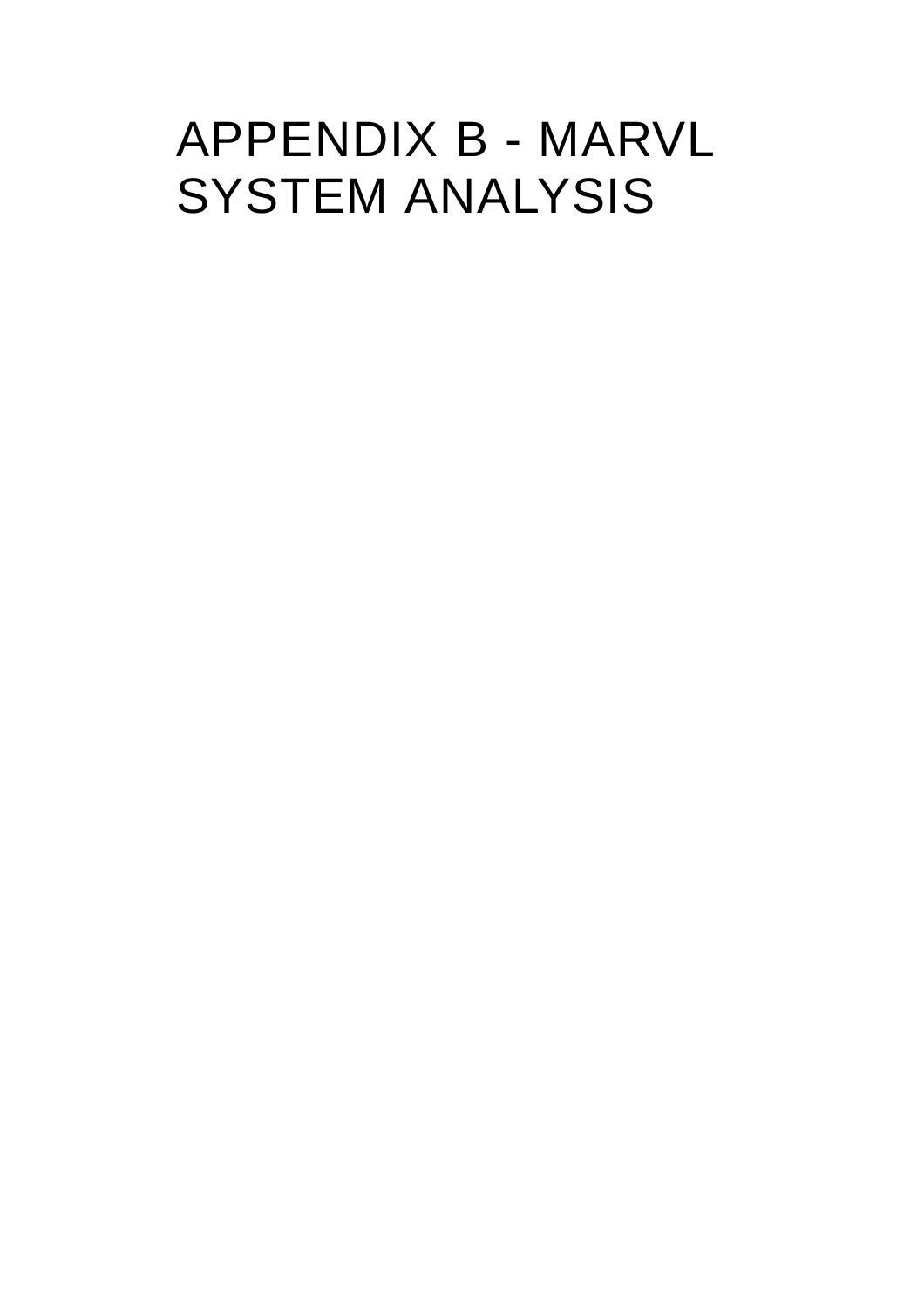**MARVL system analysis**

**Phil Carter**

**State Forests of NSW**

**1998**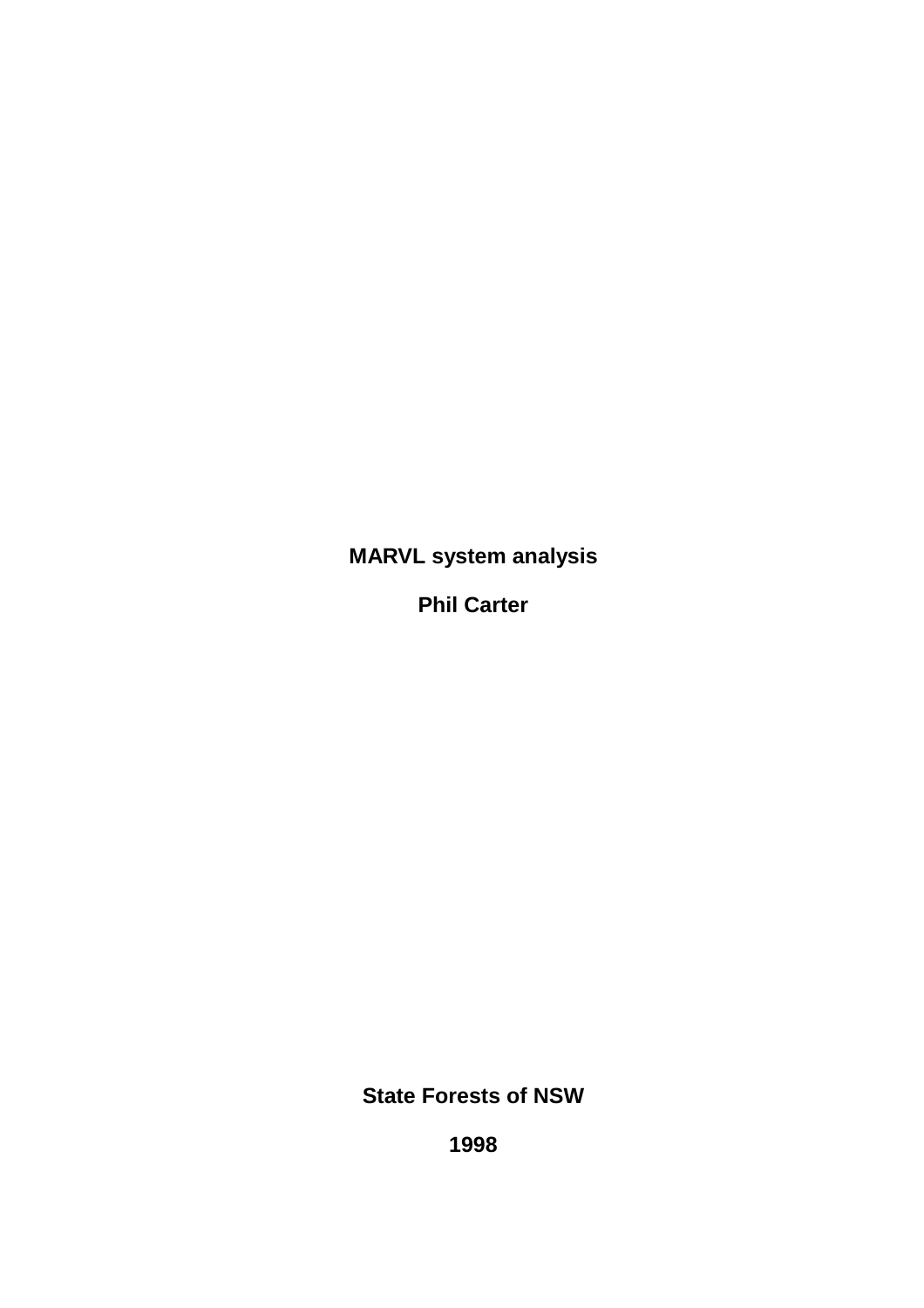#### **Table of contents**

| Table of contents                                   | $\overline{c}$ |
|-----------------------------------------------------|----------------|
| Introduction                                        | 3              |
| Overview of forest inventory                        | 3              |
| Overview of the MARVL process                       | $\overline{4}$ |
| The MARVL system                                    | 6              |
| Components of the MARVL system                      | 6              |
| Inventory specification                             | 6              |
| Data collection and entry                           | 9              |
| Data import (and export)                            | 13             |
| Analysis                                            | 13             |
| View Designer                                       | 16             |
| <b>Report Designer</b>                              | 19             |
| <b>Function Set Designer</b>                        | 21             |
| <b>Strategy Designer</b>                            | 23             |
| User-variable Designer                              | 23             |
| <b>Dictionary Designer</b>                          | 23             |
| The MARVL database                                  | 23             |
| Linking MARVL and GIS                               | 24             |
| References                                          | 27             |
| Appendix 1. List of standard formulas used by MARVL | 28             |
| <b>Notation</b>                                     | 28             |
| Appendix 2. List of standard function forms.        | 30             |
| Stem breakage                                       | 30             |
| Height/age relationships                            | 30             |
| Height/DBHOB relationships                          | 31             |
| Taper functions                                     | 32             |
| Volume functions                                    | 34             |
| Appendix 3. MARVL variables                         | 36             |
| Log level variables                                 | 36             |
| Piece level variables                               | 37             |
| Tree level variables                                | 37             |
| Plot level variables                                | 38             |
| Appendix 4 Example report section definitions       | 39             |
| Appendix 5. MARVL database schema                   | 42             |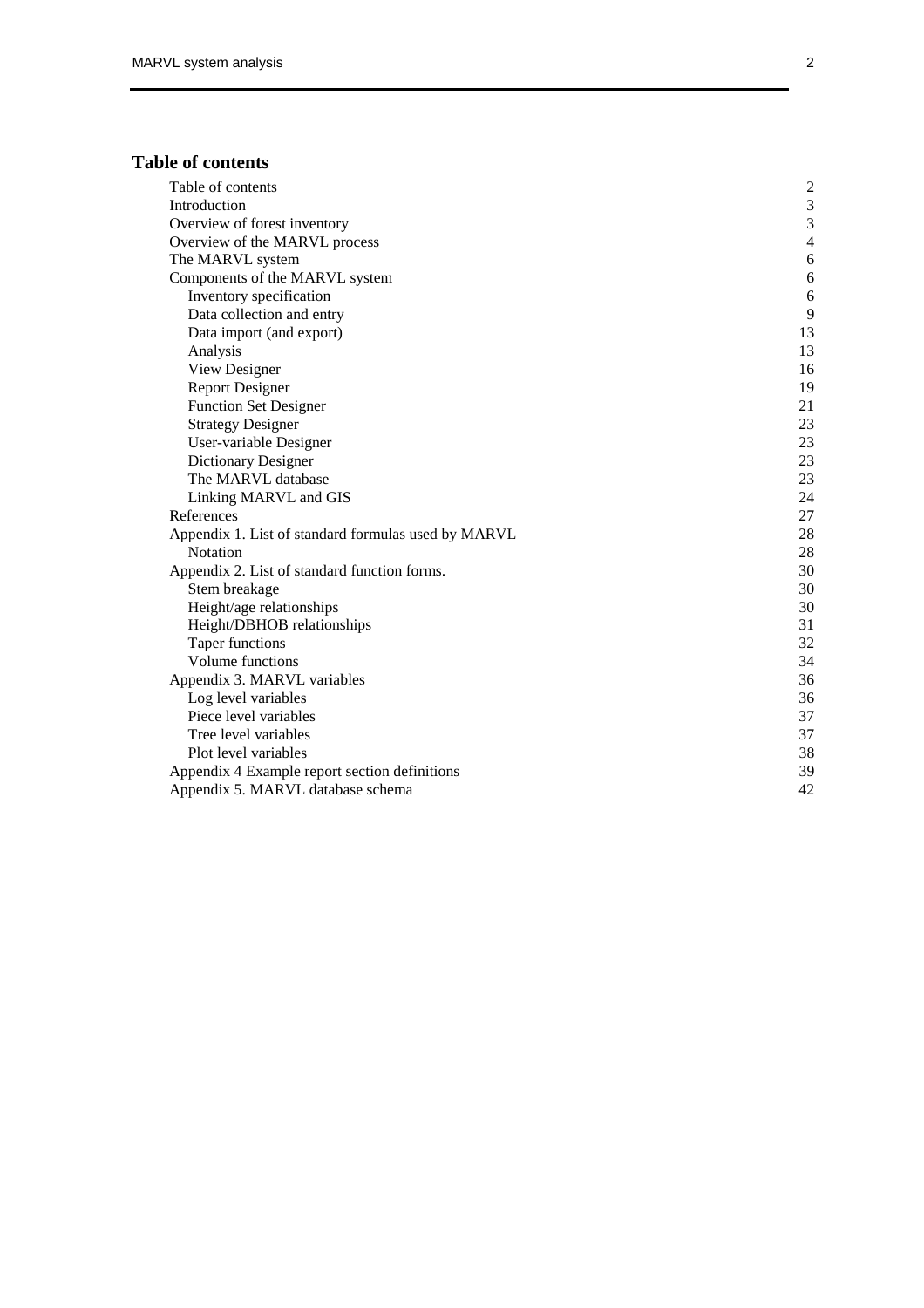#### **Introduction**

MARVL is a forest inventory method designed to provide detailed information on the potential yield and log size distribution likely to result from felling a stand of trees. The method was first described by Deadman and Goulding (1978). The acronym MARVL is derived from "**M**ethod for **A**ssessment of **R**ecoverable **V**olume by **L**og Types".

The purposes of this document are to:

briefly describe the forest inventory process

identify the role of MARVL in forest inventory process, and,

describe in detail the MARVL method in relation to the forest inventory process.

Much of the MARVL method is based on standard forest mensuration techniques. What is emphasised in this report are operations which are unusual, are poorly documented, or are unique to MARVL.

#### **Overview of forest inventory**

Husch *et al*. (1982) define forest inventory as:

"...the procedure for obtaining information on the quantity and quality of the forest resource and many of the characteristics of the land area on which the trees are growing."

Husch *et al*. give the following checklist of items which may need to be considered in the planning of a forest inventory:

- 1. Purpose of the inventory
- 2. Background information

Past surveys, maps, reports etc

3. Description of the area

Location, size, terrain, accessibility

- 4. Information required for the final report
- Tables, graphs, maps, narrative report
- 5. Inventory design

Estimation of area, determination of timber quantity, size and shape of sampling units, sampling method, precision

- 6. Procedures for aerial photograph interpretation
- 7. Procedures for field work

Location and establishment of sampling units, current stand information, recording of observations, data conversion and editing

- 8. Compilation and calculation procedures
	- Instructions for reduction of field measurements
- 9. Final report
- 10. Maintenance

Storage and retrieval of data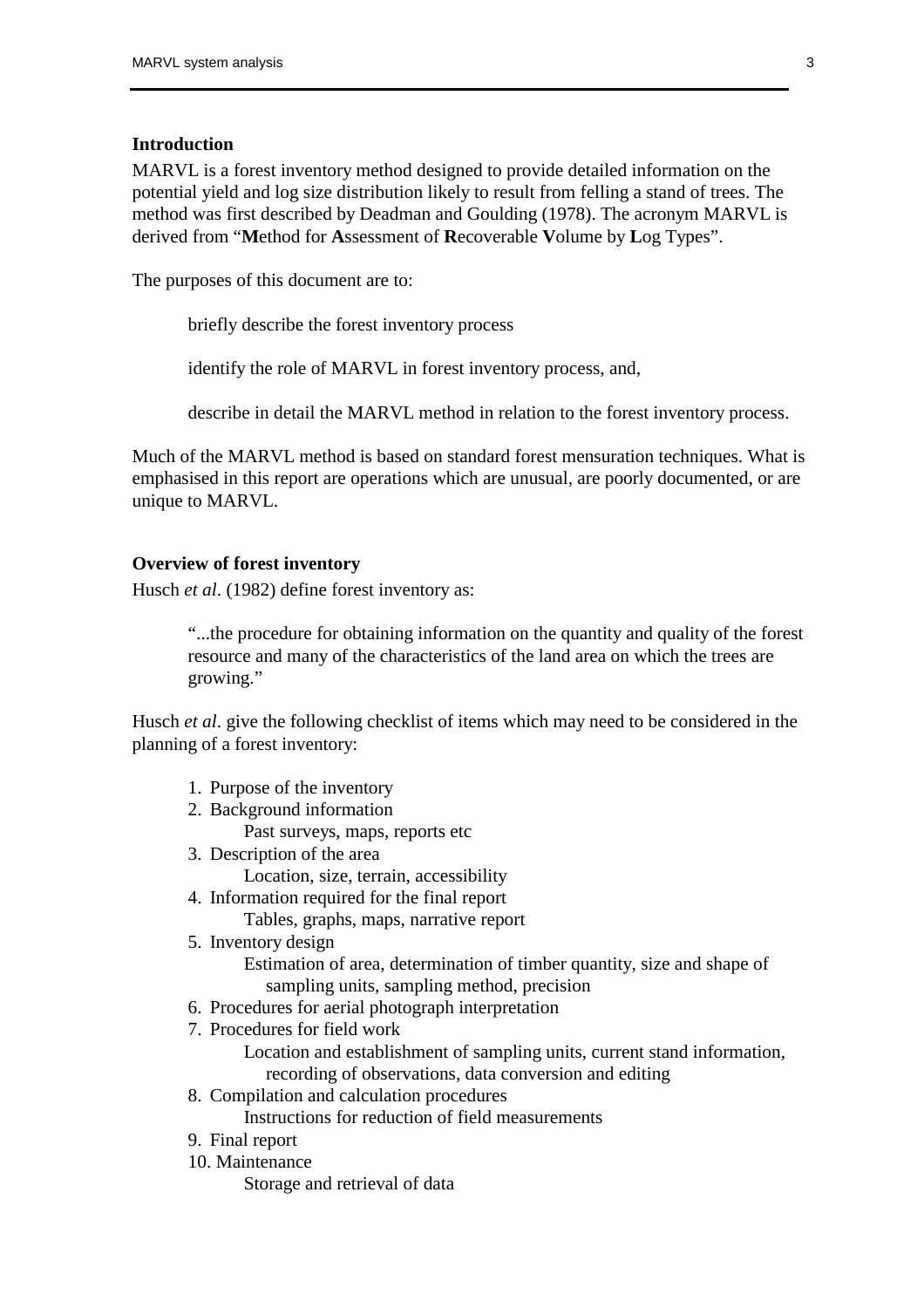Item 8 in this list is directly provided for by MARVL; MARVL has indirect bearing on items 4, 5, 7, 9 and 10.

#### **Overview of the MARVL method**

MARVL was developed in New Zealand in response to perceived deficiencies in the existing plantation inventory procedure. Deadman and Goulding (1978) listed the principal deficiencies as:

1. an inability to provide detailed product breakdown, particularly when it was necessary to differentiate the merchantability of individual stands for diverse markets,

2. the inability of current inventory to provide detailed information at the stand level.

MARVL differs from other inventory systems in that it separates the field assessment of size and quality of stems from the actual cross-cutting. When the stand is cruised, no attempt is made to divide the stem into logs or estimate merchantable limits at any point on the tree. (Lawrence, 1986).

Use of MARVL involves 3 basic steps (NZFRI, 1995):

- 1. inventory design,
- 2. sampling of stand(s) to assess tree size, structure and quality,

3. analysis of the sample data to determine potential product yield.

At step 1, MARVL supports the use of fixed area plots ("bounded" plots in MARVL literature), horizontal point and horizontal line samples, which may be used in simple or stratified designs. There is a "double sampling" option at the plot level.

Step 2 is referred to in MARVL literature as "cruising". Standard tree size indices (such as DBHOB, height) are measured in this step. There is the facility for the inclusion of "user-defined" variables. In addition, each tree is described by structural and quality codes.

Step 3 is accomplished with the Analyse module of MARVL. This module enables the user to produce 1 or more reports, using 1 or more views as input, with 1 or more cutting strategies, to 1 or more projection dates.

Reports may be either standard, or custom. A "view" is a named list of plots (NZFRI, 1995). A group of views is called a "plan". Inventory data may be projected to a specified date if suitable growth models are available. A "cutting strategy" is a list of rules which define products in terms of permissible quality codes, minimum/maximum dimensions, value and acceptable species.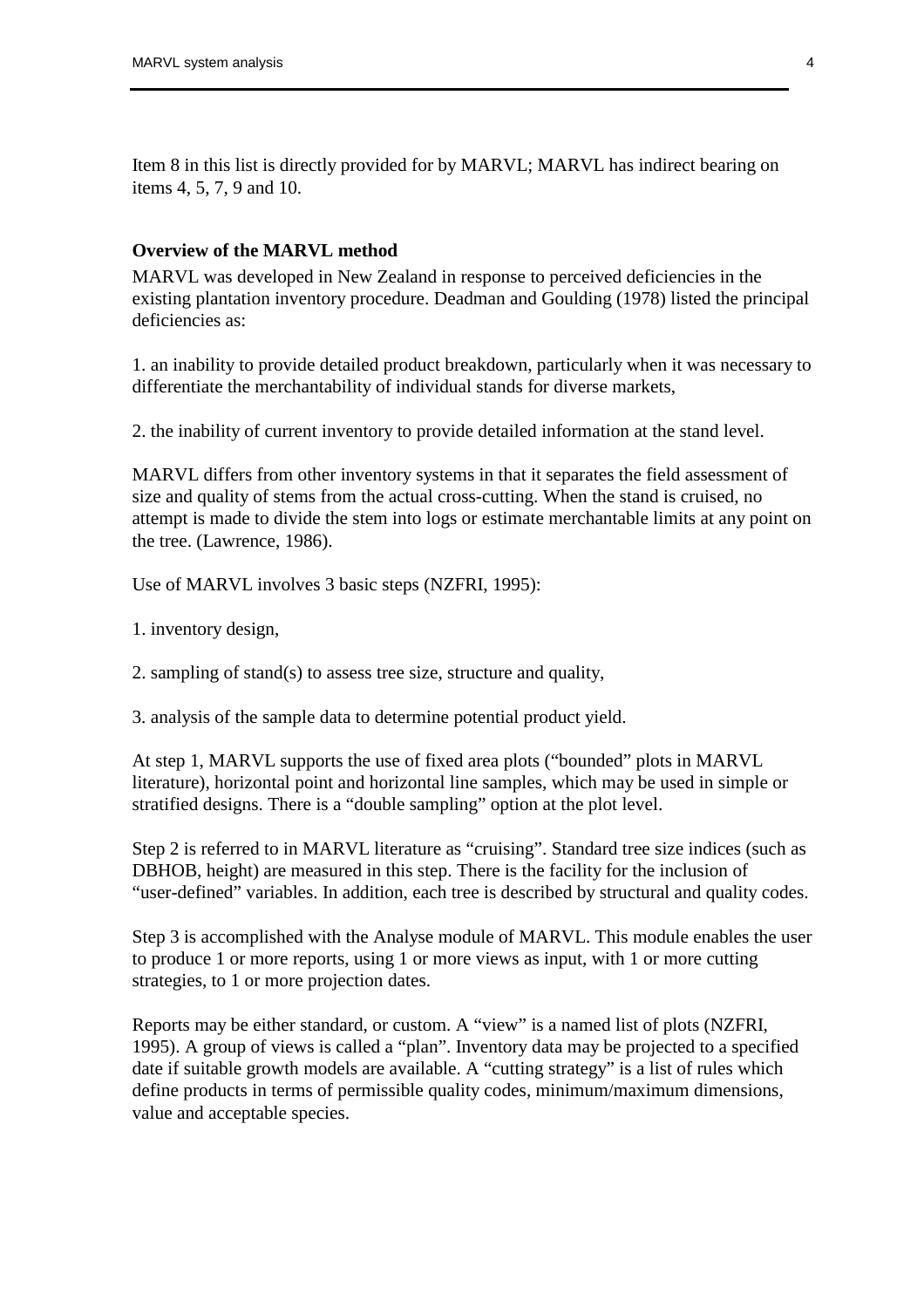Figure 1. MARVL system flow chart

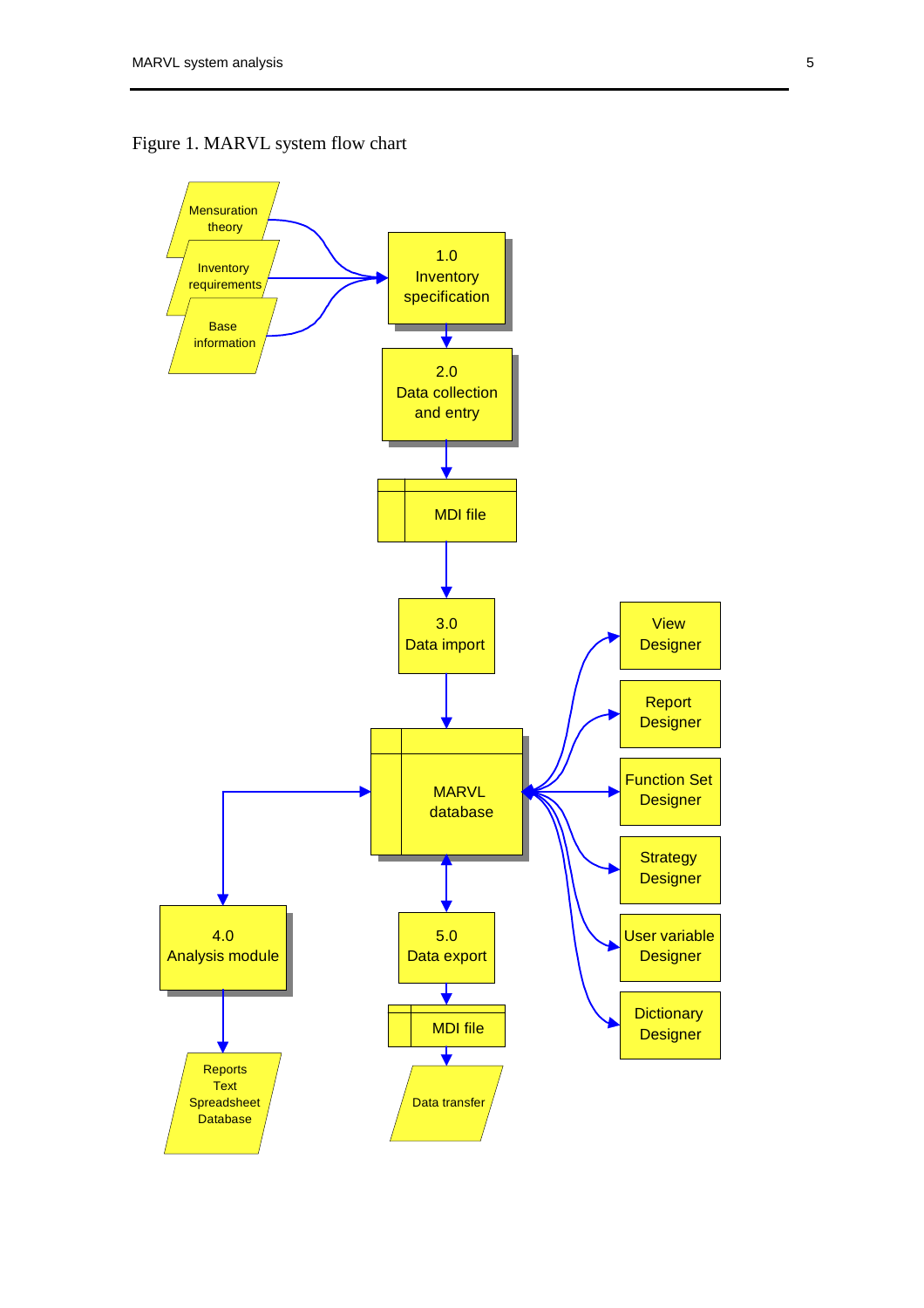#### **The MARVL system**

The MARVL system is described in detail in this section. Processes and the flow of data in the MARVL system is illustrated in Figure 1. This diagram shows only the basic outline of MARVL; many interactions between the components have been omitted from this diagram for the sake of clarity. These interactions are explained in the following text.

#### **Components of the MARVL system**

#### *Inventory specification*

Process 1.0 of Figure 1 (which corresponds to item 5 of the Husch *et al*. (1982) list) is discussed in this section.

#### Sampling issues

The issue of inventory design is, to a certain extent, external to MARVL. MARVL understands a limited number of inventory design types, inventory designs outside this subset can't be processed. The issue of whether a particular design is more suitable for a particular job than some other design will not be solved by MARVL.

MARVL samples may be either fixed area plots, horizontal point or horizontal line samples, in either a simple or stratified design. Fixed area plots within the same stratum must be of the same area.

Double, or 2-phase, sampling relies on a close correlation between some easily-measured variable, the "auxiliary variate", and a variable of interest that is not so easy to measure. The first phase involves measuring the auxiliary variate, (basal area, for instance) on a large sample. The second phase involves measuring the variable of interest, volume for example, (and the auxiliary variate if the second phase sample is not drawn from the first phase sample) on a smaller sample. (Cochran, 1977; De Vries, 1986).

MARVL application of double sampling is explained as follows: Fully-measured plots are termed "primary plots". "Secondary plots" are measured for basal area only. Statistics, such as volume, are adjusted by the ratio of basal area per hectare over the entire sample (secondary plots plus primary plots) to the basal area per hectare of the fully measured plots (primary plots only). Because tree volume is a function of basal area and height, basal area can be expected to be a good predictor of volume if average tree size is reasonably uniform within a stratum (NZFRI, 1995).

Use of the terms of "primary" and "secondary" samples in the context of double sampling does not accord with terms used in standard texts. This is confusing. The first phase of this 2-phase sample is primary plus secondary plots. The second phase is the sample of primary plots.

Decisions about what variables need to be measured to achieve the aims of the inventory are an essential part of inventory design. MARVL provides a set of default inventory variables, which are adequate for simple inventories. For more complex jobs, user defined variables may be added. These variables are discussed in following sections.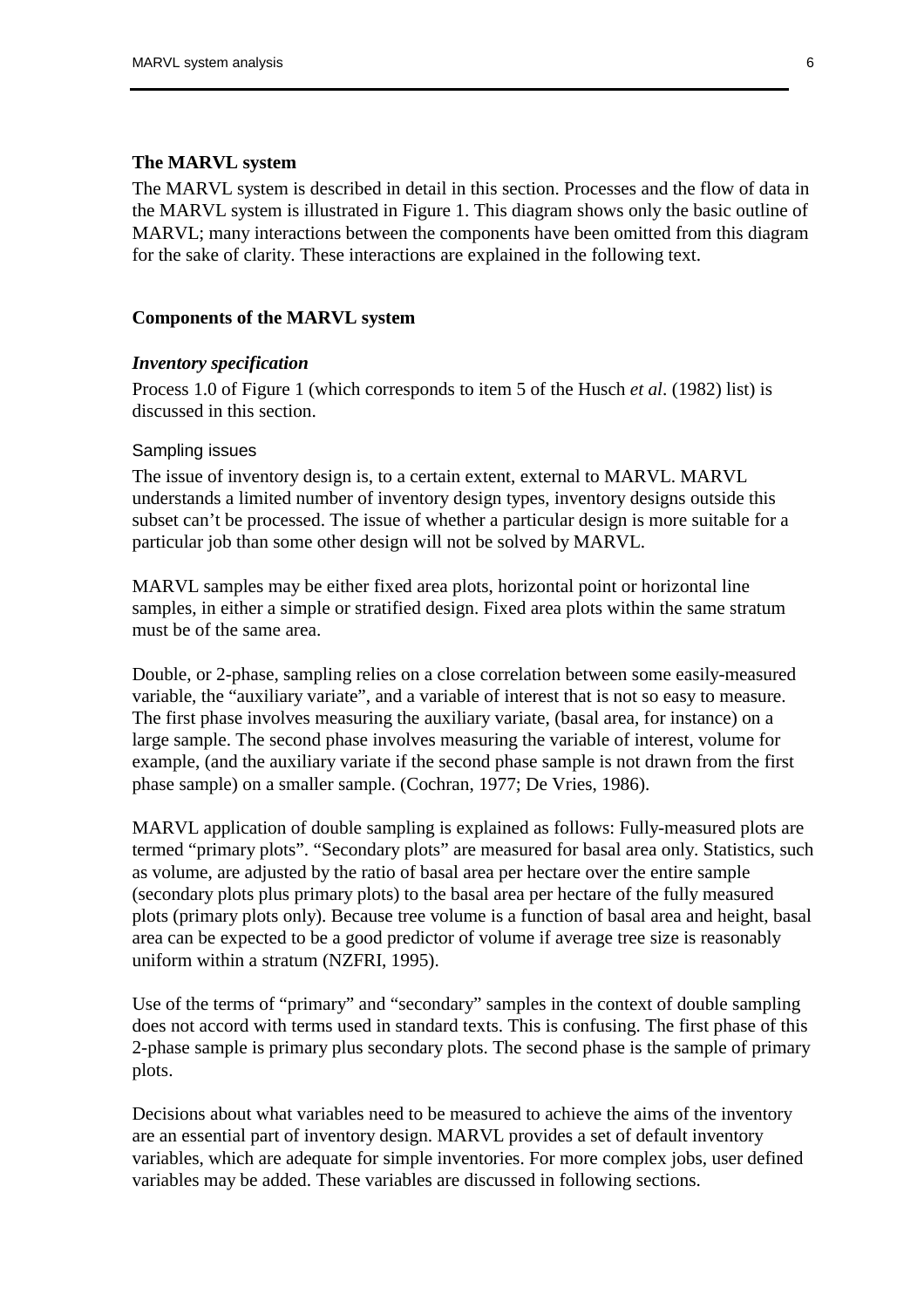#### Default variables

MARVL has a set of default variables at both the plot and tree level. These are listed in Table 1.

Table 1. MARVL default variables

| Level | Variable                                         |
|-------|--------------------------------------------------|
| Plot  | Unique plot key                                  |
|       | User who last modified the data                  |
|       | Date and time the data were changed              |
|       | Plot number                                      |
|       | Inventory name                                   |
|       | Dictionary name                                  |
|       | Year plot was planted                            |
|       | Year plot was measured                           |
|       | Month plot was measured                          |
|       | Number of trees in the plot (live and dead)      |
|       | Slope                                            |
|       | Plot type (fixed area, horizontal point or line) |
|       | Plot area (if fixed area)                        |
|       | Plot length (if horizontal line)                 |
|       | BAF (if horizontal point or line)                |
|       | Live basal area                                  |
|       | Live stocking                                    |
|       | Mean top diameter                                |
|       | GIS link key                                     |
|       | Description of plot                              |
| Tree  | Unique plot key                                  |
|       | Tree number                                      |
|       | Stocking represented by this tree                |
|       | <b>DBH</b>                                       |
|       | Height                                           |
|       | Live/dead                                        |
|       | <b>Species</b>                                   |
|       | Collapsed stem description                       |

The meaning of most of these variables will be apparent; comments on some of the less obvious variables follow.

The distinction between unique plot key and plot number should be remembered. The unique key is generated by MARVL to ensure that all plots in the database are uniquely identified. The plot number is the plot identifier assigned by the inventory designer. 2 separate inventories could both have a plot number 1, their identity in the database is maintained with the unique key.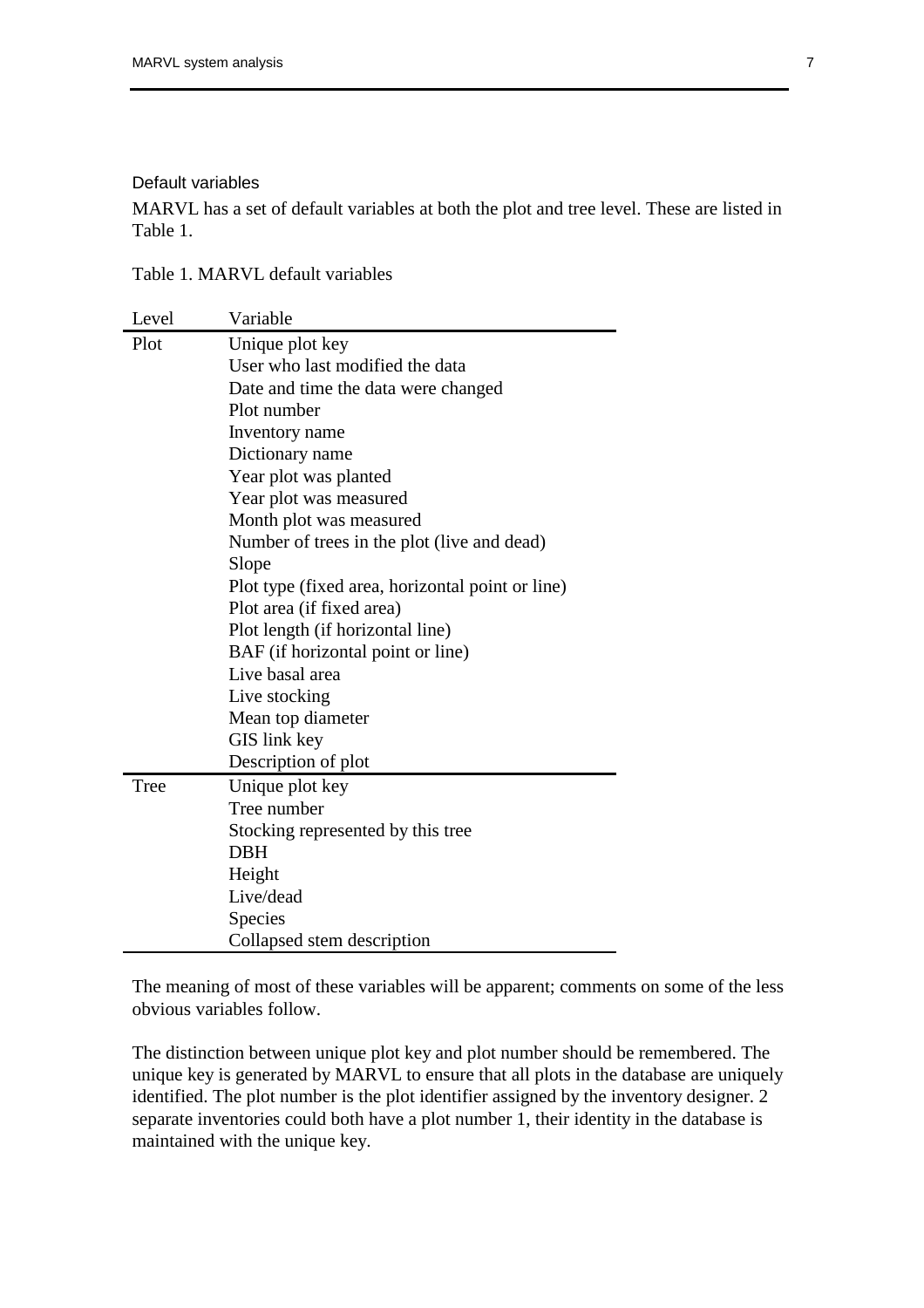Year plot was planted can be safely ignored for regrowth forest; a default value can be entered here. This field is useful for plantations.

Mean top diameter is defined as the root mean square (RMS) of the 100 largest DBH live trees per hectare. Mean top height is obtained by solving the height/diameter function for a tree of mean top diameter (NZFRI, 1995).

GIS link key is yet another unique identifier for the plot, used in conjunction with template, notification or query files (see section titled "Linking MARVL and GIS").

Stocking represented by this tree is generated by MARVL, and is the frequency used in conversion of the plot data to a per hectare basis. Its value is set by the system. It is not normally accessible to the user, it may be modified by growth models to account for mortality. (Lawrence, pers. comm.)

#### User defined variables

Default plot and tree level variables may be supplemented by user defined variables, of which there are 3 types (NZFRI, 1995):

- 1. tree user variables, associated with trees in a plot,
- 2. plot user variables, associated with each plot,
- 3. plot extra variables.

Tree and plot user variables may be either numeric, or "ordinal". Interval or ratio variables are handled by numeric user variables. Ordinal variables would be better called "categorical" variables, because, in practice, they may be either nominal or ordinal (see Husch *et al.* (1982) for a discussion of scales of measurement.)

Minima, maxima, measurement units, and display formats may be specified for numeric variables.

A lists of legal values may be specified for each ordinal variable.

Plot extra variables are, in effect, user defined default variables. While the definitions for both plot user variables and plot extra variables are stored in the same table, the values of plot extra variables are stored in the plot table itself. (Values for plot user variables are stored in a separate table.) Plot extra variables may be of the string type, plot user variables may not. Plot extra variables may not be used in a cutting strategy, whereas (beginning with MARVL V3.3) plot user variables may be (Mein, pers. comm.). NZFRI (1995) recommends that the creation of plot extra variables not be undertaken lightly.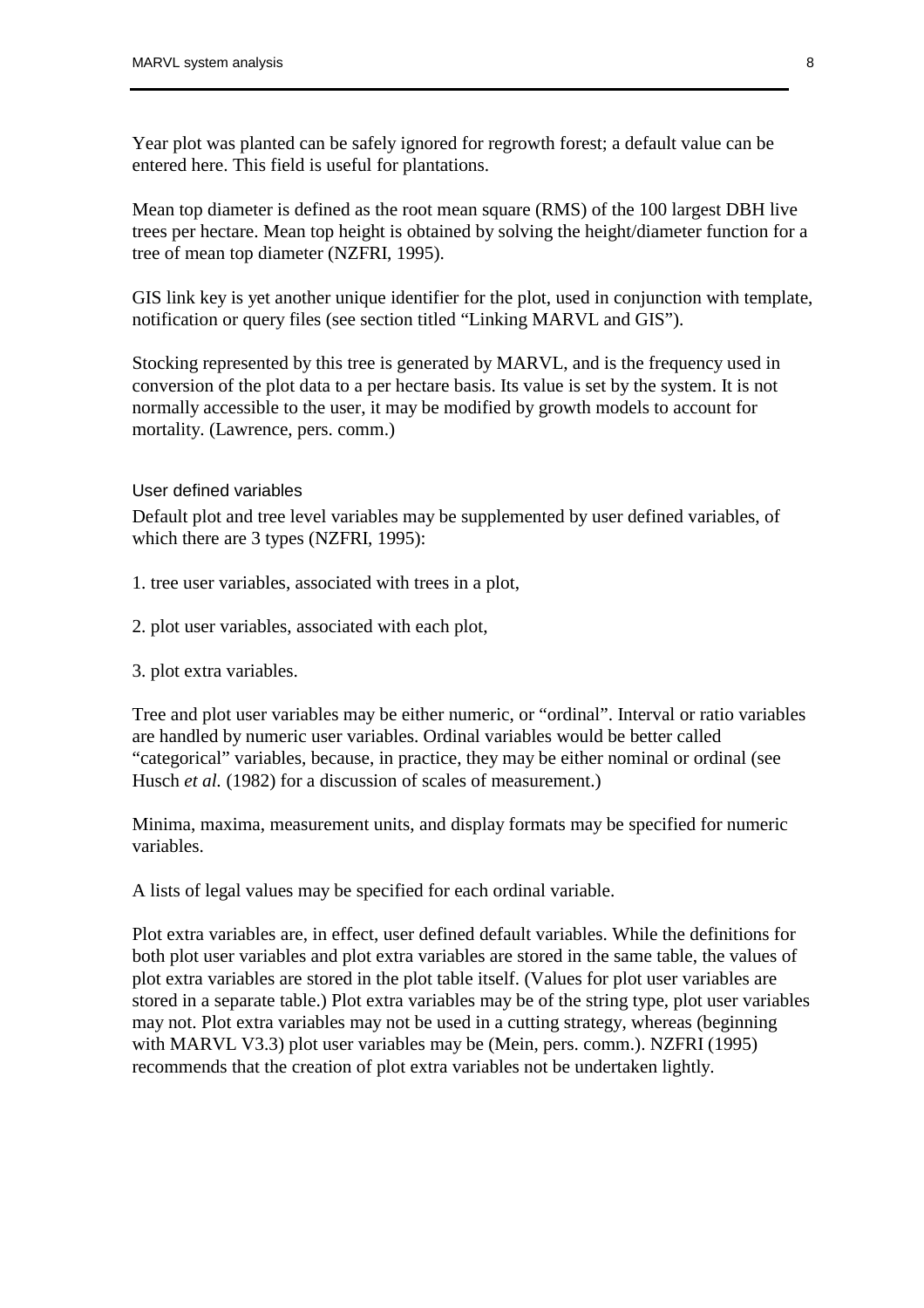### *Data collection and entry*

An expanded version of process 2.0 of Figure 1, data collection and entry, is shown in Figure 2. This process is a sub-item of item 8, with elements of item 7 of the Husch *et al*. (1982) list. In brief summary, this process involves:

creation of a template data interchange file (process 2.1) field data collection (process2.21) data entry (process 2.22)

The end result of this process is an interchange file which contains the data for the entire inventory. The process described above, is relevant to a manual system, where inventory data are hand written on plot sheets. If electronic field data capture is used, field data collection and data entry are collapsed into a single step (process 2.3).

Aspects of process 2.0, including tree description methods, are discussed in this section.

#### Field measurement

The field measurement process of an inventory is normally described in a document specific to each inventory. This document should state what is to be measured, and give precise instructions as to how each variable is to be measured, and how it is to be recorded.

### Data entry

The method by which collected data are transferred to (and from) the MARVL database is outlined in this section. The method is described in detail in NZFRI (1997).

The MARVL data capture program MARVLDE3 is used to collect MARVL inventory data, either on a PC in the office, entering data from hand written plot sheets, or in the field, entering data directly into a DOS-based portable data recorder (PDR). A series of menus and data entry screens (forms) allows the user to:

1. enter data at the inventory, stratum and plot level,

- 2. edit existing data,
- 3. transfer data from one computer to another, typically to or from a PDR.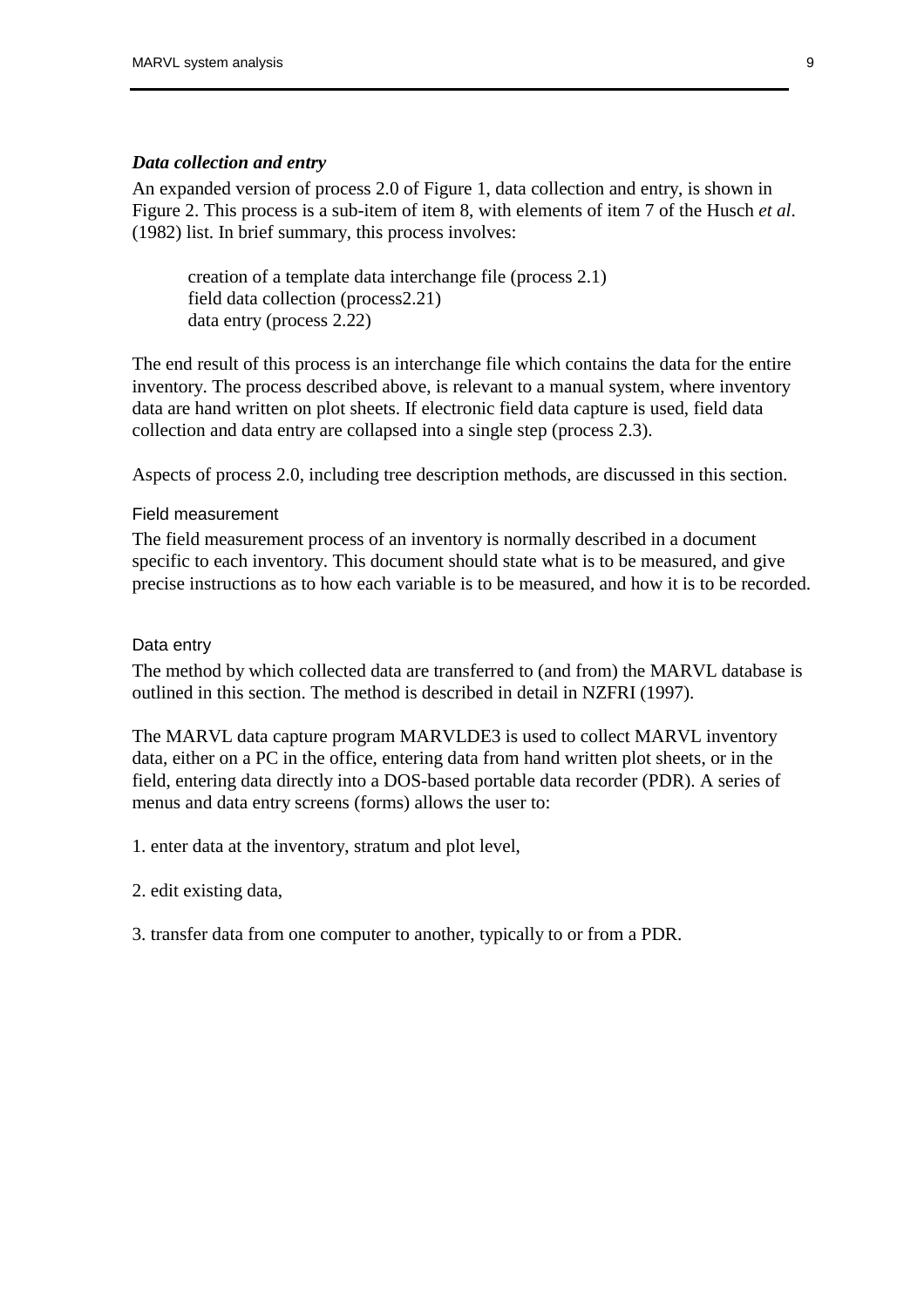Figure 2. MARVL data collection and entry

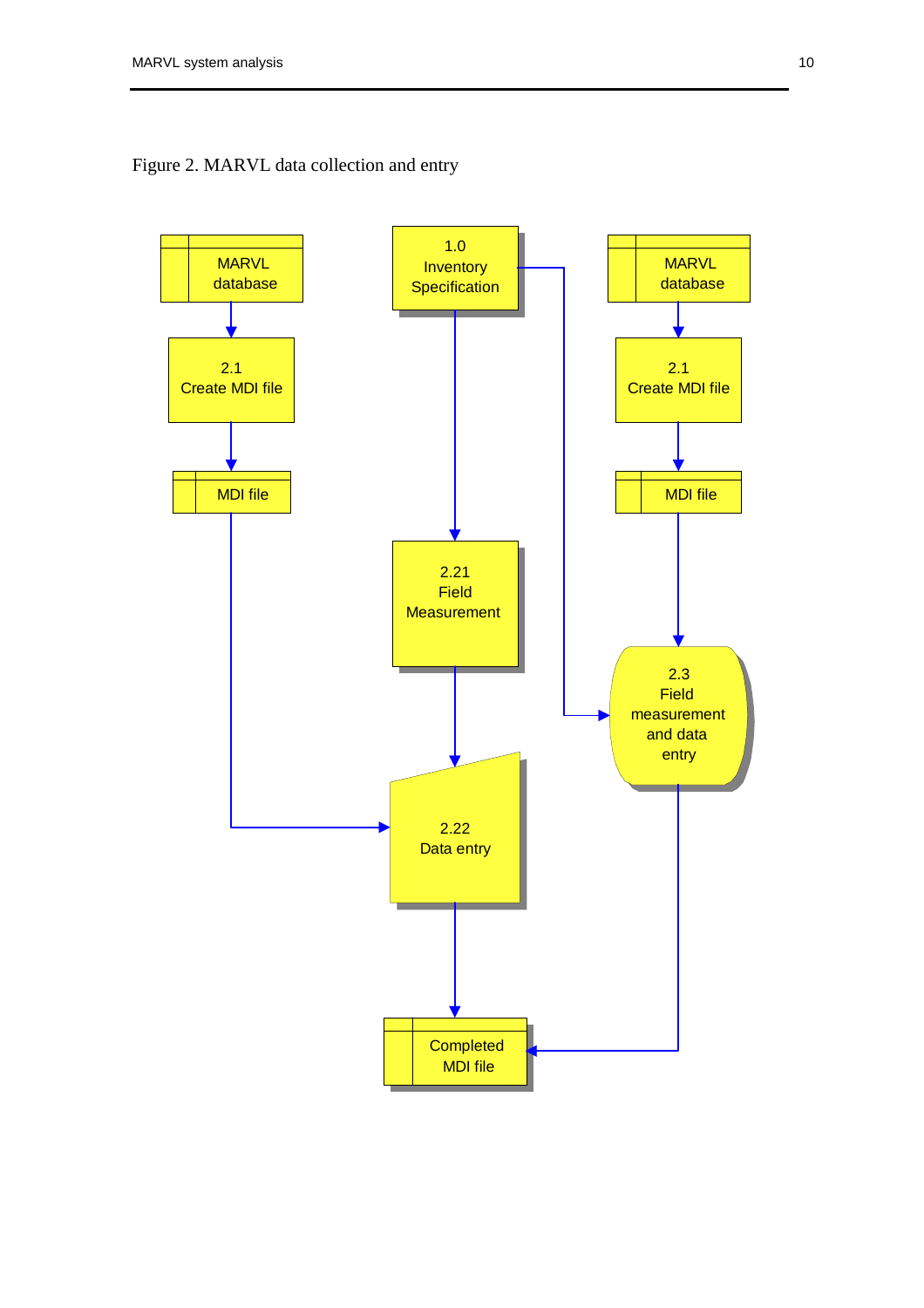MARVLDE3 can be configured for different screens, default file locations, file transfer settings and range checks (among others). Range checking is particularly important for data quality. 2 levels of range check are available. The first level merely requests confirmation of suspicious values from the operator. Values outside second level ranges are not accepted by the program.

Data entry, editing and transfer is based on files known as MARVL Data Interchange (MDI) files. MDI files are used to:

1. store inputs from a data capture program, for transfer to the MARVL database,

2. transfer data from 1 MARVL installation to another (different database, site or company).

The "data" referred to here includes such objects as views, dictionaries, cutting strategies, function sets, species code lists and user defined variables, as well as measured plot and tree data.

An MDI file must exist before any data can be physically entered. At a minimum, this file must contain a quality code dictionary, 1 or more function sets (see note below) and a species code list, and optionally, may contain other objects noted above. This file is created using the Export utility of the View Designer.

Function sets may be assigned to individual strata; this assignment is made during data entry. If more than 1 function set is required, they will need to be present in the MDI file.

When transferring data, the MDI file may contain 1 or more entire inventories (with their associated dictionaries, function sets and user-defined variables). 1 or more plans (with their associated views), or individual objects such as cutting strategies. These files are also created using the Export utility of the View designer.

The MARVL system requires that all data for an inventory be present in a single MDI file for import. This is easy enough to manage for a small inventory, but for larger inventories, or inventories where there is more than 1 crew entering data, there is currently no formal method for merging individual MDI files. This problem can be circumvented by editing MDI files using a text editor, but care is needed when using this method because of the complex format of MDI files. Another work-around is to use the View Designer (see below), which can be used to import multiple data sets from a single field inventory into the MARVL database as separate inventories (Pont, pers. comm.).

The contents of MDI files are loaded into the MARVL database using an Import utility, a function of the View Designer. Both the View designer and the MARVL database are described in later sections.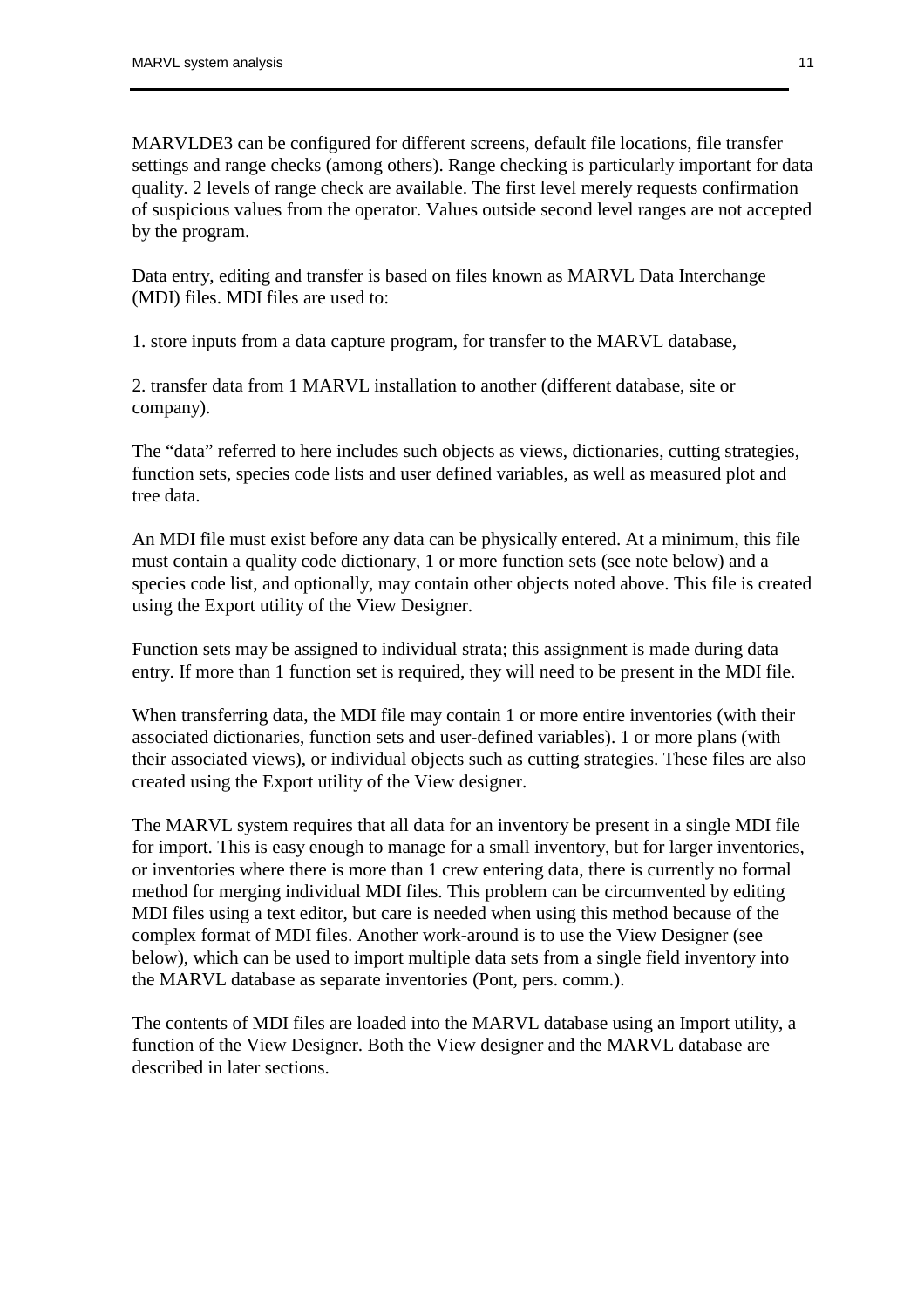## Tree description codes

Each tree in a MARVL inventory is completely described by a series of codes. The description method is discussed in this section.

There are 2 types of description code: structural codes and quality codes.

Structural codes describe the morphology of the tree, and are listed in Table 2.

Table 2. MARVL structural codes

| Code    | Meaning                            |
|---------|------------------------------------|
| ∗       | Broken or dead top                 |
| ↘       | Diameter reduction                 |
| $\,<\,$ | Fork (or reduction and forced cut) |
| $\%$    | Forced cut                         |
|         | Merchantable branch                |

"Quality" is a classification of all or part of a tree stem in terms of those factors which have been found to have a significant impact on log value. Deadman and Goulding (1978) noted that the product yield of a [radiata pine]stand [in New Zealand] is influenced by both the characteristics of the stand and by the method of cross-cutting the stems. Gordon and Lawrence (1995) noted that the main external stem features which affect log quality [in New Zealand] are pruning, branch size and sweep, other features that may be important include fluting/buttressing, out-of round, nodal length, nodal swelling and wood damage.

Quality classification is fundamental to the MARVL method, and is implemented by defining 1 or more "quality codes". Quality codes are specified in a "quality code dictionary", which serves 2 purposes (NZFRI, 1995):

1. it tells MARVL which letters of the alphabet will be used as quality codes,

2. it provides the user with an opportunity to document the exact meaning of each code, and to describe the intended area of application of the dictionary.

In the formulation of a quality code dictionary, it is necessary to assign a single letter of the alphabet to a log quality class, and to fully describe that quality class. Any letters may be assigned to any quality class. Parts of the tree coded with letters not found in the quality code dictionary are discarded as waste.

Robust quality codes are fundamental to MARVL. Quality codes should be kept as independent as possible from particular log product specifications, to fully exploit the ability of MARVL to re-analyse inventory data to a different set of log product specifications. In particular, length or diameter constraints must not be included in the definition of quality codes (Gordon and Lawrence, 1995).

A number of New Zealand authors recommend the use of a decision tree to implement quality codes.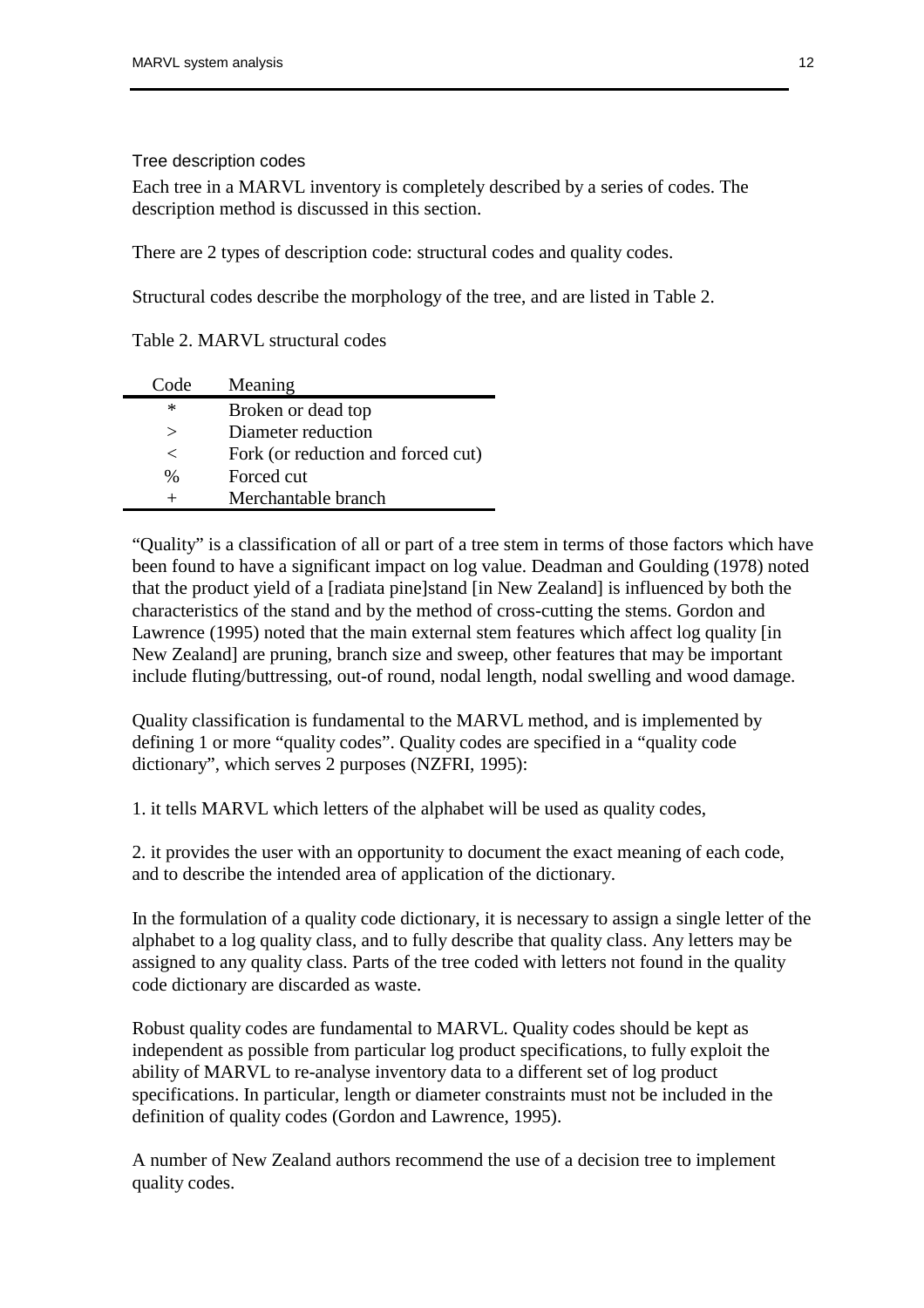### *Data import (and export)*

Completed MDI files are transferred to the MARVL database using an Import facility (process 3.0 in Figure 1). This facility is part of the View Designer, and is described in a following section.

### *Analysis*

The Analyse module is the heart of MARVL. The analysis module uses data from the database to produce reports. This process is described in Figure 3, and represents item 8 in the Husch *et al*. (1982) list.

An analysis may be done on a single view, or a plan, which is a named group of views. One or more projection dates may be selected; a date of 0/0 processes the data as measured. One or more cutting strategies may be selected. One or more reports may be selected. The analysis module produces 1 report for each combination of projection data, cutting strategy. The optimisation program is run for each requested report; the process can be time-consuming if many reports are requested.

Analyses may be run interactively, or by using a batch file. Batched analyses, perhaps run overnight, may be the answer for large and/or complex jobs.

The optimisation process is described in the next section. The reporting process and cutting strategies are described in following sections.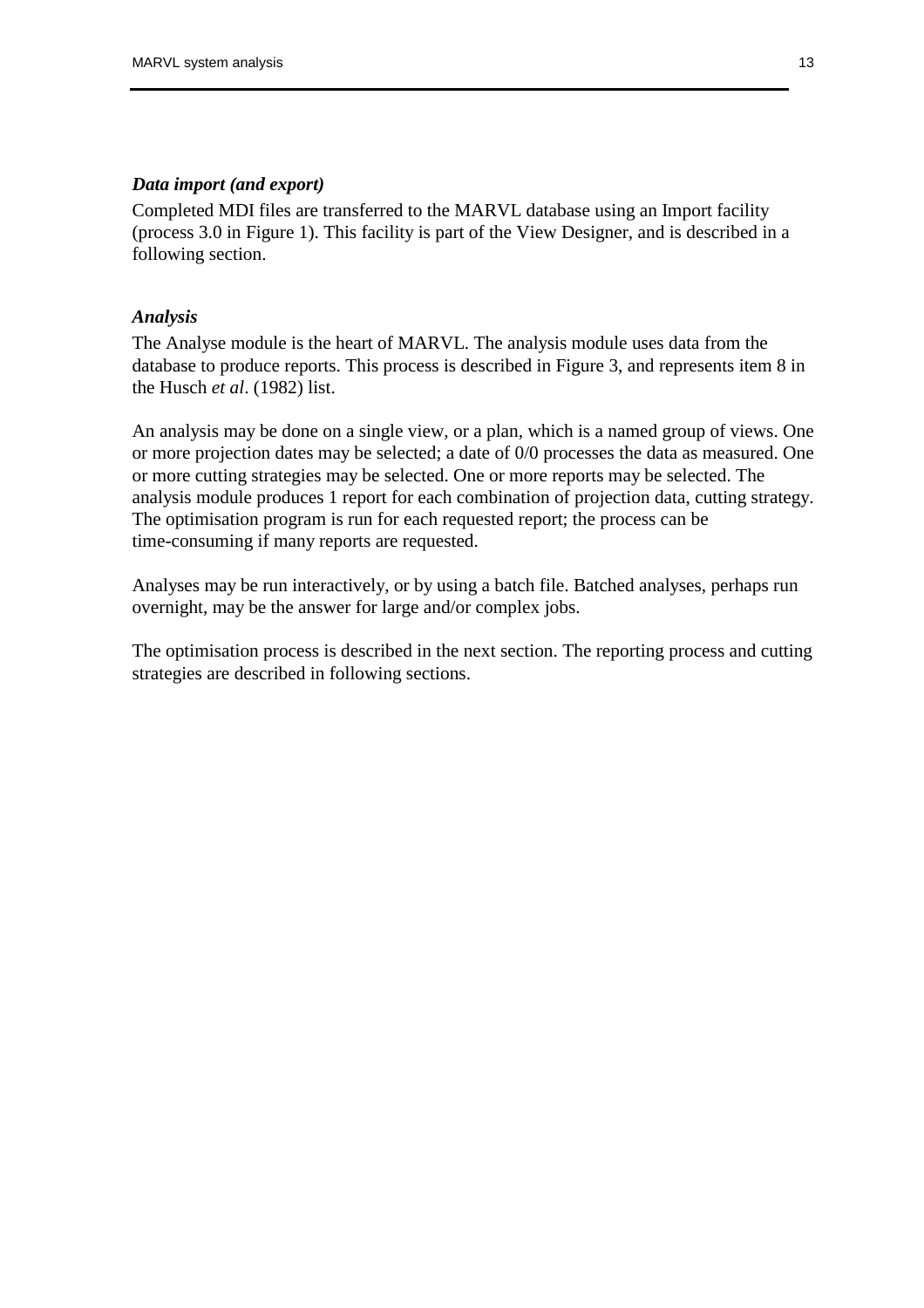

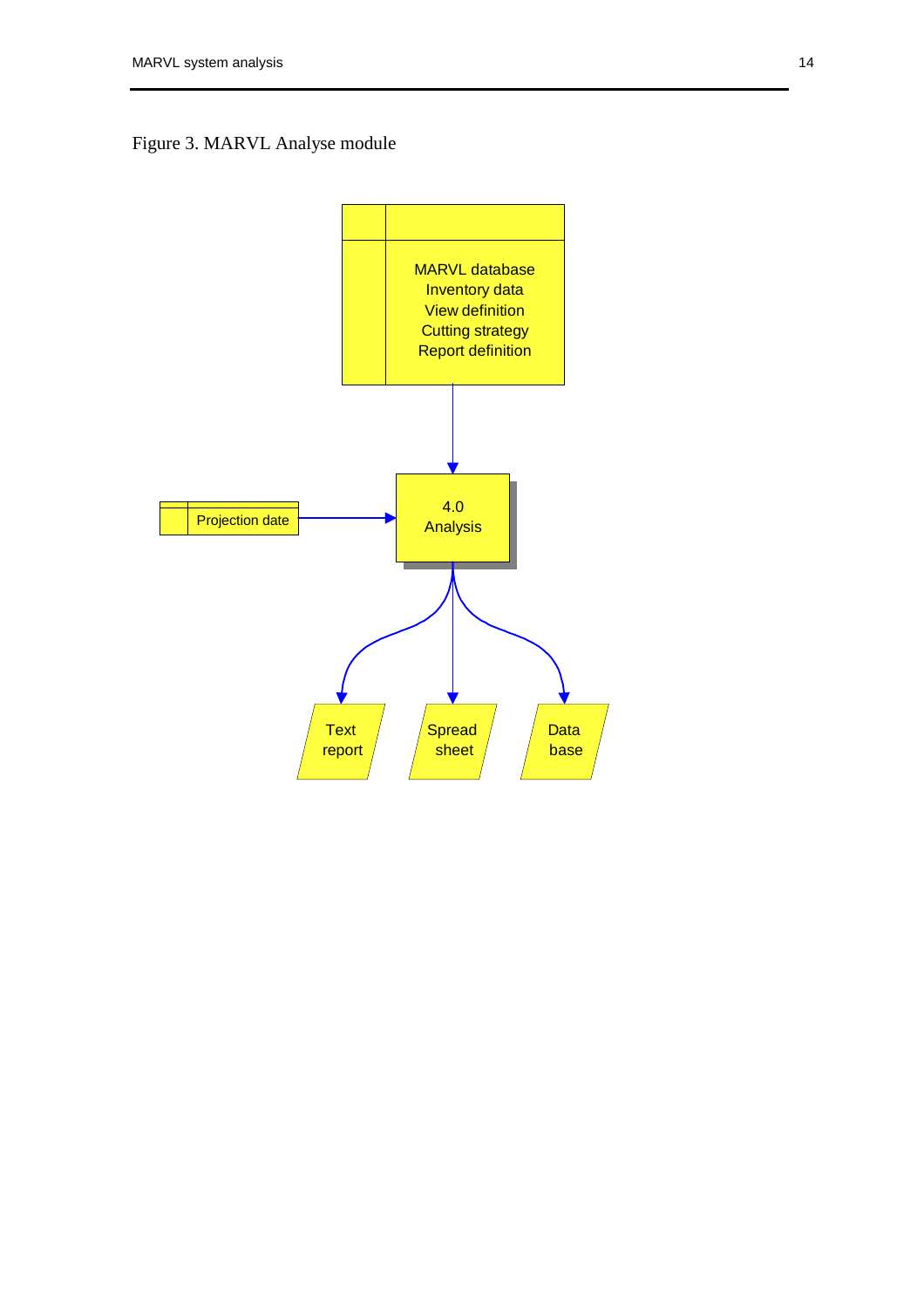### **Optimisation**

As noted previously, what distinguishes MARVL from other inventory systems is the separation of the field assessment of size and quality of stems from the actual cross-cutting. What this means in terms of the MARVL system is that, in the analysis phase, each tree is converted into logs using the constraints specified by the cutting strategy. The process is (NZFRI, 1995):

1. Each tree is cut at a uniform stump height.

2. Depending on the breakage function used, the tree may be considered to have broken on falling. If this is the case, the part of the tree above the predicted break point is discarded as waste.

3. The tree is trimmed by making cuts at all forks (structural code  $=$ " $\lt$ ") and forced cuts (structural code="%"). The results of this trimming are termed "pieces".

4. Each of the pieces that remains is analysed using the cutting strategy to find the combination of log types and lengths that gives the greatest total value, while satisfying all of the size and quality constraints of the log types. This step is called "optimisation".

The optimisation step is based on a dynamic programming method originally conceived by Pnevmaticos and Mann (1972) (Deadman and Goulding, 1978). The method actually used in MARVL 3 is described in detail in NZFRI (1995); major points are repeated here.

MARVL attempts to cut logs at a limited number of (equally-spaced) points along the stem. It further assumes that any log that may be cut will fit exactly between two of these positions. The distance between adjacent stem positions under this model is called the "round-off" length, because all log lengths and stem heights (relative to the stump) are rounded-off to multiples of this length.

It is important, in selecting a round-off length, to balance precision and system performance. Very small round-off lengths increase running time. An analysis that uses a round-off length of 0.25m would take about 4 times as long to run as an analysis that uses 1.0m. If you wish to cut 3m and 4m logs and use a round-off length of 0.7m, MARVL would actually cut 2.8m and 4.2m logs, these being the nearest multiples of the round-off lengths.

Random log lengths are far slower to analyse than fixed lengths, because, at every position along a stem, MARVL has to consider every possible log length that could be cut there. An option here may be to represent the random lengths as a few fixed lengths.

You may supply a value for the cost of making a saw cut. The main reason for doing this is to encourage cutting of a long log in preference to 2 short logs of the same value.

Stem diameters and volumes are calculated with stored or programmed taper and volume functions. Functions to be used are specified by the user.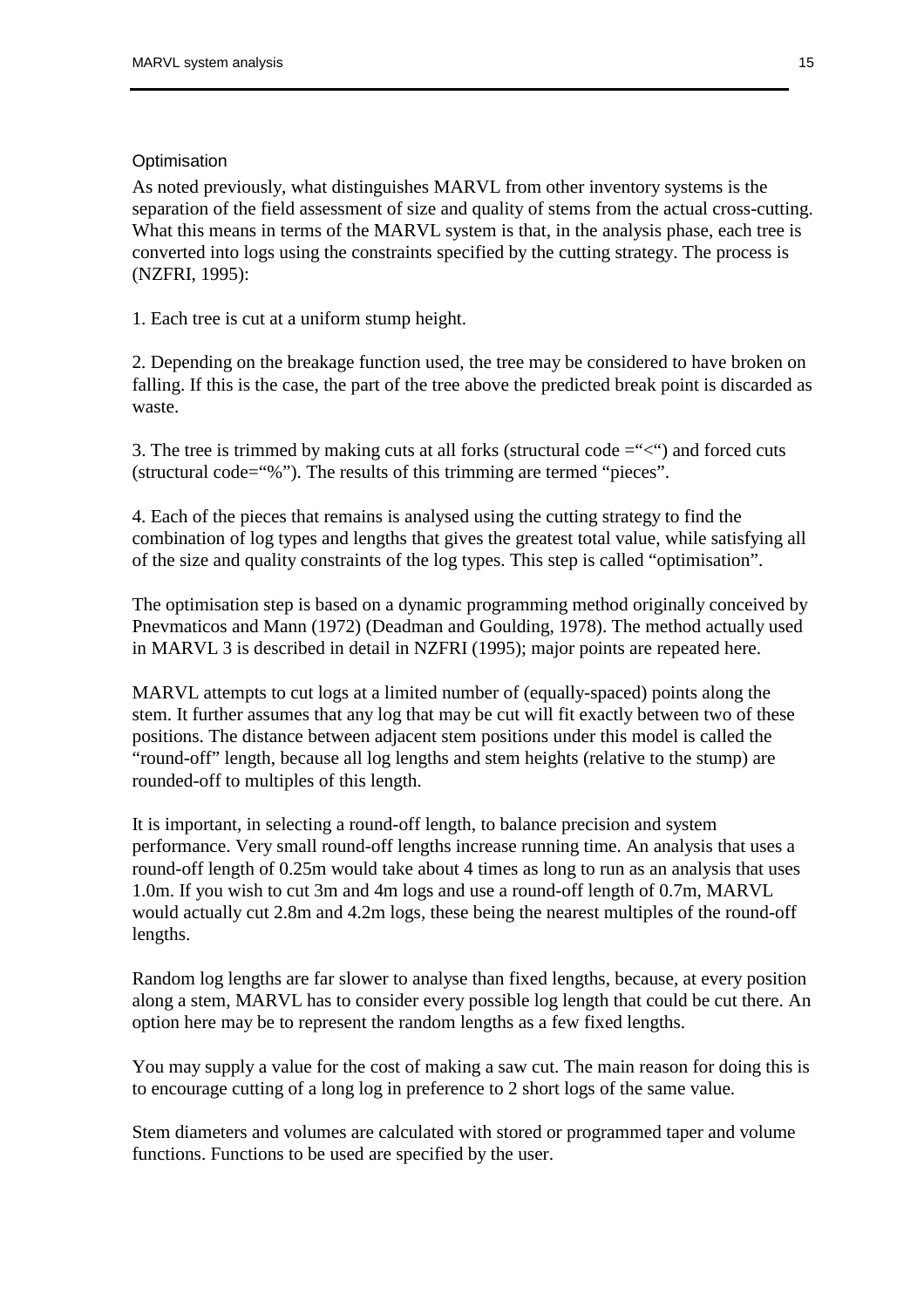### *View Designer*

MARVL analyses are based on 1 or more "views"; a view is a named list of plots. Views are managed with the "View Designer".

The View Designer performs several functions:

data import/export view definition view validation view management pilot survey (estimation of required number of samples) configuration

### Data import/export

The data import/export facility is primarily used for importing data into the MARVL database from an MDI file. Typically, all the data from a single inventory will be in the MDI file, and this will be imported into the database when data entry is complete. Data export is also managed with MDI files.

Other data import functions include:

import MQF (GIS query) file (see "Linking MARVL and GIS" below) import SQL query (using standard SQL commands) import a database file

Other export functions are;

export inventory template file (with GIS-located points) export MicroMARVL file (export V2 files)

### View definition

As noted above, a "view" in MARVL is a named list of plots. The plots in a view may comprise all or some of the plots from an entire inventory, or some or all of the plots from more than 1 inventory. For analysis convenience, a group of views may be gathered into a "plan", a named list of views.

Views are presented in the View Designer as a series of plot, group and stratum lines. The group referred to here is a growth group, a group of plots measured on the same date, and which are grown forward together. A sample section of a typical view is shown in Table 3. In Table 3, stratum lines are indicated with "==="; group lines are indicated with "---" and plot lines are indicated with the word "Plot".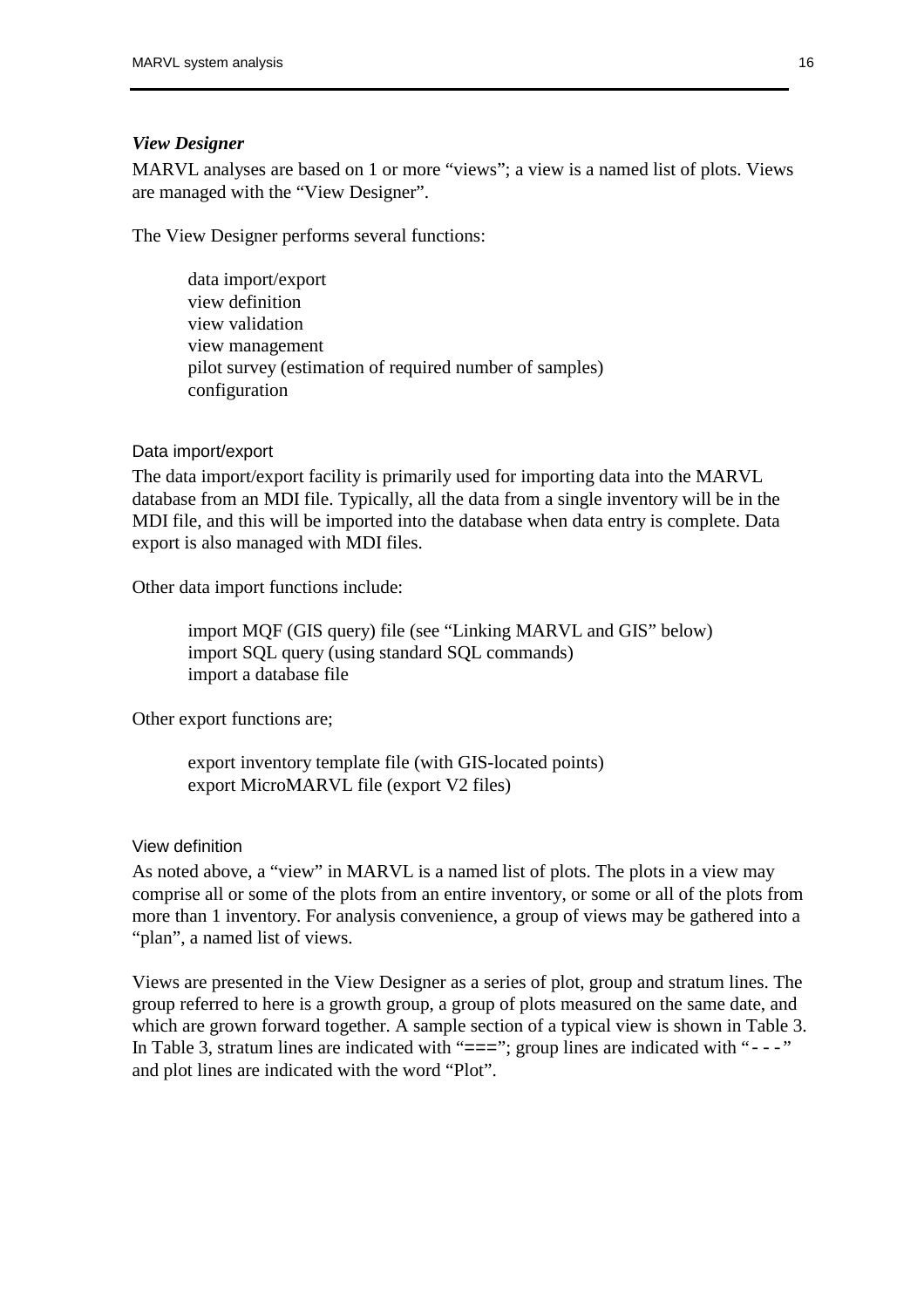Table 3. Typical MARVL View Designer window

=== 100.00 Coastal Species  $--- 7/1997$  Plot14017 Strategic Inventory Bounded 39 Plot14017 Strategic Inventory Bounded 32 --- 6/1997 Plot14017 Strategic Inventory Bounded 39

Stratum, group and plot lines may be customised to meet user requirements. This is discussed in "Configuration", below.

### View validation

All views must be validated to ensure that they are capable of analysis (NZFRI, 1995). Validation rules confirm that:

within a growth group,

the number of plots is within the limits set by  $PlotsInGroup<sup>1</sup>$ ,

PLEs for basal area and stocking are within limits set by GroupPLEBA and GroupPLESPH,

there are no duplicate plots,

within a stratum,

all secondary plots have the same type and same size,

there is at least 1 primary plot, and that all primary plots have the same type and size,

there are no duplicate plots,

the function set name is valid,

the area is within limits set by StratumAreaRange,

within a view,

there are no plots duplicated between strata (except for height only plots, which may be shared to create a common height regression).

#### View management

At the base level, all the plots from a single inventory (referred to as a design inventory in MARVL literature) form a default view. New views are created by copying the required parts from 1 or more views, and pasting them to a new view. Parts may be copied from more than 1 inventory. New views must be validated before they can be analysed.

Views may be saved or deleted.

#### Pilot survey

 $\overline{a}$ 

The Pilot Survey facility may be used to estimate the required number of samples. PLE calculations are based on data from a subsample of plots.

<sup>&</sup>lt;sup>1</sup> Values for PlotsInGroup, GroupPLEBA, GroupPLESPH and StratumAreaRange are set in the configuration file, MARVL.INI.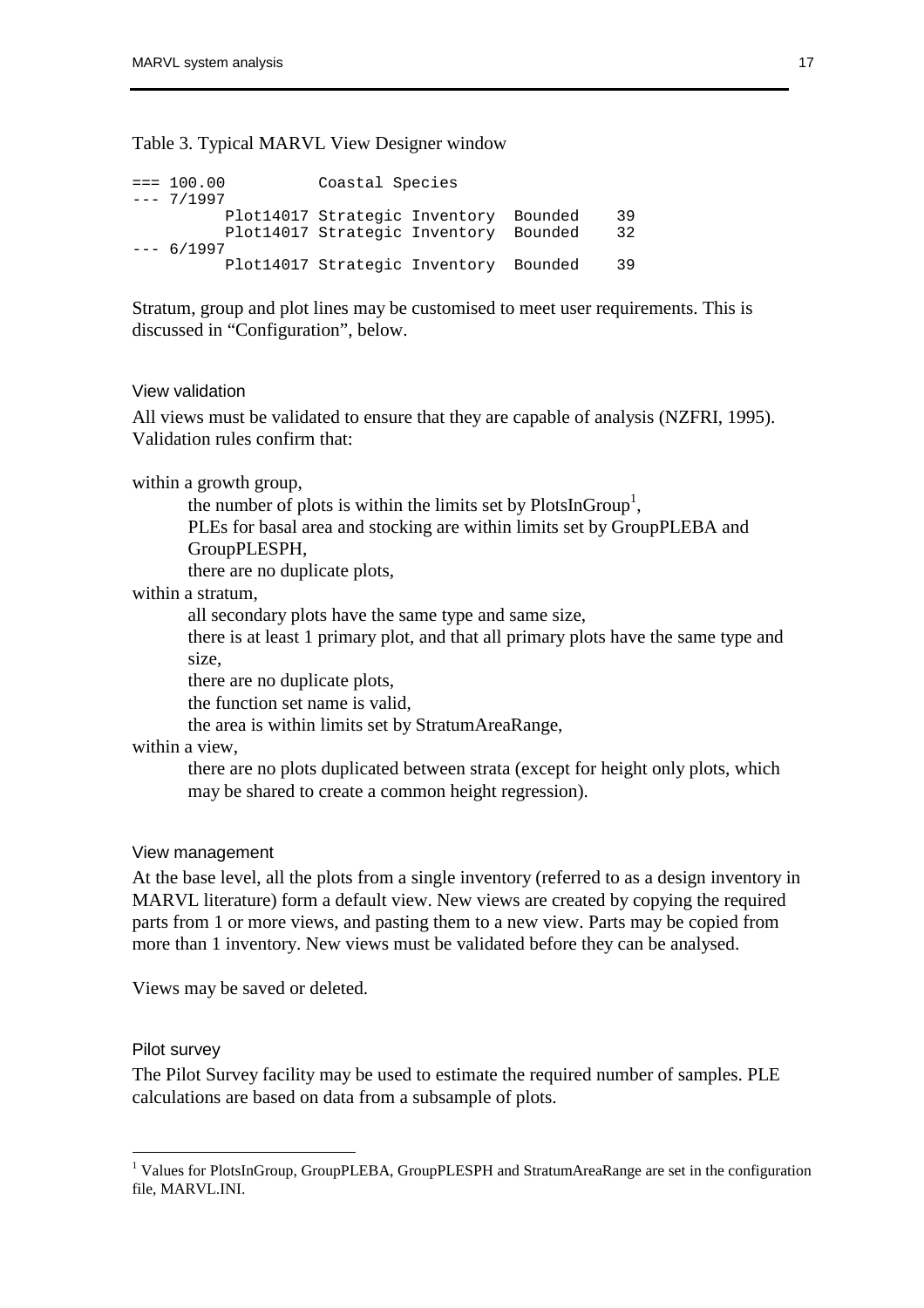### Configuration

Plot, group and stratum lines may be customised to meet user requirements. Fields to be displayed, and the order in which they are displayed, are selected in a dialog box. Information fields, and formatting fields available for customising are shown in Table 4.

| Line type | Variables                  | Formatting |
|-----------|----------------------------|------------|
| Stratum   | Area                       |            |
|           | <b>Function</b> set        |            |
|           |                            | comma      |
|           |                            | space      |
|           |                            | 'Stratum'  |
| Group     | <b>BA CI/PLE</b>           |            |
|           | <b>BA</b> Mean             |            |
|           | <b>DBH</b> Mean            | comma      |
|           | Double sampling ratio      | space      |
|           | Established year           | tab        |
|           | Measure date               | 'Group'    |
|           | No of primary plots        |            |
|           | No of secondary plots      |            |
|           | <b>Stocking CI/PLE</b>     |            |
|           | <b>Stocking Mean</b>       |            |
| Plot      | Area                       | ---        |
|           | <b>BA</b>                  |            |
|           | <b>BAF</b>                 | comma      |
|           | Database plot key          | space      |
|           | <b>DBH</b> Mean            | tab        |
|           | Design inventory           | 'Plot'     |
|           | Dictionary name            |            |
|           | Established year           |            |
|           | Heights in regression      |            |
|           | Heights in regression (Ab) |            |
|           | Horizontal line length     |            |
|           | Last modified (by user)    |            |
|           | Last modified (date)       |            |
|           | Mean top diameter          |            |
|           | Measured date              |            |
|           | Plot number                |            |
|           | Plot type                  |            |
|           | Plot type (Ab)             |            |
|           | Primary/secondary          |            |
|           | Primary/secondary (Ab)     |            |
|           | Stocking                   |            |
|           | Trees (count)              |            |

Table 4. Customising field available in the View Designer

Note: "Ab" in Table 4 stands for "abbreviated'.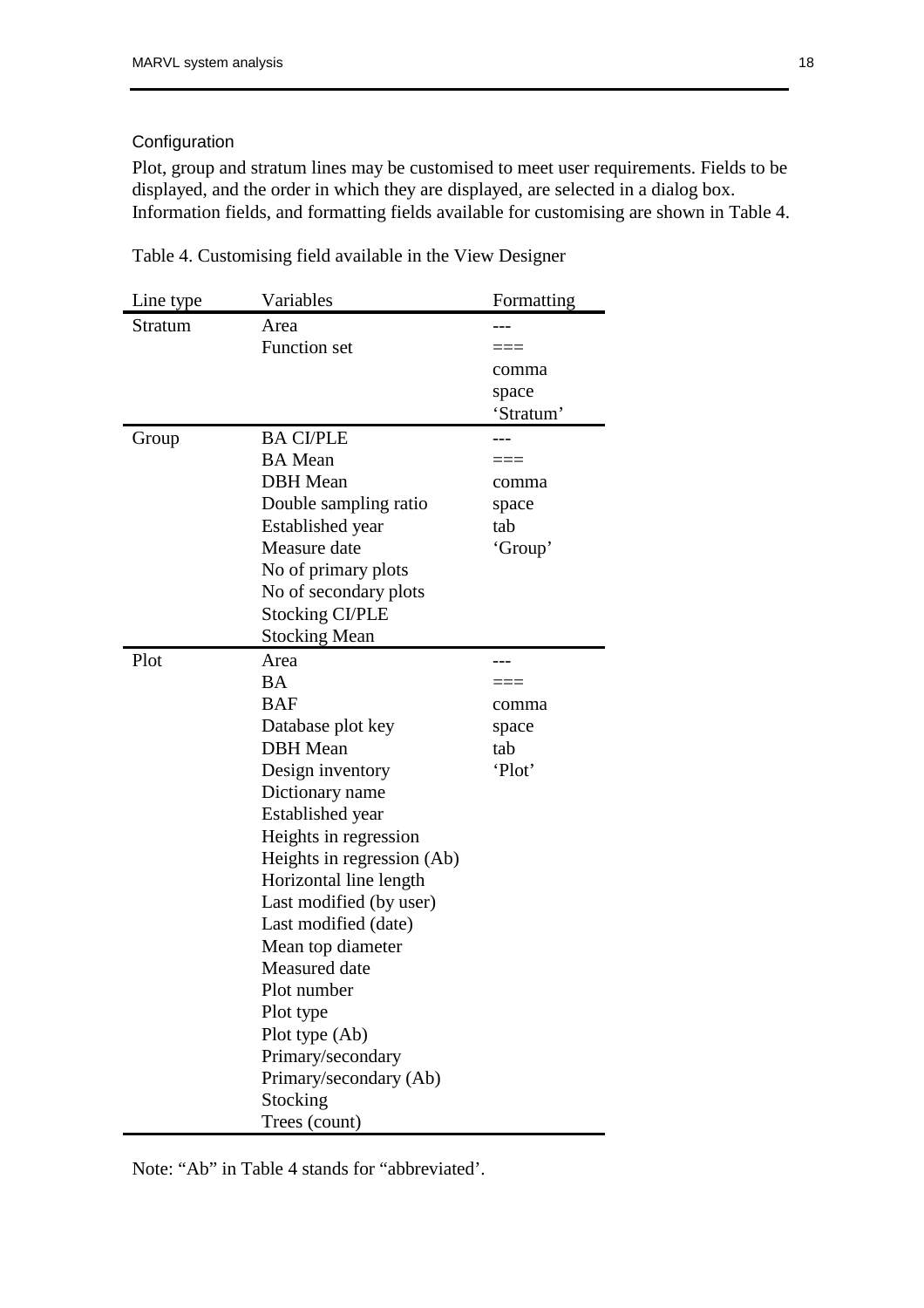### *Report Designer*

Results of inventories processed by MARVL are obtained as reports. Reports may be output in the form of text files or in spreadsheet or database form. The Report Designer is used to create new reports, or to modify existing reports.

## Report Characteristics

A MARVL report consists of one or more "sections". All reports are specified in their own "Report Definition File", which have the extension RPD, and which contain the following information:

report description, output file name, with append/overwrite option, output format, may be text, worksheet, or database, list of included sections, with codes to describe the level (plot, stratum or population) and to show/not show titles and totals.

### Report sections

Report sections may be either "built-in", which can't be modified, or "custom", which can be modified (NZFRI, 1995). Built-in report sections are listed in Table 5.

| Name                 | Description                                                                                                        |
|----------------------|--------------------------------------------------------------------------------------------------------------------|
| LogGroup             | Allows log types to be grouped together to calculate statistics                                                    |
| LogTrace             | Lists each log produced by the bucker                                                                              |
| Strategy             | Population level only. Prints the strategy used to produce this set<br>of results                                  |
| Dictionary           | Population level only. Prints the dictionaries needed by the<br>strategy                                           |
| <b>Functions</b>     | Stratum level only. Prints the function set used to produce this set<br>of results                                 |
| InventoryDescription | Population level only. Prints the description field from the<br>inventory table, and some other useful information |
| PlotDescription      | Plot level only. Description of the plot including plot type, area<br>and number                                   |
| StratumDescription   | Stratum level only. Stratum area, number of primary and<br>secondary plots and the double sampling ratio           |

Table 5. MARVL built-in report sections

Custom report sections are defined in a file titled REPORT.INI. This file may contain 1 or more section definitions. A text editor may be used to add new section definitions to this file, or to modify existing report sections.

Custom report sections are defined with a report definition language, that is described in detail in NZFRI (1995); a summary of this information is provided here.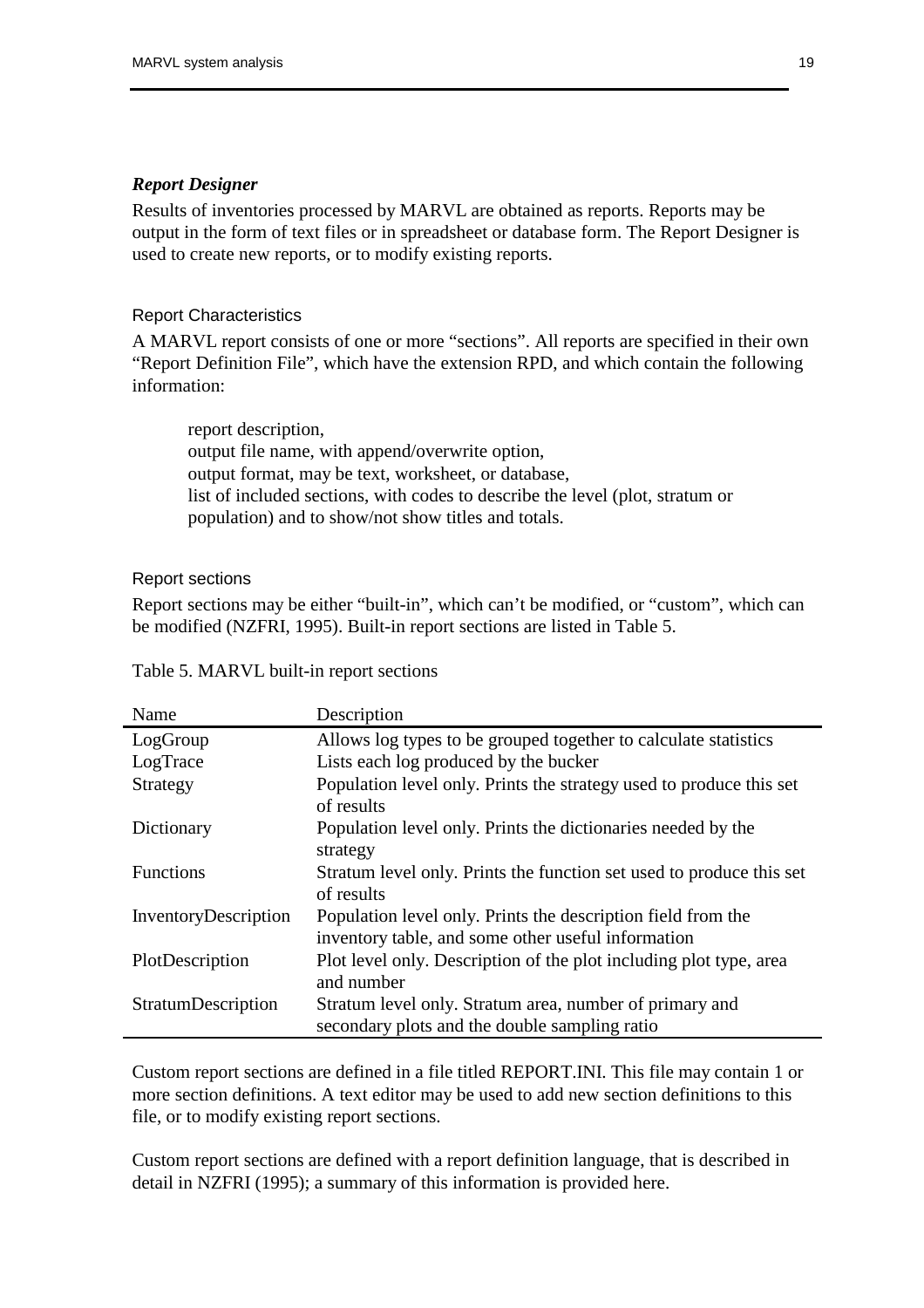Lists of allowable report analysis variables (just called "variables") are given in NZFRI (1995). There are 4 variable lists, for logs, pieces, trees and plots. (See Appendix 3 for complete lists.) For any 1 report section, variables may be selected from only 1 list. Generally, variables form the column headings of the new report section (but see below for modifications). Class variables form the row headings, these must also be selected from the lists of allowable variables. Class widths, a start-point and a number of classes may be specified for class variables. Variables may be grouped using "By variables" (allowable variables also listed). A given variable may not be available for use in all categories (analysis, class or by variable). Statistics such as errors may be included for some analysis variables. User-defined variables may be used in reports definitions, subject to some restrictions.

Samples of custom report section definitions are shown in Appendix 4.

MARVL reports may be though of, somewhat arbitrarily, as belonging to 1 of 2 categories, standard reports or custom reports. MARVL is supplied with 5 reports already installed, these are the standard reports. Standard reports are very general in nature, so will cover a wide range of possible output requirements. Custom reports are all other possible reports.

#### Standard reports

Standard reports may be composed of both built-in and custom report sections; custom sections of standard reports may be modified as required. Care is need when modifying report section definitions; any single section definition may be used in more than 1 report. If modifications to a standard report are required, the best approach may be to copy the entire definition to a new report definition file, and edit the new file, and/or the REPORT.INI file, as required.

Standard MARVL reports include:

standard population report standard population and stratum report standard population, stratum and plot report Log trace Yield table

Standard population reports, standard population and stratum reports and standard population, stratum and plot reports contains the following report sections: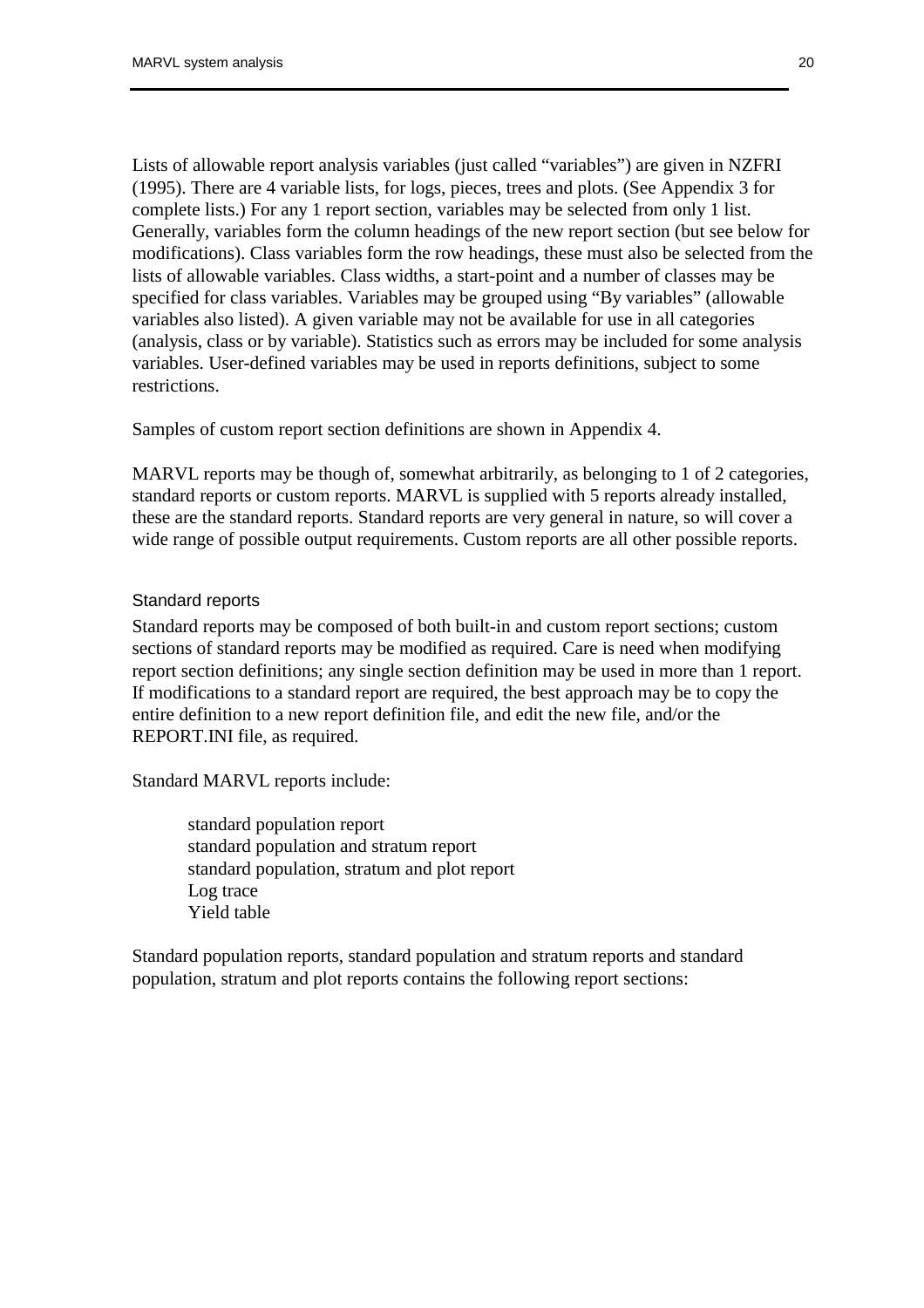InventoryDescription Strategy Dictionary Functions StandingResource StandardResource LiveStandingTrees **CutoverResidue** ExtractableStems ProductAnalysis **CuttingWaste** LogGroup

The difference between these 3 reports is the level at which results are reported.

The Log trace report is intended for diagnostic or investigative use, it contains a single built-in section only, LogTrace. This report writes the results of the optimisation process for each tree in the selected view to the selected output form.

The Yield table report contains a single custom section, YieldTable. A yield table presents anticipated yields from a stand at various points in time (Vanclay, 1994). Because there are currently no native forest growth models that are compatible with MARVL, yield tables for native forests can't be produced with MARVL as yet.

#### Custom reports

As noted above, a custom report consists of 1 or more custom report sections, with the option of 1 or more built-in sections.

Custom report sections may be created from scratch by the user, using a text editor to modify the REPORT.INI file, creating a new report section using the report definition language described above. Existing report sections may be modified by the same method.

#### *Function Set Designer*

Functions to be used in the calculations for a given inventory are selected by the user with the Function Set Designer. A Function Set is a named list of functions.

MARVL has been built around the use of functions for:

stem breakage, growth models, growth adjustments, height/age relationships, height/DBHOB relationships, taper and volume.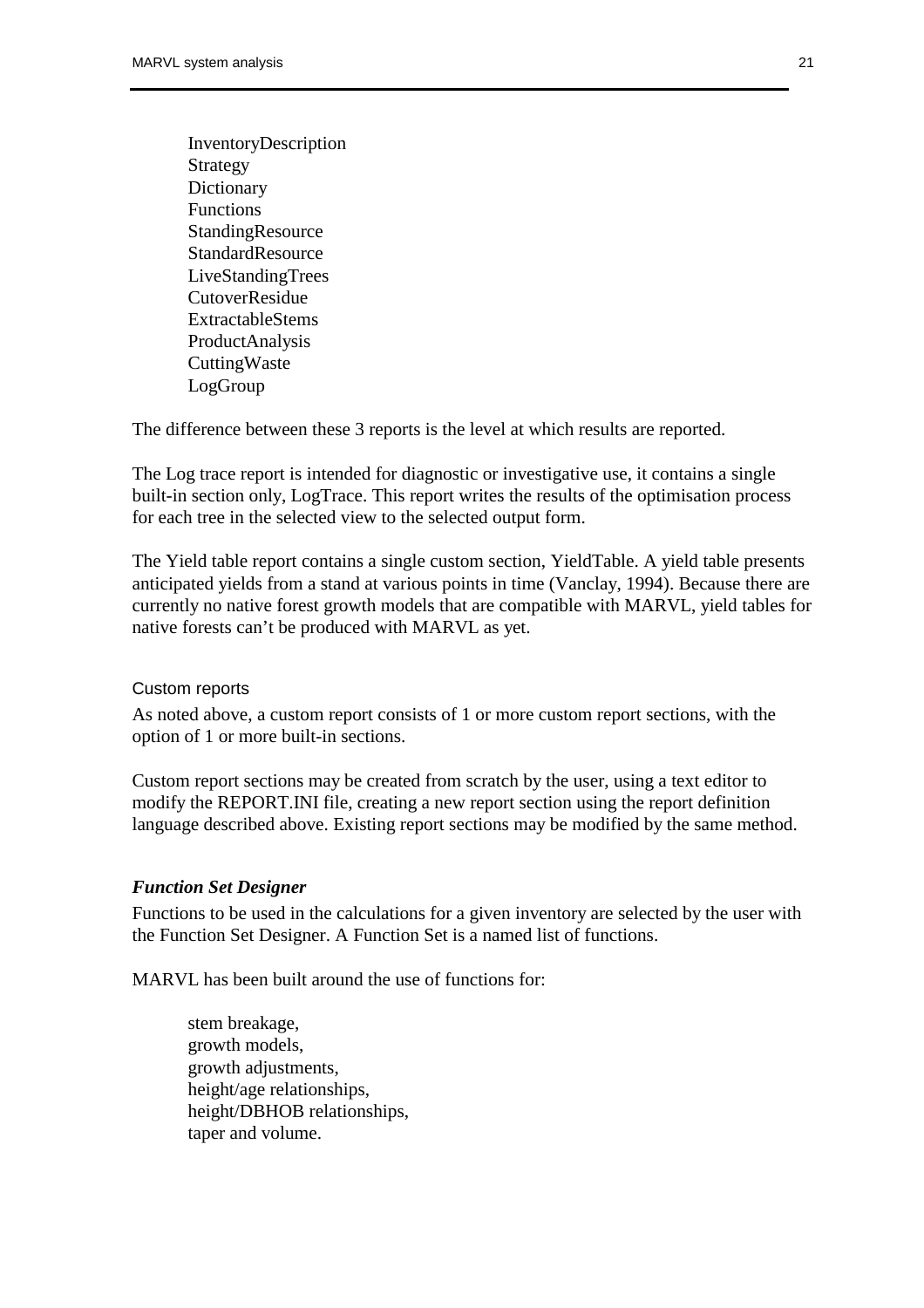The use of a taper and volume function and either a height/age or a height/DBHOB relationship - supplied by the user or fitted by MARVL - is mandatory. The use of other functions is optional.

Breakage models predict the height at which a tree stem will break on felling. That part of the tree above the break point is classed as waste. There is a "no breakage" option, which is the option currently used for regrowth forests in NSW.

Growth models may be used to project inventory data in time. Growth models are currently all one-offs, each has a unique functional form, and coefficients are built into the model form (Mein, pers. comm.).

Growth adjustment tables specify the proportion of annual growth that has occurred on a monthly basis. (NZ growth models for softwood species are based on monthly time increments; Lawrence, pers. comm.)

Height/age and height/DBHOB relationships are used to estimate a height for unmeasured trees, so that taper and volume functions, which use height as an independent variable, can be applied. Height/age functions tend to be one-offs, there are some models that share functional forms (Mein, pers. comm.). Height/age relationships are of no relevance to regrowth forest where age is not known, but may be relevant to native species plantations.

Height/DBHOB relationships may be specified as a function, or as a conversion table specified by the user. If a function is specified, a function is fitted to the measured data for each stratum in the inventory.

Taper and volume functions are used to predict stem diameters and volumes. Taper and volume functions must be "compatible", that is, total volume estimates, based on integration of a taper equation, should be identical to those given by a tree volume equation (Demaerschalk, 1972). The reason for the requirement of compatibility is so that volume estimated by summing volume estimates of parts of the stem exactly equals the estimated volume of the entire stem.

In a mixed-species forest, there are often groups of species, which have similar characteristics, but which are different from other groups. Similar species may be grouped using "function groups" (NZFRI, 1995).

MARVL software comes with numerous functions already installed. Most of these are applicable only to exotic species in New Zealand. Currently, the only functions of relevance to regrowth forests in NSW are taper and volume functions for blackbutt, flooded gum, and "coastal species" (blackbutt plus flooded gum), based on taper models developed by Muhairwe (1995).

MARVL recognises a couple of standard forms of each function; functions forms for breakage, height/DBHOB, taper and volume are listed in Appendix 2. If relationships in one of these forms are known, coefficients can be entered into a text file in standard form, and installed in the software using a translate utility. If relationships are not in standard form, they must be programmed.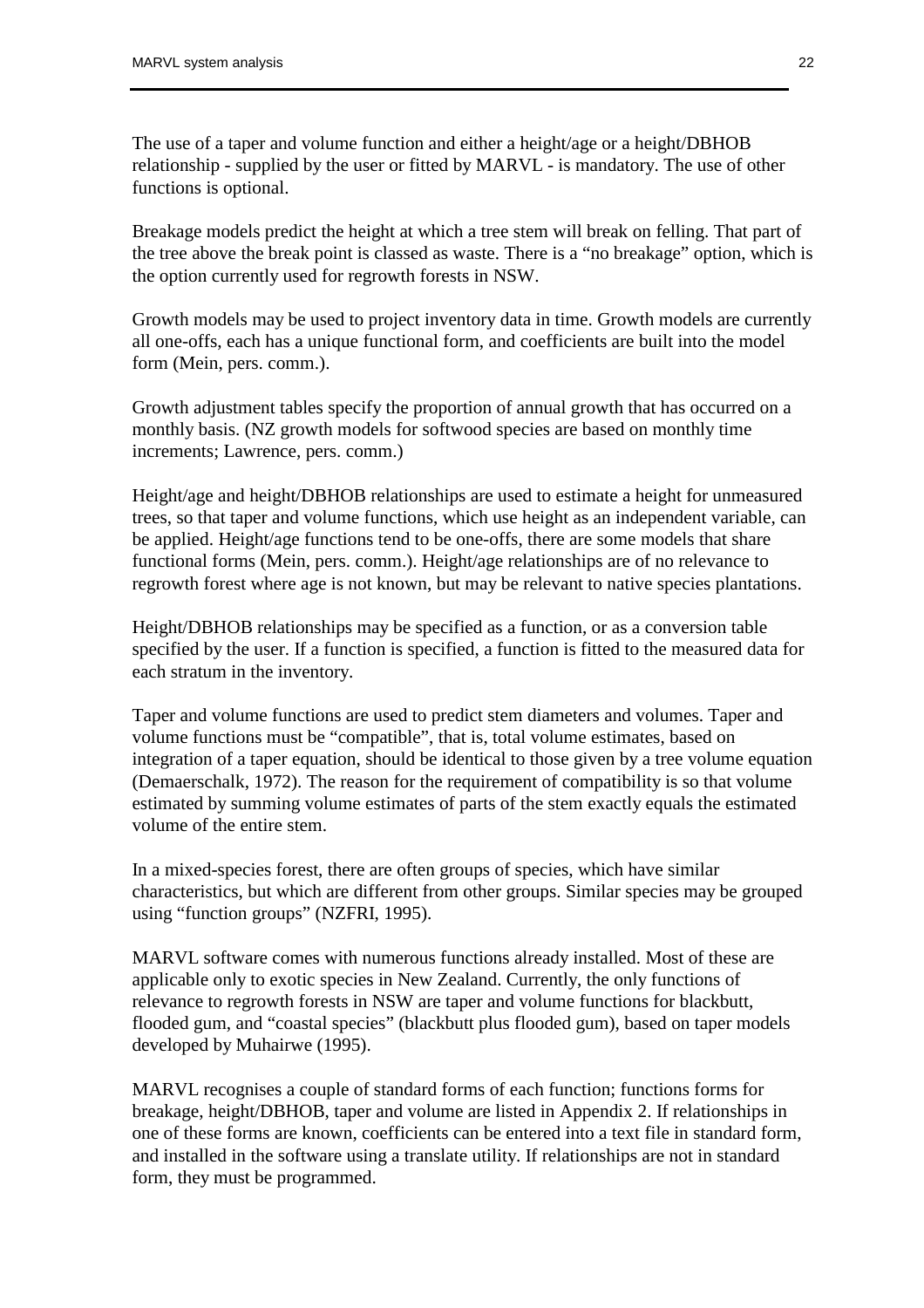MARVL assigns functions sets at the stratum level, it is possible to use different function sets for different strata within the 1 inventory. This assignment is made in the data entry phase.

## *Strategy Designer*

A "cutting strategy" is a list of product types, each of which is specified by required lengths, minimum and maximum small- and large-end diameters, permitted quality codes, value, acceptable species (Anon, 1990). Beginning with V3.3 of MARVL, user variables may be used in a cutting strategy. Cutting strategies are created or modified with the Strategy Designer.

A cutting strategy is based on a quality code dictionary, but, unlike a plot, a cutting strategy can refer to more than 1 dictionary, so that plots cruised to different sets of quality codes can be analysed as a single inventory (NZFRI, 1995).

It is important to understand that the "value" specified in a cutting strategy does not need to be an actual dollar amount. It may be an actual market value, an internal transfer price, or an artificial price. If an artificial price is used, its magnitude should accurately reflect relative value to the user (NZFRI, 1995).

Any number of cutting strategies may be applied to a single inventory.

## *User-variable Designer*

The significance of user defined variables was discussed in as earlier section. Plot and tree user variables are created or modified with the User-variable Designer.

Plot extra variables are created by modifying the database structure itself (NZFRI, 1995).

## *Dictionary Designer*

Quality code dictionaries are created or modified with the Dictionary Designer. Quality codes and the Dictionary are discussed in a previous section "Tree description codes".

## *The MARVL database*

Plot and inventory data are stored in a database to provide safe access to the data by multiple users, and to formalise the relationships between the data entities that MARVL uses (NZFRI, 1995). Data are transferred into the MARVL database from MDI files using an import utility, as described elsewhere.

MARVL was developed and tuned to run best with Borland Paradox database software, but other database software may be used. Borland SQL Links for Windows is a set of drivers supported by MARVL that will directly connect to Oracle, SQL Server, Sybase, Interbase or Informix. MARVL can use other database products that have an ODBC driver, but with a reduction in performance.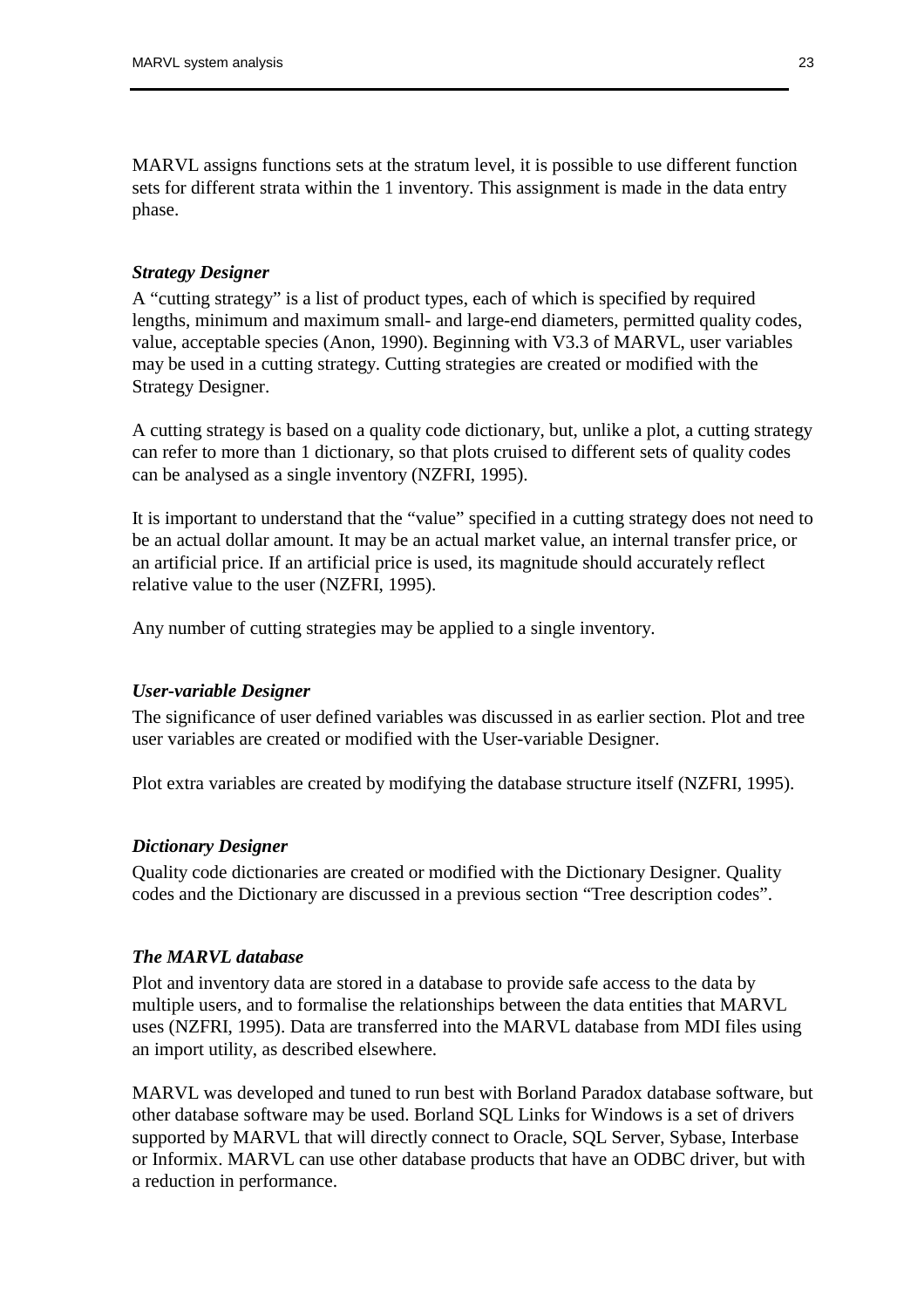The MARVL database may be installed either locally, or on a network server, so it is available to multiple users. MARVL runs fastest when using its database on a local hard disk.

The database schema is shown in Appendix 5.

### Other important files

There are a number of files crucial to the running of MARVL that are not stored as part of the MARVL database. These are:

Configuration files. System-wide defaults are stored in a file called MARVL.INI. Settings for each user are stored in a separate file , MARVLUSR.INI. Individual user preferences will overrride system settings (NZFRI, 1995). The data entry program, MARVLDE3, also has its own configuration file, MARVLDE3.INI.

Reports. Each report is defined in a file with the extension RPD. Report sections are defined in a file called REPORT.INI.

Data interchange. Files with the extension MDI are used to import/export data.

Templates. Plot points generated by GIS are stored in a file with an MDF extension.

Notifications. Notification of plot locations (to GIS) are stored in files with an extension MNF.

Query files. Plots selected with GIS are stored in a file with the extension MQF.

The creation and use of template, notification and query files is explained in the following section.

## *Linking MARVL and GIS*

MARVL may be linked to GIS by a variable called GIS Link Key. This key is known to both MARVL and the GIS. There are 2 ways to assign a GIS Link Key (NZFRI, 1995):

1. Unique values can be generated by the GIS, MARVL is informed of these values by a Template (MDF) file. The MDF file is read by the view designer, which produces a template inventory file (an MDI file) with empty plots, ready for filling in.

2. Unique values can be generated by MARVL. MARVL informs the GIS of these values by a Notification (MNF) file.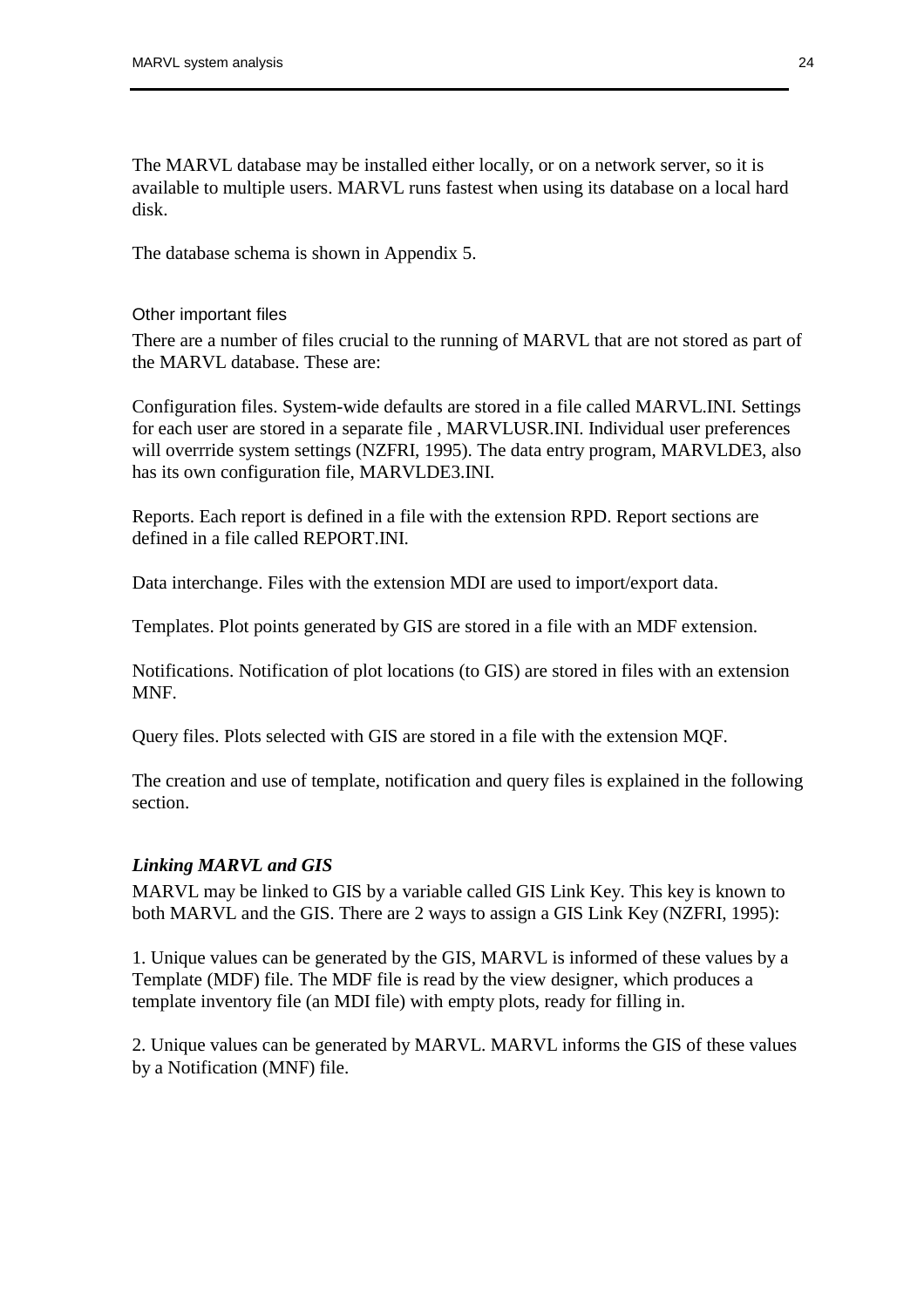If plots are linked to a GIS as described above, is possible to:

1. select plots on the GIS,

2. use the View Designer to create new views based on this selection,

3. use the View Designer to assign function sets, validate and save the view,

4. use the Analyse module to analyse the new views.

The GIS selection is communicated to MARVL with a Query (MQF) file. Arc/Info macros to maintain and execute this link have been described by Hock (1996)

Th flow of information betwen MARVL and GIS is shown schematically in Figure 4.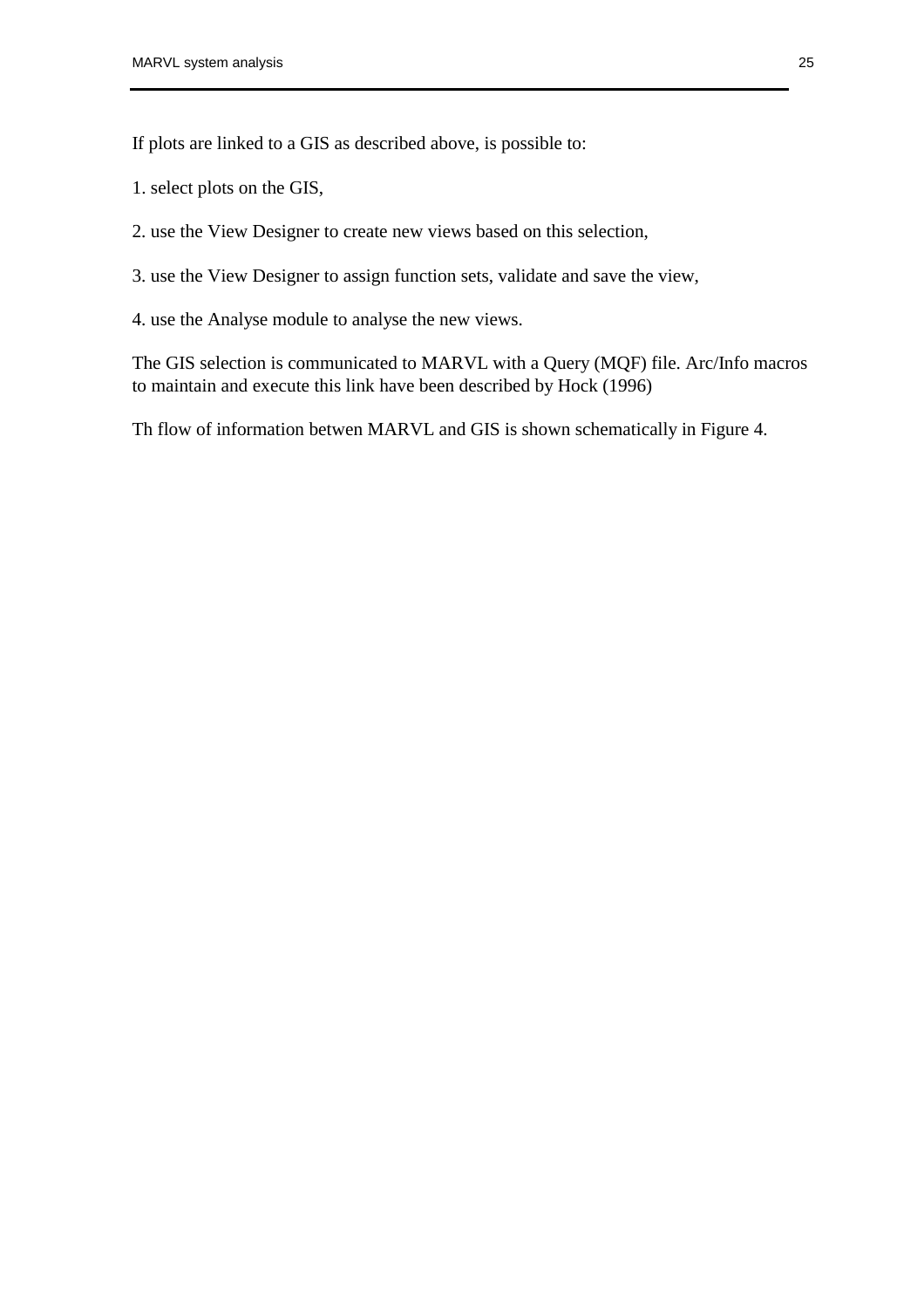Figure 4. Flow of information between MARVL and GIS.

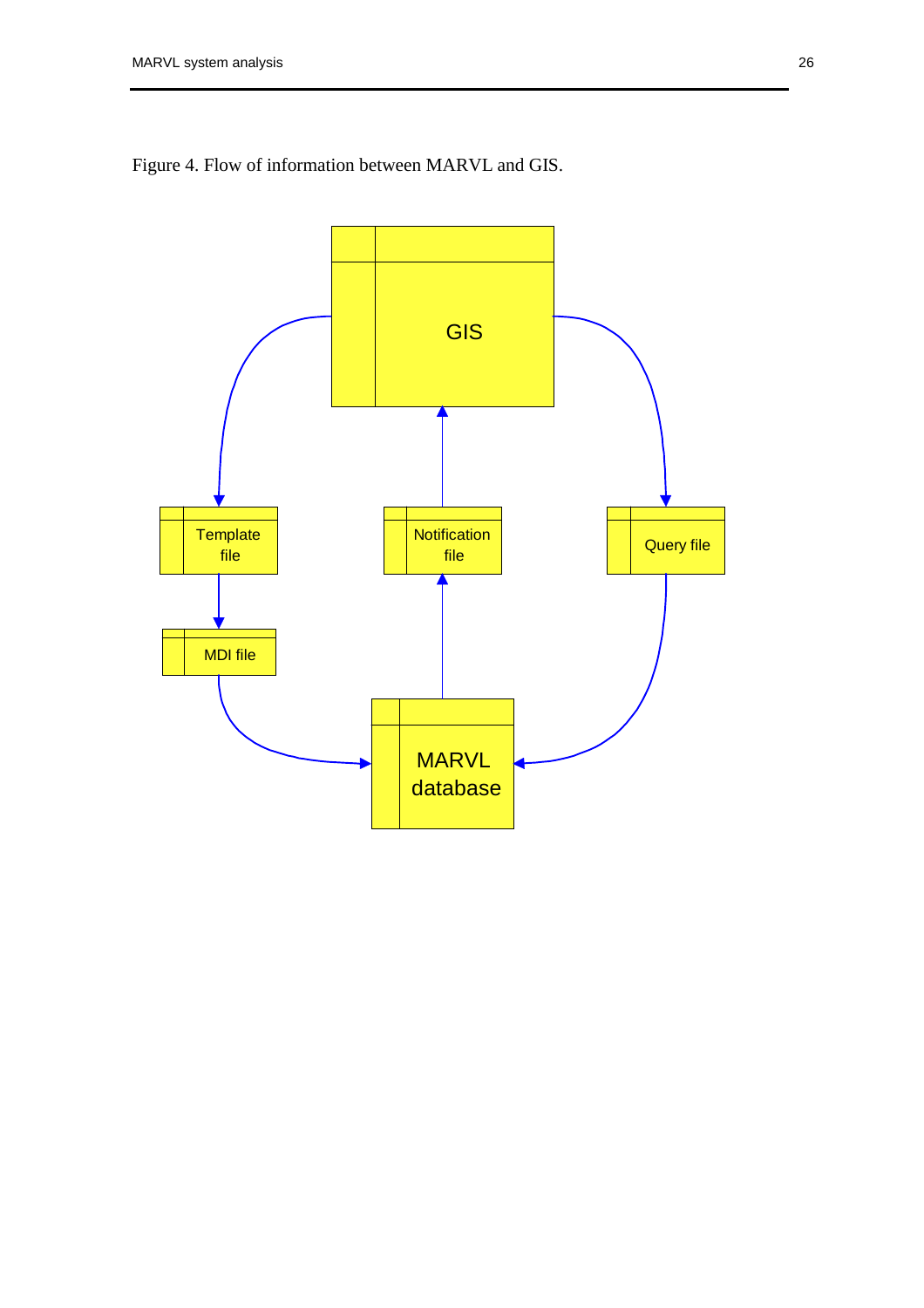### **References**

Anon (1990). MicroMARVL - versatile plantation inventory. NZ Forest Research Institute, What's new in Forest Research? Number 191

Cochran, William G. (1977). Sampling techniques. John Wiley and Sons.

De Vries, Pieter G. (1986). Sampling theory for forest inventory. Springer-Verlag.

Deadman, M.W. and C.J. Goulding (1978). "A method for assessment of recoverable volume by log types." New Zealand Journal of Forestry Science **9**: 225-239.

Demaerschalk, J.P. (1972). "Converting volume equations to compatible taper equations." Forest Science **18**: 241-245.

Gordon, A.D. and M.E. Lawrence (1995). External stem quality assessment - MARVL. In D. Hammond Ed. 1995 Forestry Handbook. New Zealand Institute of Forestry. 190-191.

Hock, Barbara (1996). Linking MARVL and the geographic information system Arc/Info. NZ Forest Research Institute, Unpublished Project Record Number 4996

Husch, Bertram, Charles I. Miller and Thomas W. Beers (1982). Forest Mensuration. Wiley.

Lawrence, M.E. (1986). The MARVL pre-harvest inventory procedure. Proceedings, "Harvesting whole trees with processing and log allocation in the forest to conventional and energy products" conference, Rotorua, Forest Research Institute, Rotorua, New Zealand.

Muhairwe, Charles K. (1995). Taper study for *Eucalyptus* species particularly blackbutt. State Forests of NSW, Unpublished report

NZFRI (1995). Guide to using MARVL V3. New Zealand Forest Research Institute Limited, NZ FRI Software Series Number ?

NZFRI (1997). Guide to using MARVL data capture 3. New Zealand Forest Research Institute, Number ?

Pnevmaticos, S.M. and S.H. Mann (1972). "Dynamic programming in tree bucking." Forest Products Journal **22**: 26-30.

Vanclay, Jerome K. (1994). Modelling forest growth and yield. Applications to mixed tropical forests. CAB International.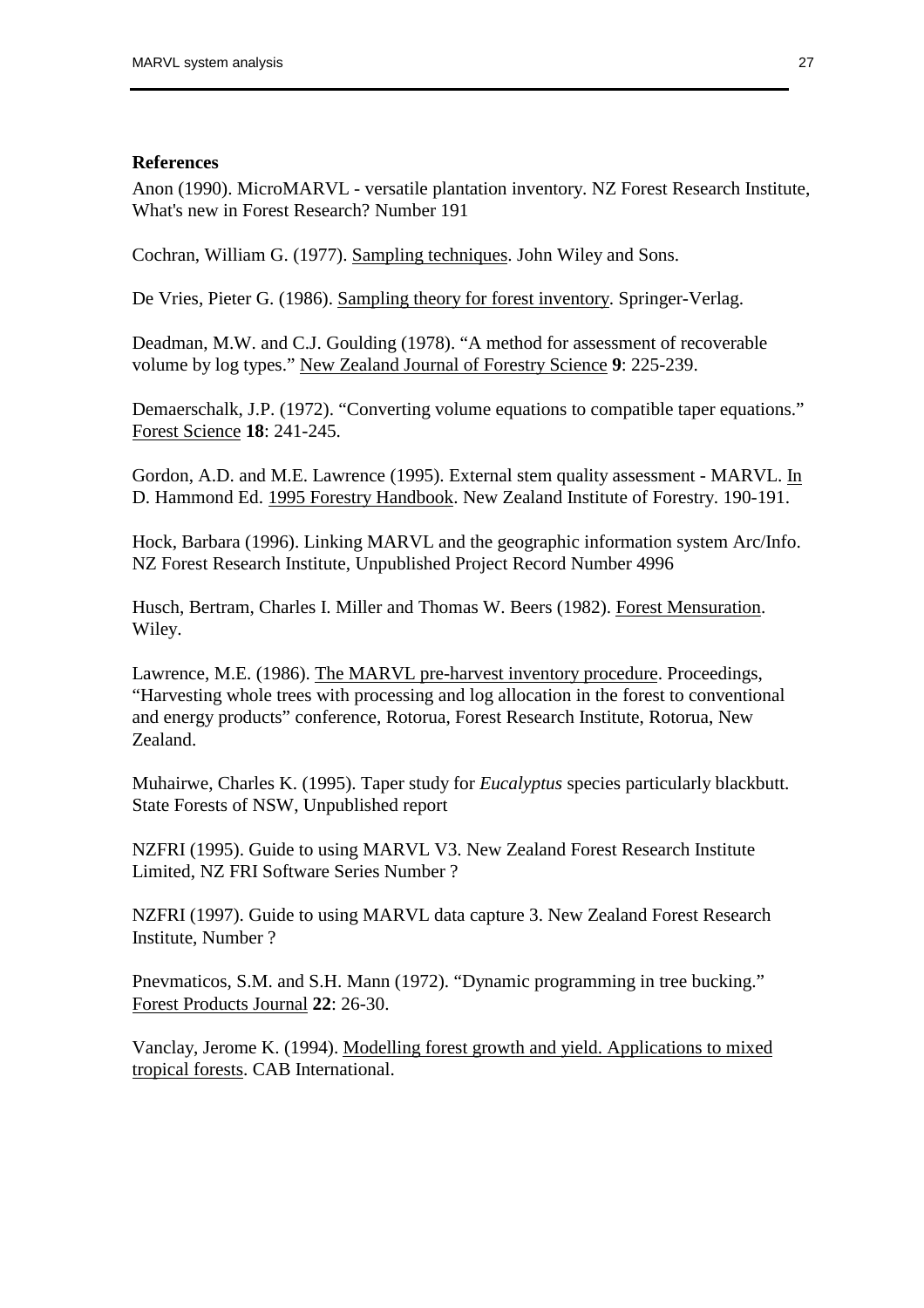### **Appendix 1. List of standard formulas used by MARVL**

### *Notation*

Symbols used in this section are listed below.

- *i* number of trees in a plot,  $i = 1$  to *n*
- D<sub>Bi</sub> DBHOB of *i*th tree
- Di DOB, *i*th tree
- di DUB, *i*th tree
- $b_i$  double bark thickness,  $D_i$  d<sub>i</sub>
- Hi height of *i*th tree
- hi level above ground of a point on the stem, *i*th tree
- l<sub>i</sub> distance from the top of the tree *i*th tree, H<sub>i</sub> h<sub>i</sub>
- $R$   $l_i / H_i$
- gi basal area of *i*th tree
- wi frequency of *i*th tree
- X per hectare characteristic
- xi any characteristic of *i*th tree
- A plot area, ha (fixed area plots)
- L plot length (horizontal line plots)
- F basal area factor (horizontal point or line sample)
- N Plot stocking density (stems/ha)
- G Plot basal area  $(m^2/ha)$
- K  $\pi/40000$
- $T_0$  Year of planting (plantation)
- T1 Year of measurement

Per hectare estimates

In general, the value of any per hectare stand characteristic, X, is estimated as follows:

$$
\hat{X} = \sum_{i=1}^{n} w_i \, x_i
$$

where  $w_i = 1/A$  (fixed area plot)

 $w_i = F/g_i$  (horizontal point sample)

$$
w_i = 1000 \frac{\sqrt{F}}{D_{Bi} L}
$$
 (horizontal line samples

Stocking density

$$
\hat{N} = \sum_{i} w_i
$$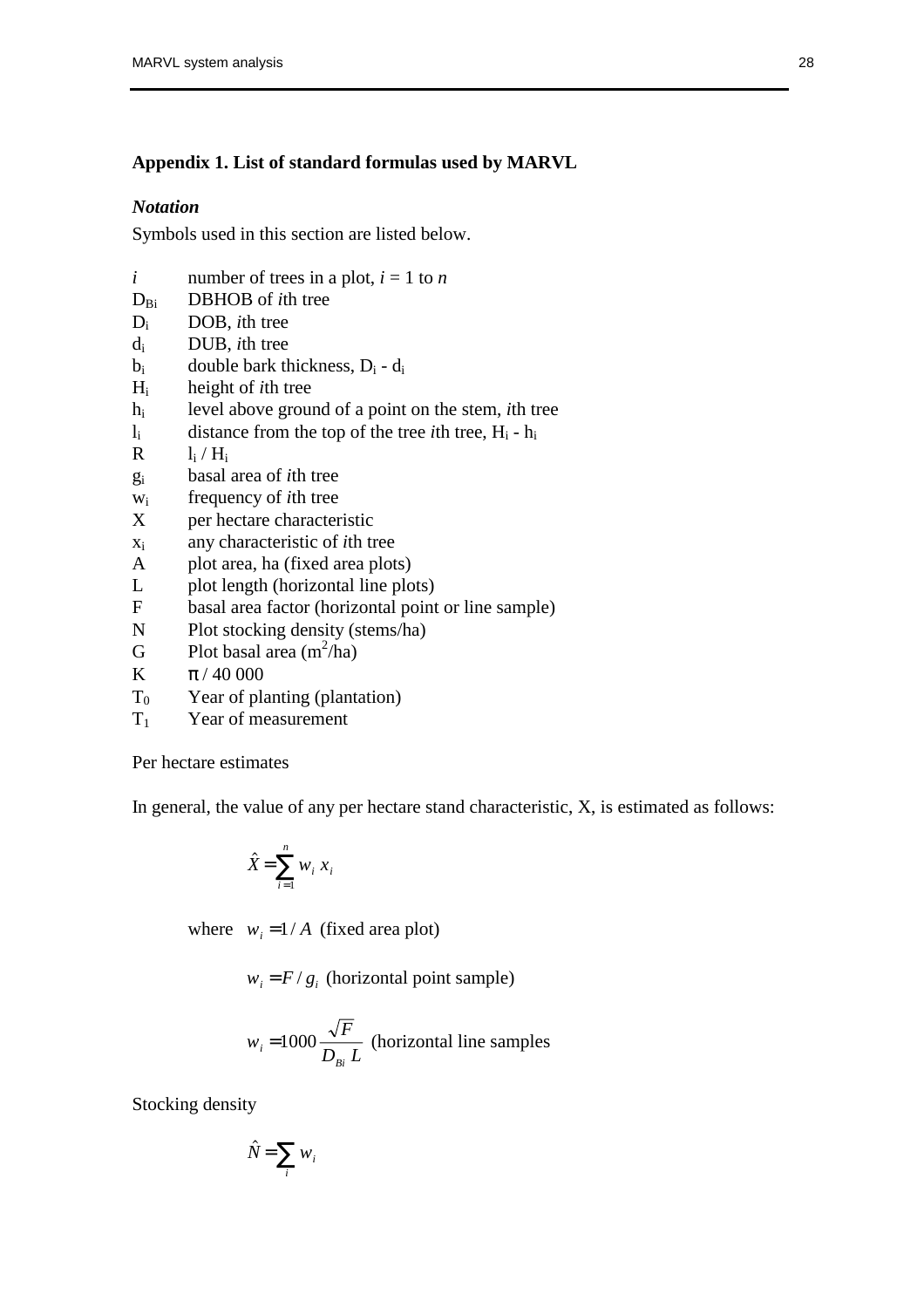Plot basal area

$$
\hat{G} = \sum_i w_i g_i
$$

In the case of point samples, this formula simplifies to:

$$
\hat{G} = F \; n
$$

Per tree estimates of the characteristic X are found by:

$$
\hat{x} = \frac{\hat{X}}{\hat{N}}
$$

$$
= \frac{\sum_{i} w_i x_i}{\sum_{i} w_i}
$$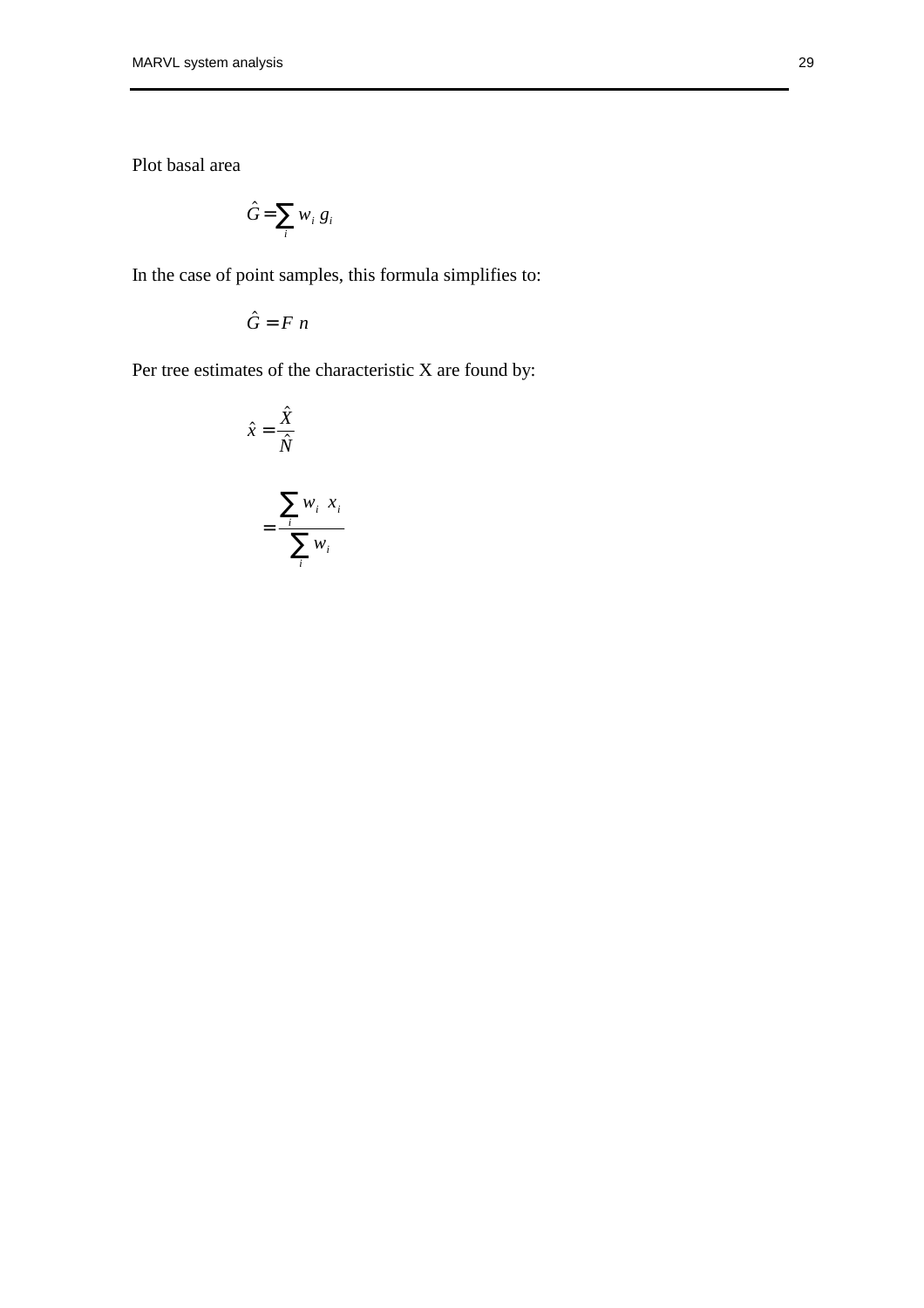## **Appendix 2. List of standard function forms.**

## *Stem breakage*

Source: BREAKTAB.TXT, symbols are defined in Appendix 1

Equation 1

$$
h_{bi} = b_1 + b_2 H_i + b_3 H_i^2 + b_4 s_p + b_5 s_p^2 + b_6 s_p H_i
$$

Equation 2

$$
h_{bi} = H_i \left[ b_1 + (1 - b_1) \left( 1 - e^{(-b_2 H_i)} \right)^{b_3} \right]
$$

## *Height/age relationships*

Function types:

- 1 (approximate height/age curve)
- 2 (no growth)
- 3 (percentage growth)
- 4 (explicit height/age curve)
- 5 22 (normal height/age curve)

All currently installed models are of the form:

$$
H_i = a \big[ 1 - \exp\bigl(-b\bigl(T_1 - T_0\bigr)\bigr) \big]^c
$$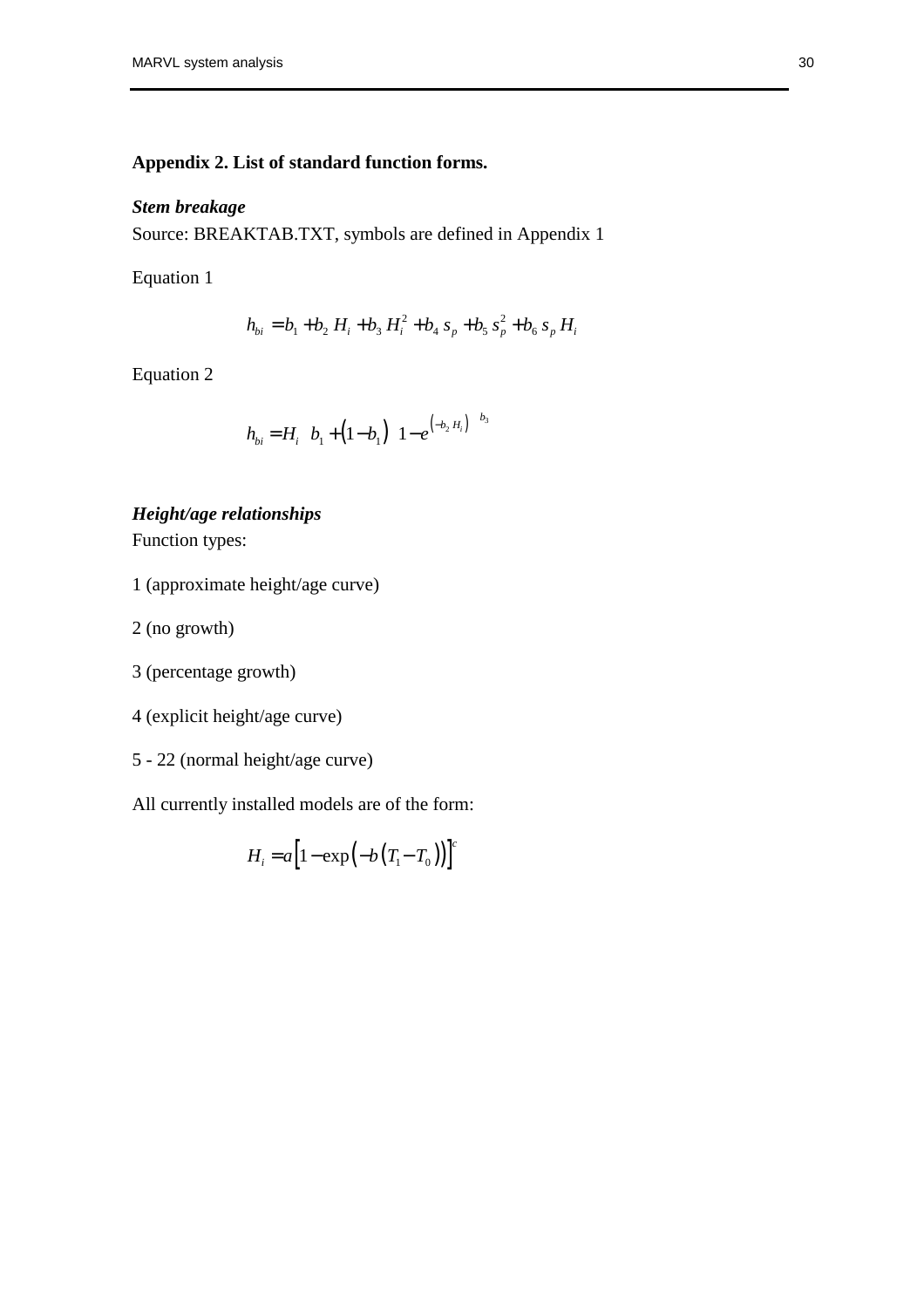## *Height/DBHOB relationships*

Source: HTDBHTAB.TXT, symbols defined in Appendix 1.

Pettersen 1:

$$
\frac{D_{Bi}}{(H_i - bh)^{0.4}} = \alpha D_{Bi} + \beta
$$

Pettersen 2:

$$
\frac{1}{(H_i-bh)^{0.4}} = \alpha + \beta \left(\frac{1}{D_{Bi}}\right)
$$

Logarithmic:

$$
\ln H_i = \alpha + \beta \left( \frac{1}{D_{Bi}} \right)
$$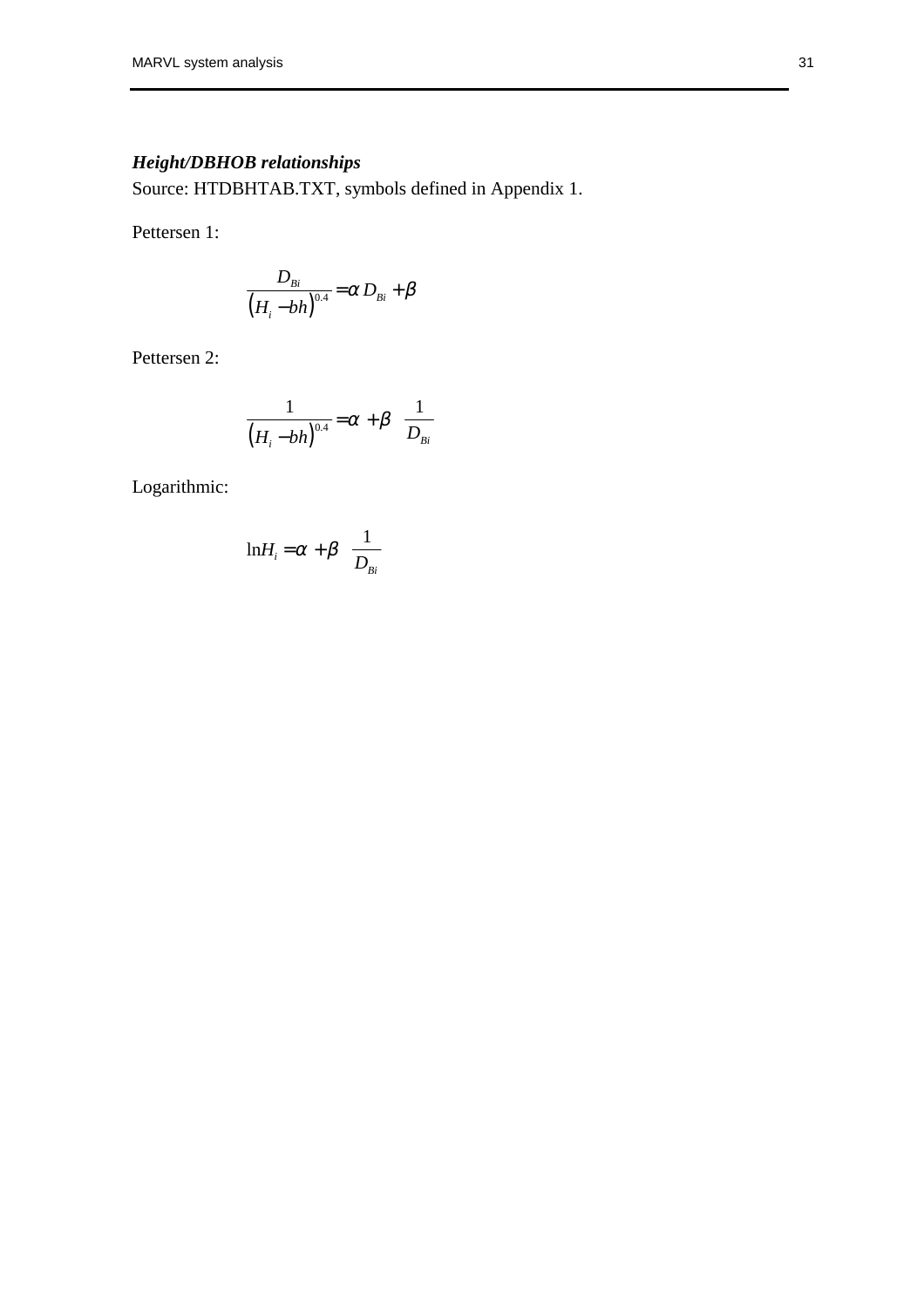## *Taper functions*

Source: TAPERTAB.TXT, symbols defined in Appendix 1. Taper function 01:

$$
d_i^2 = \left[ \frac{V_i}{KH_i} \right] \left[ b_1 R_i^1 + b_2 R_i^2 + b_3 R_i^3 + b_4 R_i^4 + b_5 R_i^5 + b_6 R_i^{b_7} + b_8 R_i^{b_9} \right]
$$

*where*  $d_i = DUB$  *at length l<sub>i</sub> from tree tip* 

Taper function 07:

$$
d_i = D_i - B_i
$$
 (sectional measurement)

Taper function 08:

$$
D_i^2 = D_{Bi}^2 \left[ b_c R_i^{\left(\frac{b_1}{H_i^{b_2}}\right)} \right] + \left[ \frac{b_3}{\left(D_{Bi} H_i\right)^{b_4}} R_i^{b_5} \right]
$$
  
where  $b_c = 1 - \left[ \frac{b_3}{\left(D_{Bi} H_i\right)^{b_4}} \right] \left[ 1 - \frac{bh}{H_i} \right]^{b_5} / \left[ 1 - \frac{bh}{H_i} \right]^{h_i^{b_5}}$   
 $d_i^2 = D_i^2 \left[ b_7 + b_8 R_i + b_9 R_i^{b_{10}} \right]$ 

Taper function 09:

$$
D_i^2 = \left[\frac{D_{Bi} H_i}{H_i - bh}\right]^2 \left[b_c R_i^{b_1} + b_2 R_i^{b_3} + b_4 R_i^{b_5}\right]
$$
  
where  $b_c = \left[1 - \frac{bh}{H_i}\right]^2 - b_2 \left[1 - \frac{bh}{H_i}\right]^{b_3} - b_4 \left[1 - \frac{bh}{H_i}\right]^{b_5} / \left[1 - \frac{bh}{H_i}\right]^{b_1}$   
 $d_i^2 = D_i^2 \left[b_7 + b_8 R_i + b_9 R_i^{b_{10}}\right]$ 

Taper function 10:

$$
D_i^2 = D_{Bi}^2 \left[ b_c R_i^{b_1} + b_2 R_i^{b_3} \right]
$$
  
where  $b_c = \left[ 1 - b_2 \left( 1 - \frac{bh}{H_i} \right)^{b_3} \right] / \left[ 1 - \frac{bh}{H_i} \right]^{b_1}$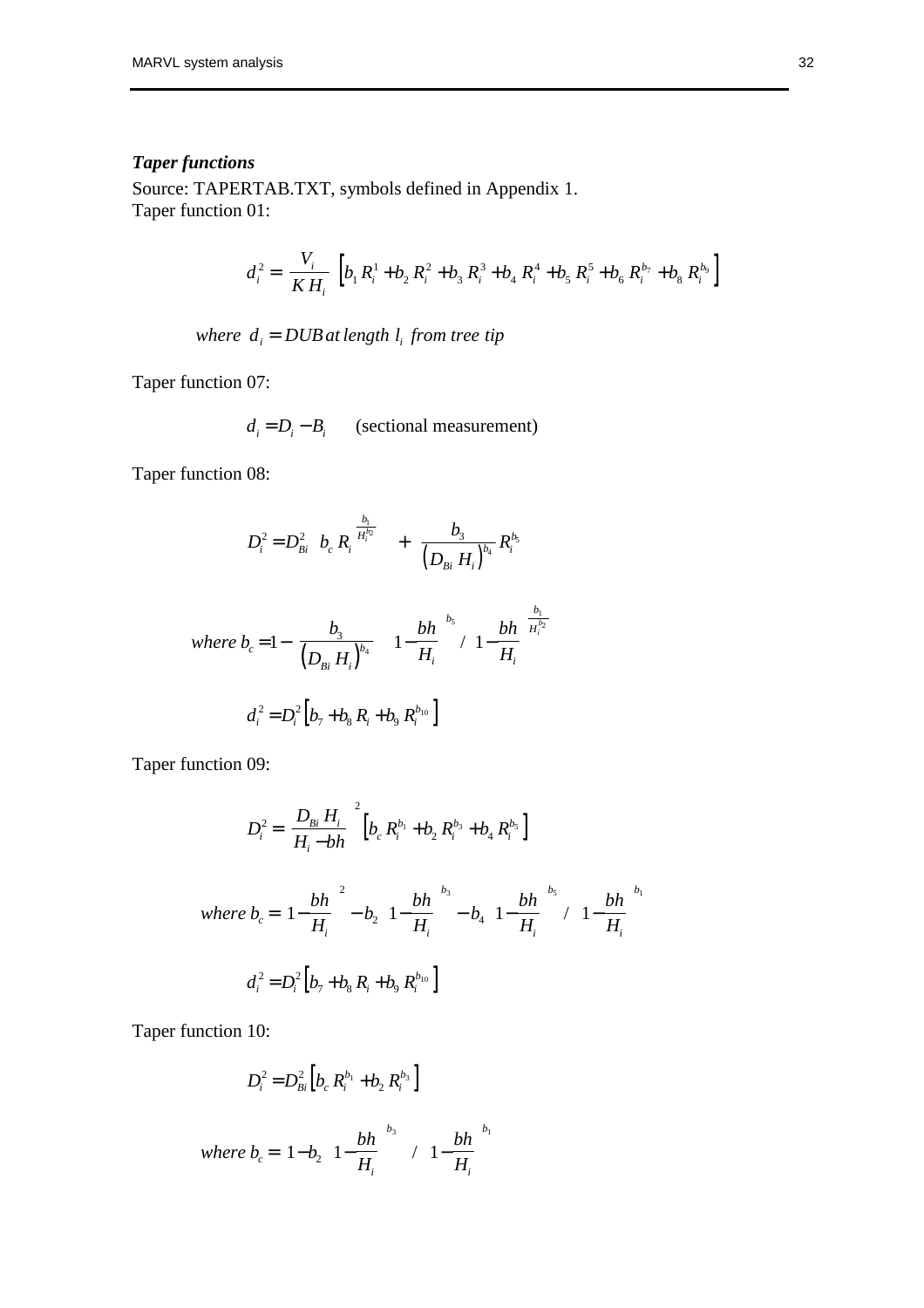$$
d_i^2 = D_i^2 \left[ b_7 + b_8 \frac{D_i}{D_{Bi}} \right]^2
$$

Taper function 11:

$$
D_i^2 = \left[ \frac{D_{Bi} H_i}{H_i - bh} \right]^2 \left[ b_1 + b_2 R_i^{(b_3 D_{Bi})} \right]
$$
  

$$
d_i^2 = D_i^2 \left[ b_7 + b_8 R_i \right]
$$

Taper function 13:

2-segment model. Quadratic (upper) and hyperbolic (lower) functions, with a variable joint point. (Equation?)

Taper function 14:

$$
d = b_1 D_{Bi}^{b_2} b_3^{D_{Bi}} \left[ 1 - \sqrt{\frac{h_i}{H_i}} \right]^{b_4 \left( \frac{h_i}{H_i} \right) + b_5 \left( \frac{h_i}{H_i} \right)^2 + b_6 \left( \frac{h_i}{H_i} \right)^3 + b_7 \left( \frac{H_i}{h_i} \right) + b_8 D_{Bi} + b_9 H_i + b_{10} \left( \frac{D_{Bi}}{H_i} \right)} \right]
$$

Taper function 15:

$$
D_i^2 = b_1 D_{Bi}^{b_4} + b_2 e^{-b_3 h_i^{0.25}}
$$
  
where  $b_2 = [D_{Bi}^2 - b_1 D_{Bi}^{b_3}] / e^{-b_3 bh^{0.25}}$   
 $d_i^2 = b_7 + b_8 D_i^2$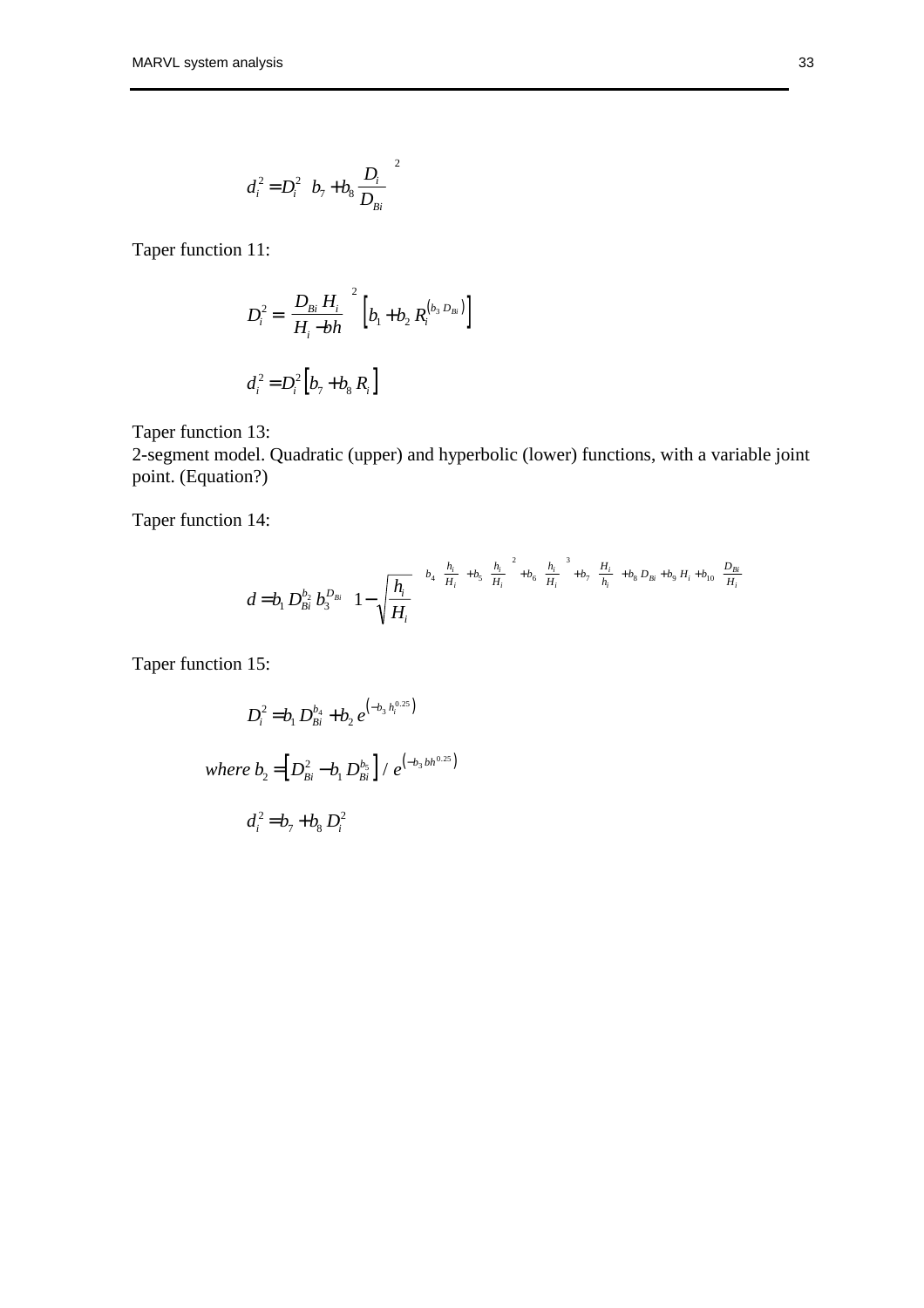## *Volume functions*

Source: VOLUMTAB.TXT, symbols defined in Appendix 1.

Volume table 01:

$$
V_i = D_{Bi}^{b_i} \left[ \frac{H_i^2}{H_i - bh} \right]^{b_2} e^{b_3} + b_4
$$

Volume table 02:

$$
V_i = b_i + b_2 D_{Bi}^2 \frac{H_i}{10000} + b_3 \frac{D_{Bi}^2}{10000} + b_4 H_i + b_5 \frac{D_{Bi} H_i}{10000}
$$

Volume table 03:

$$
\log(V_i) = b_1 \log(D_{Bi}) + b_2 \log(H_i) + b_3 \frac{D_{Bi}^2}{10000} + b_4
$$

Volume table 04:

$$
V_i = b_1 D_{Bi}^{b_2} H^{b_3}
$$

Volume table 05:

$$
V_i = \left[ b_1 D_{Bi}^2 \frac{H_i^2}{H_i - bh} + b_2 \right] / 1000
$$

Volume table 06:

$$
V_i = b_1 \left( D_{Bi}^2 H_i \right)^{0.9} / 10000
$$

Volume table 07:

$$
V_i = \sum \left( \text{sec } t \text{ional } volumes \right)
$$

Volume tables 08 - 11

Integral of taper function types 08 - 11

Volume table 12:

$$
V_i = \left[ b_1 H_i + b_2 D_{Bi}^2 H_i + b_3 H_i^2 + b_4 D_{Bi}^2 H_i^2 \right] / \left[ H - bh \right]
$$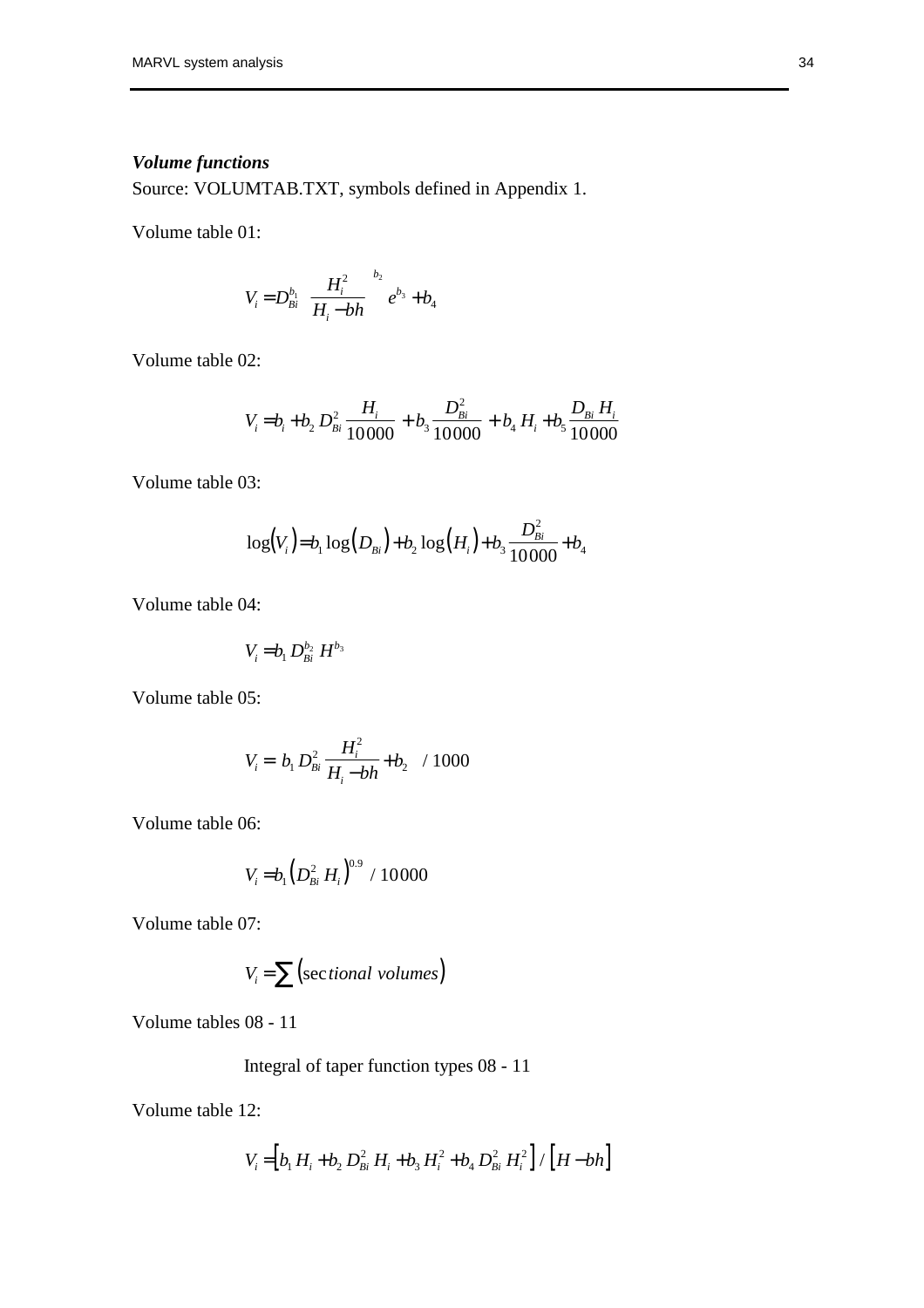Volume tables 13, 14, 15

Integral of taper function types 13, 14, 15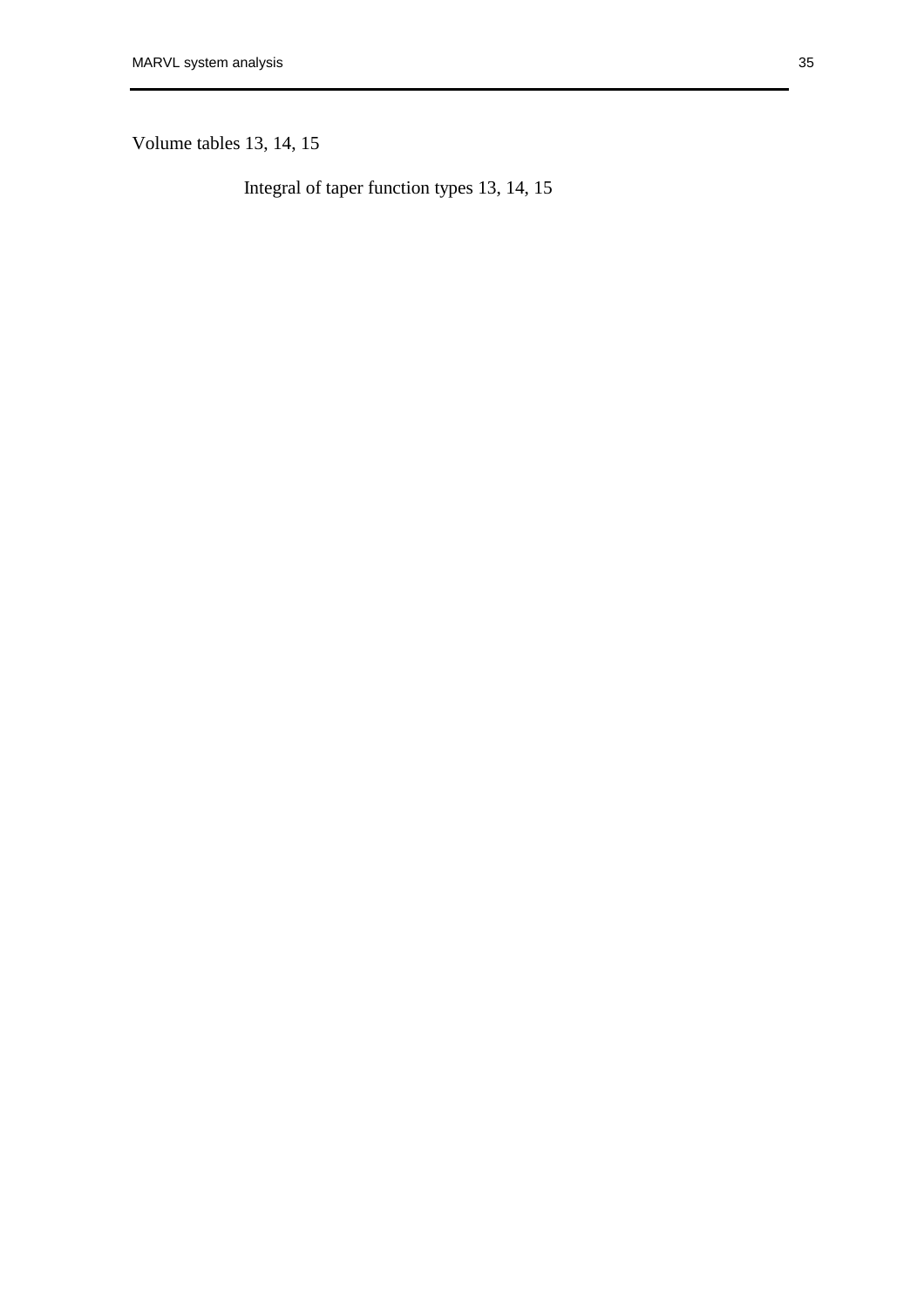## **Appendix 3. MARVL variables**

Lists of variables available for the definition of report sections follow. Variables in any one report section may be selected from only 1 list. Variable characteristics are:

If there is a V in column 1, this variable can appear in a "Variables=" line.

If there is a C in column 2, this variable can appear in a "Classvariable=" line.

If there is a B in column 3, this variable can appear in a ByVariable=" line.

If there is an E in column 4, this variable can have a +ERROR after it on a "Variables=" line

If there is a P in column 5, this variable can have a +PERCENT.

| Variable name         |             | $\overline{2}$ | 3 | $\overline{4}$ | 5              |
|-----------------------|-------------|----------------|---|----------------|----------------|
| <b>LOG_SPECIES</b>    |             | $\mathsf{C}$   |   |                |                |
| LOG_VALUE             | V           | $\mathcal{C}$  |   | E              | ${\bf P}$      |
| LOG_SED               | V           | $\mathcal{C}$  |   | E              | P              |
| LOG_SED_MIN           | V           |                |   |                |                |
| LOG_SED_MAX           | V           |                |   |                |                |
| LOG_LED               | V           | C              |   | E              | P              |
| LOG_LED_MIN           | V           |                |   |                |                |
| LOG_LED_MAX           | V           |                |   |                |                |
| <b>LOG LENGTH</b>     | $\mathbf V$ | $\mathcal{C}$  |   | E              | P              |
| LOG_LENGTH_MIN        | V           |                |   |                |                |
| <b>LOG LENGTH MAX</b> | V           |                |   |                |                |
| LOG_VOLUME            | V           | C              |   | E              | $\mathbf{P}$   |
| LOG_SIZE              | V           |                |   |                |                |
| LOG_COUNT             | V           |                |   |                | $\mathbf{P}$   |
| LOG_TYPE              | V           | $\mathcal{C}$  | B |                |                |
| LOG_TYPE_USER         | V           | $\mathcal{C}$  | B |                |                |
| <b>LOG KIND</b>       | V           | $\mathcal{C}$  | B |                |                |
| LOG_GROUP             |             | $\mathcal{C}$  | B |                |                |
| <b>LOG TAPER</b>      | V           |                |   | E              | $\overline{P}$ |

## *Log level variables*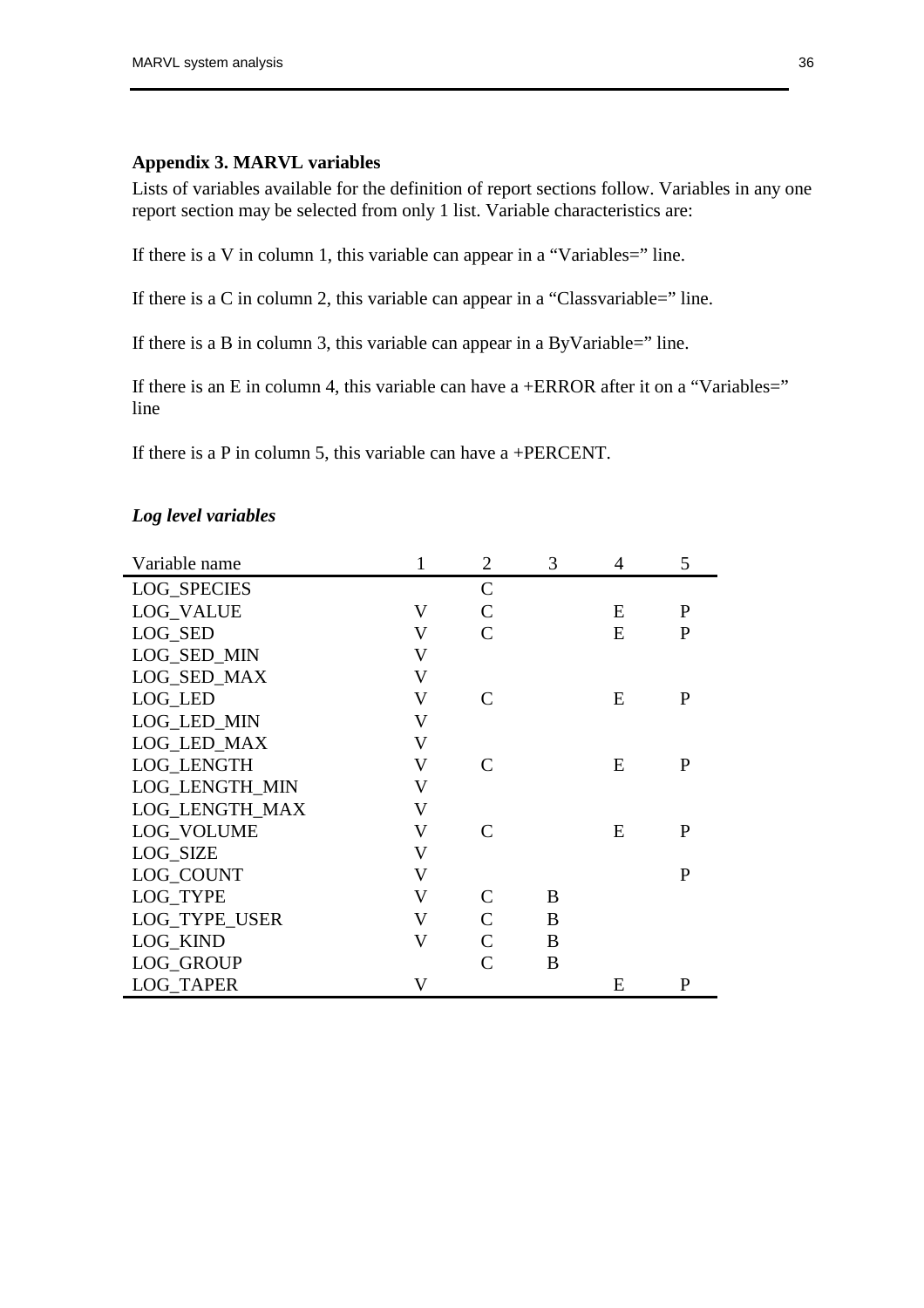# *Piece level variables*

| Variable name      |   | $\mathcal{D}_{\cdot}$       | 3 |   | 5 |
|--------------------|---|-----------------------------|---|---|---|
| PIECE SPECIES      |   | C                           | B |   |   |
| PIECE_VALUE        | V | $\mathcal{C}$               |   | E | P |
| PIECE_SED          | V | $\mathsf{C}$                |   | E | P |
| PIECE_SED_MIN      | V |                             |   |   |   |
| PIECE_SED_MAX      | V |                             |   |   |   |
| PIECE LED          | V | $\mathcal{C}_{\mathcal{C}}$ |   | E | P |
| PIECE_LED_MIN      | V |                             |   |   |   |
| PIECE LED MAX      | V |                             |   |   |   |
| PIECE LENGTH       | V | $\mathcal{C}_{\mathcal{C}}$ |   | E | P |
| PIECE LENGTH MIN   | V |                             |   |   |   |
| PIECE_LENGTH_MAX   | V |                             |   |   |   |
| PIECE_VOLUME       | V | $\subset$                   |   | E | P |
| PIECE_SIZE         | V |                             |   |   |   |
| PIECE_COUNT        | V |                             |   |   | P |
| PIECE NUM LOGS     | V |                             |   |   | P |
| PIECE_IS_EXTRACTED |   |                             | B |   |   |

# *Tree level variables*

| Variable name     | 1            | 2              | 3 | 4 | 5            |
|-------------------|--------------|----------------|---|---|--------------|
| TREE SPECIES      |              | $\mathsf{C}$   | B |   |              |
| <b>TREE DBH</b>   | $\mathbf{V}$ | $\mathsf{C}$   |   | E | $\mathbf{P}$ |
| TREE_VOLUME_TOTAL | V            | $\overline{C}$ |   | E | P            |
| TREE_VOLUME_RECOV | V            | $\overline{C}$ |   | E | $\mathbf{P}$ |
| TREE_VOLUME_EXTR  | V            | $\mathcal{C}$  |   | E | $\mathbf{P}$ |
| TREE VOLUME CROWN | $\mathbf{V}$ | $\overline{C}$ |   | E | $\mathbf{P}$ |
| TREE_VOLUME_STUMP | V            | $\overline{C}$ |   | E | $\mathbf{P}$ |
| TREE_VOLUME_BREAK | V            | $\mathcal{C}$  |   | E | P            |
| <b>TREE_VALUE</b> | V            | $\mathcal{C}$  |   | E | $\mathbf{P}$ |
| TREE IS EXTRACTED | $\mathbf V$  | $\mathcal{C}$  | B |   | $\mathbf{P}$ |
| TREE_IS_ALIVE     | $\mathbf V$  | $\overline{C}$ | B |   | $\mathbf{P}$ |
| TREE HEIGHT TOP   | $\mathbf V$  | $\overline{C}$ |   | E | P            |
| TREE_HEIGHT_BREAK | V            | $\mathcal{C}$  |   | E | $\mathbf{P}$ |
| TREE_COUNT        | V            |                |   |   | $\mathbf{P}$ |
| TREE BA           | V            | C              |   | E | $\mathbf{P}$ |
| TREE_IS_MALFORMED | $\mathbf V$  | $\mathsf{C}$   | B |   | $\mathbf{P}$ |
| TREE_IS_BROKEN    | V            | $\mathcal{C}$  | B |   | $\mathbf{P}$ |
| TREE_SIZE         | V            |                |   |   |              |
| TREE_SIZE_EXTR    | V            |                |   |   |              |
| TREE_SIZE_RECOV   | V            |                |   |   |              |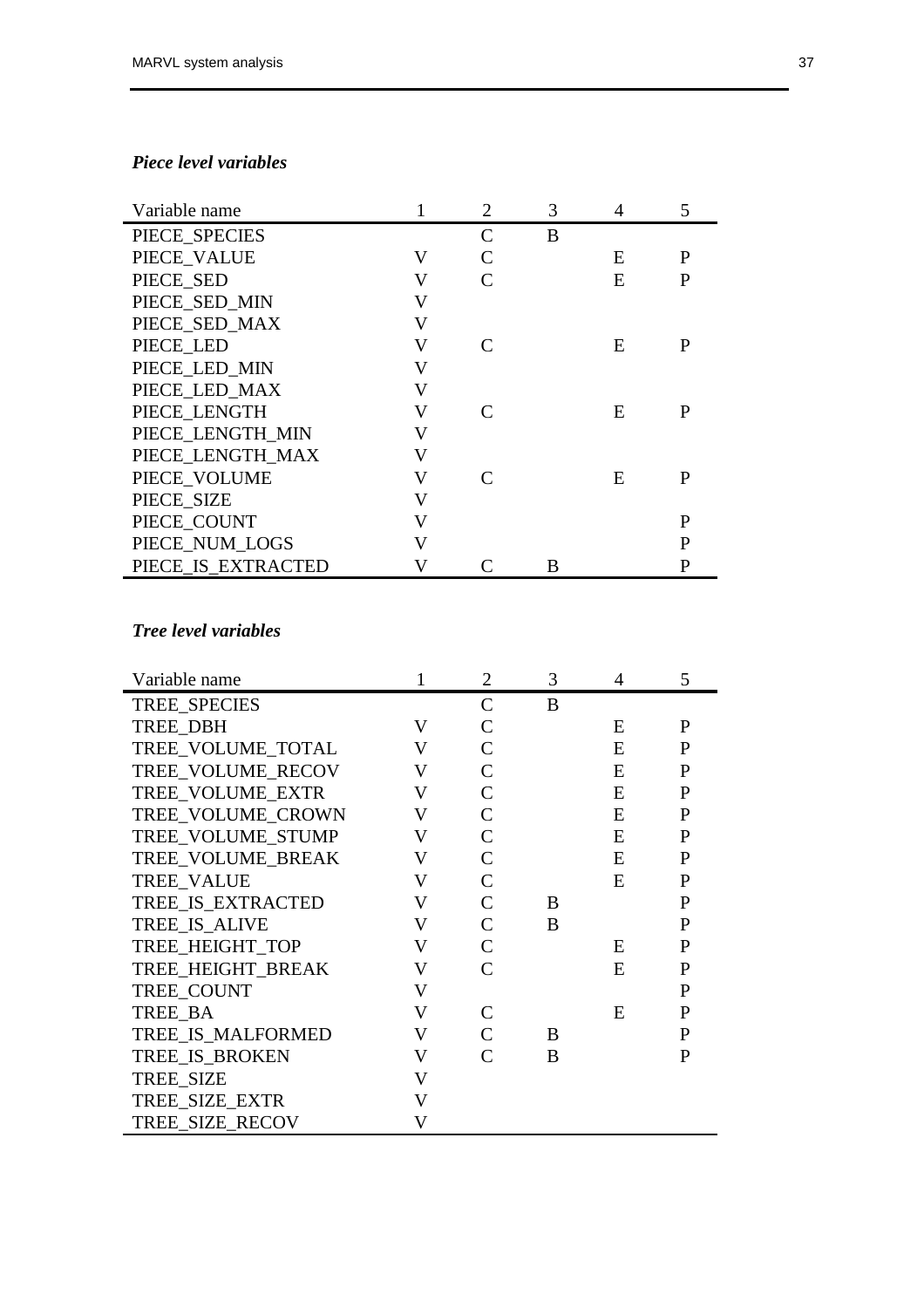## *Plot level variables*

| Variable name        |  |   |   |
|----------------------|--|---|---|
| PLOT MEAN DBH        |  | E | P |
| PLOT DBH MEAN TOP    |  | E | P |
| PLOT_HEIGHT_MEAN_TOP |  | E | P |
| PLOT_HEIGHT_MEAN     |  | E | P |
| PLOT VOLUME TOTAL    |  | E | P |
| PLOT VOLUME RECOV    |  | E | P |
| PLOT_VOLUME_EXTR     |  | E | P |
| PLOT VOLUME CROWN    |  | E | P |
| PLOT VOLUME STUMP    |  | E | P |
| PLOT_VOLUME_BREAK    |  | E | P |
| PLOT_BA              |  | E | P |
| PLOT SPH             |  | E | D |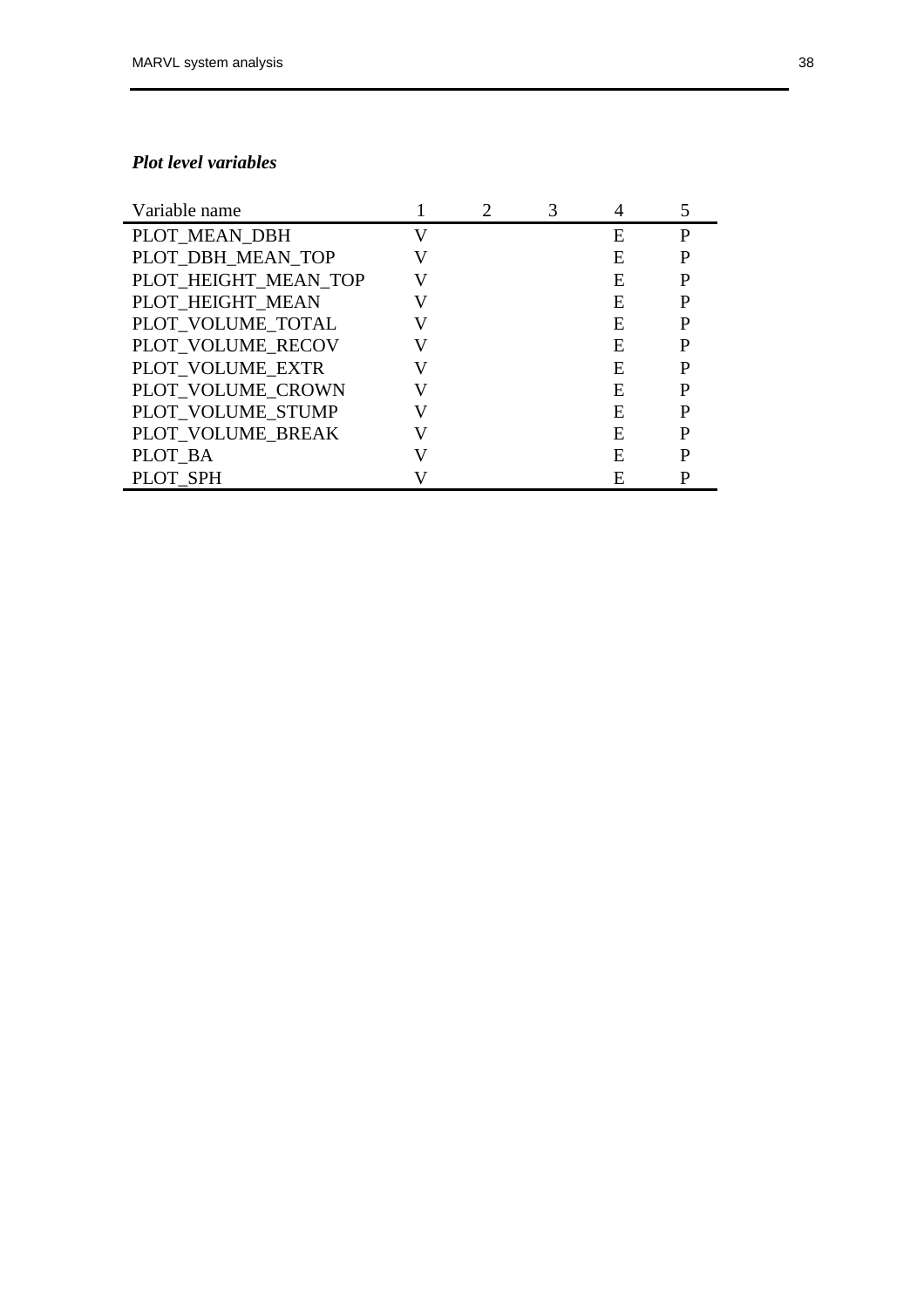#### **Appendix 4 Example report section definitions**

[StandingResource] Name=Standing Resource ClassVariable=TREE\_IS\_ALIVE Variables=TREE\_VOLUME\_TOTAL +ERROR TREE\_COUNT +PERCENT TREE\_BA +ERROR +PERCENT TREE\_DBH Levels=PLOT STRATUM POPULATION

[StandardResource] Variables=PLOT\_HEIGHT\_LIVE\_PLOT\_DBH\_MEAN\_TOP\_PLOT\_HEIGHT\_MEAN\_TOP ShowTitles=TRUE ShowTotals=FALSE Levels=POPULATION

[VolumeAnalysis] Name=Volume Analysis Variables=TREE\_VOLUME\_TOTAL +ERROR TREE\_VOLUME\_RECOV +ERROR TREE\_COUNT TREE\_SIZE ClassVariable=TREE\_IS\_EXTRACTED Levels=PLOT STRATUM POPULATION ShowTotals=FALSE ShowTitles=TRUE

[LiveStandingTrees] Name=Live Standing Trees Variables=TREE\_VOLUME\_TOTAL +ERROR TREE\_COUNT TREE\_SIZE ClassVariable=TREE\_IS\_RECOVERED Levels=PLOT STRATUM POPULATION ShowTotals=TRUE ShowTitles=TRUE

[CutoverResidue] Name=Cutover Residue Variables=LOG\_VOLUME +ERROR ClassVariable=LOG\_KIND ShowTotals=FALSE ShowTitles=TRUE FirstClass=0 NumberOfClasses=2 Levels=PLOT STRATUM POPULATION

[ExtractableStems] Name=Extractable Stems (stump and breakage removed) Variables=TREE\_VOLUME\_EXTR +ERROR TREE\_COUNT TREE\_SIZE\_EXTR ClassVariable=TREE\_IS\_RECOVERED Levels=PLOT STRATUM POPULATION ShowTotals=TRUE ShowTitles=TRUE

[CuttingWaste] Variables=LOG\_VOLUME\_EXTR +ERROR ClassVariable=LOG\_KIND ShowTotals=FALSE ShowTitles=FALSE FirstClass=2 NumberOfClasses=1 Levels=PLOT STRATUM POPULATION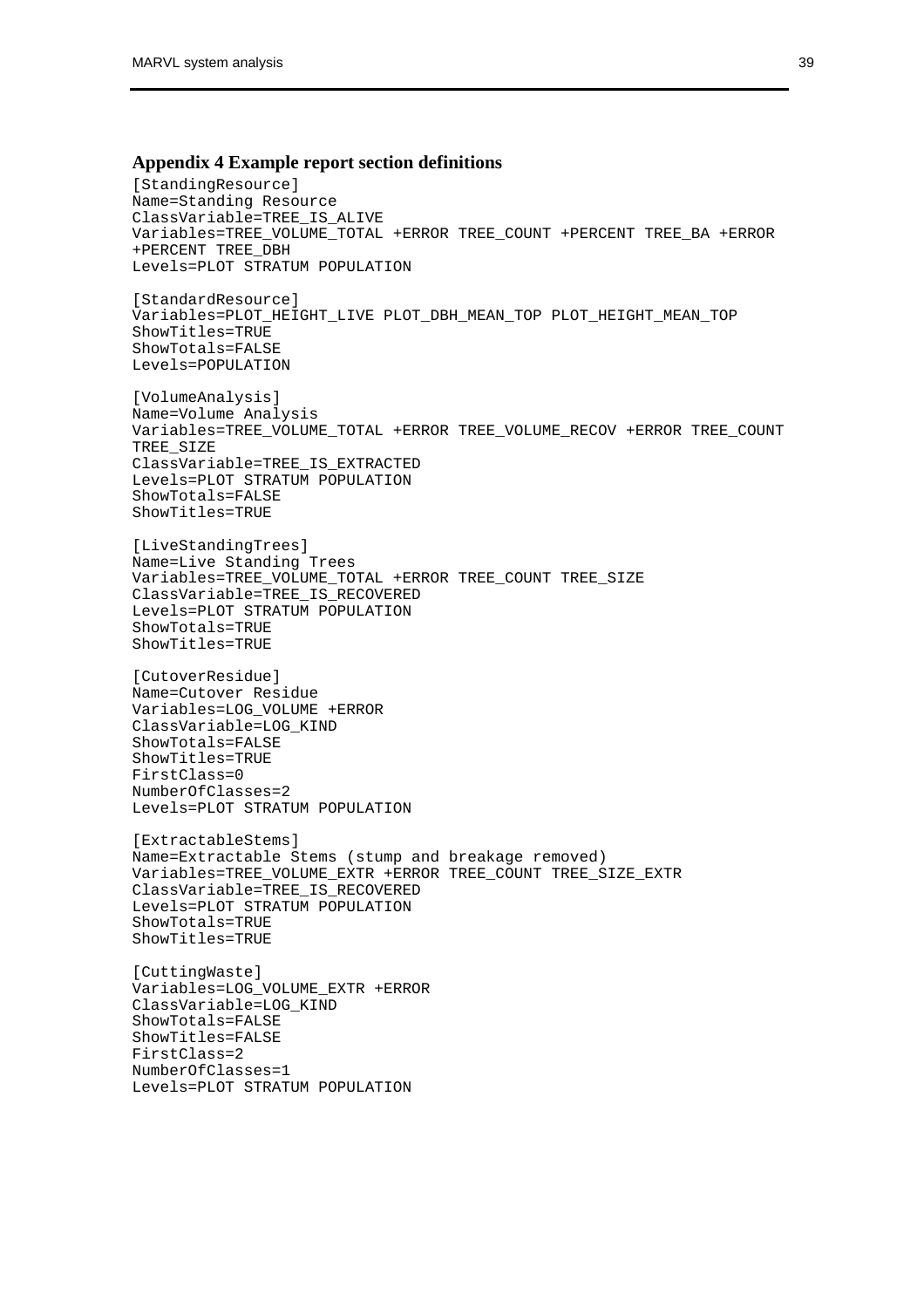[ProductAnalysis] Name=Product Analysis Variables=LOG\_VOLUME +ERROR +PERCENT LOG\_VALUE +PERCENT LOG\_COUNT LOG\_SIZE ClassVariable=LOG\_TYPE\_USER Levels=STRATUM POPULATION ShowTotals=TRUE ShowTitles=TRUE [StockTable] Name=Stock Table Variables=LOG\_COUNT LOG\_VOLUME +ERROR +PERCENT LOG\_VALUE ByVariable=LOG\_TYPE\_USER ClassVariable=LOG\_SED Levels=POPULATION ShowTitles=TRUE NumberOfClasses=25 ClassWidth=40 FirstClass=0 [StandTable] Name=Stand Table Variables=TREE\_COUNT TREE\_IS\_MALFORMED TREE\_IS\_EXTRACTED TREE\_HEIGHT\_TOP TREE\_HEIGHT\_BREAK TREE\_VOLUME\_TOTAL TREE\_VOLUME\_RECOV ClassVariable=TREE\_DBH Levels=POPULATION ShowTitles=TRUE NumberOfClasses=25 ClassWidth=40 FirstClass=0 [LengthDist] Name=Log Length Distribution Variables=LOG\_VOLUME LOG\_VALUE LOG\_COUNT LOG\_SED ByVariable=LOG\_TYPE ClassVariable=LOG\_LENGTH Levels=PLOT STRATUM POPULATION ShowTitles=TRUE NumberOfClasses=40 ClassWidth=0.25 FirstClass=1 [PieceVolume] Name=Piece Volume Distribution Variables=PIECE\_COUNT PIECE\_SED PIECE\_LED PIECE\_LENGTH ByVariable=PIECE\_IS\_EXTRACTED ClassVariable=PIECE\_VOLUME ShowTitles=TRUE Levels=PLOT STRATUM POPULATION [YieldTable] Name=Yield Table Variables=LOG\_VOLUME +ERROR +PERCENT LOG\_VALUE +PERCENT LOG\_COUNT ClassVariable=LOG\_TYPE ShowTitles=TRUE Levels=PLOT STRATUM POPULATION [LogTrace] Name=Log Trace ShowTitles=TRUE Levels=PLOT STRATUM POPULATION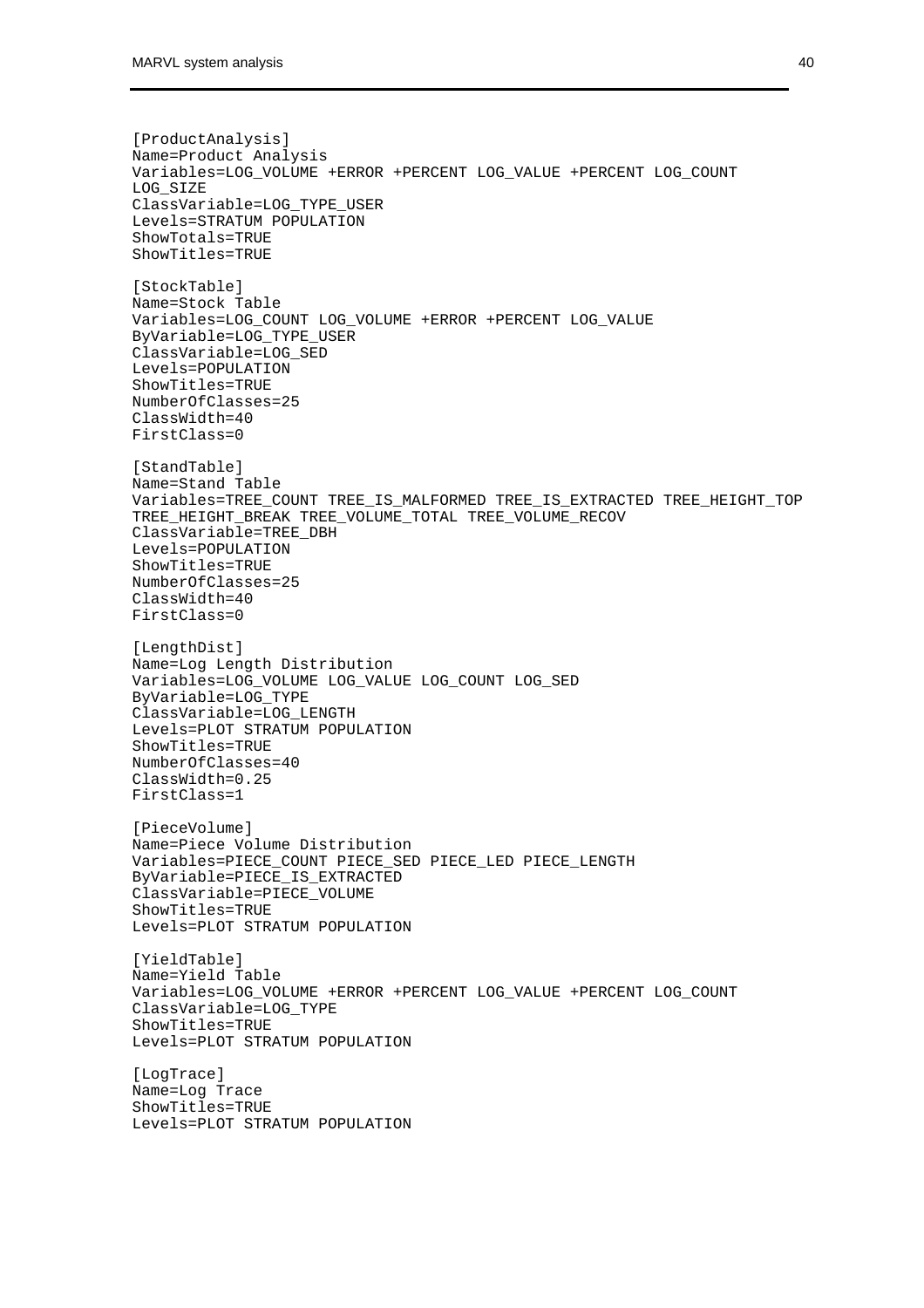[StratumDescription] Levels=STRATUM POPULATION

[CentreDiameterUnderBark] Levels=POPULATION

[DominanceDistribution] Name=Dominance distribution Variables=TREE\_COUNT ClassVariable=TREE\_DBH NumberOfClasses=40 ClassWidth=50 FirstClass=200 ByVariable="Dominance"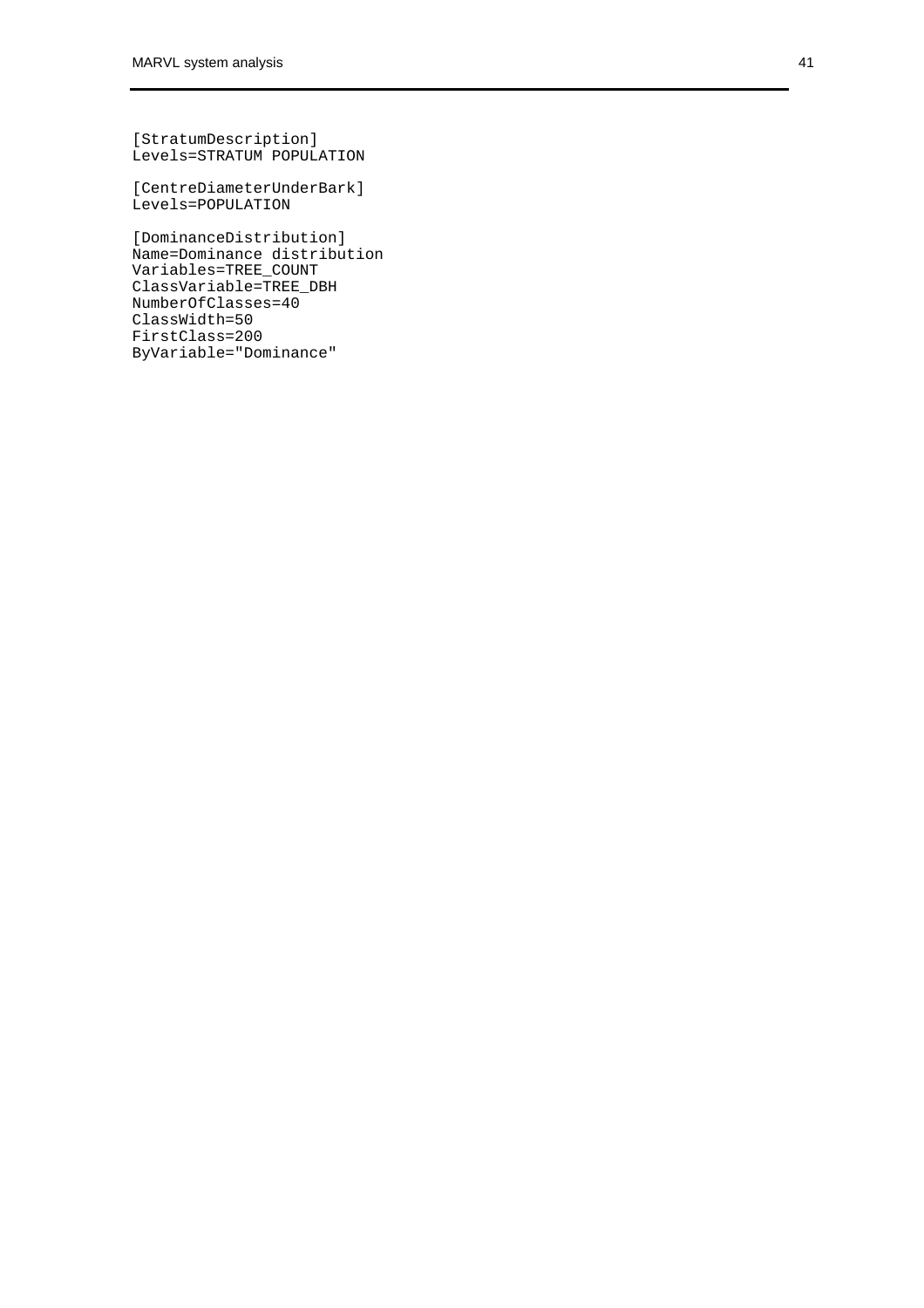## **Appendix 5. MARVL database schema**

| $--- - $ Import ------ |                             |                                |                                                            |
|------------------------|-----------------------------|--------------------------------|------------------------------------------------------------|
| Extra:                 |                             |                                | Extra data for MicroMARVL v2.x import                      |
| Inventry               | $\star$                     | Text(20)                       | Inventory Name                                             |
| Stratum                | $\star$                     | Int(10)                        | Stratum Number                                             |
| PlotNum                | $\ast$                      | Int(5)                         | Stratum Number<br>Plot Number within Forest/Cpt/Stand/Meas |
| EstabYr                |                             | Int(4)                         | Established Year: when plot was planted                    |
| MeasYear               |                             | Int(4)                         | Year plot was measured                                     |
| MeasMnth               |                             | Int(2)                         | Month plot was measured                                    |
| Species                |                             | Text(5)                        | Tree Species                                               |
| GISLink                |                             | Long(10)                       | Connection to unique Plot ID in GIS                        |
|                        |                             |                                |                                                            |
| ExtrDict               | $\sim$ 100 $\sim$           |                                | Extra Data: Inventory --> Dictionary link                  |
| Inventry               | $\ast$                      | Text(20)                       | Inventory Name                                             |
| Dictnary               |                             | Text(20)                       | Dictionary name                                            |
|                        |                             |                                |                                                            |
| ExtrFunc               | $\sim 100$                  |                                | Extra Data: Inventory --> Function Set link                |
| Inventry               | $\star$                     |                                | Text(20) Inventory Name                                    |
| Stratum                | $\star$                     |                                | Int(10) Stratum Number                                     |
| FuncName               |                             |                                | Text(20) Function Set Name                                 |
|                        |                             |                                |                                                            |
|                        |                             |                                |                                                            |
| $--- - -$ Misc $--- -$ |                             |                                |                                                            |
| Forest                 |                             | : Valid Forest codes           |                                                            |
| Forest                 |                             | * Text(4) Forest Name          |                                                            |
| LongName               |                             | Text(30) Long name             |                                                            |
|                        |                             | Owner Text(40) Owner of forest |                                                            |
| Region                 |                             |                                | Text(2) Location of forest                                 |
|                        |                             |                                |                                                            |
| Species                | $\sim 10^{11}$ km s $^{-1}$ |                                | List of all legal tree species codes                       |
| Species                | $\star$                     |                                | Text(5) Tree Species                                       |
| Botanic                |                             |                                | Text(25) Botanical name                                    |
| Common                 |                             | Text (25) Common name          |                                                            |
|                        |                             |                                |                                                            |
|                        |                             |                                |                                                            |
| $----$ Function $----$ |                             |                                |                                                            |
| Function               |                             |                                | : Set of volume, taper, breakage, growth, height           |
| equations              |                             |                                |                                                            |
| FuncName               | $\star$                     | Text(20)                       | Function Set Name                                          |
| LastUser               |                             | Text(10)                       | Name of user who last modified this                        |
| DateUser               |                             | Timestamp                      | Date & Time this was last changed                          |
| IsLocked               |                             | Int(1)                         | Function Set cannot be changed                             |
| GmodType               |                             | Text(1)                        | Growth model type                                          |
| GmodNum                |                             |                                | Int(4) Growth model number                                 |
| HmodType               |                             | Text(1)                        | Height model type                                          |
| HmodNum                |                             | Int(4)                         | Height model number                                        |
| Adjust                 |                             | Int(4)                         | Monthly Growth adjustment table                            |
| HtType                 |                             | Text(1)                        | Height/Diameter type L=log P=Pett1 Q=Pett2                 |
| $T = Table$            |                             |                                |                                                            |
| HtTable                |                             | Int(4)                         | Height/Diameter Curve table (HtType='T')                   |
| Descript               |                             |                                | Memo Description of Function Set                           |
|                        |                             |                                |                                                            |
| FunGroup               | $\ddot{\phantom{a}}$        |                                | Groups of table / model numbers in a function set          |
| FuncName               | *                           | Text(20)                       | Function Set Name                                          |
| FuncGrp                | ¥                           | Text(20)                       | Function Group Name                                        |
| Volume                 |                             | Int(4)                         | Tree Volume table number                                   |
| Taper                  | Int(4)                      |                                | Tree Taper table number                                    |
| Breakage               |                             | Int(4)                         | Tree breakage table number                                 |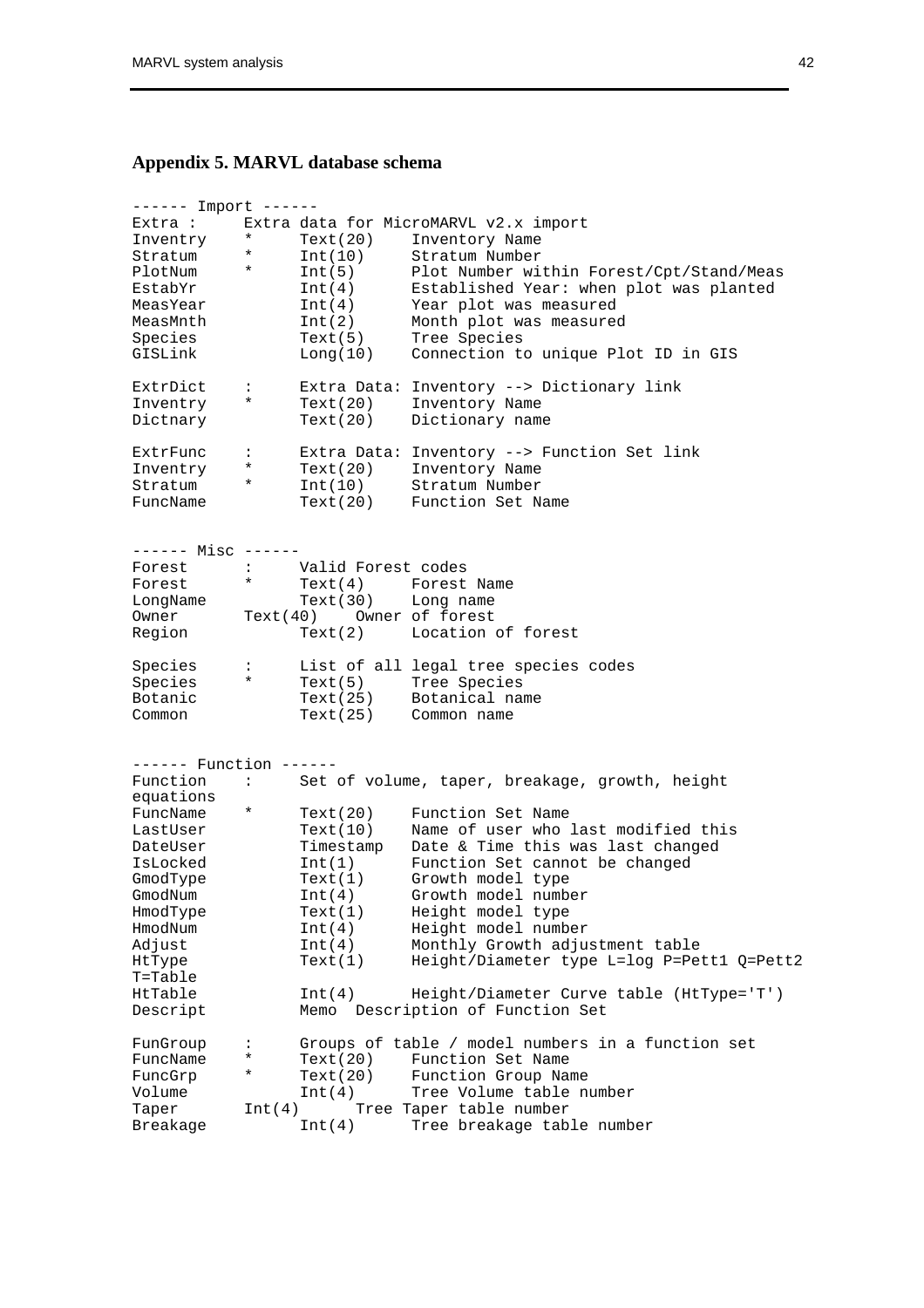| FunSpecy<br>FuncName<br>FuncGrp<br>Species | $\ddot{\phantom{a}}$<br>$\star$<br>$\ast$<br>$\ast$ | Text(20)                        | Which species belong to which function group<br>Text(20) Function Set Name<br>Function Group Name<br>Text(5) Tree Species |
|--------------------------------------------|-----------------------------------------------------|---------------------------------|---------------------------------------------------------------------------------------------------------------------------|
| $--- $ Strategy $--- $                     |                                                     |                                 |                                                                                                                           |
| Strategy                                   | $\mathbf{L}$                                        |                                 | Cutting Strategy definition                                                                                               |
| CutStrat                                   | $^\star$                                            | Text(20)                        | Cutting Strategy name                                                                                                     |
| LastUser                                   |                                                     | Text(10)                        | Name of user who last modified this                                                                                       |
| DateUser                                   |                                                     |                                 | Timestamp Date & Time this was last changed                                                                               |
| IsLocked                                   |                                                     | Int(1)                          | Strategy cannot be changed                                                                                                |
| RoundLen                                   |                                                     |                                 | Real(4,1) Round off length                                                                                                |
| StumpHt                                    |                                                     |                                 | Real(4,1) Stump height (metres)                                                                                           |
| CutCost                                    |                                                     |                                 | Real(9,7) Cost of making a cut                                                                                            |
| Descript                                   |                                                     |                                 | Memo Description of Strategy                                                                                              |
| LogType                                    | $\mathbf{L}$                                        |                                 | Log type's value and acceptable end diameters                                                                             |
| CutStrat                                   | $\star$                                             | Text(20)                        | Cutting Strategy name                                                                                                     |
| LoqType                                    | $\star$                                             | Text(20)                        | Log Type name                                                                                                             |
| LogKind                                    | $\star$                                             | Int(2)                          | Stump, Waste, Above-Break, User-Defined                                                                                   |
| Dollars                                    |                                                     |                                 | Real(8,2) Log dollar value                                                                                                |
| MinSED                                     |                                                     |                                 | Real(4,0) Minimum small end diameter<br>Real(4,0) Maximum small end diameter                                              |
| MaxSED                                     |                                                     |                                 |                                                                                                                           |
| MaxLED                                     |                                                     | Real(4,0)                       | Maximum large end diameter                                                                                                |
| Descript                                   |                                                     |                                 | Memo Description of Log Type                                                                                              |
| LogDict                                    | $\mathcal{Z}^{\mathcal{A}}$                         |                                 | Valid quality codes for each log type in a cutting                                                                        |
| strategy                                   |                                                     |                                 |                                                                                                                           |
| CutStrat                                   | $\star$                                             | Text(20)                        | Cutting Strategy name                                                                                                     |
| LogType                                    | $\star$                                             | Text(20)                        | Log Type name                                                                                                             |
| Dictnary                                   | $\star$                                             | Text(20)                        | Dictionary name                                                                                                           |
| QCodes<br>MinLeng                          |                                                     | Text (26)                       | Valid qualities<br>Real(4,1) Minimum length of MinQCode                                                                   |
| MinQCode                                   |                                                     | Text(26)                        | Must have at least MinLeng of these                                                                                       |
|                                            |                                                     | qualities (composite log types) |                                                                                                                           |
|                                            |                                                     |                                 |                                                                                                                           |
| LogLeng                                    | $\ddot{\phantom{a}}$                                |                                 | Valid length ranges for Log Types in a cutting strategy                                                                   |
| CutStrat                                   | $\star$<br>$\star$                                  |                                 | Text(20) Cutting Strategy name                                                                                            |
| LogType                                    | $^\star$                                            | Text(20)                        | Log Type name<br>$Real(4,1)$ Minimum log type length                                                                      |
| MinLeng<br>MaxLeng                         | $\ast$                                              | Real(4,1)                       | Maximum log type length                                                                                                   |
|                                            |                                                     |                                 |                                                                                                                           |
| LogSpecy                                   | $\ddot{\cdot}$                                      |                                 | Log type's allowed species                                                                                                |
| CutStrat                                   | $^\star$                                            | Text(20)                        | Cutting Strategy name                                                                                                     |
| LogType                                    | $^\star$                                            | Text(20)                        | Log Type name                                                                                                             |
| Species                                    | *                                                   | Text(5)                         | Tree Species                                                                                                              |
| LogGroup                                   | $\ddot{\cdot}$                                      | LogGroup: definition            |                                                                                                                           |
| CutStrat                                   | *                                                   | Text(20)                        | Cutting Strategy name                                                                                                     |
| LogGroup                                   | *                                                   | Text(20)                        | Log Group name                                                                                                            |
| AvgSED                                     |                                                     | Real(4,0)                       | Minimum average small end diameter                                                                                        |
| MinSED                                     |                                                     | Real(4,0)                       | Minimum allowable log type diameter                                                                                       |
| SpecCut                                    |                                                     | Int(1)                          | Cut to SED spec during analysis                                                                                           |
| LogGrpTy                                   | $\ddot{\phantom{a}}$                                |                                 | The log types in a log group                                                                                              |
| CutStrat                                   | *                                                   | Text(20)                        | Cutting Strategy name                                                                                                     |
| LogGroup                                   | *                                                   | Text(20)                        | Log Group name                                                                                                            |
| LogType                                    | *                                                   | Text(20)                        | Log Type name                                                                                                             |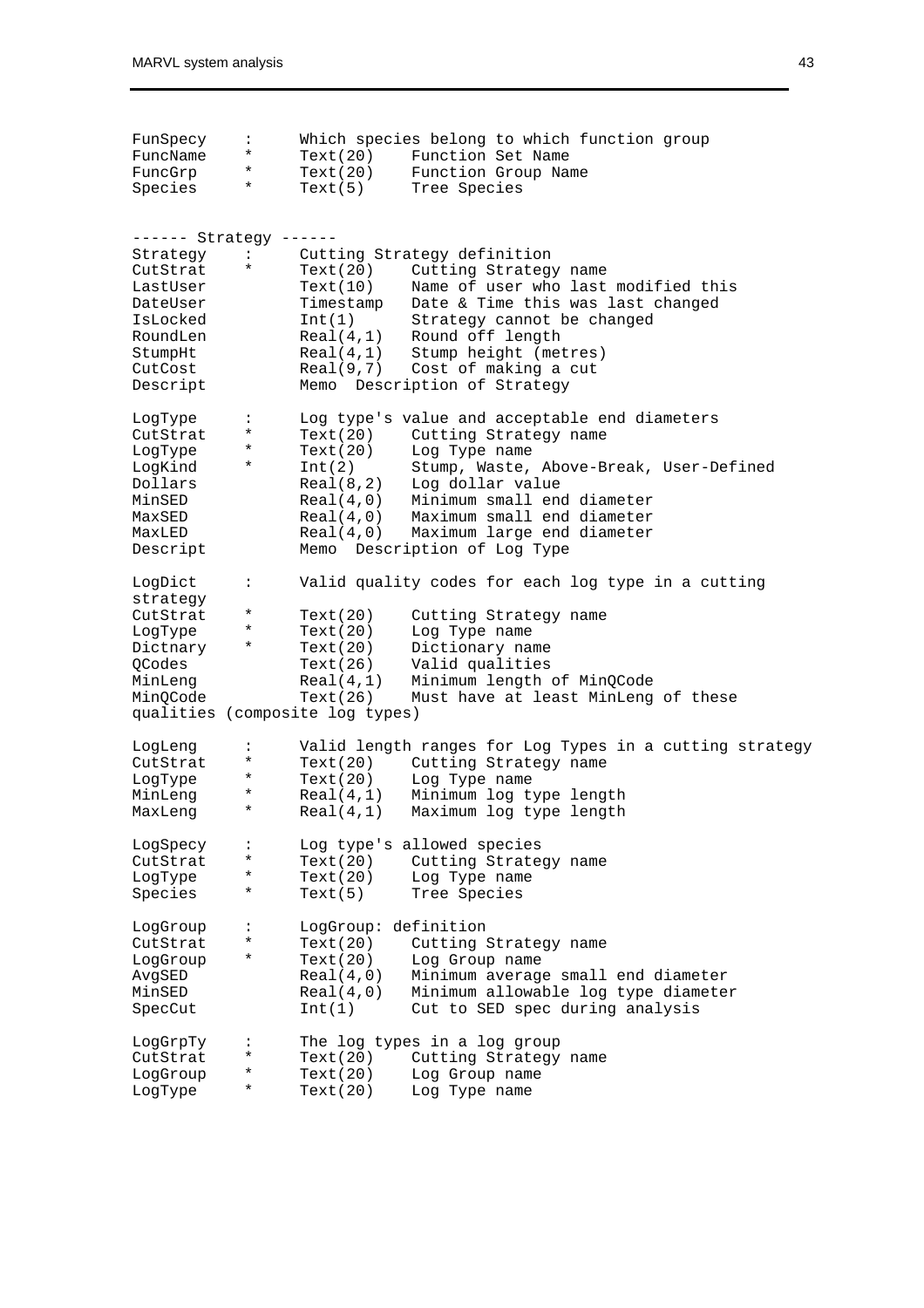------ Plan ------ LPlan : Group of Views<br>LPlan \* Text(20) Group  $Text(20)$  Groups a set of inventories LastUser Text(10) Name of user who last modified this DateUser Timestamp Date & Time this was last changed IsLocked Int(1) True if this plan cannot be changed Descript Memo Description of Plan LPlanInv : List of Views in the Plan<br>
LPlan \* Text(20) Croups a set of inve LPlan \* Text(20) Groups a set of inventories<br>Thyentry \* Text(20) Inventory Name Inventry \* Text(20) Inventory Name ------ View ------ Inventry : View / Inventory definition<br>Inventry \* Text(20) Inventory Name Inventry \* Text(20) Inventory Name LastUser Text(10) Name of user who last modified this DateUser Timestamp Date & Time this was last changed IsLocked Int(1) True if this view is locked IsDesign Int(1) True if this is a design inventory IsValid Int(1) True if this view can be analysed Descript Memo Description of View Link view strata to plot keys Inventry \* Text(20) Inventory Name<br>Stratum \* Int(10) Stratum Number Stratum \* Interpretational<br>Stratum Number PlotKey \* Long(10) Unique plot key UsHeight Int(1) True if height trees from this plot are added to regression PlotUse Int(1) 0 = unused, 1 = Primary, 2 = Secondary plot Stratum : Stratifies plots in a View<br>Inventry \* Text(20) Inventory Name Inventry \* Text(20) Inventory Name<br>Stratum \* Int(10) Stratum Number Stratum Number Area Real(6,2) Stratum area FuncName Text(20) Function Set Name ------ Plot ------ Plot : Plot data<br>PlotKey \* Long PlotKey \* Long(10) Unique plot key LastUser Text(10) Name of user who last modified this DateUser Timestamp Date & Time this was last changed PlotNum Int(5) Plot Number within Forest/Cpt/Stand/Meas PlotNum  $\begin{array}{ccc}\n\text{Hul}(3) & \text{Hul}(3) \\
\text{Iwentry} & \text{Text}(20) & \text{Inventory Name} \\
\text{Dichary} & \text{Text}(20) & \text{Dictionary nam}\n\end{array}$ Dictnary Text(20) Dictionary name EstYear Int(4) Year plot was planted MeasYear Int(4) Year plot was measured MeasMnth Int(2) Month plot was measured<br>TreeCoun Int(3) Number of trees in plot TreeCoun Int(3) Number of trees in plot (live and dead)<br>Slope Int(2) Slope value Slope Int(2) Slope value<br>PlotType Int(1) bound bounded, angle gauge, count, horiz-line, LIS Area Real(7,5) Plot area Length Real(6,2) Plot length Baf Real(5,2) Basal Area factor<br>BArea Real(5,1) Live Basal area<br>Stecking BArea Real(5,1) Live Basal area<br>Stocking Real(5,0) Live Stocl Stocking Real(5,0) Live Stocking<br>MTopDBH Real(4,0) Mean top diam MTopDBH Real(4,0) Mean top diameter GISLink Long(10) Connection to unique Plot ID in GIS Descript Memo Description of Plot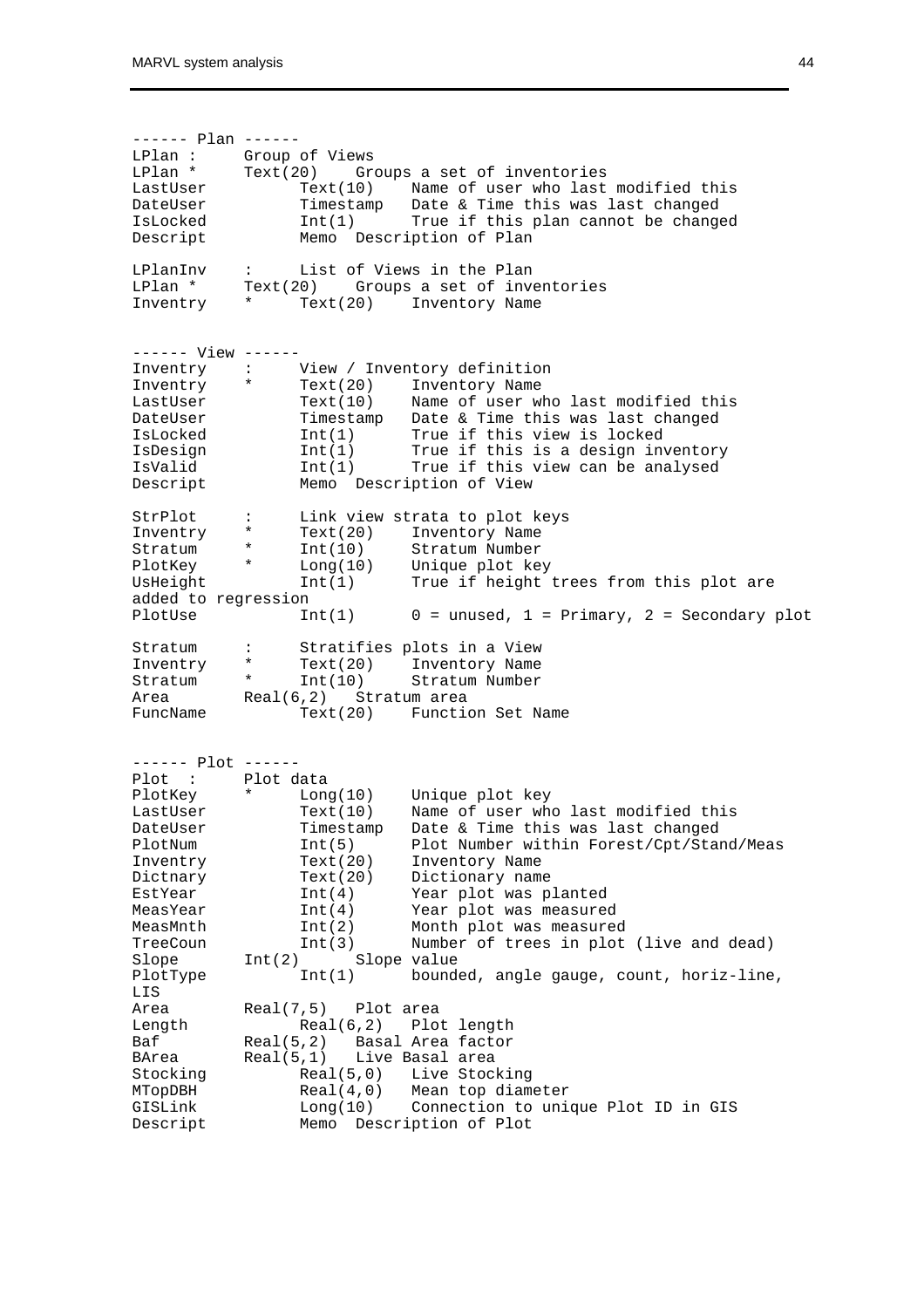PlotKey : Contains next value for a unique plot key PlotKey \* Long(10) Unique plot key Tree : Tree data (plus stem description) PlotKey \* Long(10) Unique plot key TreeKey \* Long(10) Tree number TreeWgt  $Real(6,1)$  Stocking represented by this tree<br>
Dbh  $Real(4,0)$  Diameter at breast height Dbh Real(4,0) Diameter at breast height<br>Height Real(5,2) Height of tallest lost Real(5,2) Height of tallest leader IsLive Int(1) True if tree is alive, False if dead Species Text(5) Tree Species StemDesc Memo Collapsed Stem Description ------ UserVar ------ User Variable: type, measurement units & valid value range<br>UserVar UserVar \* Text(20) User Variable name<br>LastUser Text(10) Name of user who l LastUser Text(10) Name of user who last modified this<br>DateUser Timestamp Date & Time this was last changed Timestamp Date & Time this was last changed Minimum Real(20,5) Minimum Value Maximum Real(20,5) Maximum Value Label Text(20) Measurement unit VarType Int(1) N(numeric) D(discrete) O(rdinal)<br>Binding Int(1) T(tree), P(plot), E(every plot) Binding Int(1) T(tree), P(plot), E(every plot)<br>Width Int(2) Printing width (including decimal pla Width Int(2) Printing width (including decimal places)<br>DPlaces Int(2) Number of decimal places to print  $Int(2)$  Number of decimal places to print Descript Memo Description of User Variable TreeUser : User Variable values for Trees<br>PlotKey \* Long(10) Unique plot key PlotKey \* Long(10) Unique plot key<br>TreeKey \* Long(10) Tree number TreeKey \* Long(10) Tree number<br>UserVar \* Text(20) User Variab Text(20) User Variable name VarValue Real(20,5) Value of Variable PlotUser : Plot user variable values<br>PlotKey \* Long(10) Unique plot k PlotKey \* Long(10) Unique plot key UserVar \* Text(20) User Variable name VarValue Real(20,5) Value of Variable PlotVar : Plot user variables (every plot has this variable)<br>PlotKev \* Long(10) Unique plot key  $Long(10)$  Unique plot key VarLabel : Ordinal user variable value labels<br>UserVar \* Text(20) User Variable name UserVar \* Text(20) User Variable name<br>OrdValue \* Int(10) User Variable ordin Int(10) User Variable ordinal value Label Text(20) Label Text VarCalc : Methods describing how to calculate user variable values<br>UserVar UserVar \* Text(20) User Variable name<br>LastUser Text(10) Name of user who la Name of user who last modified this DateUser Timestamp Date & Time this was last changed<br>Method Tht(10) Calculation method number Calculation method number VarDict : User Variable to Method to Dictionary link UserVar \* Text(20) User Variable name<br>Dictnary \* Text(20) Dictionary name Dictnary \* Text(20) Dictionary name QCodes Text(26) Valid qualities from Dictionary